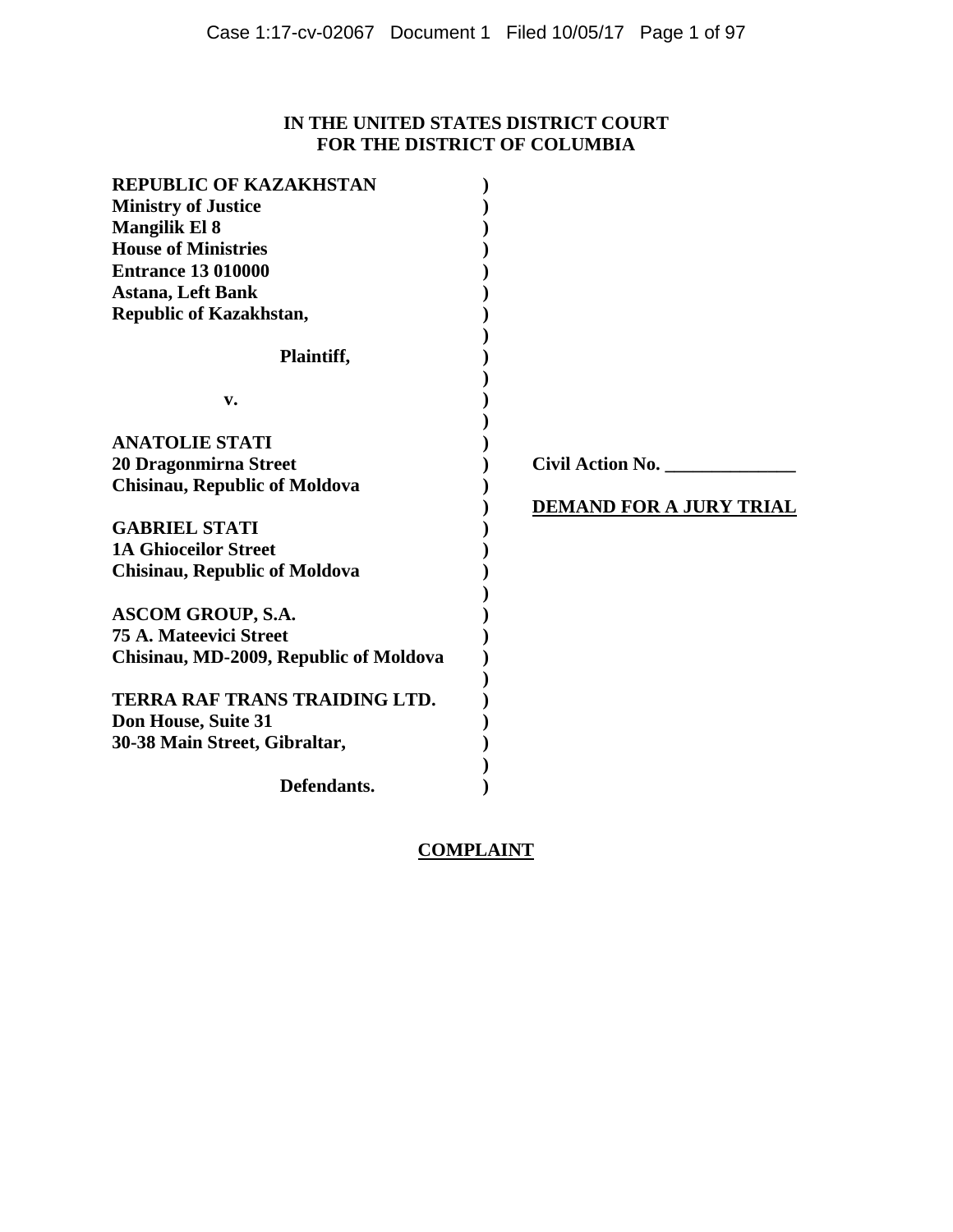# **TABLE OF CONTENTS**

| I.   |                                                                                                                                                                                                                                                                                                                                                                                                                                                                    |
|------|--------------------------------------------------------------------------------------------------------------------------------------------------------------------------------------------------------------------------------------------------------------------------------------------------------------------------------------------------------------------------------------------------------------------------------------------------------------------|
| II.  |                                                                                                                                                                                                                                                                                                                                                                                                                                                                    |
|      |                                                                                                                                                                                                                                                                                                                                                                                                                                                                    |
|      |                                                                                                                                                                                                                                                                                                                                                                                                                                                                    |
| I.   |                                                                                                                                                                                                                                                                                                                                                                                                                                                                    |
|      | A.<br><b>B.</b><br>The Statis Raise Funds in the United States to Fund the LPG Plant Construction<br>C.<br>Legitimate, Third-Party Contracts For Construction of the LPG Plant 16<br>D.<br>E.<br>Illegitimate, Related Party Contracts For Construction of the LPG Plant —<br>F.<br>False Representation of Construction Costs of the LPG Plant in Audited Financial<br>G.<br>Falsified Financial Statements are Used to Obtain Bids for Purchase of the LPG<br>H. |
| II.  |                                                                                                                                                                                                                                                                                                                                                                                                                                                                    |
|      | Defendants Institute Arbitral Proceedings Against Kazakhstan38<br>A.<br><b>B.</b><br>In Furtherance of their Fraudulent Scheme, Defendants Present False Testimony<br>The SCC Tribunal Awards Damages On the Basis of the Fraudulently Procured<br>$\mathcal{C}$ .                                                                                                                                                                                                 |
| III. | KAZAKHSTAN BEGINS TO UNRAVEL THE FRAUDULENT SCHEME 50                                                                                                                                                                                                                                                                                                                                                                                                              |
| IV.  | DEFENDANTS RESIST ANNULMENT OF THE FRAUDULENTLY PROCURED<br><b>SCC AWARD</b><br>52                                                                                                                                                                                                                                                                                                                                                                                 |
| V.   |                                                                                                                                                                                                                                                                                                                                                                                                                                                                    |
|      | A.<br><b>B.</b><br>C.<br>D.                                                                                                                                                                                                                                                                                                                                                                                                                                        |
| VI.  | DEFENDANTS INSTITUTE SECTION 1782 PROCEEDINGS IN THE UNITED<br>STATES.                                                                                                                                                                                                                                                                                                                                                                                             |
|      |                                                                                                                                                                                                                                                                                                                                                                                                                                                                    |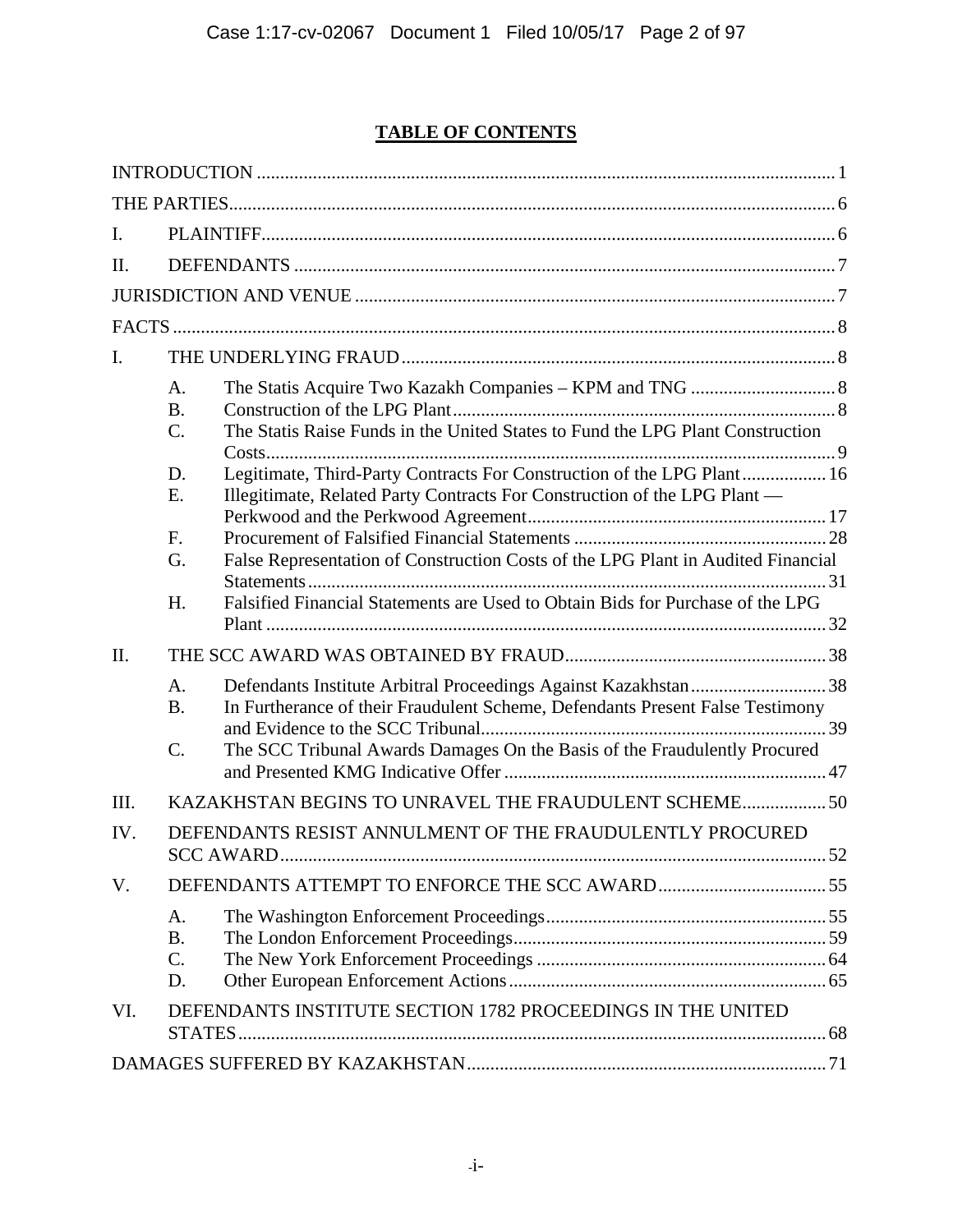|                | COUNT I RACKETEER INFLUENCED AND CORRUPT ORGANIZATIONS ACT<br>CONDUCTING THE AFFAIRS OF THE ENTERPRISE THROUGH A                                                              |  |
|----------------|-------------------------------------------------------------------------------------------------------------------------------------------------------------------------------|--|
|                |                                                                                                                                                                               |  |
| $\mathbf{I}$ . |                                                                                                                                                                               |  |
| II.            |                                                                                                                                                                               |  |
|                | COUNT II RACKETEER INFLUENCED AND CORRUPT ORGANIZATIONS ACT<br>CONSPIRACY TO CONDUCT THE AFFAIRS OF THE ENTERPRISE<br>THROUGH A PATTERN OF RACKETEERING ACTIVITY IN VIOLATION |  |
|                |                                                                                                                                                                               |  |
|                |                                                                                                                                                                               |  |
|                |                                                                                                                                                                               |  |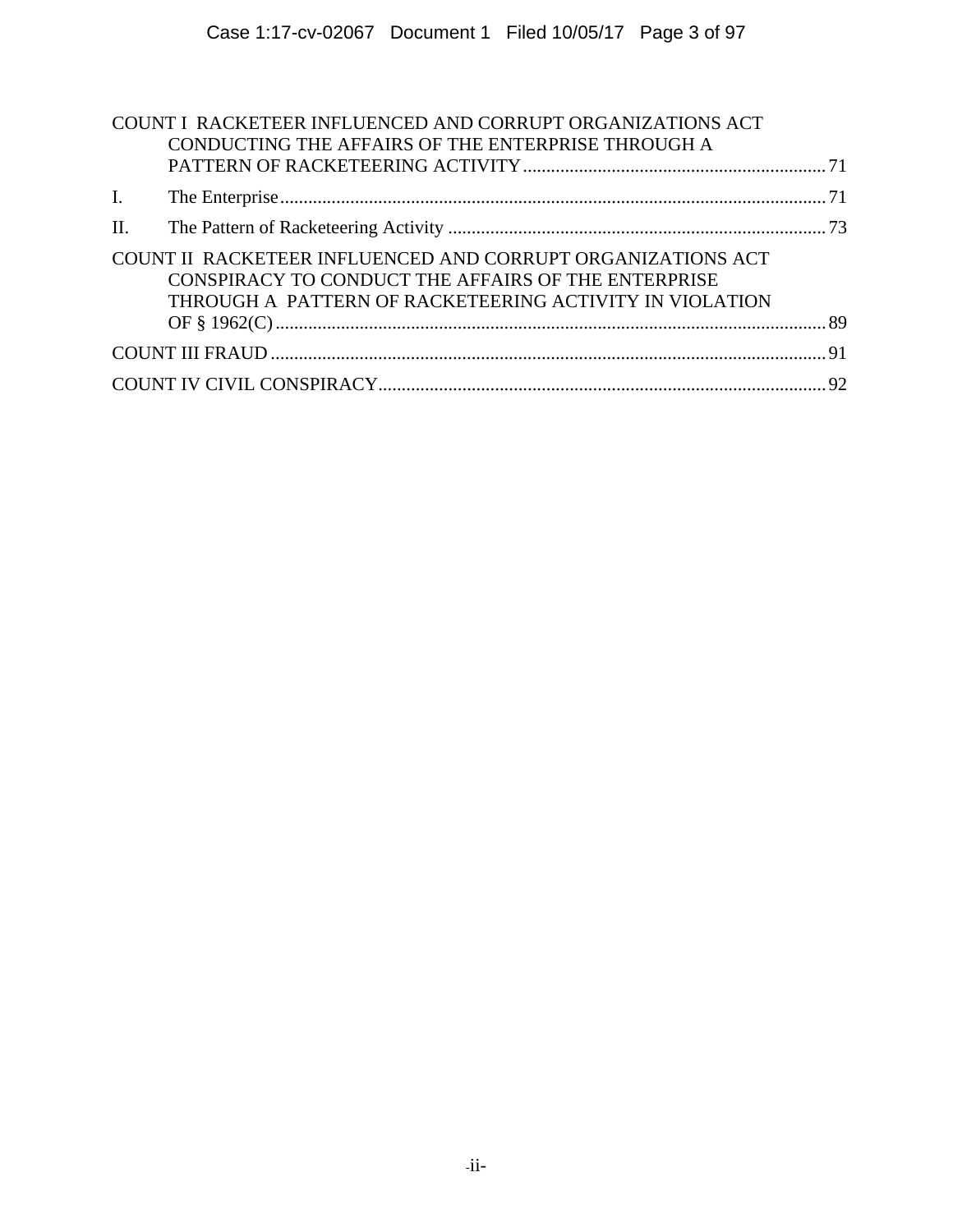#### **INTRODUCTION**

1. This civil action is brought by Plaintiff Republic of Kazakhstan ("Kazakhstan" or "Plaintiff") against Defendants Anatolie Stati and Gabriel Stati (collectively, "the Statis"), and two companies controlled by the Statis: Ascom Group, S.A. ("Ascom") and Terra Raf Trans Traiding Ltd. ("Terra Raf") (collectively, "Defendants"). Kazakhstan seeks redress for Defendants' violations of the Racketeer Influenced and Corrupt Organizations Act ("RICO"), 18 U.S.C. § 1961 *et seq*., and commission of the common law torts of fraud and civil conspiracy. Kazakhstan seeks recovery for the monetary damages it has suffered as a result of Defendants' illegal conduct, including compensatory and punitive damages, and injunctive relief.

2. Defendants, through actions known and unknown in the United States and abroad, have and continue to be engaged in a sophisticated and wide-ranging illegal pattern of racketeering through an associated-in-fact enterprise of individuals and corporate entities. The pattern of racketeering consists of multiple acts of mail fraud, wire fraud and money laundering. Together and acting in concert with others, Defendants engaged in a fraudulent scheme to injure Kazakhstan, and other victims, in their money and property and/or to unjustly enrich themselves. The pattern of racketeering described herein was carried out through multiple corporate entities ultimately controlled by the Statis (the "Stati Companies") and individuals controlled by the Statis.

3. Defendants' fraudulent scheme was carried out through multiple acts in the United States, and other jurisdictions, and caused injury in the United States.

4. Defendants' fraudulent scheme was accomplished through a complex enterprise of individuals and corporate entities, engaging in multiple acts over more than a decade.

- 1 -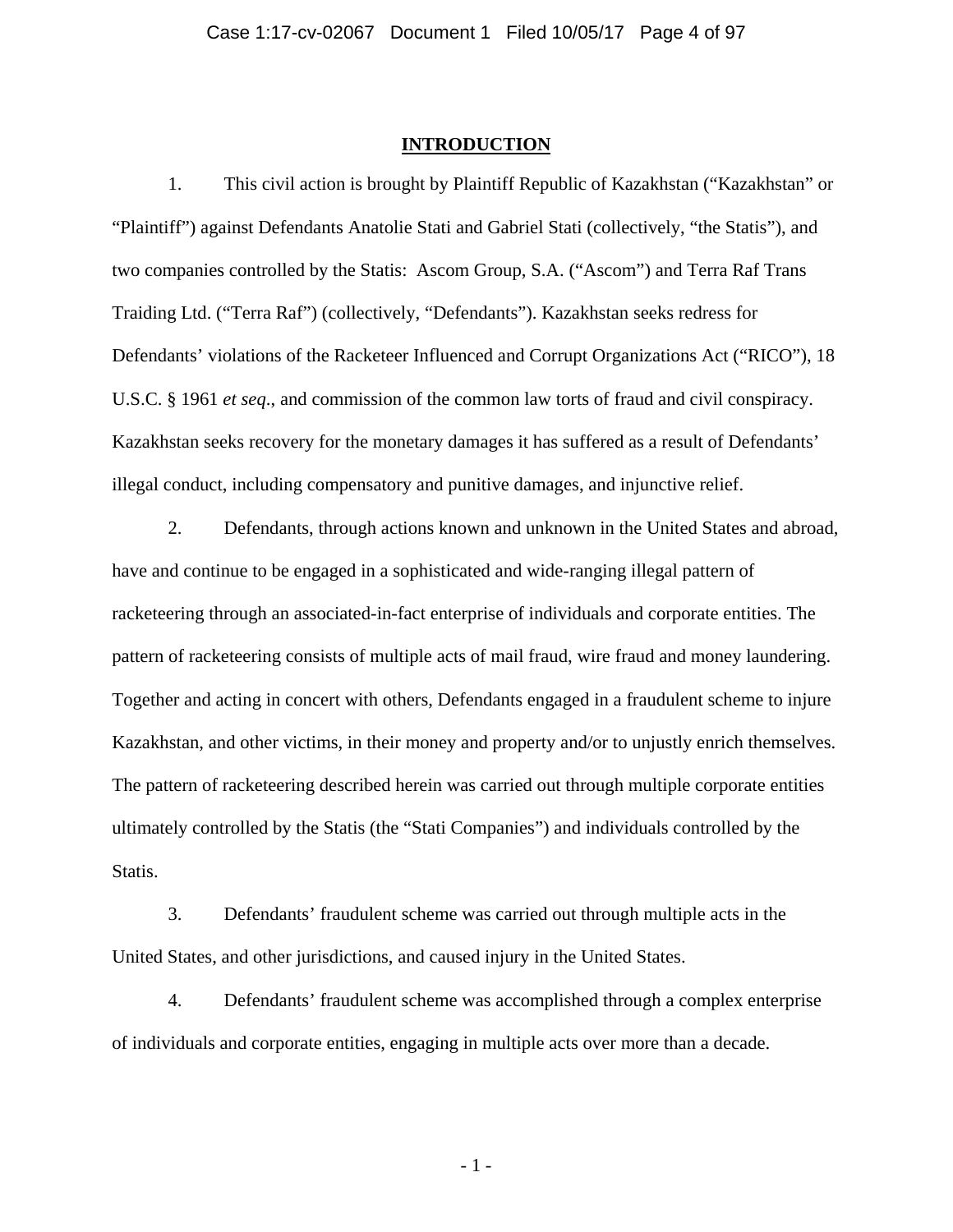## Case 1:17-cv-02067 Document 1 Filed 10/05/17 Page 5 of 97

Defendants' operations were financed by raising monies from investors, including investors located in the United States.

5. One element of Defendants' fraudulent scheme concerned a liquefied petroleum gas plant (the "LPG Plant") in Kazakhstan. Anatolie Stati, or in the alternative the Statis and/or the Stati Companies, falsely represented to outside parties that they engaged in arms-length transactions with an unrelated third-party, Perkwood Investment Limited ("Perkwood"), in connection with construction of the LPG Plant. In reality, Perkwood was a sham company that was wholly controlled by the Statis. Through a series of undisclosed related party transactions involving Perkwood and the use of falsified financial statements, the Statis fraudulently inflated the construction costs of the LPG Plant. Defendants then used these falsified costs and financial statements to fraudulently obtain a bid for the LPG plant from the Kazakh state oil and gas company.

6. On July 26, 2010, Defendants instituted an arbitral proceeding before the Stockholm Chamber of Commerce ("SCC") in Stockholm, Sweden against Kazakhstan, purportedly under the terms of the Energy Charter Treaty ("ECT") (the "SCC Arbitration"). Defendants used the fraudulently obtained bid, and their falsified costs and falsified financial statements, as evidence of the LPG plant's value in the SCC Arbitration. In December 2013, the SCC Tribunal issued an award in favor of Defendants in the total amount of \$497,685,101.00, plus \$8,975,496.40 in costs, of which \$199 million was awarded to Defendants for the LPG Plant (the "SCC Award").

7. Defendants affirmatively concealed the underlying fraud regarding the amount of construction costs of the LPG Plant during the SCC Arbitration. Specifically, Defendants submitted false testimony and evidence regarding the amount invested in the LPG Plant, and

- 2 -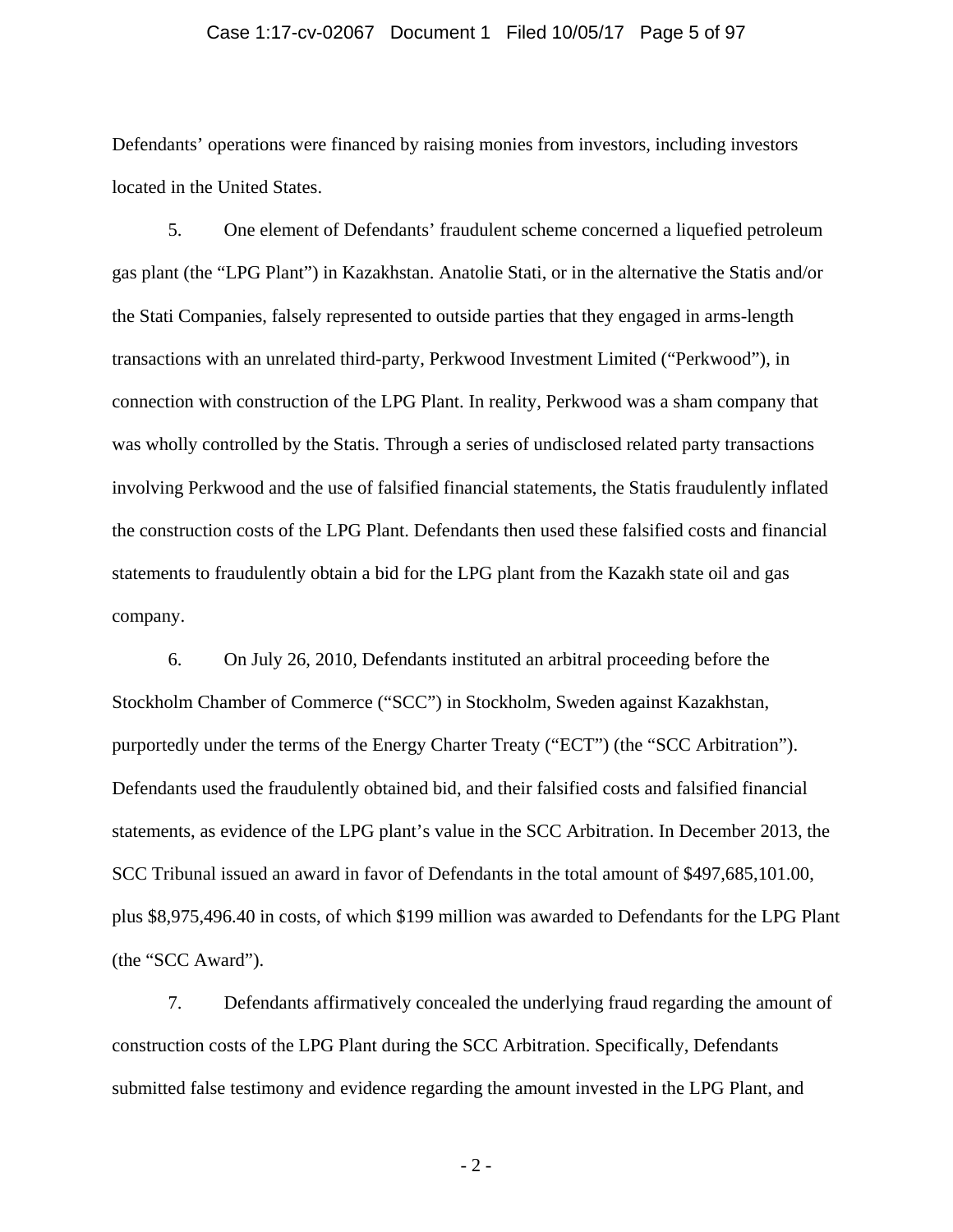## Case 1:17-cv-02067 Document 1 Filed 10/05/17 Page 6 of 97

deliberately withheld relevant documents from production. Defendants thus knowingly advanced a false case before the SCC Tribunal and ultimately procured the SCC Award through fraud.

8. Defendants continued their fraudulent scheme by seeking to enforce and/or collect on the SCC Award in multiple jurisdictions.

9. In the United States, on February 4, 2014, Defendants filed a petition to confirm the fraudulently procured SCC Award in this Court under the United Nations Convention for the Recognition and Enforcement of Foreign Arbitral Awards (the "New York Convention"), as incorporated in the Federal Arbitration Act. *See Anatolie Stati et al. v. Republic of Kazakhstan*, No. 14-cv-00175 (ABJ) (D.D.C.). Defendants voluntarily dismissed this action and then re-filed it on September 30, 2014. *See Anatolie Stati et al. v. Republic of Kazakhstan*, No. 14-cv-1638 (ABJ) (D.D.C.) ("Washington Enforcement Proceedings"). This action is pending before this Court.

10. In England, on February 24, 2014, Defendants initiated proceedings to enforce the fraudulently procured SCC Award in the High Court of Justice, Queen's Bench Division, Commercial Court (the "London Court") in London, captioned *Anatolie Stati et al. v. Republic of Kazakhstan*, CL-2014-000070 (the "London Enforcement Proceedings"). These proceedings were brought under the New York Convention, as incorporated in the English Arbitration Act 1996.

11. Defendants continued their fraudulent conduct by opposing proceedings instituted by Kazakhstan on March 19, 2014 to set-aside and/or annul the SCC Award in Sweden, captioned *Republic of Kazakhstan v. Ascom Group S.A., et al.*, Case No. T 2675-14 (the "Swedish Annulment Proceedings"). In the Swedish Annulment Proceedings, Defendants falsely represented that the fraudulently obtained SCC Award was valid and should not be set-aside.

- 3 -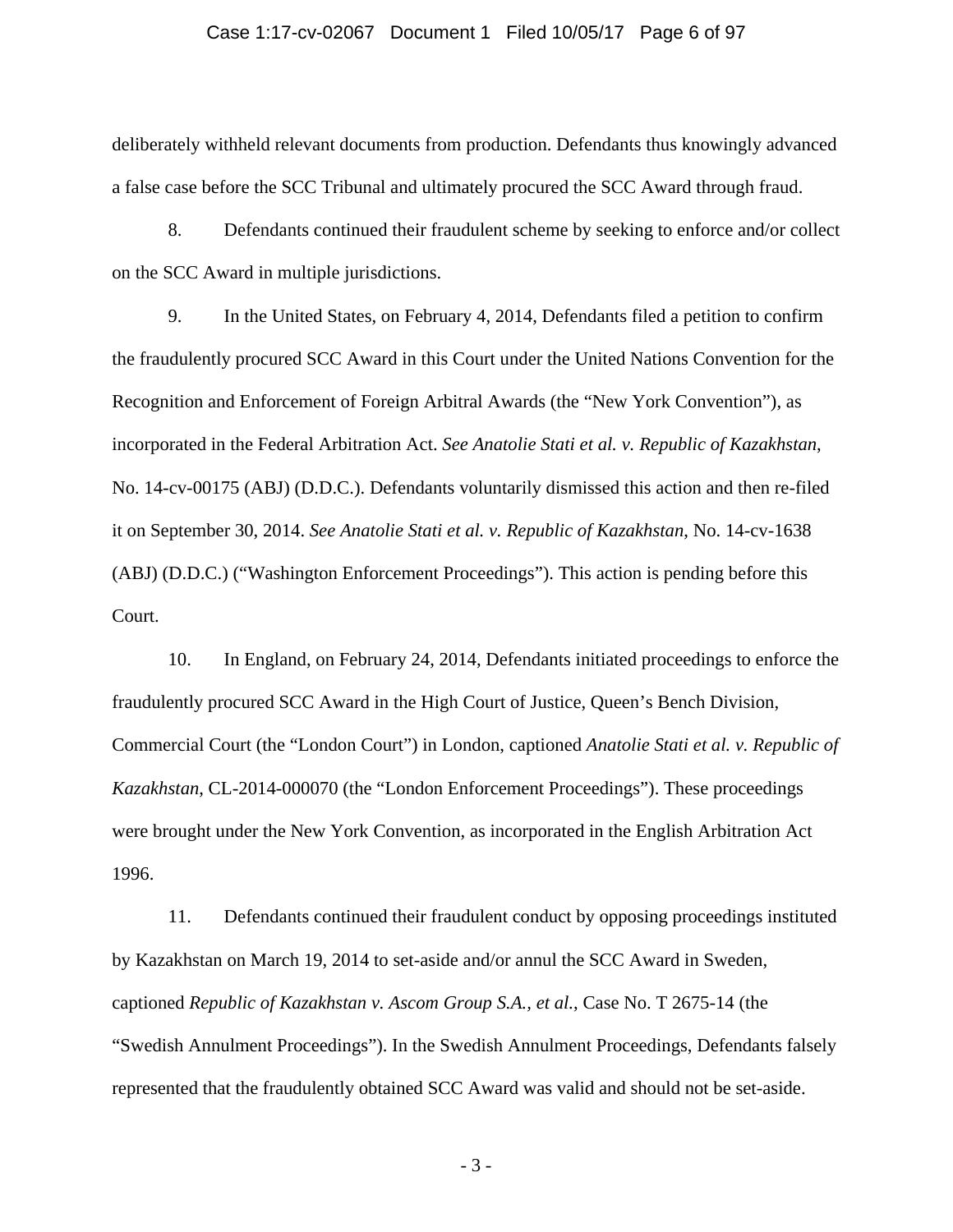## Case 1:17-cv-02067 Document 1 Filed 10/05/17 Page 7 of 97

12. Separately, starting in December 2014, Defendants instituted multiple proceedings pursuant to 28 U.S.C. § 1782 for court approval to issue subpoenas in the United States to obtain information regarding Kazakhstan's assets, purportedly to aid in execution of the fraudulently procured SCC Award outside the United States. During the period from December 2014 to February 2015, three such proceedings were instituted in the U.S. District Court for the Southern District of New York. In February 2015, one such proceeding was instituted in the U.S. District Court for the District of Massachusetts. Defendants continue to take actions in New York and Massachusetts in connection with subpoenas issued in these proceedings.

13. Kazakhstan began to unravel Defendants' fraudulent scheme while the Washington Enforcement Proceedings, the London Enforcement Proceedings and the Swedish Annulment Proceedings were ongoing. Specifically, on March 27, 2015, Kazakhstan filed a 28 U.S.C. § 1782 petition in the U.S. District Court for the Southern District of New York, captioned *In re Ex Parte Application of Petitioner Republic of Kazakhstan for an Order Directing Discovery from Clyde & Co. LLP Pursuant to 28 U.S.C. § 1782*, No. 1:15-mc-0081-P1 (S.D.N.Y.) ("New York § 1782 Proceedings"). In its petition, Kazakhstan sought permission to seek discovery from Clyde and Co., the law firm that represented Vitol, a global energy and commodities company that previously engaged in several arbitration proceedings against certain Stati Companies that also concerned the value of the LPG Plant (the "Vitol Arbitrations"). The basis for Kazakhstan's 28 U.S.C. § 1782 petition was the information and belief that Anatolie Stati, or in the alternative the Statis and/or the Stati Companies, were incentivized to claim a different, lower value for LPG Plant in the Vitol Arbitrations than they had claimed in the SCC Arbitration.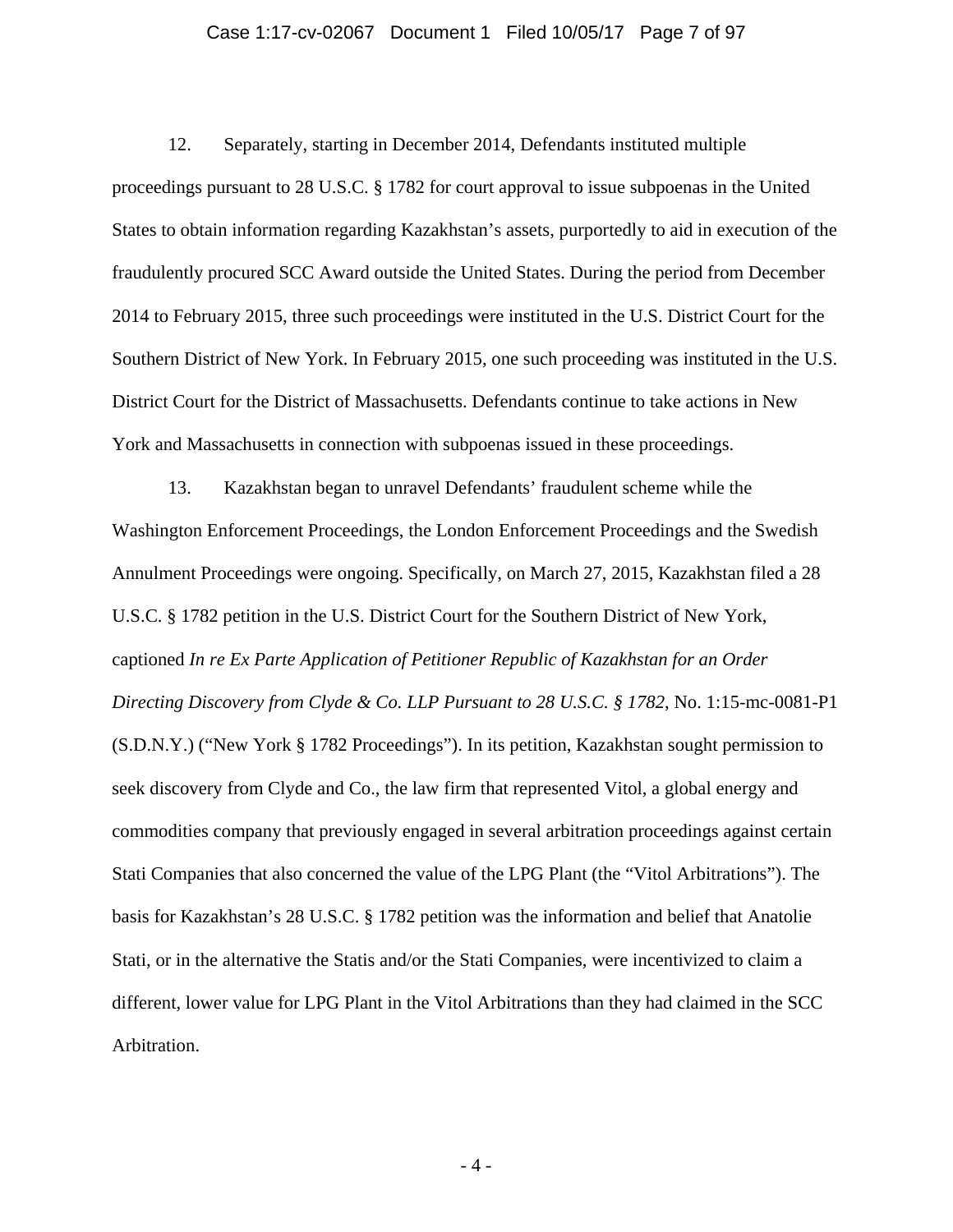## Case 1:17-cv-02067 Document 1 Filed 10/05/17 Page 8 of 97

14. Defendants intervened and objected to Kazakhstan's 28 U.S.C. § 1782 petition in an effort to prevent Kazakhstan from obtaining documents from the Vitol Arbitrations. On June 22, 2015, the Southern District of New York (Hon. J. Stein) rejected Defendants' objections, thus allowing Kazakhstan to obtain the documents from the Vitol Arbitrations. Through these documents, and additional investigations, which are ongoing, Kazakhstan discovered Defendants' fraudulent scheme.

15. In the London Enforcement Proceedings, Kazakhstan applied for permission to amend its pleadings to introduce evidence of Defendants' fraud. Defendants repeatedly resisted Kazakhstan's application.

16. On June 6, 2017, on the basis of extensive evidence and legal submissions, the London Court granted Kazakhstan's application to amend, concluding that "there is a sufficient prima facie case that the [SCC] Award was obtained by fraud," and that the interests of justice require that Kazakhstan's fraud allegations be "examined at trial and decided on their merits."

17. After the London Court issued its finding of a *prima facie* case of fraud, Defendants initiated additional enforcement proceedings in the New York Supreme Court on June 15, 2017, in which they are attempting to enforce, *inter alia*, the amount of the fraudulently procured SCC Award, purportedly under the New York Uniform Foreign Country Money-Judgments Recognition Act. That action is pending in the U.S. District Court for the Southern District of New York and is captioned *Anatolie Stati et al. v. Republic of Kazakhstan*, No. 1:17 cv-005742-RA (S.D.N.Y.) (the "New York Enforcement Proceedings").

18. Also after the London Court's finding of a *prima facie* case of fraud, Defendants initiated in August 2017 a serious of *ex parte* actions in Europe to attempt to enforce the fraudulently procured SCC Award. Without disclosing the findings and the order of the London

- 5 -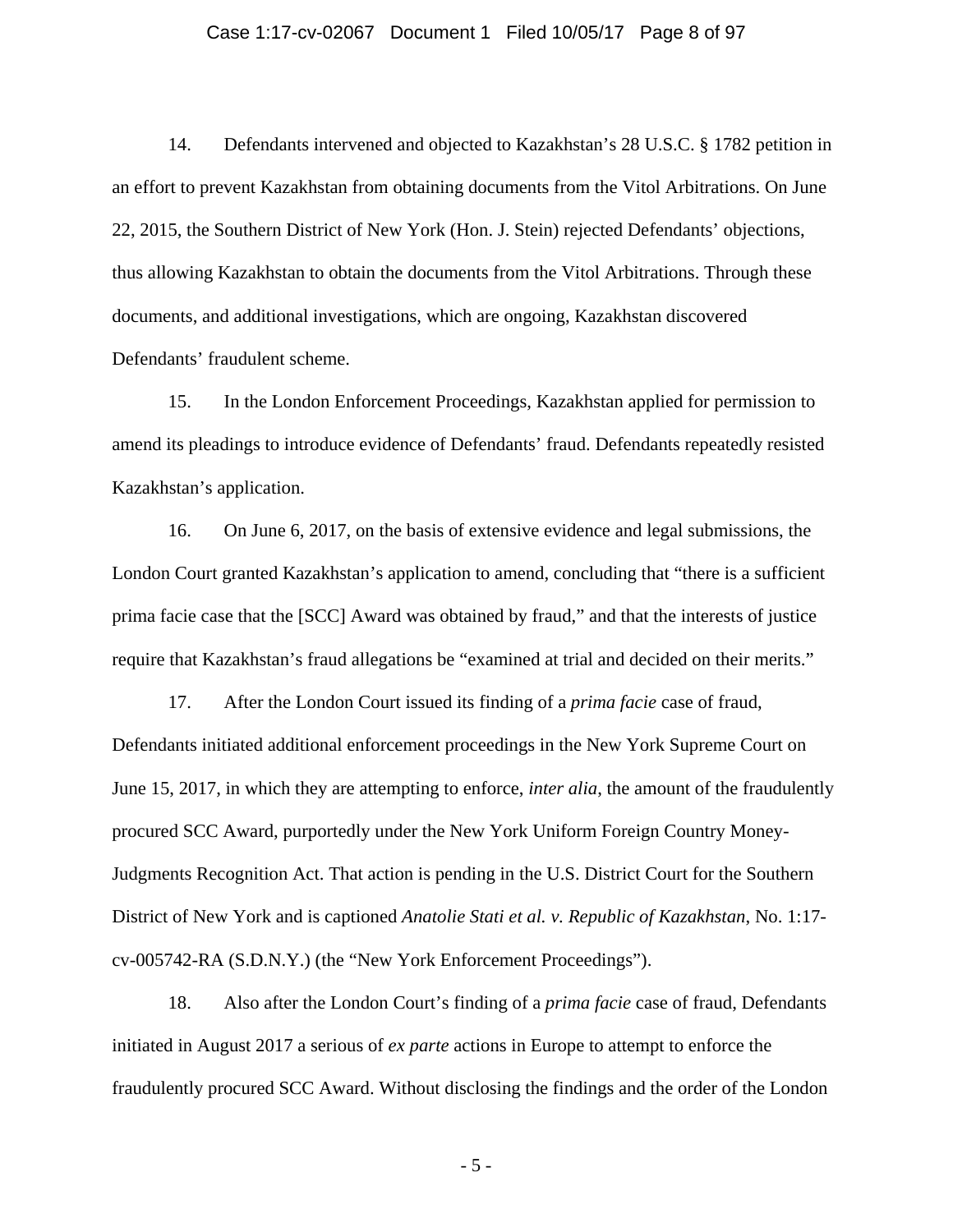## Case 1:17-cv-02067 Document 1 Filed 10/05/17 Page 9 of 97

Court, Defendants filed *ex parte* applications in Sweden, the Netherlands, and Luxembourg. Solely based on the information provided by Defendants, the courts of Sweden, Netherlands and Luxembourg issued a serious of interim measures, including the freezing of the Kazakh Embassy accounts in Sweden. Kazakhstan is now forced to defend against these measures in each of these jurisdictions.

\*\*\*\*\*

19. Kazakhstan demands judgment in an amount equal to three times the damage caused to Kazakhstan by Defendants' racketeering activity, pursuant to 18 U.S.C. § 1964(c).

20. Kazakhstan also demands an injunction prohibiting Defendants from filing or prosecuting: (i) any action in the United States for enforcement, confirmation, or recognition of the SCC Award; (ii) any action in the United States for enforcement, confirmation, or recognition of any foreign judgment relating to the SCC Award, including but not limited to any foreign judgment enforcing, confirming, or recognizing the SCC Award; (iii) any action in the United States seeking the seizure or attachment of assets based on any foreign judgment relating to the SCC Award, including but not limited to any foreign judgment enforcing, confirming, or recognizing the SCC Award; and (iv) any action in the United States pursuant to 28 U.S.C. § 1782 seeking discovery in aid of foreign proceedings relating to the SCC Award.

21. Further, Kazakhstan demands compensatory and punitive damages, attorneys' fees pursuant to 18 U.S.C. § 1964(c), and any other relief the Court deems just and proper.

## **THE PARTIES**

## **I. PLAINTIFF**

22. Republic of Kazakhstan is a sovereign state.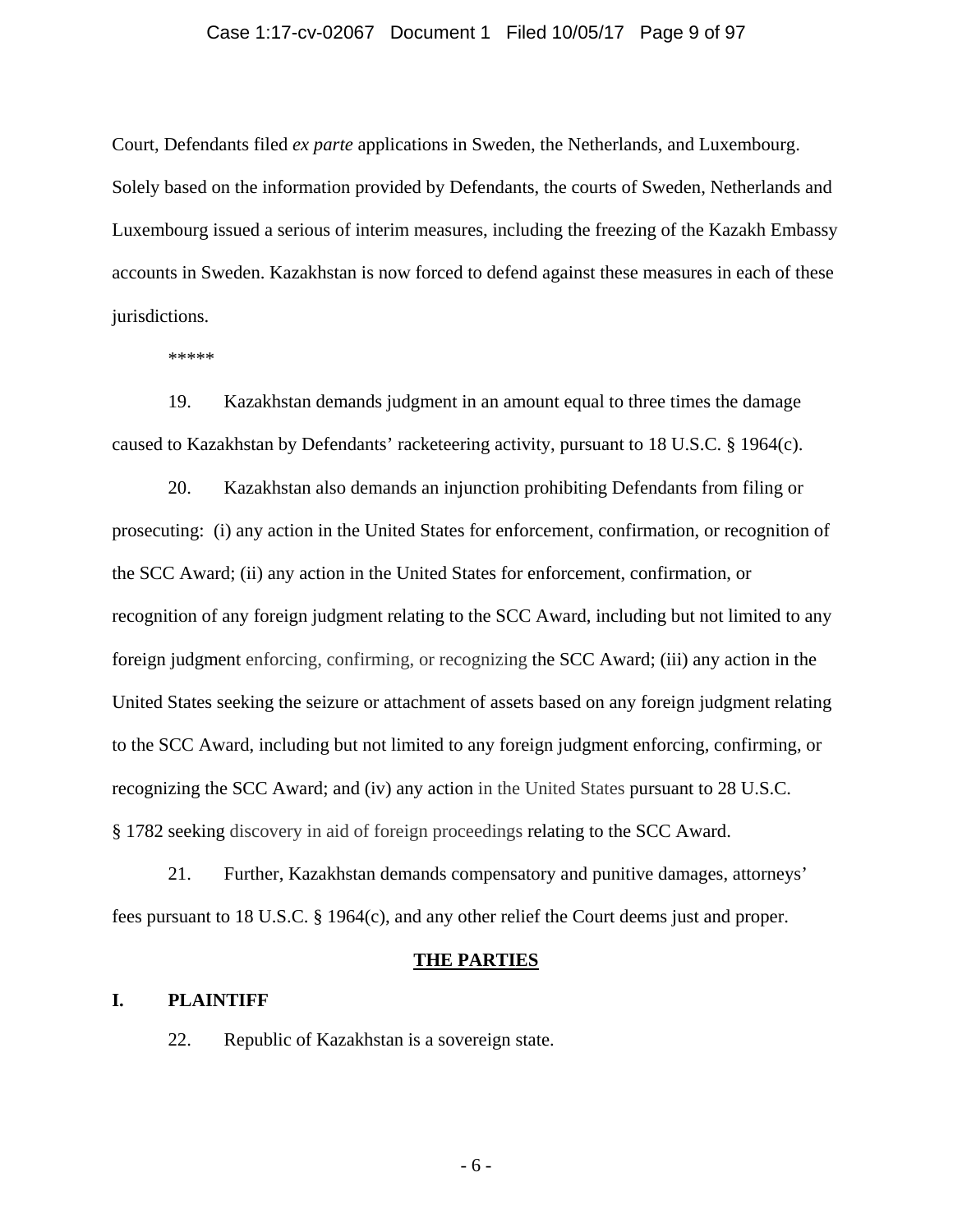## **II. DEFENDANTS**

23. Anatolie Stati is an individual. On information and belief, he is a natural citizen of Moldova and Romania and his address is 20 Dragonmirna Street, Chisinau, Republic of Moldova.

24. Gabriel Stati is an individual. On information and belief, he is the son of Anatolie Stati and a natural citizen of Moldova and Romania. On information and belief, his address is 1A Ghioceilor Street, Chisinau, Republic of Moldova.

25. On information and belief, Ascom is a joint stock company incorporated under the laws of Moldova, with headquarters located at 75 A. Mateevici Street, Chisinau, MD-2009, Republic of Moldova. Anatolie Stati owns one-hundred (100) percent of Ascom.

26. On information and belief, Terra Raf is a limited liability company incorporated under the laws of Gibraltar, with an address at Don House, Suite 31, 30-38 Main Street, Gibraltar. Anatolie Stati and Gabriel Stati each own fifty (50) percent of Terra Raf.

## **JURISDICTION AND VENUE**

27. This action asserts claims under RICO and state law.

28. This Court has subject matter jurisdiction over the claims arising under RICO pursuant to 18 U.S.C. § 1964(a) and (c) and 28 U.S.C. § 1331 and over the claims arising under state law pursuant to 28 U.S.C. § 1367(a).

29. This Court has personal jurisdiction over Defendants because they filed an action in this Court against Kazakhstan — the Washington Enforcement Proceedings — in furtherance of their fraudulent scheme. *See Anatolie Stati et al. v. Republic of Kazakhstan*, No. 14-cv-1638 (ABJ) (D.D.C.).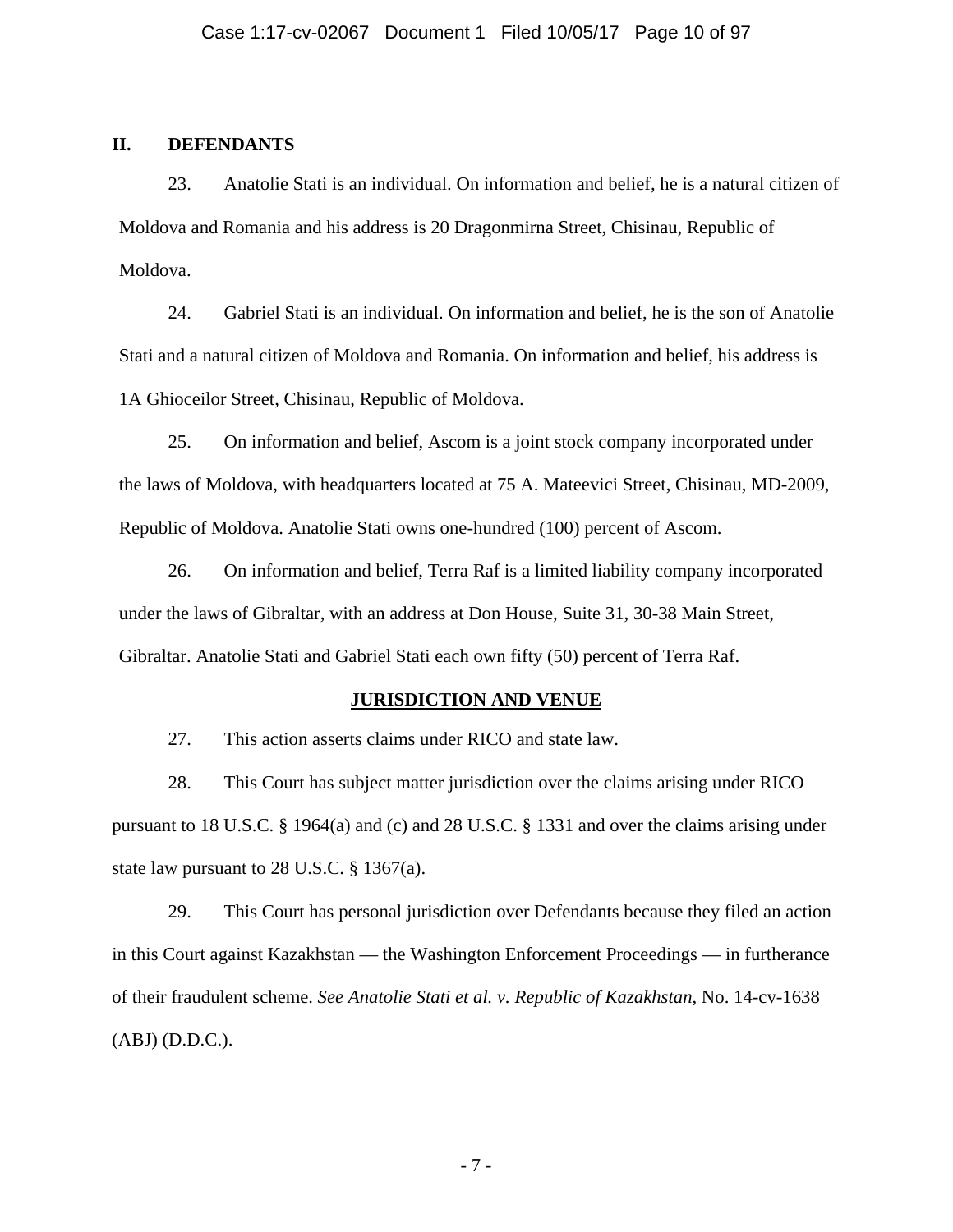30. Venue is proper in this District pursuant to 28 U.S.C. § 1391(b) and 18 U.S.C.  $§$  1965(a) and (b).

## **FACTS**

## **I. THE UNDERLYING FRAUD**

## **A. The Statis Acquire Two Kazakh Companies – KPM and TNG**

31. During the period between 1999 and 2004, the Statis acquired one-hundred (100) percent of the shares in two Kazakh companies, Kazpolmunay LLP ("KPM") and Tolkynneftegaz LLP ("TNG"). Prior to their acquisition by the Statis, KPM and TNG had obtained approval from Kazakhstan to explore and develop various oil and gas fields in Kazakhstan pursuant to Subsoil Use Contracts.

32. KPM and TNG are ultimately controlled by the Statis, through their ownership interests in other corporate entities. KPM is wholly-owned by Ascom, which in turn is whollyowned by Anatolie Stati. TNG is wholly-owned by Terra Raf, which in turn is owned in equal shares by the Statis. At all relevant times, the Statis had the power and discretion to direct the actions of KPM and TNG.

33. Anatolie Stati also wholly owns Tristan Oil Ltd. ("Tristan"), a special purpose vehicle organized in the British Virgin Islands that was formed for the sole purpose of financing the operations of KPM and TNG. Anatolie Stati served as President and CEO of Tristan and Chairman of its board of directors.

## **B. Construction of the LPG Plant**

34. On June 27, 2006, certain Stati Companies entered into a Joint Operating Agreement (the "JOA") with Vitol to construct the LPG Plant. The parties to the JOA are Vitol FSU B.V. ("Vitol FSU"), on one side, and Ascom, TNG, and Terra Raf, on the other side.

- 8 -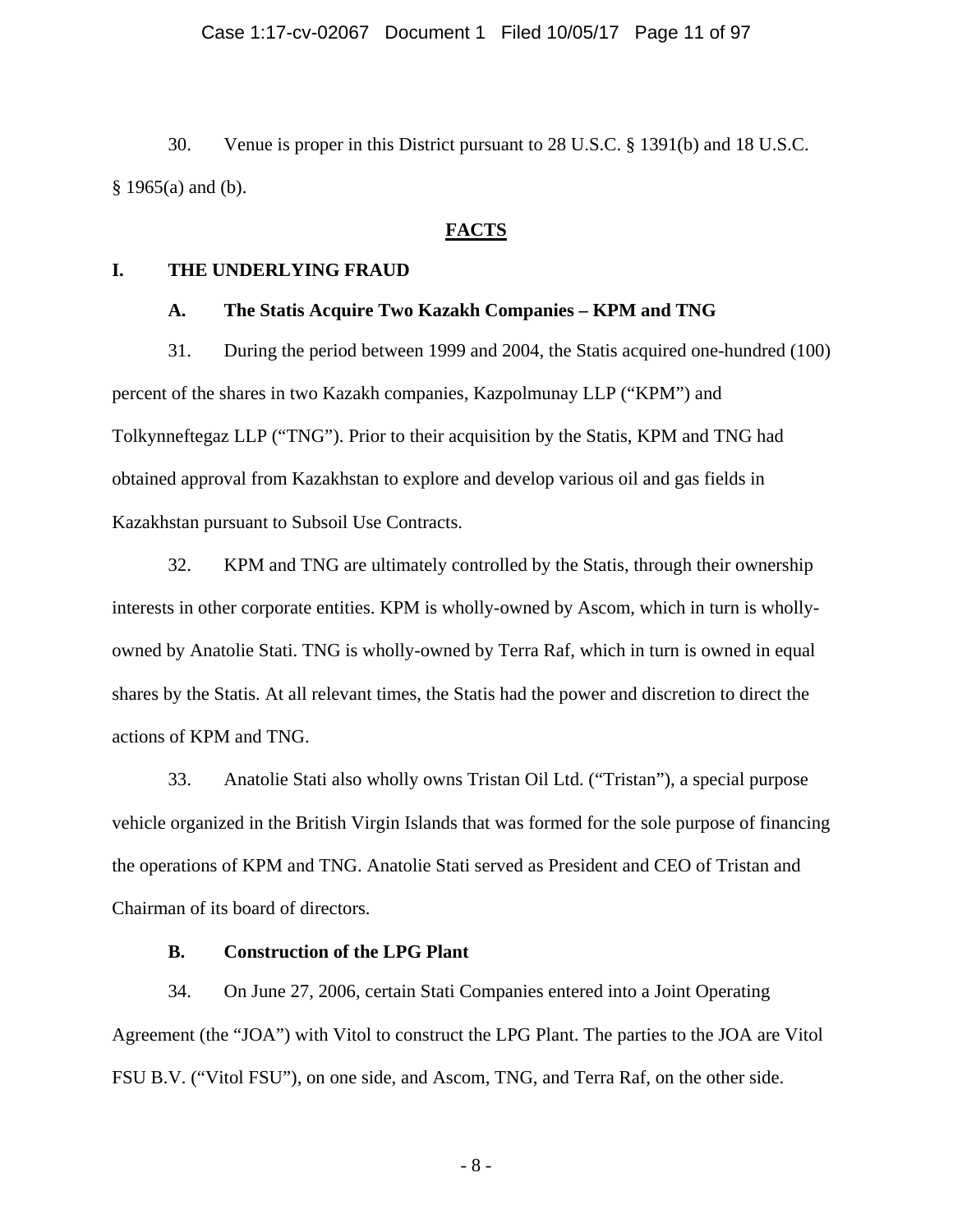## Case 1:17-cv-02067 Document 1 Filed 10/05/17 Page 12 of 97

35. Anatolie Stati made all important decisions relating to the LPG Plant.

36. The recitals in the JOA memorialized, among other things, that Vitol FSU and Ascom "have agreed to make investments in the [LPG] Plant as provided for in this Agreement." Vitol FSU and Ascom agreed to fund the construction by each investing \$20 million in equity, and Terra Raf undertook to arrange the financing of the remaining balance. The "equity" financing on the side of Ascom was arranged through a purported investment loan agreement from Ascom to TNG. With respect to the remaining "debt" financing, TNG initially obtained a loan from the Kazakh bank, Kazkommerz Bank. This loan subsequently was refinanced through the issuance of notes by Tristan.

37. The JOA distinguishes between the "real net value" of the LPG Plant and the "reported value in the Kazakh book." Section 8.1 of the JOA provides that after a certain point in time, Vitol FSU was entitled to 50% of the Net Profit, to be calculated by taking into account the "real value of the Plant rather than the reported value in the Kazakh book."

# **C. The Statis Raise Funds in the United States to Fund the LPG Plant Construction Costs**

38. To fund their obligations under the JOA, the Statis raised money from investors, including but not limited to investors in the United States.

39. The Statis raised funds through Tristan, which is wholly-owned by Anatolie Stati. On information and belief, Tristan has maintained bank accounts in the United States, and may continue to maintain bank accounts in the United States at present.

## **1. The December 20, 2006 Indenture**

40. On December 20, 2006, Tristan, KPM and TNG entered into an Indenture with Wells Fargo Bank, National Association ("Wells Fargo"). The purpose of the Indenture was to finance the operations of KPM and TNG.

- 9 -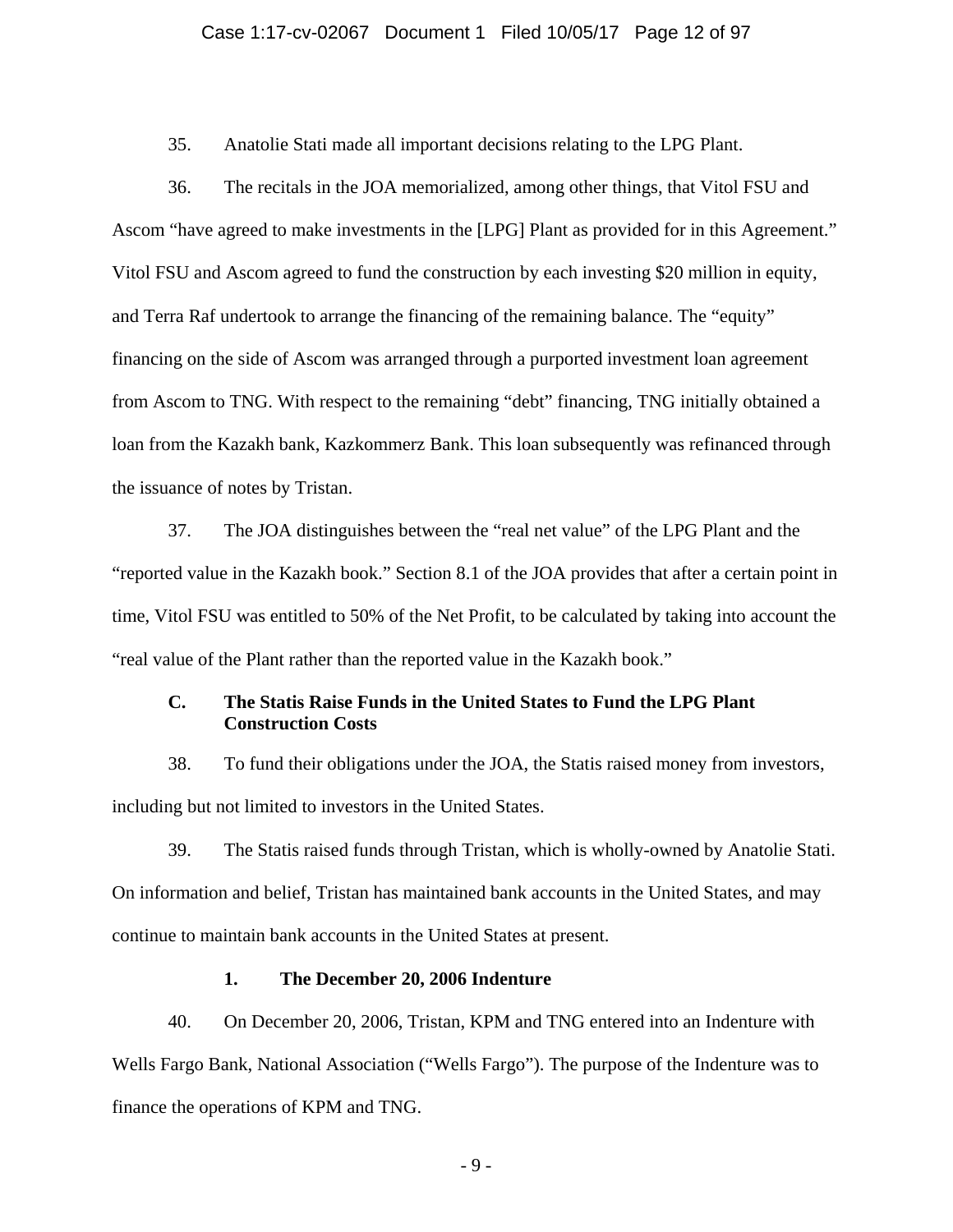## Case 1:17-cv-02067 Document 1 Filed 10/05/17 Page 13 of 97

41. Pursuant to the Indenture, and its amendments dated May 21, 2007 and June 6, 2007, Tristan issued Notes in the aggregate principal amount of \$300 million on or about December 20, 2006, and Notes in the aggregate principal amount of \$120 million on or about June 7, 2007.

42. Section 1.01 states that Notes will be "sold in reliance on Rule 144A." Rule 144A is a safe harbor on which non-U.S. companies rely when accessing the U.S. capital markets. It provides an exemption from the registration requirements of Section 5 of the Securities Act of 1933, 15 U.S.C. §77a *et seq.*, for certain offers and sales of qualifying securities by certain persons other than the issuer of the securities. The exemption applies to resales of securities to qualified institutional buyers. The securities eligible for resale under Rule 144A are securities of U.S. and foreign issuers that are not listed on a U.S. securities exchange or quoted on a U.S. automated inter-dealer quotation system.

43. Pursuant to Section 11.01(a) of the Indenture, KPM and TNG jointly and severally guaranteed Tristan's obligations under the Indenture.

44. Wells Fargo served as Trustee under the Indenture. Wells Fargo's corporate trust office is located in Minneapolis, Minnesota.

45. The following investors, among possible others, purchased the Notes: (i) Argo Capital Investors Fund SPC – Argo Global Special Situations Fund; (ii) Argo Distressed Credit Fund; (iii) Black River Emerging Markets Fund Ltd.; (iv) Black River EMCO Master Fund Ltd.; (v) Black River Emerging Markets Credit Fund Ltd.; (vi) BlueBay Multi-Strategy (Master) Fund Limited; (vii) BlueBay Specialised Funds: Emerging Market Opportunity Fund (Master); (viii) CarVal Master S.a.r.l; (ix) CVI GVF (Lux) Master S.a.r.l. (by CarVal Investors, LLC Its Attorney-in-Fact); (x) Deutsche Bank AG London; (xi) Goldman Sachs International; (xii)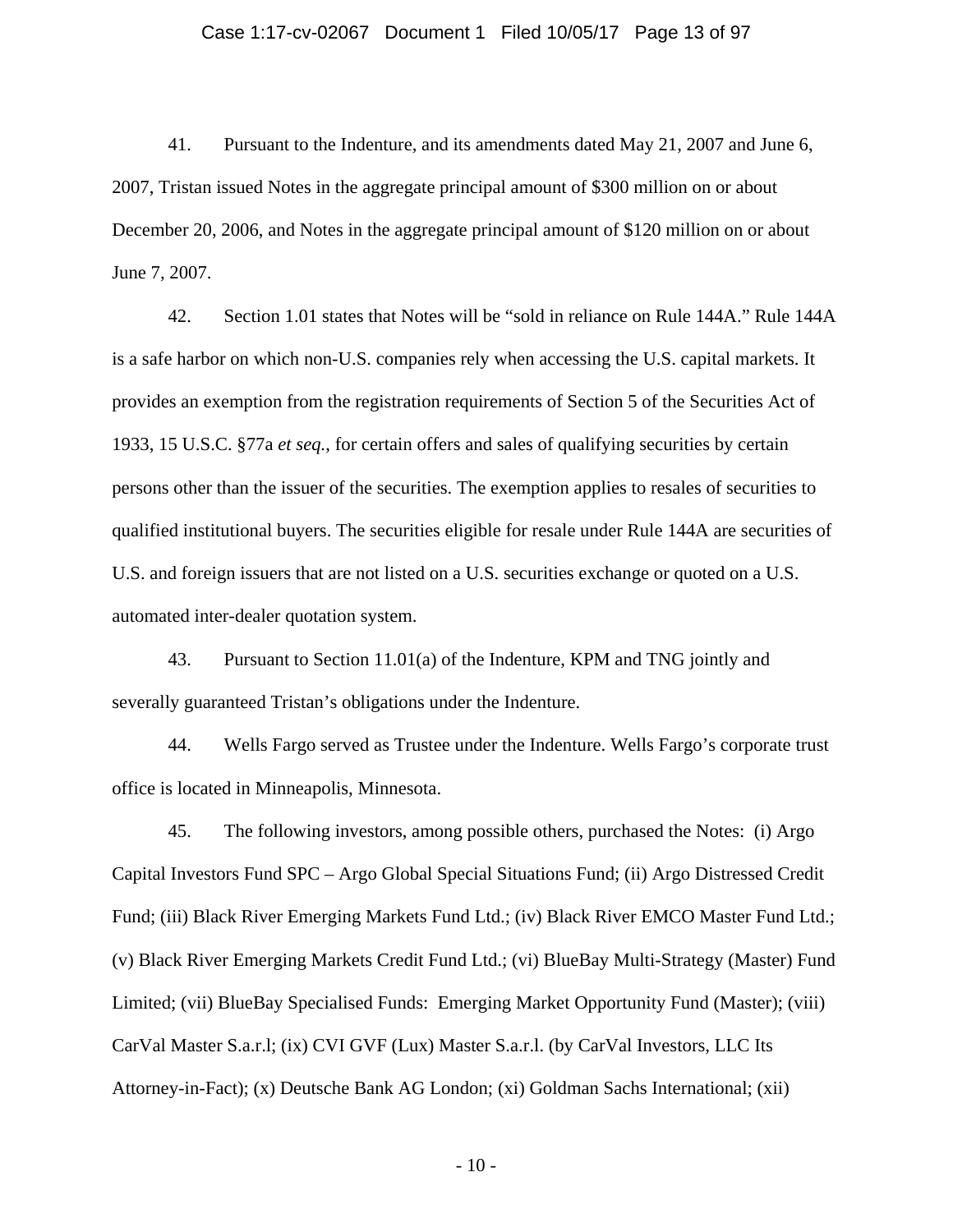## Case 1:17-cv-02067 Document 1 Filed 10/05/17 Page 14 of 97

Gramercy Funds Management LLC (not in its individual capacity but solely on behalf of its investment funds and managed accounts holding the notes); (xiii) Latin America Recovery Fund LLC; (xiv) Outrider Management LLC (on behalf of Outrider Master Fund, LP); (xv) Standard Americas, Inc.; and (xvi) Standard Bank Plc.

46. The Indenture contained covenants regarding financial transactions and reporting to protect the rights of the Noteholders.

47. First, Section 4.12 of the Indenture limited Tristan, KPM and TNG's ability to, *inter alia*, enter into transactions with "Affiliates." The "Affiliate" of any Person is defined to mean "any other Person directly or indirectly controlling or controlled by or under direct or indirect common control with such [] Person." In turn, "Control," is defined to mean the "possession, directly or indirectly, of the power to direct or cause the direction of management or policies of such Person, whether through the ownership or voting security, by agreement or otherwise; *provided* that beneficial ownership of 10% or more of the Voting Stock of a Person will be deemed to be control."

48. Section 4.12 of the Indenture stated that Tristan, KPM and TNG could not "make any payment to, or sell, lease, transfer or otherwise dispose of any of its properties or assets to, or purchase any property or assets from, or enter into or make or amend any transaction, contract, agreement, understanding, loan, advance or guarantee with, or for the benefit of, any Affiliate," unless:

> • If the aggregate consideration was in excess of \$1.0 million, the transaction was required to be on an arm's length basis (*i.e*., the transaction was on "terms that are no less favorable to [Tristan] or to [KPM or TNG] than those that would have

> > - 11 -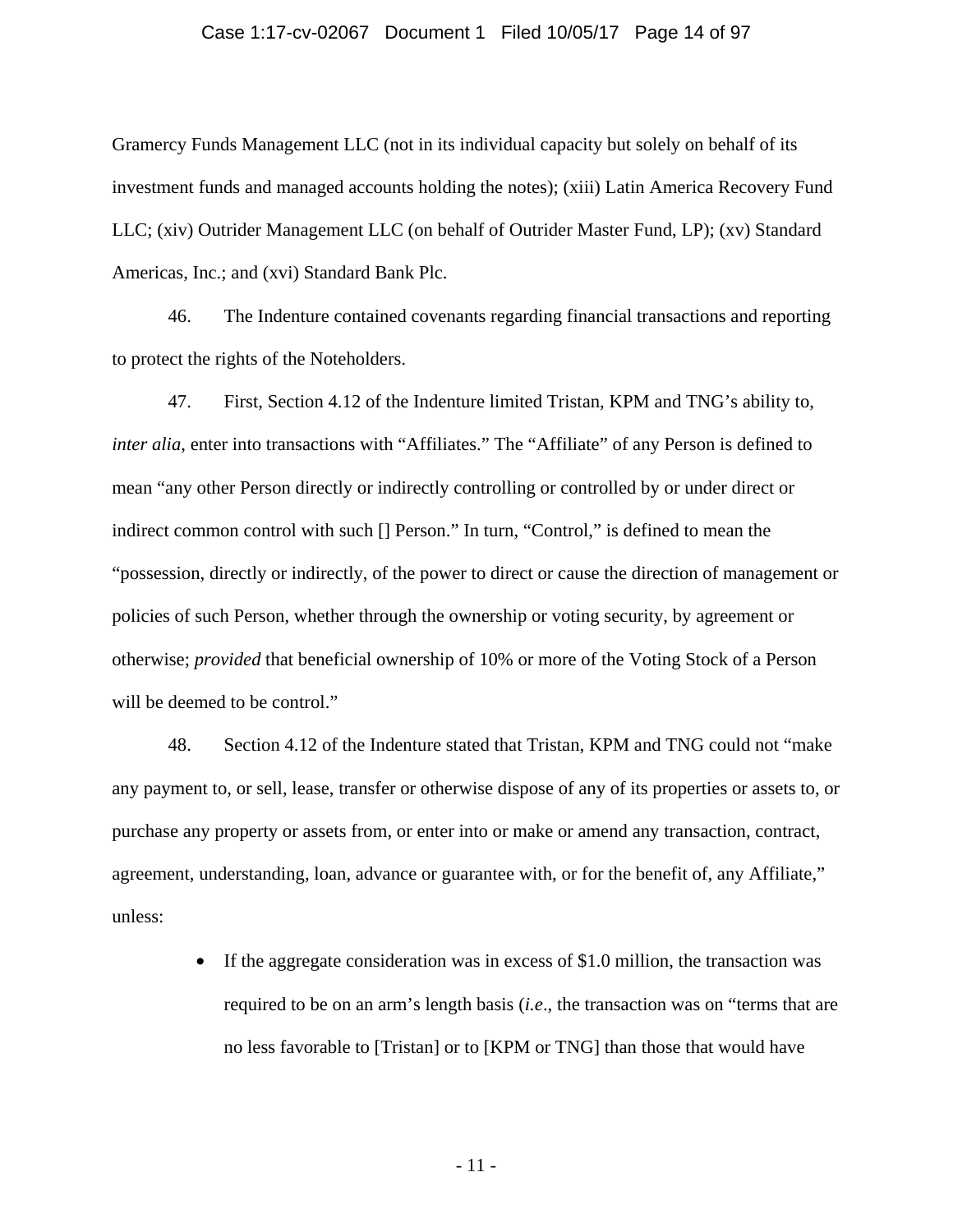been obtained in a comparable transaction by [Tristan] or [KPM or TNG] with an unrelated Person");

- If the aggregate consideration was in excess of \$3.0 million, Tristan was required to deliver to the Trustee (*i.e.*, Wells Fargo) a resolution of Tristan's board of directors set forth in an Officers' Certificate certifying that by a majority of the disinterested members of the board of directors and at least one independent director of the board of directors have determined that the transaction complied with Section 4.12;
- If the aggregate consideration was in excess of \$10.0 million, Tristan was required to deliver to the Trustee (*i.e.*, Wells Fargo) "an opinion as to the fairness to [Tristan] or [KPM or TNG] of such Affiliate Transaction from a financial point of view issued by an accounting, appraisal or investment banking firm of national standing[.]"

49. Second, Section 4.03 of the Indenture required KPM and TNG to produce combined financial statements with Tristan on a quarterly and annual basis, as well as a reserve report from an independent petroleum engineer on an annual basis. Tristan, KPM and TNG also were required to conduct conference calls to discuss the information furnished in the financial statements and reserve reports, and post the reports on Tristan's website.

50. Third, Section 4.04(a) of the Indenture also required Tristan, KPM and TNG to deliver to the Trustee, *i.e.*, Wells Fargo, within ninety (90) days after the end of each fiscal year, an Officers' Certificate stating that a review of the activities of Tristan had been made "with a view to determining whether [Tristan] has kept, observed, performed and fulfilled its obligations" under the Indenture, and stating that, for each Officer signing the certificate, "to the

- 12 -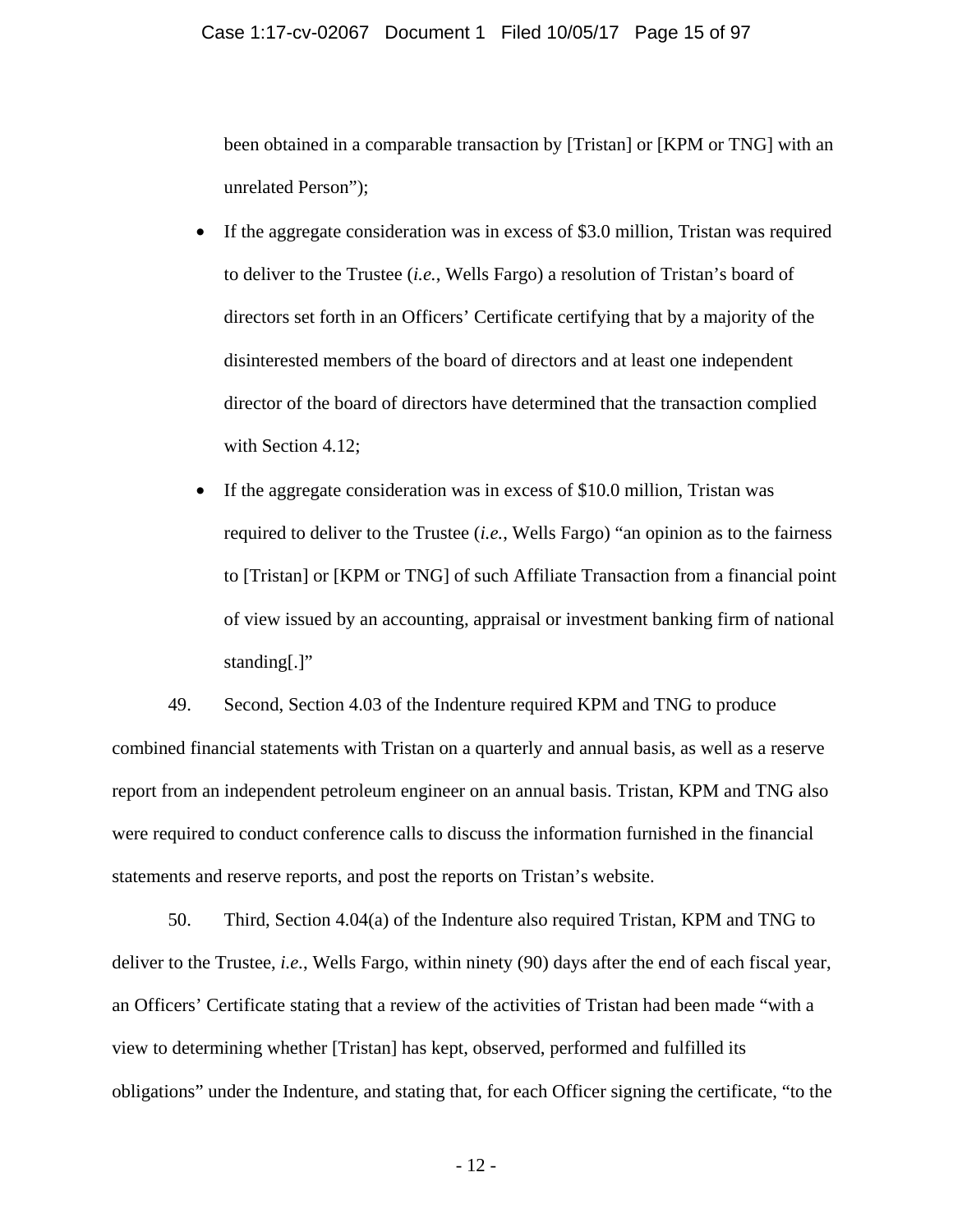## Case 1:17-cv-02067 Document 1 Filed 10/05/17 Page 16 of 97

best of his or her knowledge [Tristan] has kept, observed, performed and fulfilled each and every covenant" of the Indenture and "is not in default in the performance or observation of any of the terms, provisions and conditions" of the Indenture.

51. Section 4.04(b) of the Indenture further required that the year-end financial statements delivered pursuant to Section 4.03 be accompanied by a written statement of Tristan's independent public accountants that "in making the examination necessary for certification of such financial statements, nothing has come to their attention that would lead them to believe that [Tristan] has violated any of the provisions of Article 4 or Article 5 hereof, or if any such violation has occurred, specifying the nature and period of existence thereof", including, *inter alia*, Section 4.12's restrictions on transactions with Affiliates.

52. Anatolie Stati, or in the alternative the Statis and/or the Stati Companies, represented to the purchasers of the Notes that the monies raised from the Notes would be invested in KPM and TNG, for the purpose of exploring and/or developing oil and gas fields in Kazakhstan. Specifically, Anatolie Stati, or in the alternative the Statis and/or the Stati Companies, represented that proceeds from the Notes would be used to repay KPM and TNG's existing debt, and to fund KPM and TNG's working capital, general corporate purposes, and capital expenditures. On information and belief, these representations were false. As alleged below, Anatolie Stati, or in the alternative the Statis and/or the Stati Companies, orchestrated multiple undisclosed related party transactions through which TNG's reported costs were artificially inflated.

# **2. The December 17, 2012 Sharing Agreement**

53. On December 17, 2012, Defendants as well as Tristan, on the one side, and a certain number of Tristan Noteholders (the so-called "Majority Noteholders"), on the other side,

- 13 -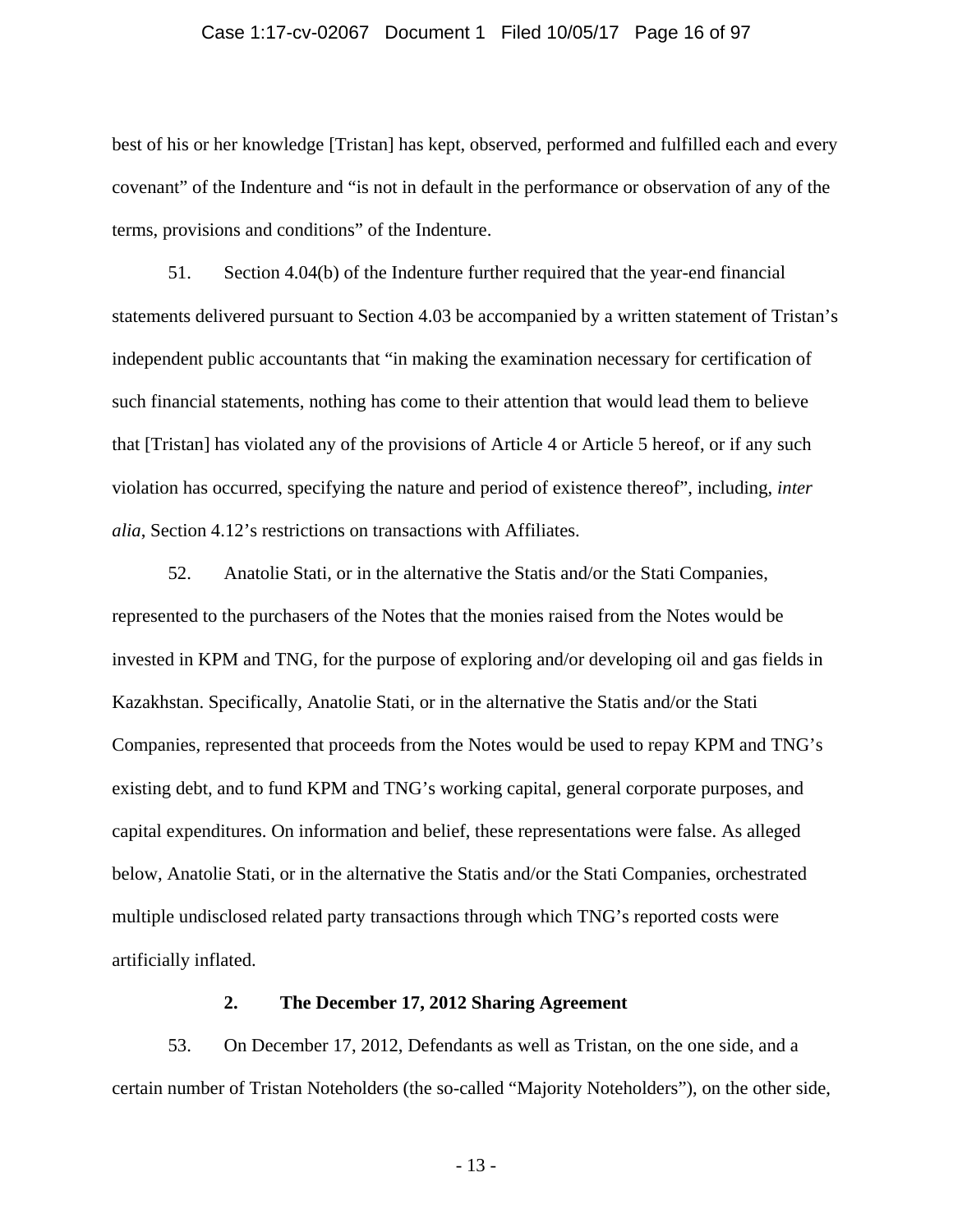## Case 1:17-cv-02067 Document 1 Filed 10/05/17 Page 17 of 97

entered into a so-called "Sharing Agreement and Assignment of Rights" (the "Sharing Agreement"). Through the Sharing Agreement, a new type of Tristan Notes (the "Modified Tristan Notes") was created. These Modified Tristan Notes were necessary in order to implement the modifications created through the Sharing Agreement.

54. Following the conclusion of the Sharing Agreement, a consent solicitation procedure took place in which Tristan Noteholders that had not been party to the Sharing Agreement could agree to the modified terms and exchange their Tristan Notes for Modified Tristan Notes. The consent solicitation ended on February 14, 2013 with Tristan Noteholders representing 99.8% of the principal amount of the Tristan Notes agreeing to the modified terms.

55. Under the Sharing Agreement, any amounts collected by Defendants on the SCC Award (the "Proceeds") are to be paid on an account administered by a security agent. The Sharing Agreement defines the security agent as Wilmington Trust, National Association or any successor thereto. On information and belief, Wilmington Trust, National Association is based in Wilmington, Delaware.

56. The Sharing Agreement provides for a mechanism of the distribution of the Proceeds paid into the account among Defendants and the Tristan Noteholders. The Sharing Agreement provides also for certain mechanisms based on which Defendants can be released from their obligations under the Sharing Agreement. One significant mechanism is compliance by Defendants with the provisions of the Sharing Agreement and the making of a certain minimum payment.

57. The Sharing Agreement amended the Notes to release Defendants and Tristan from liability to the Noteholders. Section 7 of Modified Notes (attached to the Sharing Agreement) provides:

- 14 -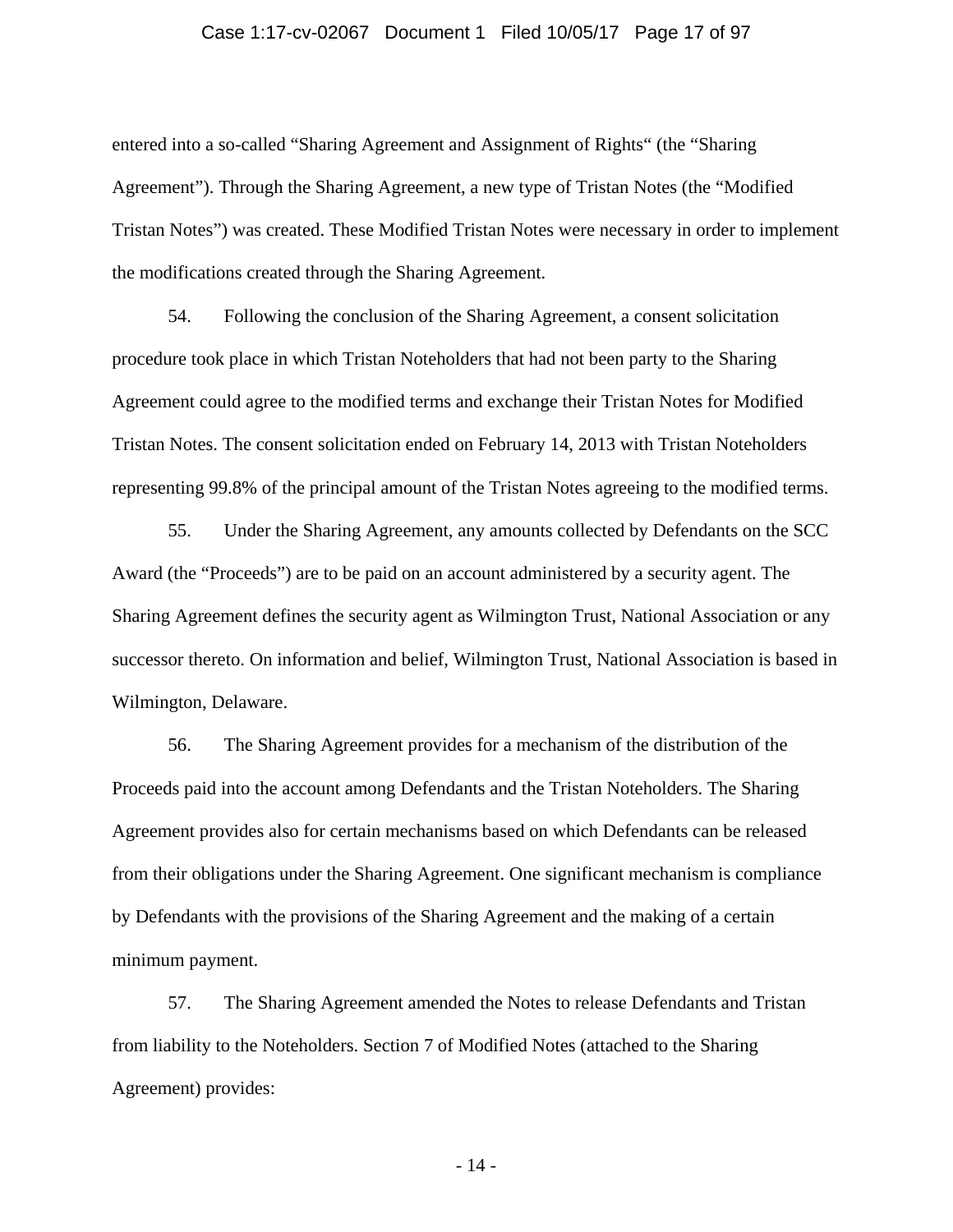# *(7) RELEASES.*

*(a) Effective upon the date this Note is redeemed pursuant to Section 5, the Holder of this Note shall be deemed to grant to the Tristan Parties the following release: The Holder of this Note, for itself and its successors, assigns and heirs (the "Releasors"), to the fullest extent permitted by applicable law, hereby releases and forever discharges each of the Tristan Parties and the Guarantors and each of their respective past, present and future affiliates, directors, officers, stockholders, partners (general and limited), members, employees, agents, consultants, advisors, fiduciaries, and other representatives (including, without limitation, legal counsel, investment bankers, accountants and financial advisors), and all of the foregoing Persons' successors, assigns and heirs (individually, a "Releasee" and collectively, "Releasees") from any liability or obligation, and covenants not to assert, bring or instigate against the Releasees any claims, demands, proceedings, actions, causes of action, investigations, litigations or suits (whether civil, criminal, administrative, investigative, or informal), whether sounding in contract (including this Note and the Indenture*), tort or otherwise, by reason of, relating to or arising from the *fact that the Releasor is or was a holder of this Note, which any Releasor now has, has ever had, or may hereafter have against any Releasee (the "Releases').* 

*(b) …* 

*The holder of this Note, for itself and its successors, assigns and heirs (the "Releasors"), to the fullest extent permitted by applicable law, hereby releases and forever discharges each of the Tristan Parties and the Guarantors and each of their respective past, present and future affiliates, directors, officers, stockholders, partners (general and limited), members, employees, agents, consultants, advisors, fiduciaries, and other representatives (including, without limitation, legal counsel, investment bankers, accountants and financial advisors), and all of the foregoing Persons' successors, assigns and heirs (individually, a "Releasee" and collectively, "Releasees") from any and all liability or obligation, and covenants not to assert, bring or instigate any claims, demands, proceedings, actions, causes of action, investigations, litigations or suits (whether civil, criminal, administrative, investigative, or informal), whether sounding in contract (other that [sic] as set forth below), tort or otherwise ("Claims"), which any Releasor now has, has ever had, or may hereafter have against any Releasee (the "Releases"); notwithstanding the foregoing, the Release in this Section 7(b) shall not apply to any liability, obligation or Claim that a Holder may have against the Company any Guarantor and all other obligors under the Indenture, the Notes (including the Modified Notes), the Note Guarantees, the Pledge Agreements, the related security documents, the Security and Collateral Assignment Agreement, the Secured*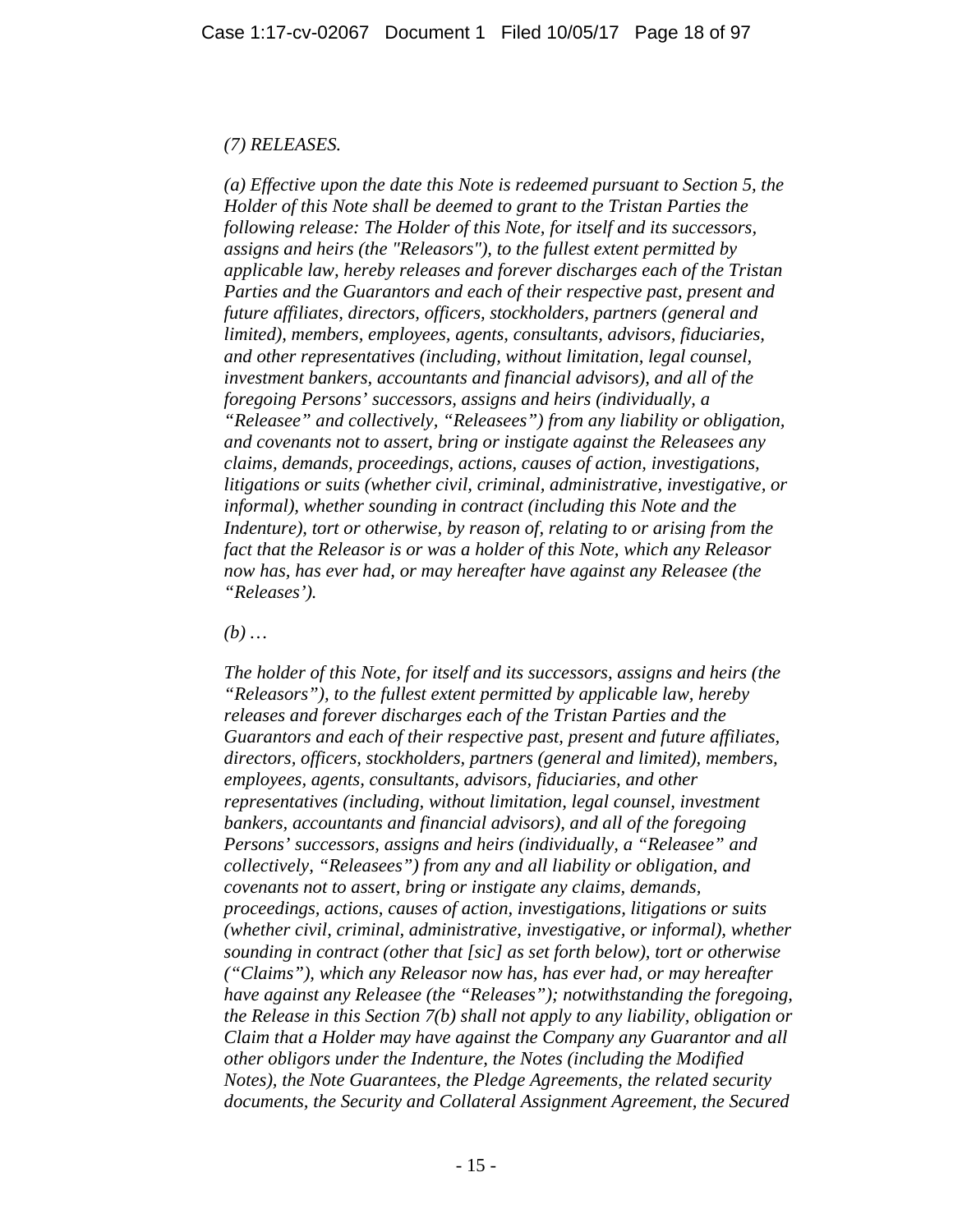*Obligations and the Collateral (but specifically excluding A. Stati, G. Stati and any of their family members, except to the extent of their respective obligations under the Sharing Agreement to collect, account for and deposit into the Account Proceeds from an Award) pursuant to this Note or the Indenture or any security documents relating thereto, including the Pledge Agreements and pursuant to any promissory note pledged under the Pledge Agreements, including by Terra Raf Trans Traiding Ltd.* 

## **D. Legitimate, Third-Party Contracts For Construction of the LPG Plant**

58. In connection with the construction of the LPG Plant, Anatolie Stati, or in the alternative the Statis and/or the Stati Companies, entered into certain legitimate contracts with third parties.

59. On January 31, 2006, a Stati Company called Azalia contracted with an independent third party, TGE Gas Engineering GmbH, formerly Tractebel Gas Engineering GmbH ("TGE"), to design and supply the principal equipment components of the LPG Plant (the "TGE Contract"). The original contract price under the TGE Contract was approximately EUR 28.38 million. This is equivalent to approximately US \$34.29 million, at the January 31, 2006 published exchange rate of 1.20825 Euro to the U.S. Dollar. The TGE Contract price was subsequently amended to EUR 29.01 million. This amount is equivalent to approximately U.S. \$35.05 million, at the same January 31, 2006 exchange rate.

60. Ascom also contracted with TGE to provide supervision and other services on the construction site, to be charged separately on an hourly basis.

61. TGE completed delivery of the equipment of the main components of the LPG Plant in 2007, and these components were incorporated into the LPG Plant by October 2008.

62. By October 2008, TGE had designed and supplied all of the main items of equipment that had been contemplated under the TGE Contract, and these items had been incorporated into the LPG Plant.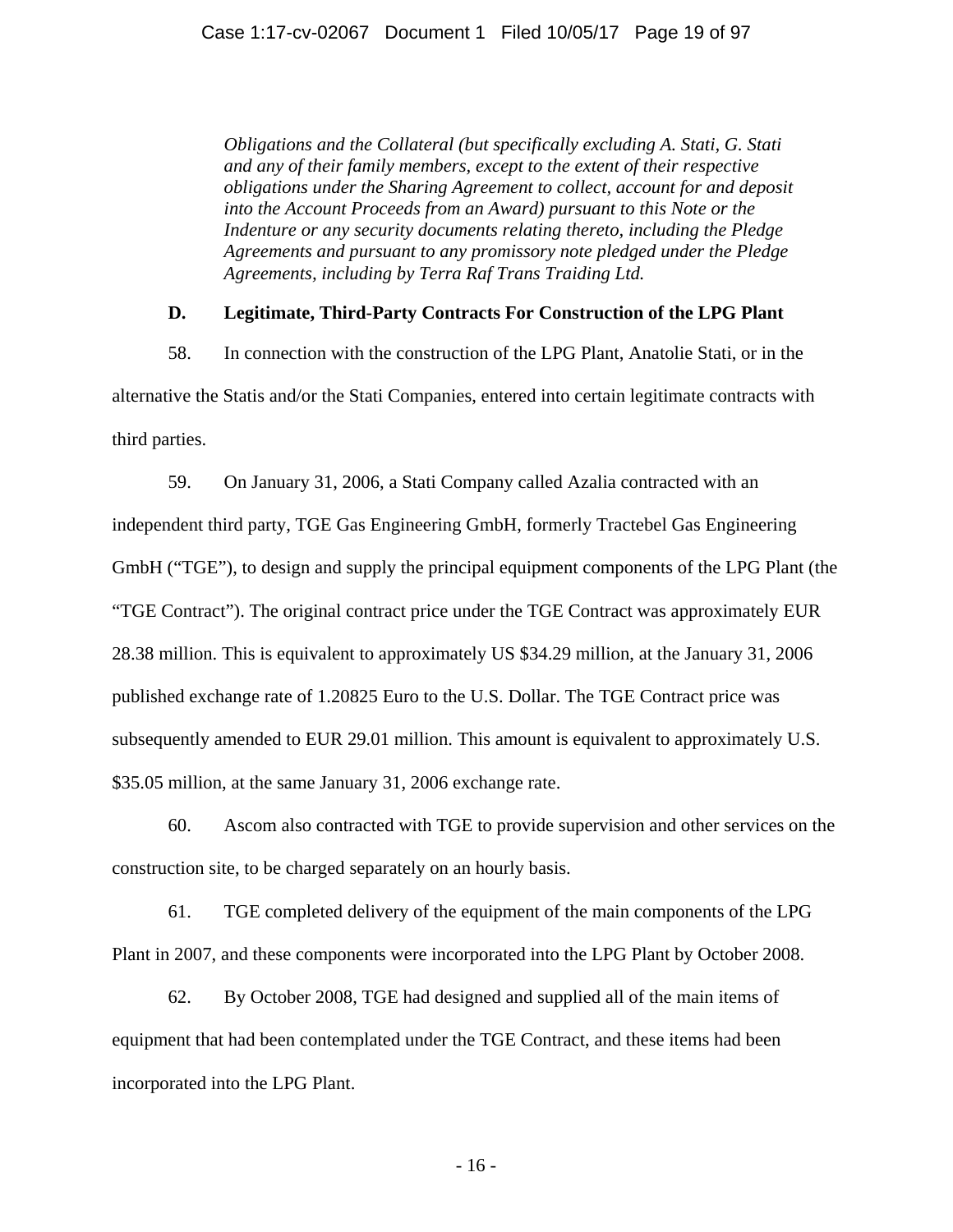## Case 1:17-cv-02067 Document 1 Filed 10/05/17 Page 20 of 97

63. TGE's total remuneration for its work on the LPG Plant was EUR 31.04 million, comprising (i) the equipment price of EUR 29.01 million under the TGE Contract and (ii) an additional EUR 2.02 million for supervision services provided by TGE in connection with construction of the LPG Plant.

64. On or around March 12, 2009, the construction of the LPG Plant was abandoned. By that point in time, the LPG Plant was approximately 80-90% complete.

## **E. Illegitimate, Related Party Contracts For Construction of the LPG Plant — Perkwood and the Perkwood Agreement**

65. As part of the fraudulent scheme, Anatolie Stati, or in the alternative the Statis and/or the Stati Companies, created a number of illegitimate contractual documents with related parties for the purpose of artificially inflating the construction costs of the LPG Plant.

66. The initial related party contract was an equipment procurement and construction contract (the "EPC Contract"), dated March 31, 2005, between TNG and Kaspy Asia Service Company Limited ("KASKO"). KASKO is another Stati Company.

67. On February 17, 2006, the scope of the EPC Contract was amended to remove the procurement of equipment for the LPG Plant, such that TNG itself assumed the obligation to procure the LPG Plant equipment.

68. On that same date, February 17, 2006, Anatolie Stati, or in the alternative the Statis and/or the Stati Companies, created a document that, on its face, purports to be a contract between TNG and a separate company with a London address called Perkwood Investment Limited ("Perkwood"). The stated purpose of this document was the purchase of equipment for the LPG Plant, and it is titled "Sale and Purchase Agreement." This document is referred to in this Complaint as the "Perkwood Agreement." The Perkwood Agreement does not disclose that Perkwood is a Stati Company.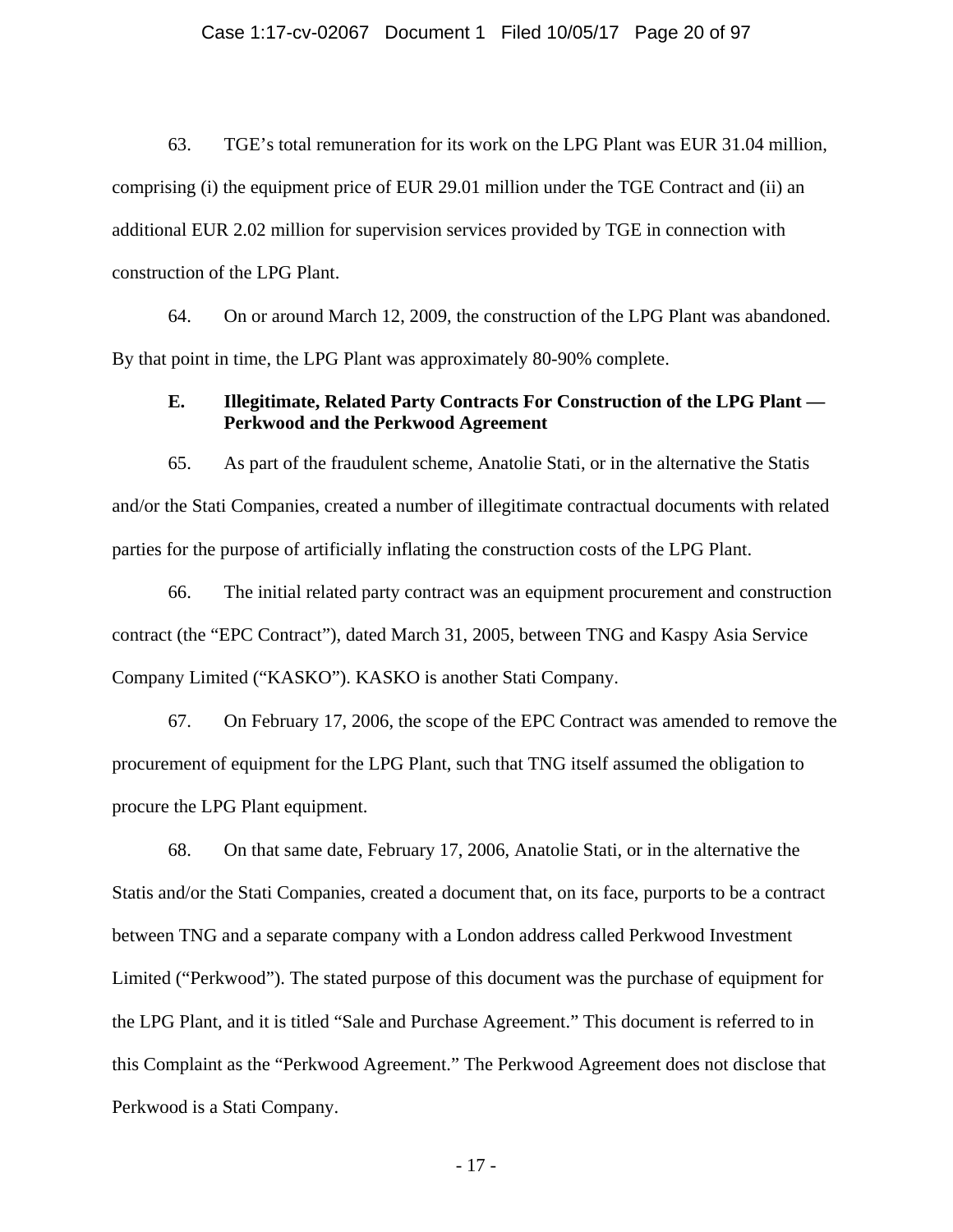## Case 1:17-cv-02067 Document 1 Filed 10/05/17 Page 21 of 97

69. Perkwood and the Perkwood Agreement are central to the fraudulent scheme. Perkwood was a sham company and the Perkwood Agreement was a sham contract.

70. Perkwood was incorporated in England and Wales on September 14, 2005 and dissolved on May 3, 2011. At all material times, Perkwood was under the ultimate ownership and/or control of the Statis.

71. The Statis were the signatories and sole beneficiaries of Perkwood's bank account held at Rietumu Bank in Latvia.

72. Sarah Petre-Mears was Perkwood's sole director. Edward Petre-Mears was Perkwood's company secretary. These persons are known to be sham directors according to public sources of information. Sarah Petre-Mears is reported to be the "director" of more than 1,200 companies across the Caribbean, the Republic of Ireland, New Zealand and the United Kingdom.

73. Perkwood never had any employees. It never paid any taxes, salaries, or rent, and it did not incur any other costs normally incurred by a company that actually carries out business.

74. From 2006 to 2009 — the same time period when Perkwood purportedly was engaging in multi-million dollar transactions with TNG under the Perkwood Agreement — as alleged below — Perkwood filed dormant accounts with the British Companies House. Under English law, for a company to legally file dormant accounts, that company must not have carried out any business transactions for the relevant time period. Thus, Perkwood was supposedly engaged in substantial business transactions with TNG during the same exact time period in which it claimed to the U.K. government that it was "dormant."

75. By written power of attorney dated November 2, 2005, "Perkwood" appointed Anatolie Stati and Gabriel Stati as its agents with unlimited authority to represent Perkwood.

- 18 -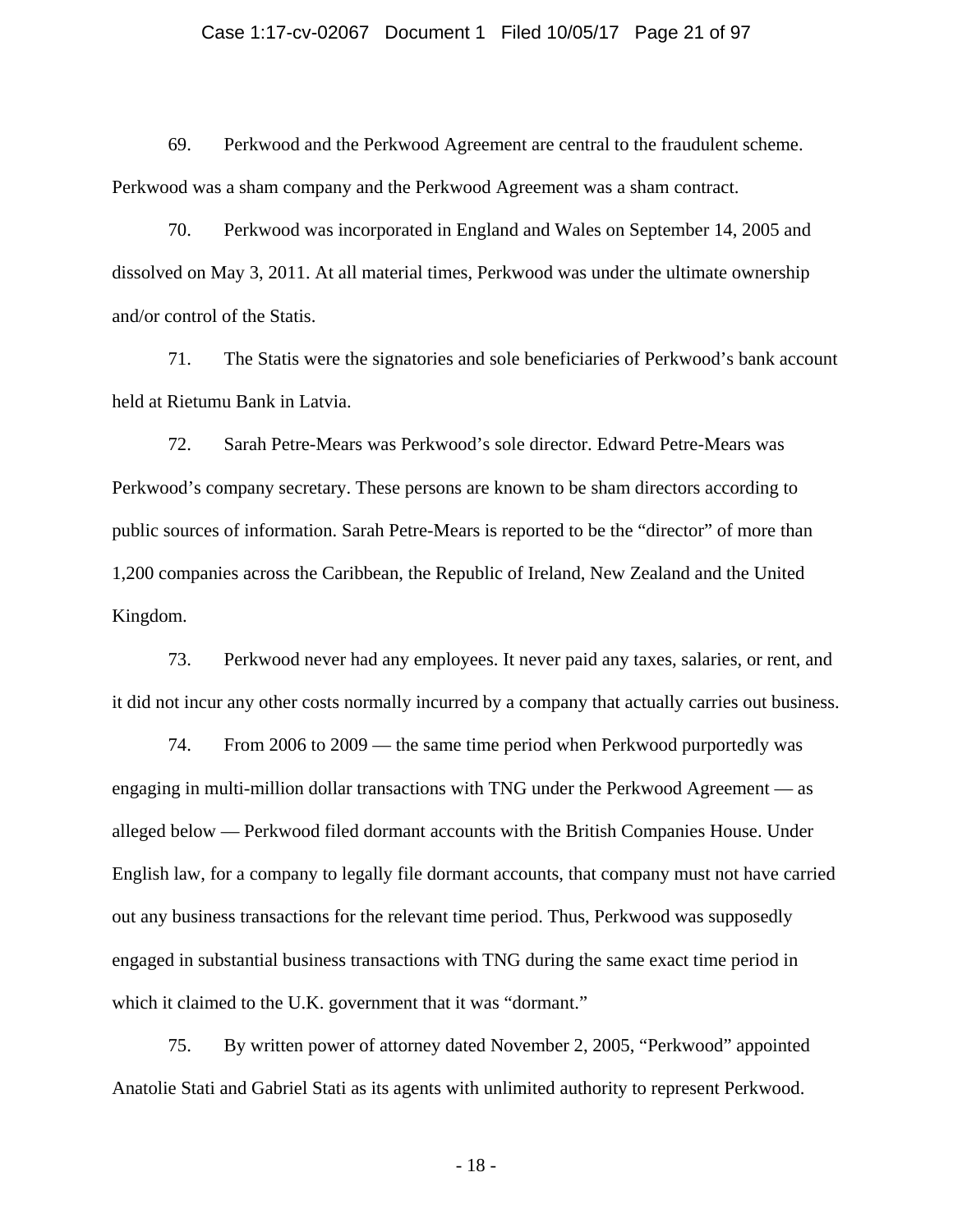## Case 1:17-cv-02067 Document 1 Filed 10/05/17 Page 22 of 97

This power of attorney came shortly before the date of the Perkwood Agreement (and TGE Contract). "Perkwood" annually reviewed the power of attorney on September 14, 2006, August 22, 2007, and August 26, 2008. Further, by a written power of attorney dated August 20, 2009, "Perkwood" appointed Anatolie Stati as its agent with unlimited authority to represent Perkwood. Anatolie Stati, or in the alternative the Statis and/or the Stati Companies, caused these powers of attorney to be executed.

76. Kazakhstan first obtained copies of these powers of attorney in 2016. It was only the first day of the hearing in the Swedish Annulment Proceedings in September 2016, after having been previously confronted with these powers of attorney, that Defendants were finally forced to concede that Perkwood was a Stati Company. Prior to this, Defendants had concealed (or refused to admit) that Perkwood was a Stati Company, including in their submissions in the SCC Arbitration and Swedish Annulment Proceedings.

## **The Perkwood Agreement**

77. The date of the Perkwood Agreement — February 17, 2006 — is eighteen (18) days after the date of the TGE Contract — January 31, 2006.

78. The initial contract price under the Perkwood Agreement was \$115 million, purportedly for the purchase of equipment for the LPG Plant.

79. In comparison, the initial TGE Contract price, for the actual purchase of equipment for the LPG Plant, was equivalent to approximately only \$34.29 million.

80. The amount of the Perkwood Agreement was subsequently increased through a number of amendments — first to \$155 million, and then to approximately \$185 million. Various annexes to the Perkwood Agreement, executed from time to time, specified the equipment that

- 19 -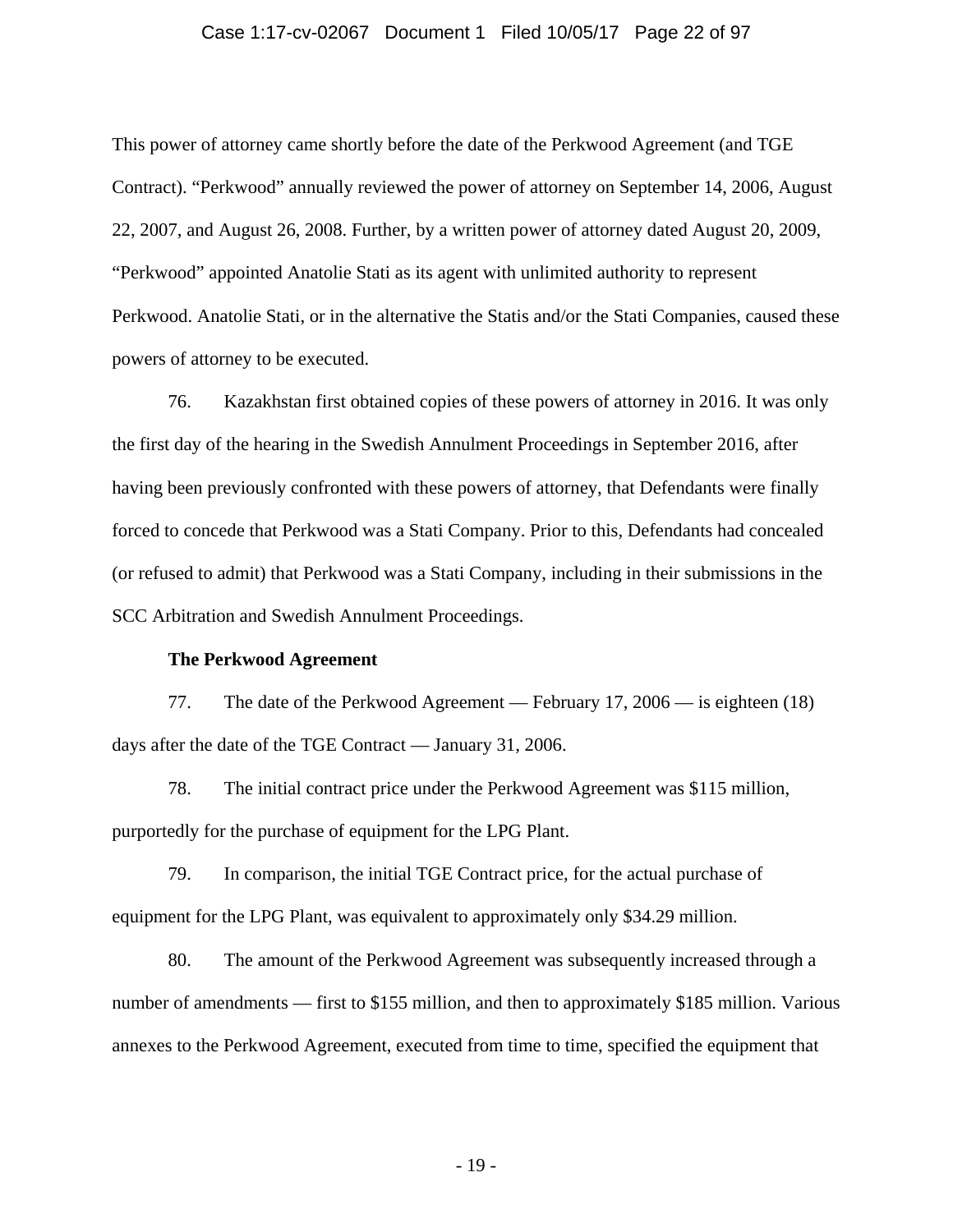## Case 1:17-cv-02067 Document 1 Filed 10/05/17 Page 23 of 97

Perkwood was to "sell" to TNG, and the price that TNG was to pay to Perkwood. The total of the prices set out in these annexes was stated to be "approximately \$191 million."

81. In comparison, the total value of the TGE Contract, after amendments, was EUR 29.01 million, which is equivalent to only U.S. \$35.05 million (at the same January 31, 2006 exchange rate). And, TGE's total remuneration for its work on the LPG Plant, including the services it provided, was EUR 31.04 million, which is equivalent to only U.S. \$37.5 million (using the same January 31, 2006 exchange rate).

82. The \$191 million total stated value of the Perkwood Agreement was false and fraudulent. Anatolie Stati, or in the alternative the Statis and/or the Stati Companies, used a number of schemes to artificially inflate the construction costs of the LPG Plant through Perkwood and the Perkwood Agreement. These schemes include but may not be limited to: (1) the "**Repurchase and Fictitious Parts Fraud**"; (2) the "**Management Fee Fraud**"; (3) the "**Equipment for Construction Fraud**"; and (4) the "**Interest Fraud.**" These fraudulent related party transactions are detailed below.

## **1. The Repurchase and Fictitious Parts Fraud**

83. Pursuant to the Repurchase Fraud, Anatolie Stati, or in the alternative the Statis and/or the Stati Companies, caused TNG purportedly to repurchase equipment for the LPG Plant from Perkwood at artificially inflated prices when the same equipment had already been supplied (at a much lower cost) by TGE to Azalia under the TGE Contract. Specifically, Annex 2 to the Perkwood Agreement, dated March 27, 2006, included the following fictitious and/or fraudulent transactions:

> 1) TNG agreed to purchase a "Gas de-carbonization and de-sulphurisation unit" from Perkwood for \$19,564.267.00. This same equipment already

> > - 20 -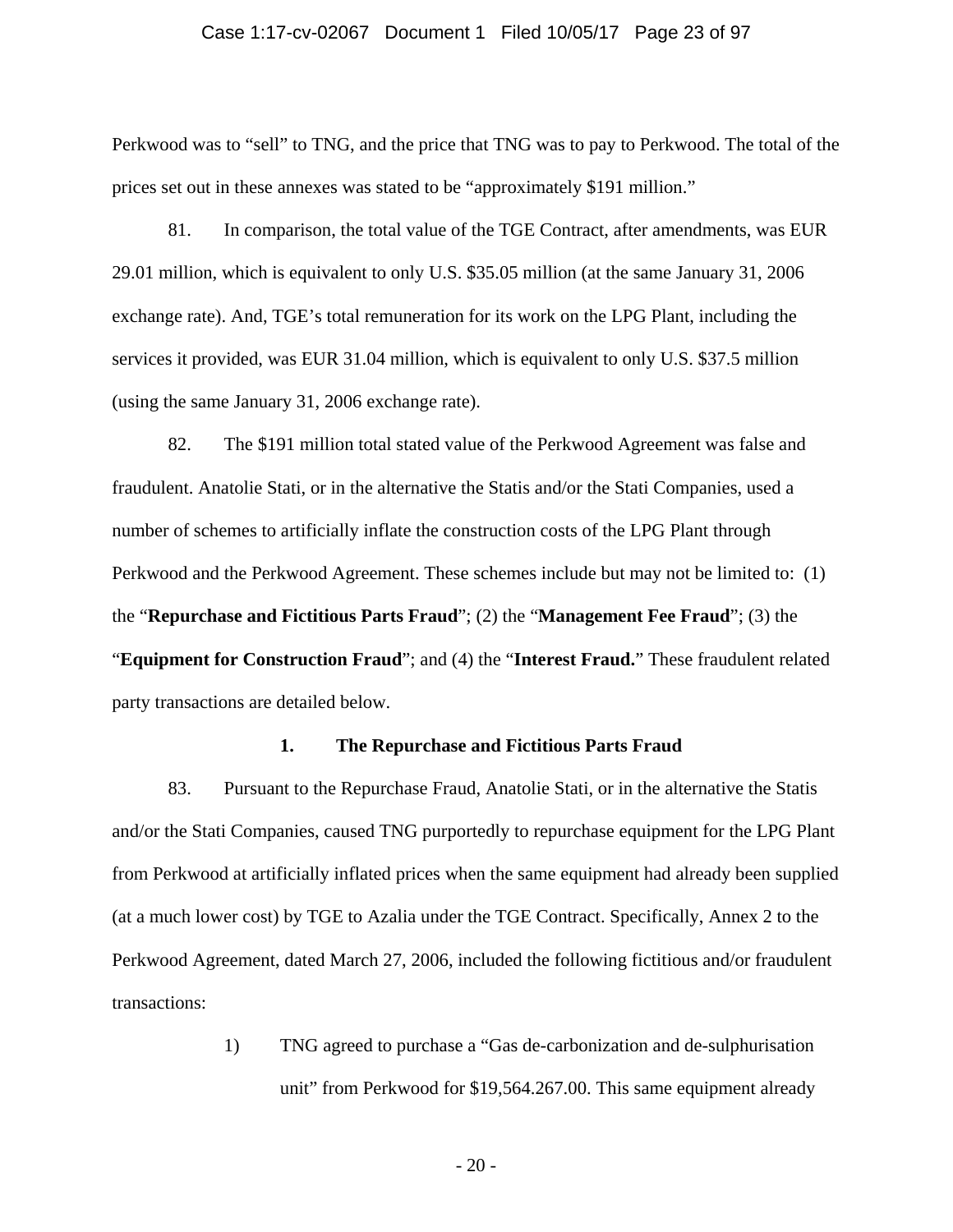had been purchased by Azalia, on behalf of the Stati Companies, from TGE pursuant to the TGE Contract as amended for EUR 6,313,180.00 (at the time equivalent to U.S.  $$7,674,301.61$  — an increase of \$11,889,965.39.

- 2) TNG agreed to purchase an "LPG Recovery Unit" from Perkwood for \$38,648,885.00. This same equipment had already been purchased by Azalia, on behalf of the Stati Companies, from TGE pursuant to the TGE Contract for EUR 11,352,000.00 (at the time equivalent to U.S.  $$13,799,491.20$  — an increase of  $$24,849,393.80$ .
- 3) TNG agreed to purchase a "Sales Gas Compression Unit" from Perkwood for \$34,882,756.00. This same equipment had already been purchased by Azalia, on behalf of the Stati Companies, from TGE pursuant to the TGE Contract for EUR 11,352,000.00 (at the time equivalent to U.S.  $$13,799,491.20$  — an increase of  $$21,083,264.80$ .

84. Pursuant to the Fictitious Parts Fraud, Anatolie Stati, or in the alternative the Statis and/or the Stati Companies, caused TNG to purchase equipment from Perkwood for the LPG Plant that was not and/or could not legitimately have been required for the construction of the LPG Plant, and was never in fact delivered to the construction site of the LPG Plant, in order to fictitiously inflate the construction costs of the LPG Plant. This fraud was conducted pursuant to Annexes 14 and 16 of the Perkwood Agreement, which were dated December 2, 2008 and May 18, 2009, respectively. Specifically:

> 1) Through Annex 14, TNG agreed to purchase equipment described as "Heat exchangers (coolers) of stainless steel cold area" from Perkwood for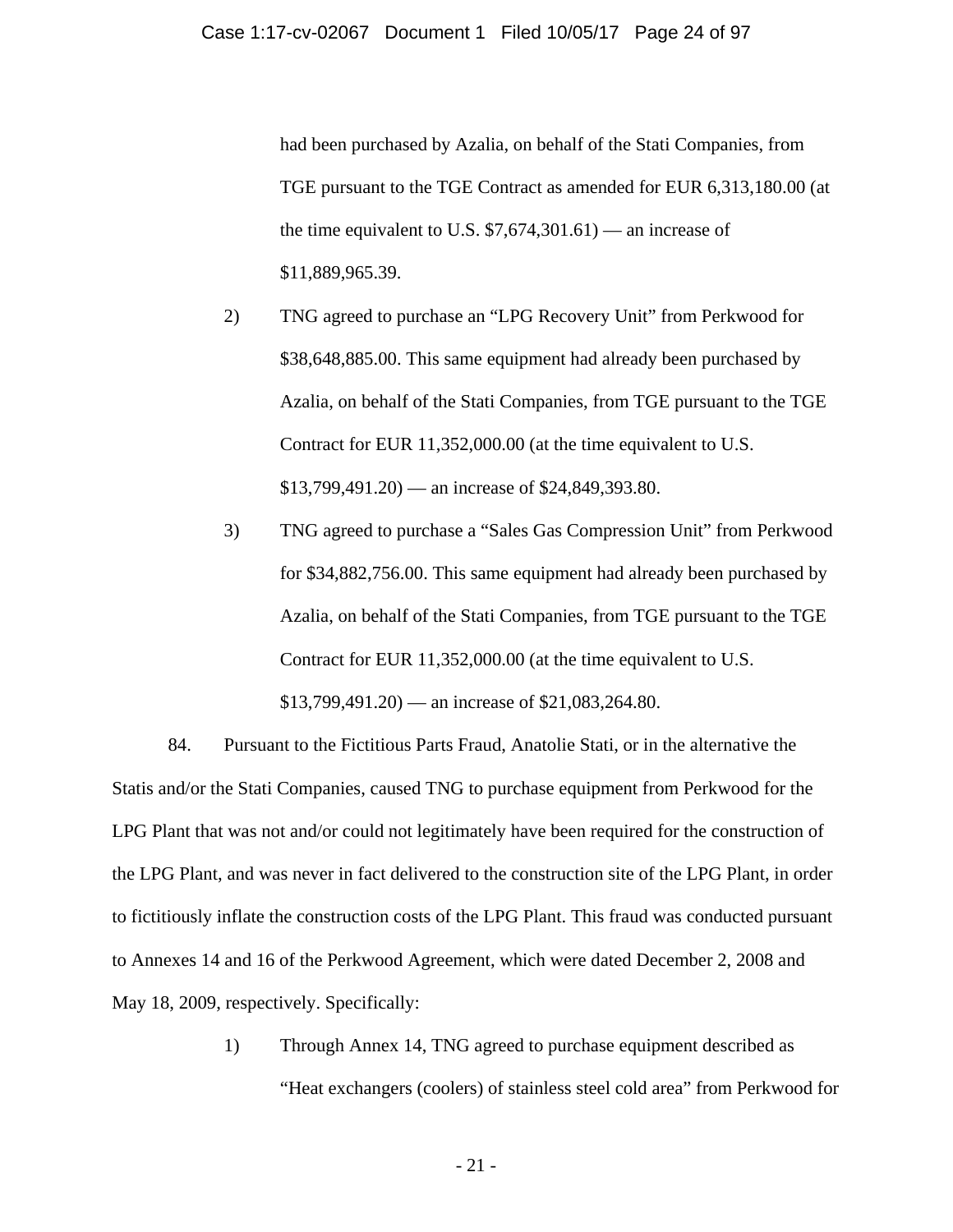\$12,076,370.00. This equipment corresponded and/or was functionally identical to equipment that TGE had already supplied to Azalia on behalf of the Stati Companies pursuant to the TGE Contract (Appendix 1, item 3.3, part numbers E3001, E3002, E3003), and therefore could not legitimately have been required for the LPG Plant.

- 2) Through Annex 14, TNG agreed to purchase equipment described as "Gas turbo compressors SOLAR" from Perkwood for \$6,713,446.00. This equipment corresponded and/or was functionally identical to equipment that TGE had already supplied to Azalia pursuant to the TGE Contract as the "Sales Gas Compression Unit," and therefore could not legitimately have been required for the LPG Plant. This equipment had also already been re-purchased by TNG from Perkwood under Annex 2 of the Perkwood Agreement, as set forth above in the description of the Repurchase Fraud.
- 3) Through Annex 14, TNG agreed to purchase equipment described as a "Turboexpander Mafi-Trench" from Perkwood for \$3,095,173.00. This equipment corresponded and/or was functionally identical to equipment that TGE had already supplied to Azalia pursuant to the TGE Contract as the "LPG Recovery Unit," and therefore could not legitimately have been required for the LPG Plant. This equipment had also already been repurchased by TNG from Perkwood under Annex 2 of the Perkwood Agreement, as set forth above in the description of the Repurchase Fraud.

- 22 -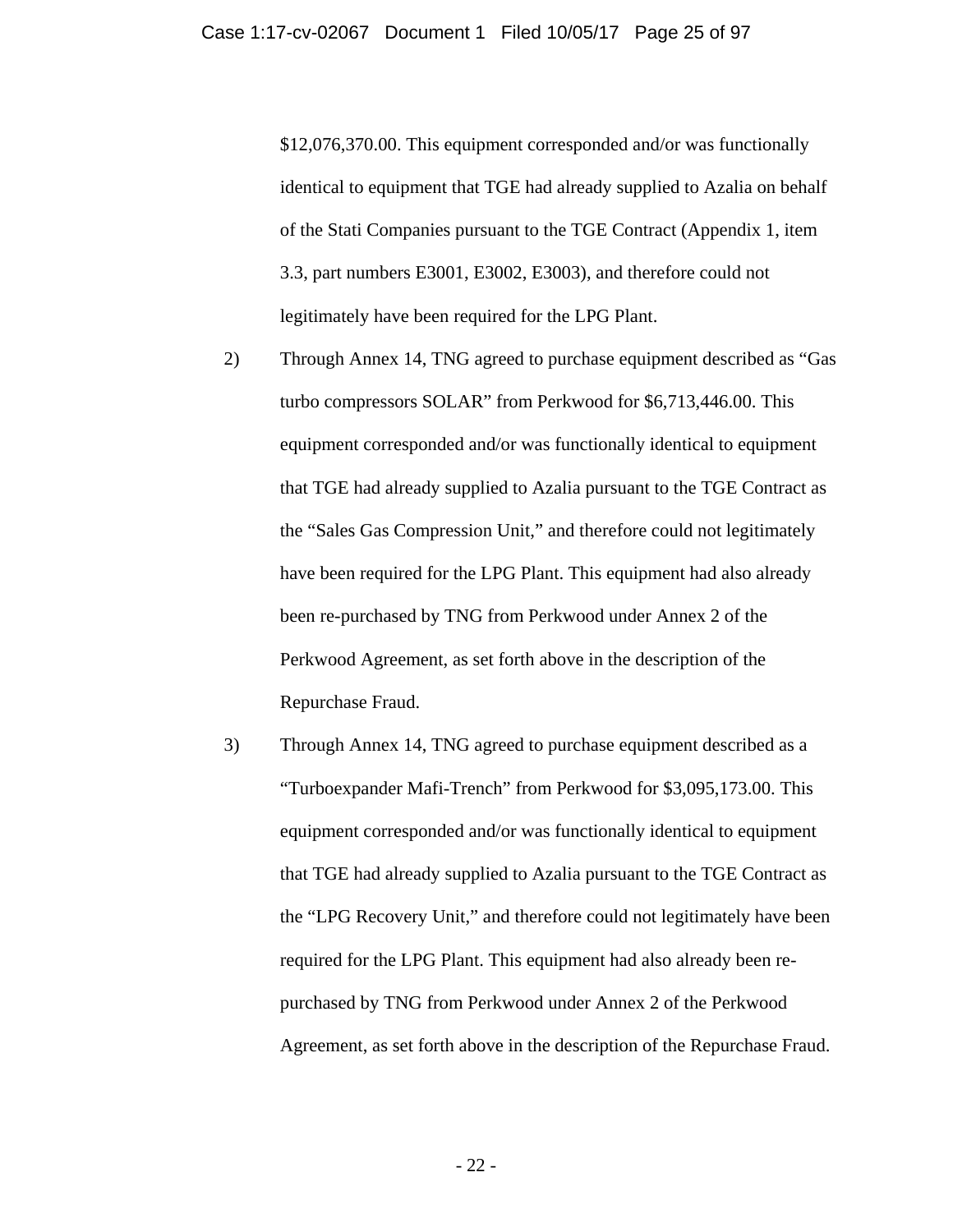4) Through Annex 16, TNG agreed to purchase 50,400 kilograms of a substance known as methyldiethonalamine (sMDEA), a liquid used in the operation of the LPG Plant, from Perkwood for \$288,792.00. However, (i) this liquid had already been supplied to Azalia by TGE pursuant to the TGE Contract and (ii) by the time that Annex 16 was executed in May 2009, construction of the LPG Plant had already been abandoned.

85. Perkwood (i) was not the true supplier to TNG of any of the goods and equipment that it had purportedly contracted to supply pursuant to Annex 2; and (ii) did not actually supply TNG with any of the goods and equipment that it had purportedly contracted to supply pursuant to Annex 14 and Annex 16.

86. Neither Perkwood nor TNG ever intended that (i) Perkwood would supply TNG with any of the goods and equipment that it had purportedly contracted to supply pursuant to Annexes 2, 14, and 16; or (ii) Annexes 2, 14, and 16 would create any obligation on Perkwood to supply TNG with any of the goods and equipment that it had purportedly contracted to supply thereunder.

87. Annexes 2, 14, and 16 to the Perkwood Agreement therefore were sham contracts and/or documentation.

88. Kazakhstan does not yet know whether the remaining annexes to the Perkwood Agreement comprise genuine contracts or further scams, and/or further devices intended to artificially inflate the construction costs of the LPG Plant.

## **2. The Management Fee Fraud**

89. Anatolie Stati, or in the alternative the Statis and/or the Stati Companies, created a fictitious \$43,852,108.00 "management fee" included in the total amount of the Perkwood

- 23 -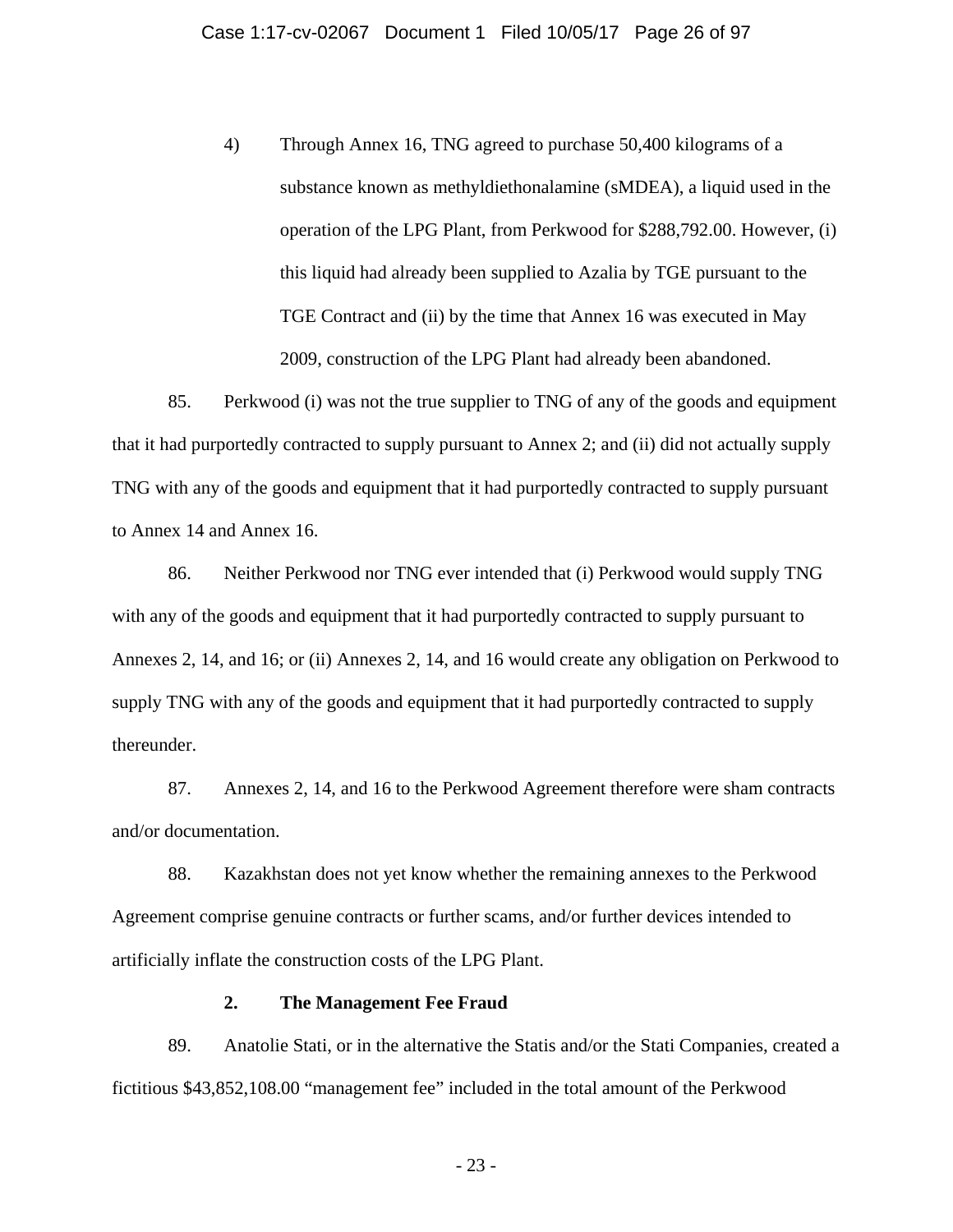## Case 1:17-cv-02067 Document 1 Filed 10/05/17 Page 27 of 97

Agreement. This fee (i) had no contractual basis, whether in the Perkwood Agreement or otherwise; and (ii) was not paid (or purportedly paid) in consideration for any services actually provided by or on behalf of Perkwood. Specifically:

- 1) The \$43,852,108.00 "management fee" did not form part of the "original cost of the services and equipment" actually incurred by TNG (alternatively, the Stati Companies) in connection with construction of the LPG Plant; and the "management fee" was charged by way of mark-up on equipment (purportedly) delivered by Perkwood to TNG.
- 2) Perkwood was not an operational company. It never had any employees. It never paid any taxes, salaries, or rent, and it did not incur any other costs normally incurred by a company that actually carries out business. It did not provide and could not have provided any management services to TNG during and/or in connection with the construction of the LPG Plant: (i) Perkwood filed dormant company accounts for 2006 to 2009, the period during which the LPG Plant was under construction and when any services provided in connection therewith would have been rendered; (ii) no personnel or representatives of Perkwood were present or providing any services at the site of the LPG Plant during its construction; and (iii) no contemporaneous documentation corroborates, verifies, or particularizes the alleged services for which the purported management fee was purportedly paid, or the basis on which that fee was calculated or charged.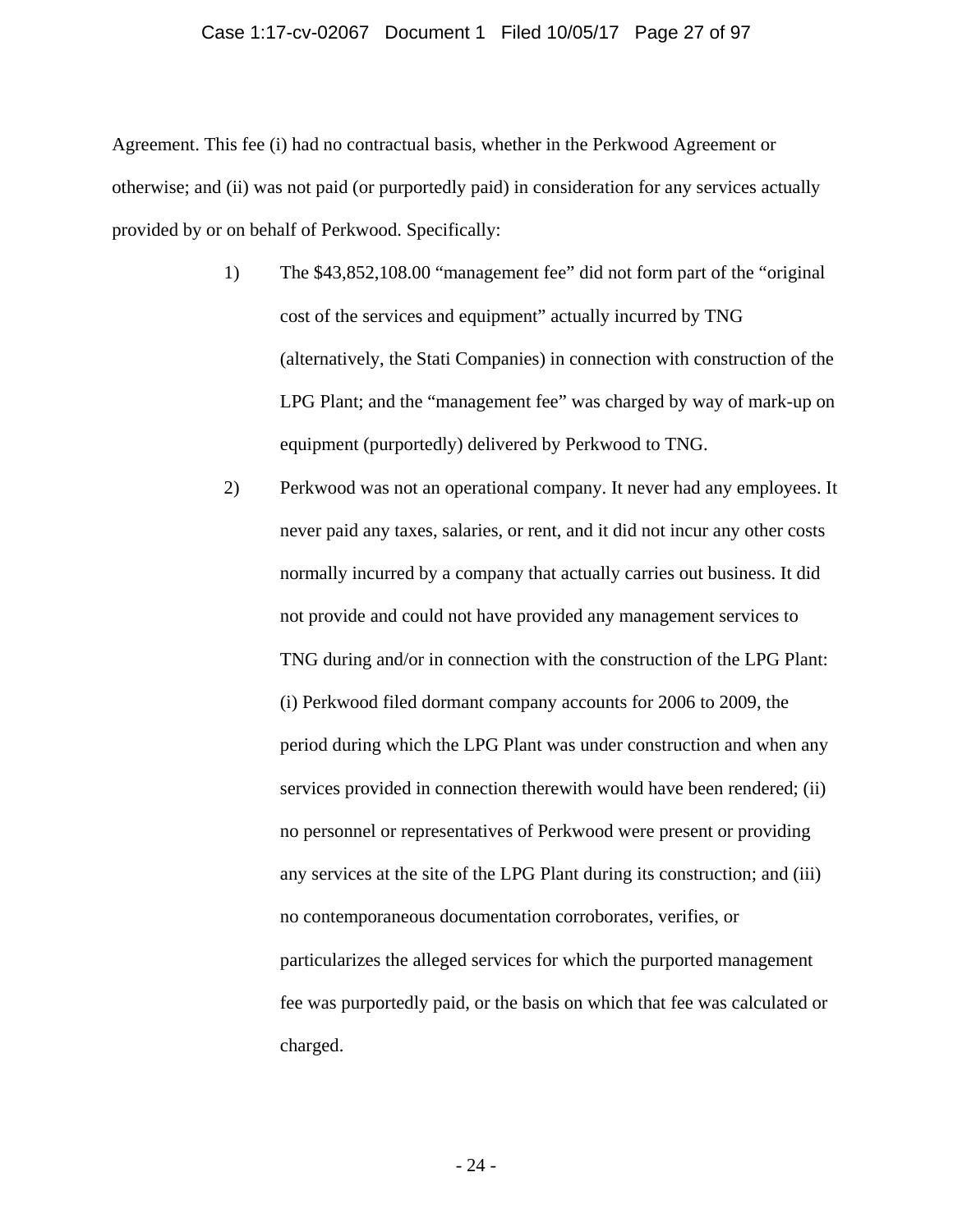## Case 1:17-cv-02067 Document 1 Filed 10/05/17 Page 28 of 97

90. The true purpose of any purported "management fee" paid (or purportedly paid)

by TNG to Perkwood was to inflate the construction costs of the LPG Plant on a fictitious basis.

91. In proceedings before the English High Court of Justice, Queen's Bench Division, Commercial Court (Cooke, J.), in a decision issued on August 29, 2014 in proceedings related to the Vitol Arbitrations in which Ascom participated and had a full opportunity to prove that the purported "management fee" was a legitimate payment, the English High Court found that the "management fee" was fictitious:

> *Ascom has asserted that it paid a management fee of over \$[43] million to an English company called Perkwood. An agreement has been disclosed [the Perkwood Agreement] which makes no mention of any management fee nor of any formula for calculating it. It appears from other evidence that there was a mark up on prices for equipment supplied to the LPG Plant. It appears therefore that this "fee" was simply paid at will.*

[Reasons for Judgment (8/29/2014), *Vitol Group F.S.U. B.V. v. Ascom Grup S.A.*, Case No.:

2014 FOLIO 506, ¶ 39].<sup>1</sup>

92. In Paragraph 41 of the same decision, the English High Court noted the following regarding the inconsistent positions advanced by Anatolie Stati and certain Stati Companies with respect to various assertions made regarding the LPG Plant: $<sup>2</sup>$ </sup>

> *The inconsistency in the position advanced is noteworthy. It is noteworthy also that, in the context of the decision to stop building the LPG Plant, different explanations have been given. The first was that TNG faced financial difficulties; the second that it was intended to sell the plant; the third was that it was feared the Kazakh state might seize it.*

93. In Paragraph 42 of the same decision, the English High Court made the following

further findings regarding certain Stati Companies, including TNG and Perkwood:

 $\overline{a}$ <sup>1</sup> In this quoted paragraph of the decision, the English High Court references "\$33 million" but this is a typographic error, as confirmed by a subsequent paragraph which quotes the correct \$43 million figure. *See id*. ¶ 43.

<sup>&</sup>lt;sup>2</sup> The English High Court refers to the SCC Arbitration as the "ECT Arbitration" in its decision.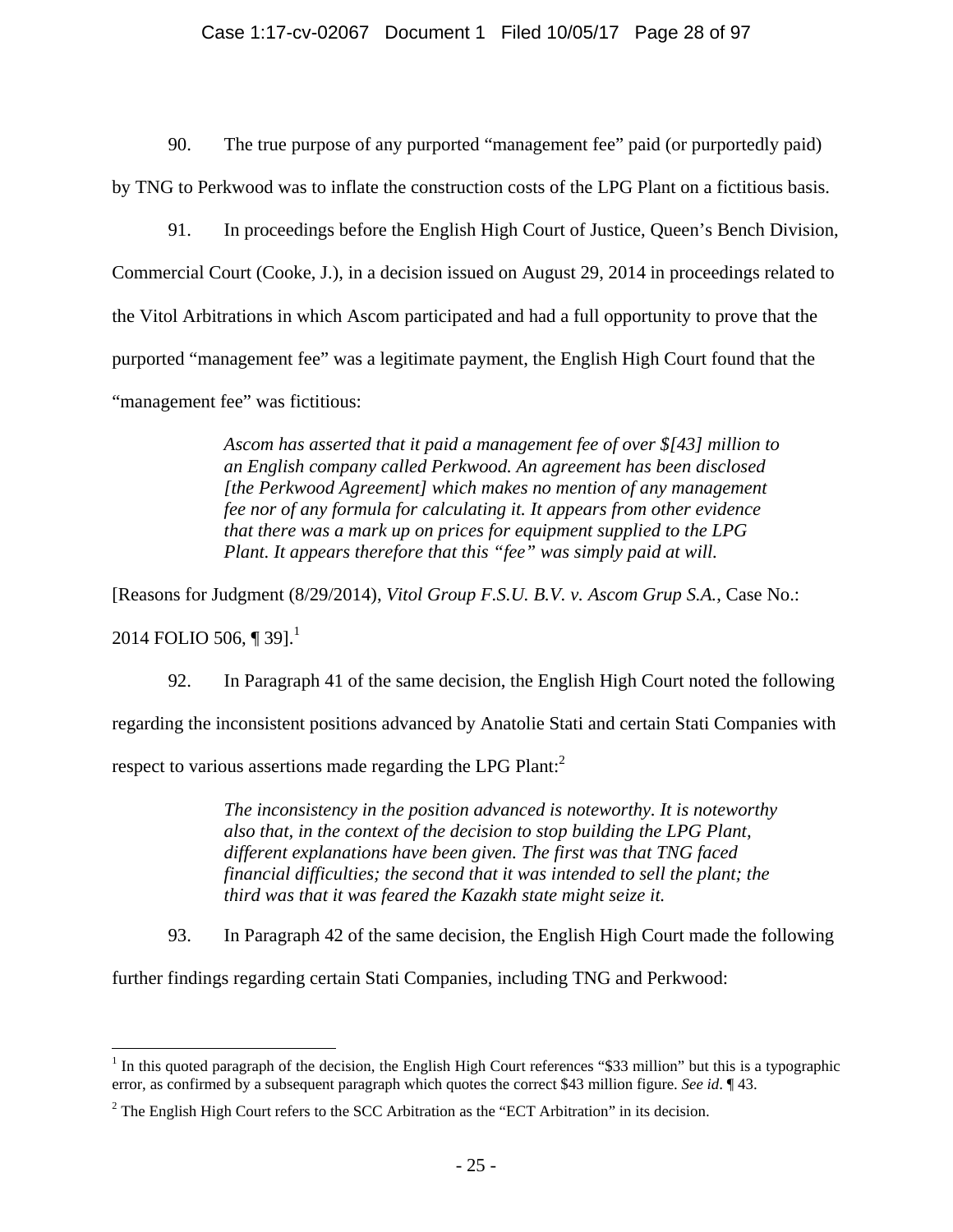*The financial records of the following companies are inaccurate and misleading:* 

- *i) Although Perkwood was said to have charged a management fee of over \$43 million, it filed dormant company accounts throughout the relevant period.*
- *ii) Although Stadoil and General Affinity [two other Stati Companies] received substantial payments from Montvale [another Stati Company], as set out earlier, their financial statements are inconsistent with this. They are presented as "small companies" with a turnover below £6.5 million.*
- *iii) TNG's audited accounts for the years 2007-2009 do not disclose the fact that Perkwood was a related party.*
- *iv) No mention of the Perkwood management fee is to be found in the ECT Award.*
- 94. Further, in Paragraph 43 of the same decision, the English High Court made the

following findings regarding Anatolie Stati and his pattern of conduct:

*I am satisfied on the basis of all the material put before me that Mr Stati not only has a propensity to move assets around his group companies as he thinks fit but he and Ascom has a propensity to give information to the tribunal or the court about his assets according to what he or it think suits its interests at the time. Mr Fleuriet is a lawyer who has sworn affidavits on the basis of instructions given to him. His evidence is most unsatisfactory, particularly where it contradicts that given by Mr Lungu or Mr Stati who could be taken to have first hand knowledge of the group assets position and the way in which the group operated. Mr Stati's own evidence is also unsatisfactory. He exhibited Ascom's unaudited accounts for the past 3 years and stated that it did not prepare management accounts at all. It is not apparently a requirement of Moldovan that accounts be audited. … .*

95. In Paragraph 44 of the same decision, the English High Court also made the

following findings regarding the funds used for construction of the LPG Plant:

*In these circumstances, Vitol's fears about Ascom's financial position, as expressed in its application for security for costs and its fears of dissipation in the context of the current application are well founded. Exactly what Ascom's asset position is remains unclear but the*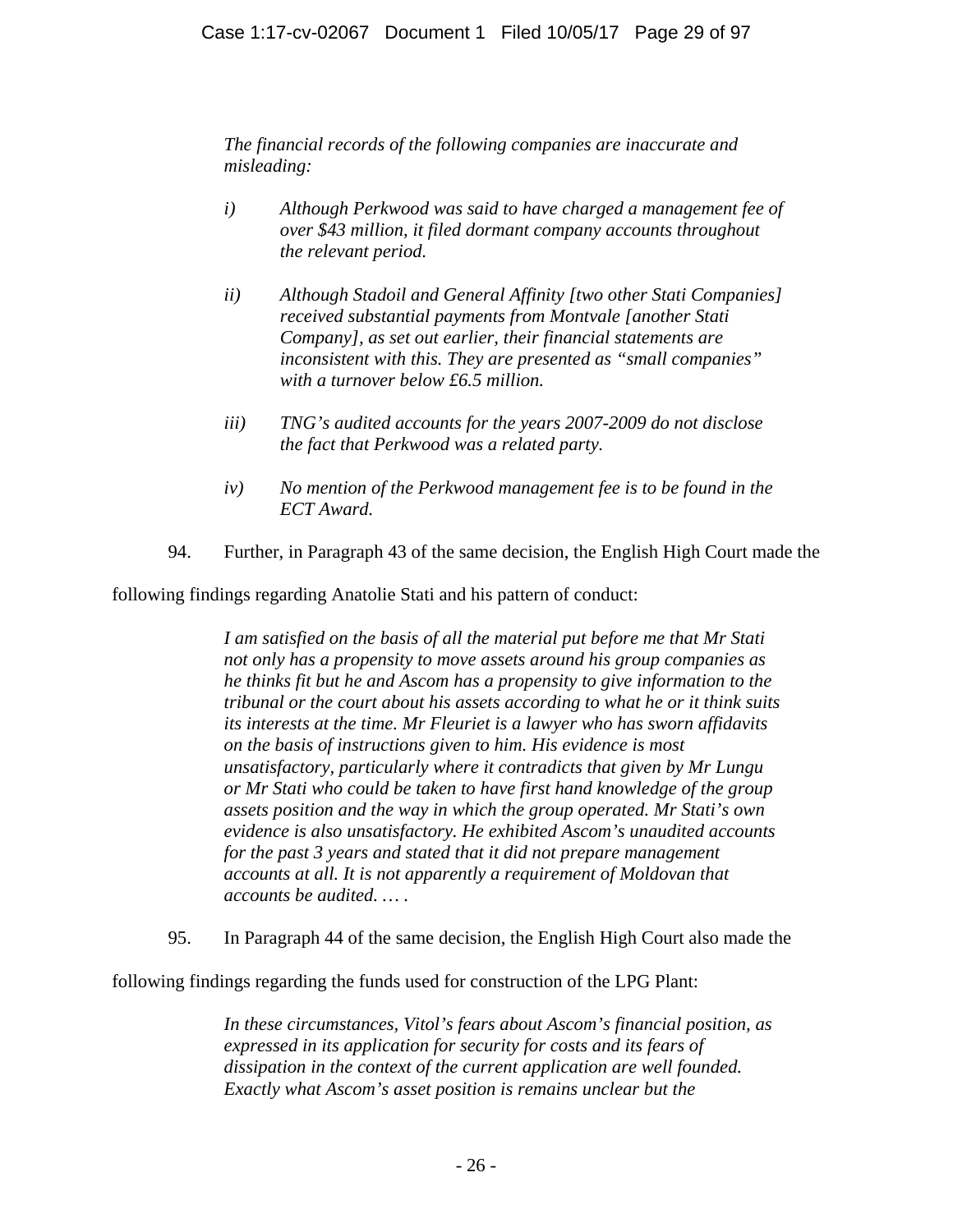*inconsistent information that has been given, when combined with the way in which Mr Stati conducts his business through his companies establishes, in my judgment, a real risk that an award against Ascom could go unsatisfied by reason of unjustifiable disposals of assets or that assets could be dealt with in such a way as to make enforcement more difficult. I cannot accept Mr Fleuriet's assertions that nothing has been done by Ascom save in the ordinary course of business. In Ascom's Reply Submissions in the Fourth Reference, in response to a complaint that sums paid under the TNG COMSA were not used for construction of the LPG Plant, Ascom said that "dollars within the Ascom group were fungible" which is merely another way of saying that assets are moved around the group as Mr. Stati saw fit. Given his approach to Montvale's liabilities in the First Reference, the risk of movement of assets rendering an award against Ascom unenforceable is all too clear.* 

## **3. The Equipment for Construction Fraud**

96. Anatolie Stati, or in the alternative the Statis and/or the Stati Companies, caused TNG to pay, or purport to pay, \$72,003,345.00 for (unspecified) equipment that had purportedly been delivered to the construction site of the LPG Plant, but not yet incorporated into the LPG Plant.

97. This amount could not actually have been paid for such equipment for the

following reasons.

98. Expert evidence produced by Ascom in the Vitol Arbitrations purports to confirm that, according to a TNG accounting database, \$72,003,345.00 was purportedly expended on equipment that had been "delivered" to the construction site of the LPG Plant, but not yet incorporated into the LPG Plant as of December 31, 2009. However, by the time the construction of the LPG Plant was abandoned (on or around March 12, 2009), the LPG Plant was approximately 80–90% complete. By October 2008, TGE already had supplied substantially all of the major items of equipment required for the construction of the LPG Plant, which had all been incorporated into the LPG Plant. No significant items of further equipment were required to complete the LPG Plant.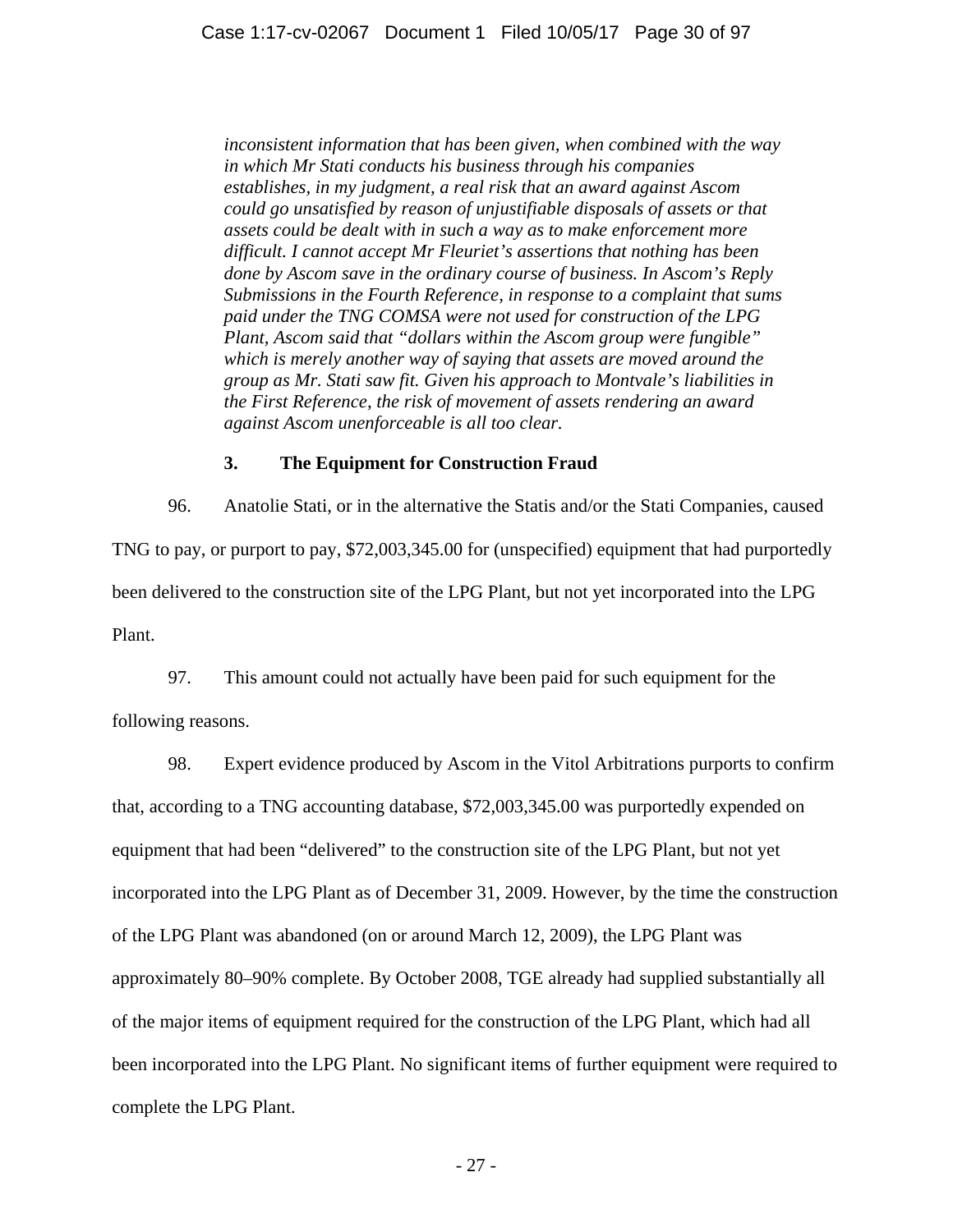## Case 1:17-cv-02067 Document 1 Filed 10/05/17 Page 31 of 97

99. There were (and are) no facilities at or in the vicinity of the LPG Plant suitable for the storage of large amounts of valuable equipment.

100. TGE had supplied substantially all of the major items of equipment required for the construction of the LPG Plant for the sum of EUR 29.01 million (*i.e.*, U.S. \$ 35.05 million). There is therefore no basis on which a further \$72,003,345.00 could have been properly expended on further equipment for the construction of the LPG Plant.

101. It is not possible that \$72,003,345.00 was actually expended on further equipment for the construction of the LPG Plant that had not been incorporated into the LPG Plant by December 31, 2009, and the recording of this amount in the TNG accounting database was, upon information and belief, a false entry that artificially inflated the construction costs of the LPG Plant. In the alternative, if \$72,003,345.00 was actually expended on further equipment for the construction of the LPG Plant, that expenditure was not made in good faith, but instead to inflate the construction costs of the LPG Plant on a fictitious basis.

## **4. The Interest Fraud**

102. The Statis and/or the Stati Companies included in TNG's financial statements an element of capitalized interest on the stated LPG Plant construction costs. To the extent the stated LPG construction costs were artificially inflated, as alleged above, the capitalized interest included on such costs was equally inflated.

## **F. Procurement of Falsified Financial Statements**

103. TNG's financial statements for the years ending on December 31, 2007, December 31, 2008, and December 31, 2009 were audited by the accounting firm KPMG. The auditors' reports prepared by KPMG that accompanied those audited financial statements stated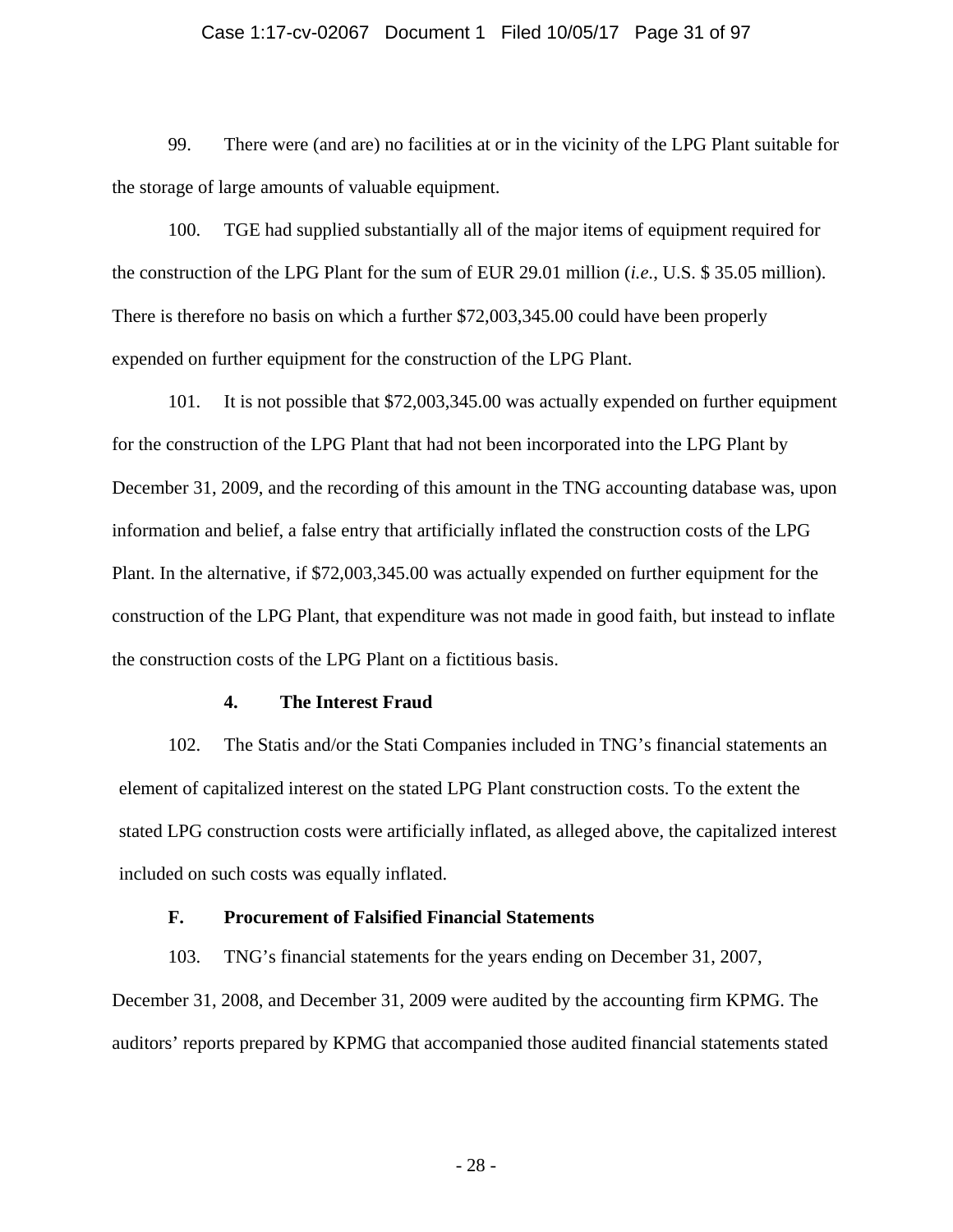#### Case 1:17-cv-02067 Document 1 Filed 10/05/17 Page 32 of 97

that the financial statements were prepared in accordance with International Financial Reporting Standards ("IFRS") applicable at the time.

104. Under the IFRS, International Accounting Standard ("IAS") 24 governs reporting requirements associated with related party transactions. IAS 24 requires that related party transactions be disclosed in audited financial statements, and accountants apply heightened scrutiny to such transactions. IAS 24.1 states:

> *The objective of this standard is to ensure that an entity's financial statements contain the disclosures necessary to draw attention to the possibility that its financial position and profit or loss may have been affected by the existence of related parties and by transactions and outstanding balances of such parties.*

IAS 24 defines "related party," as, *inter alia*, an entity under common control with another entity.

105. Because TNG (and Ascom) are and were at all relevant times controlled by the Statis, and Perkwood was also at all relevant times under the ultimate ownership and/or control of the Statis, Perkwood was at all relevant times a "related party" to TNG (and Ascom) within the meaning of IAS 24.

106. Pursuant to the requirements of IFRS (and, in particular, IAS 24), all of the transactions between TNG and Perkwood should therefore have been disclosed as related party transactions, and TNG's financial statements should have provided all of the information that was "necessary for an understanding of the potential effect of the relationship [between TNG and Perkwood] on the financial statements[.]"

107. In violation of these standards, TNG's audited financial statements for the years ending December 31, 2007, December 31, 2008, and December 31, 2009 (i) failed to disclose that Perkwood was a related party to TNG; (ii) failed to disclose that any transactions between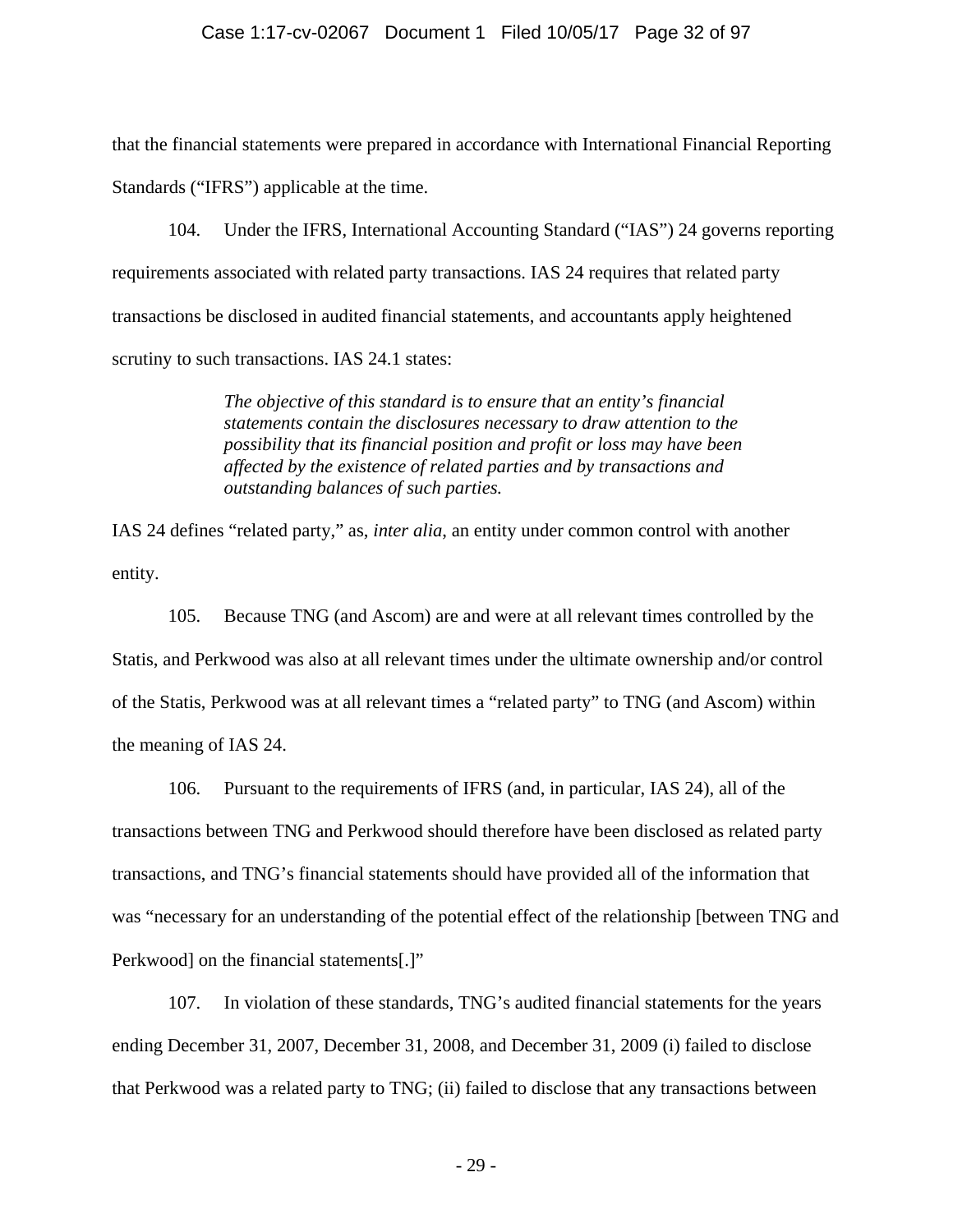## Case 1:17-cv-02067 Document 1 Filed 10/05/17 Page 33 of 97

Perkwood and TNG were accordingly related party transactions; and (iii) failed to disclose any of the information that should have been disclosed pursuant to IAS 24 in relation to those transactions.

108. Instead of disclosing that information about Perkwood, TNG's audited financial statements for the year ending December 31, 2007 made certain disclosures regarding related party transactions, including that "A significant proportion of the Company's business is conducted through transactions with related parties and the effect of these, on the basis determined between the related parties is reflected below," and stated that the (only) related parties with whom TNG had conducted transactions during the relevant time period were (i) Ascom; (ii) Arpega Trading; (iii) General Affinity; (iv) KASKO; (v) KASKo-Petrostar; (vi) KPM; and (vii) Tristan.

109. Similarly, TNG's audited financial statements for 2008 stated, "Related parties are entities with common or direct or indirect shareholders, directors, or management. A significant portion of the Company's business is conducted through transactions with related parties and the effect of these, on the basis determined between the related parties is reflected below," and stated that the (only) related parties with whom TNG had conducted transactions during the relevant time period were (i) Ascom; (ii) Arpega Trading; (iii) General Affinity; (iv) KASKO; (v) KASKo-Petrostar; (vi) KPM; and (vii) Tristan.

110. TNG's audited financial statements for 2009 contained wording regarding related party transactions that was identical to the audited financial statements for 2008 quoted above, and stated that the (only) related parties with whom TNG had conducted transactions during the relevant period were (i) Ascom; (ii) Arpega Trading; (iii) General Affinity; (iv) KASKO; (v) KASKO-Petrostar; (vi) KPM; and (vii) Tristan.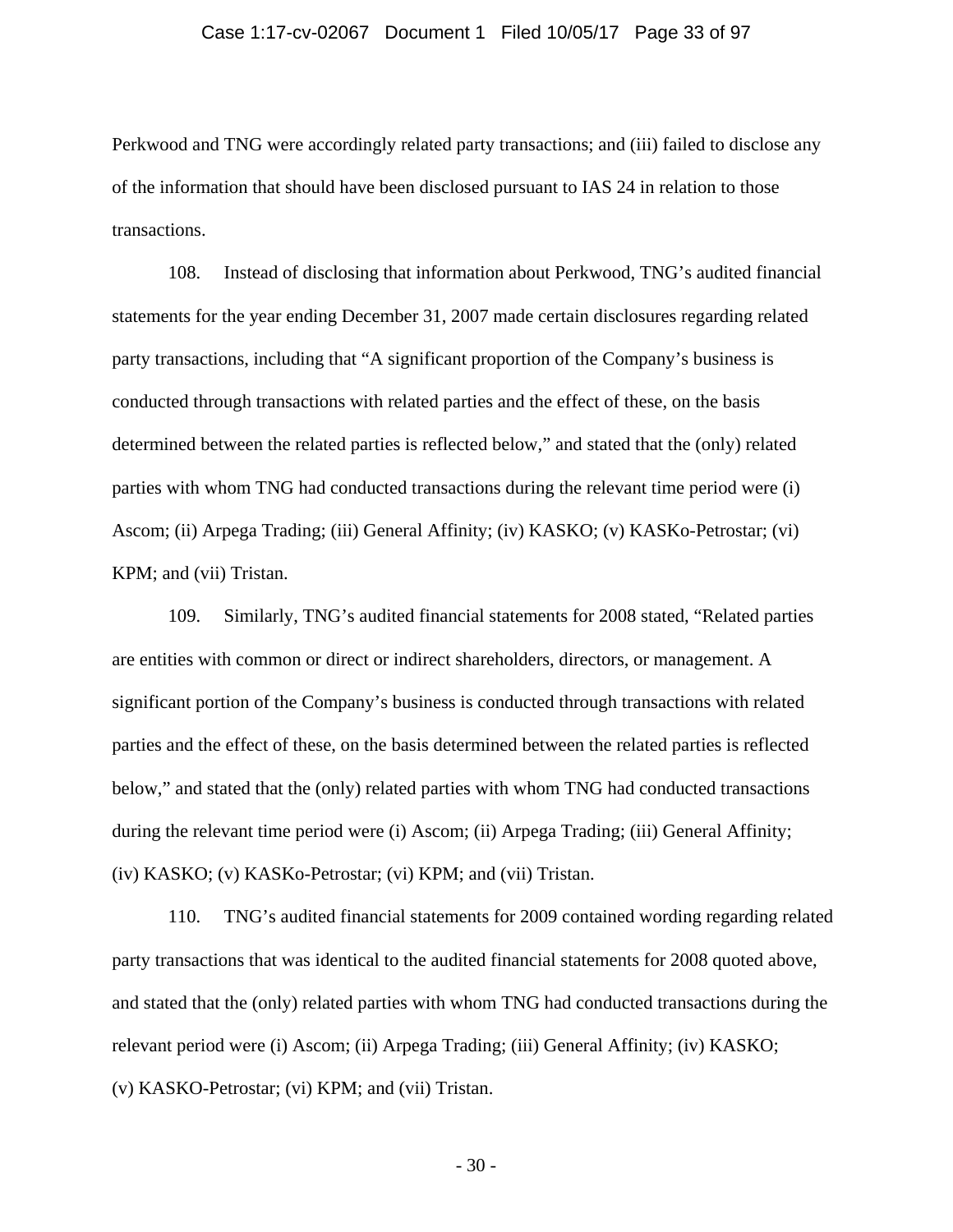## Case 1:17-cv-02067 Document 1 Filed 10/05/17 Page 34 of 97

111. On information and belief, the failure to make any of the disclosures regarding Perkwood in TNG's audited financial statements for the years ending December 31, 2007, December 31, 2008, and December 31, 2009 did not result from an inadvertent error (whether by TNG's management or by KPMG), but instead, from the deliberate concealment of Perkwood's status as a related party to TNG within the meaning of IAS 24 from KPMG, on behalf of and/or at the ultimate direction of Anatolie Stati, alternatively the Statis and/or the Stati Companies.

112. As a result of the failure to disclose that Perkwood was a related party, Anatolie Stati, or in the alternative the Statis and/or the Stati Companies, obtained falsified financial statements bearing the blessing of a major international accounting firm.

# **G. False Representation of Construction Costs of the LPG Plant in Audited Financial Statements**

113. In addition to failing to disclose Perkwood as a related party, TNG's audited financial statements for the years ending December 31, 2007, December 31, 2008, and December 31, 2009 also contained false and misleading information about the construction costs incurred by TNG for the LPG Plant by claiming that the amounts charged by Perkwood pursuant to the Perkwood Agreement were legitimate. Specifically:

- 1) TNG's audited financial statements for the year ending December 31, 2007 stated that the construction costs that had been incurred by TNG for the LPG Plant were \$142,530,039.00.
- 2) TNG's audited financial statements for the year ending December 31, 2008 stated that the construction costs that had been incurred by TNG for the LPG Plant were \$223,165,685.00.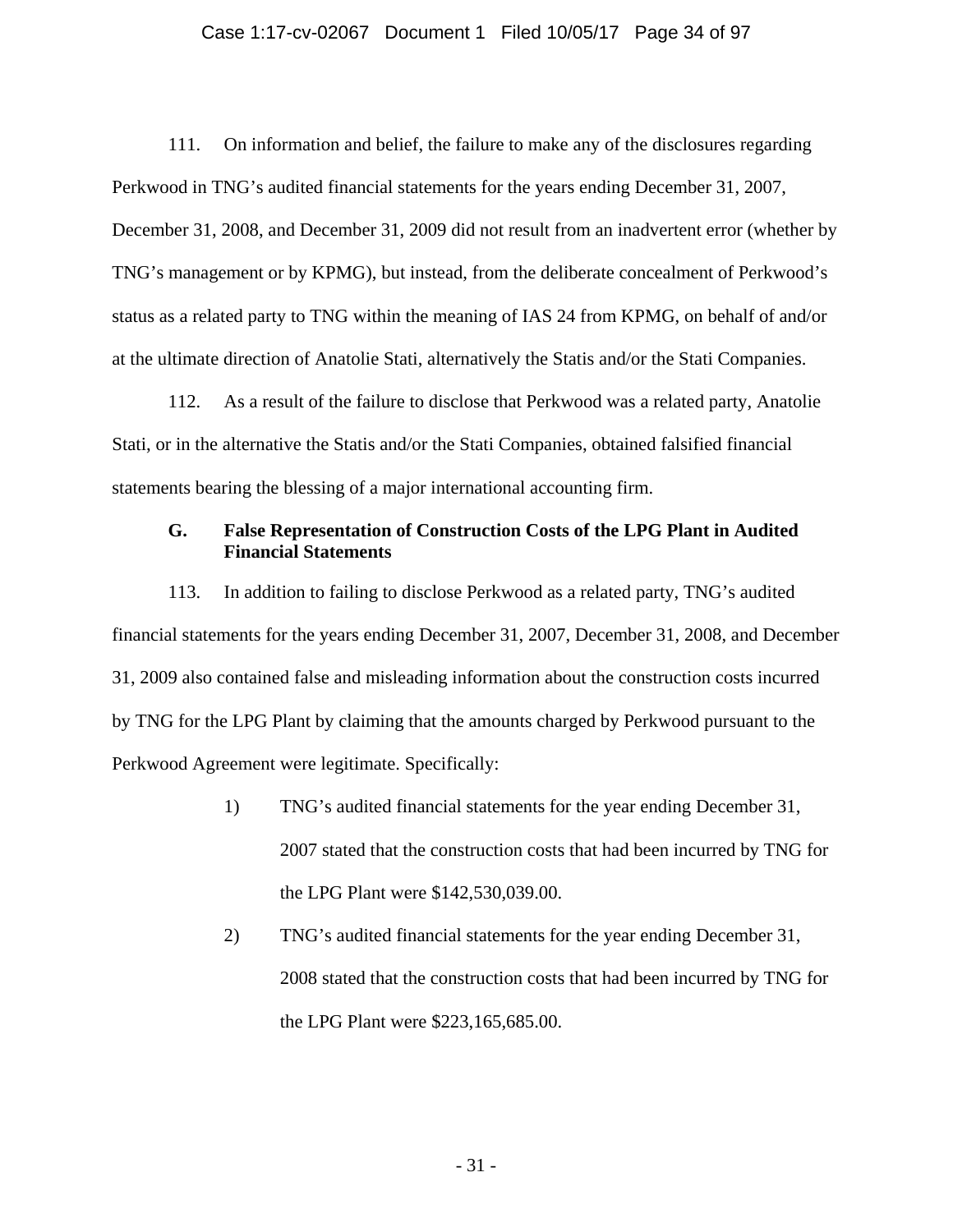3) TNG's audited financial statements for the year ending December 31, 2009 stated that the construction costs that had been incurred by TNG for the LPG Plant were \$248,084,113.00.

114. These representations were false, and known by Defendants to be false, because, as alleged above, Anatolie Stati, or in the alternative the Statis and/or the Stati Companies, artificially inflated the costs of the LPG Plant through schemes that included (but may not have been limited to) the Repurchase and Fictitious Parts Fraud, the Management Fee Fraud, the Equipment for Construction Fraud, and the Interest Fraud, as alleged above.

115. Statements contained in TNG's unaudited interim financial statements and in the unaudited interim combined financial statements for KPM, TNG, and Tristan — which all stated that they had been prepared in accordance with IFRS — concerning the construction costs for the LPG Plant were also false because they were fictitiously inflated in the same manner as the corresponding statements in TNG's audited financial statements. Specifically, (i) TNG's unaudited interim financial statements for the six months ending June 2007 stated that the constructions costs incurred by TNG for the LPG Plant as of June 30, 2007 were \$14,626,766.00; and (ii) TNG's unaudited interim financial statements for the six months ending June 2008 stated that the construction costs that had been incurred by TNG for the LPG Plant as of June 30, 2008 were \$192,969,994.00.

# **H. Falsified Financial Statements are Used to Obtain Bids for Purchase of the LPG Plant**

116. The Statis continued their fraudulent scheme when they attempted to sell certain of their Kazakh assets, including the LPG Plant, through a bidding process (the "2008 Sales Process"), named "Project Zenith."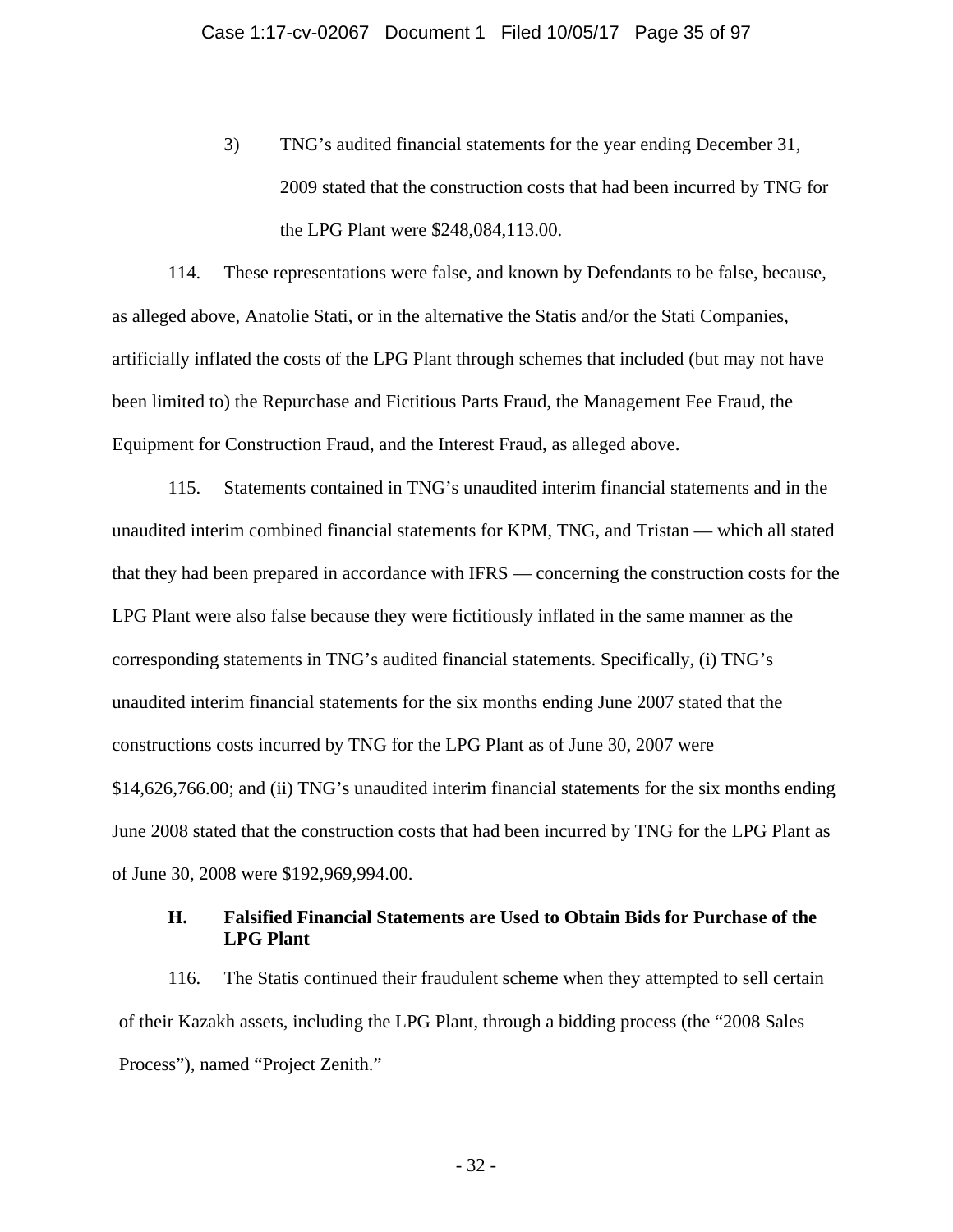## **1. The Teaser Contained False and Misleading Information**

117. The Statis caused Ascom and Terra Raf (as the selling shareholders of KPM and TNG) to retain Renaissance Securities (Cyprus) Limited and Renaissance Capital Central Asia JSC (together, "Renaissance Capital") as the financial advisor for Project Zenith.

118. Renaissance Capital distributed a "teaser" offer (the "Teaser") to 129 potential purchasers. The Teaser was dated July 18, 2008. The prospective purchasers included companies located in the United States, Europe, the Middle East, Russia, Asia and Kazakhstan. The Teaser stated at page 2 that the information contained therein was "assembled" by the "management" of Tristan, TNG and KPM with the assistance of Renaissance Capital, and was "believed to be accurate and reliable." The Teaser stated at page 8 that the Statis, through TNG, expected to spend \$230 million on capital expenditures on the LPG Plant, and had already spent \$160 million to date. For the reasons alleged above, these statements regarding actual and anticipated capital expenditures on the LPG Plant were false and misleading.

# **2. The Information Memorandum Contained False and Misleading Information**

119. For those who responded to the Teaser, the Statis caused Renaissance Capital to distribute an "Information Memorandum," dated August 2008, which contained further information about KPM and TNG. The stated "sole purpose" of the Information Memorandum was to "assist" potential purchasers in "evaluating" the Statis' assets in Kazakhstan, *i.e.*, KPM and TNG.

120. The Information Memorandum stated that the information contained therein was "assembled by the management of the Companies" [*i.e*., KPM and TNG] with the assistance of Renaissance Capital, and was "believed to be accurate and reliable."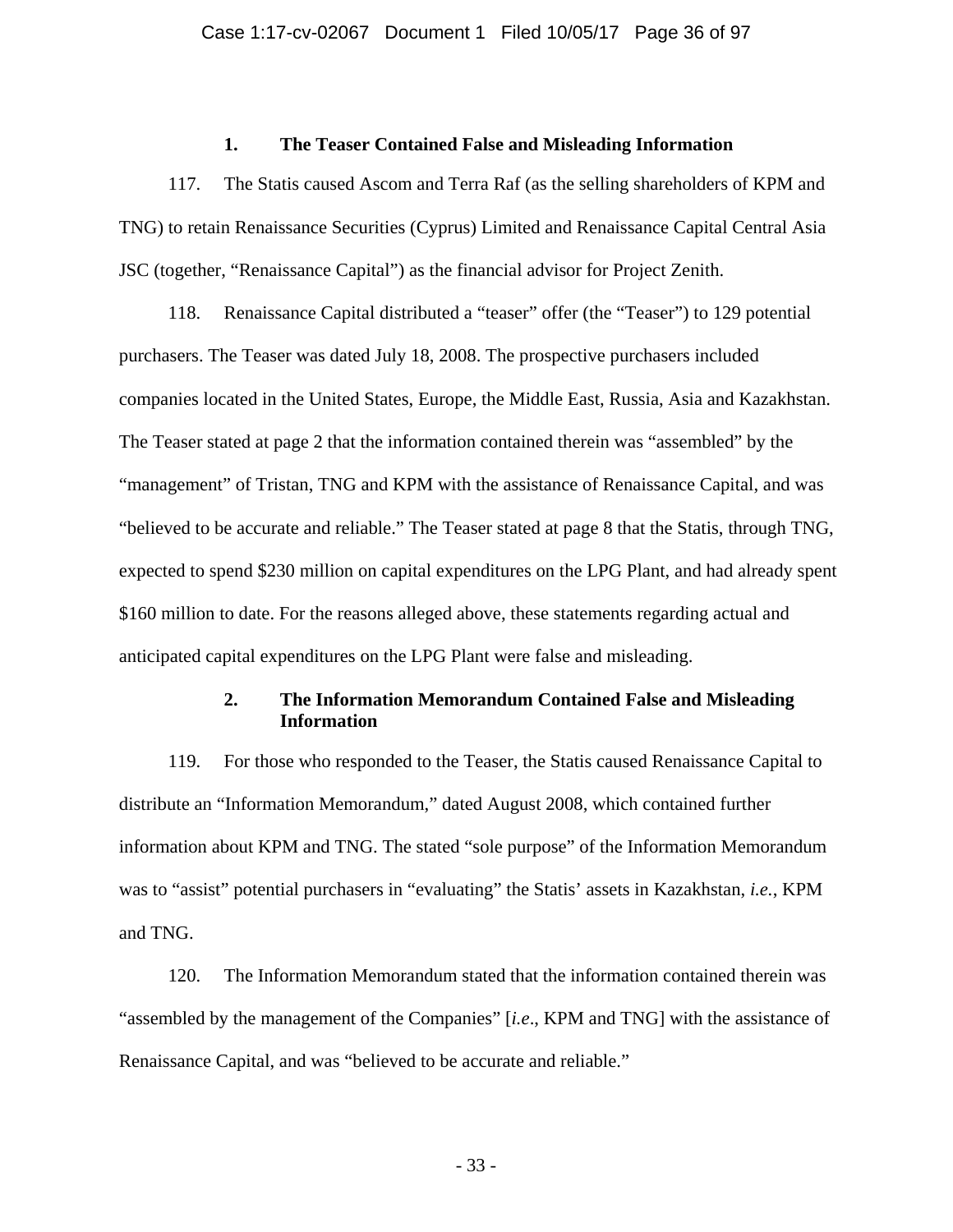#### Case 1:17-cv-02067 Document 1 Filed 10/05/17 Page 37 of 97

121. The Information Memorandum included key financial information regarding the various assets offered for sale, including the LPG Plant. As stated in the Information Memorandum, this financial information was derived from (i) the unaudited interim combined balance sheets and statements of income, cash flows, and changes in shareholders' equity of KPM, TNG, and Tristan as of and for the six months ending June 30, 2007 and 2008, and the audited combined balance sheets and statements of income, cash flows, and changes in shareholders' equity of KPM, TNG, and (with effect from its incorporation on October 24, 2006) Tristan, as of December 31, 2005, 2006, and 2007; and (ii) the individual interim unaudited balance sheets and statements of income, cash flows, and changes in shareholders' equity of each of KPM, TNG, and Tristan, as of and for the six months ending June 30, 2007 and 2008, and the individual audited individual balance sheets and statements of income, cash flows, and changes in shareholders' equity of KPM, TNG, and (with effect from its incorporation on October 24, 2006) Tristan, as of December 31, 2005, 2006, and 2007.

122. Further, the Information Memorandum falsely represented, for the reasons alleged above, that the financial statements from which the financial information in the Information Memorandum had been derived had been prepared in accordance with IFRS:

> *The Companies' and Tristan Oil's financial statements have been prepared in accordance with International Financial Reporting standards ('IFRS'). Prior to 01 January 2007, the combined and individual financial statements of Tristan Oil, KPM and TNG were audited by Deloitte. Following the best practice to change auditors periodically, the Companies and Tristan Oil changed to KPMG as auditor for the year ended 31 December 2007 and thereafter.*

123. The Information Memorandum identified companies involved in and responsible for the construction of the LPG Plant without any mention of Perkwood: "The project's design engineer is Petrostar (Romania); the key supplier of equipment is Tractebel Gas Engineering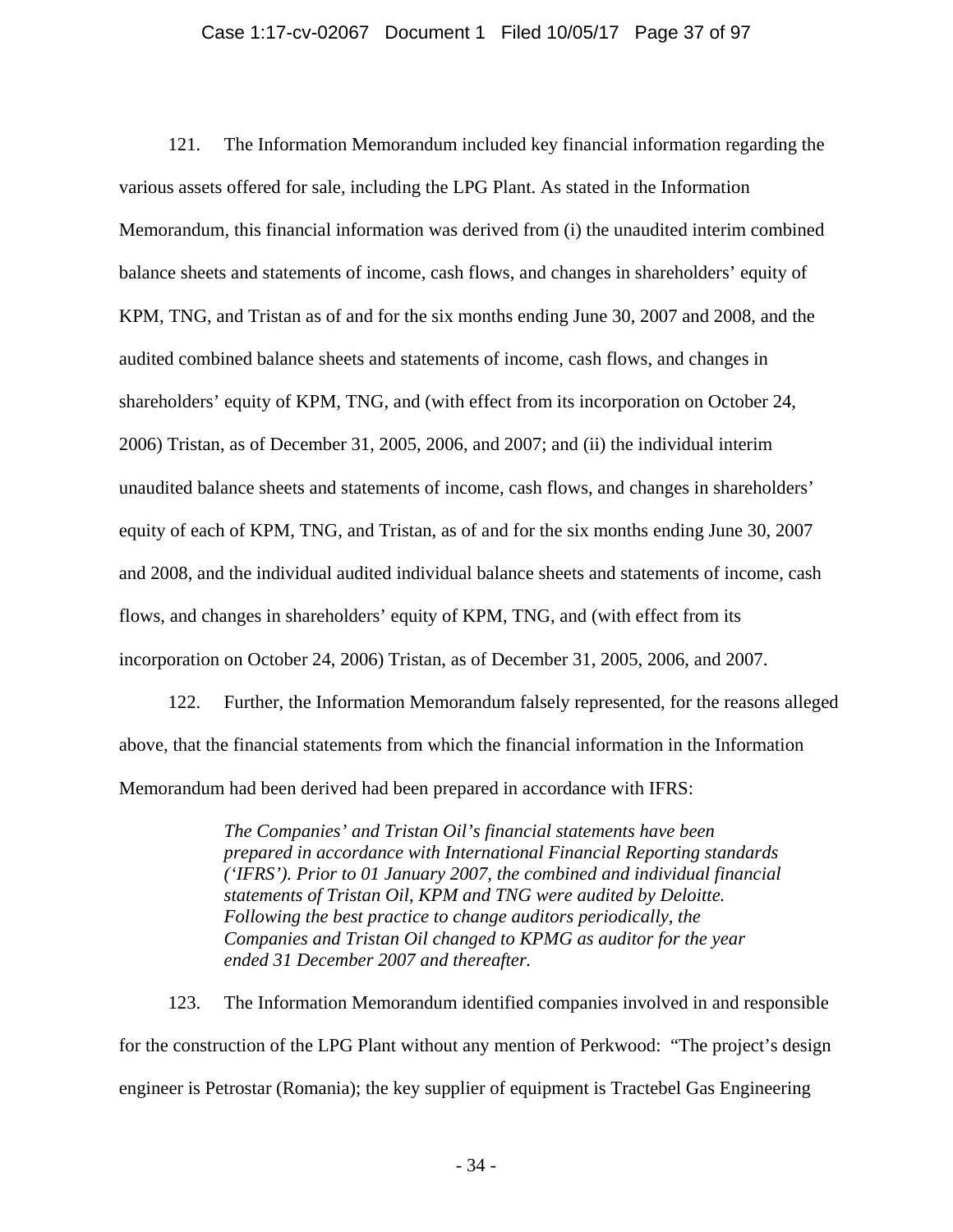#### Case 1:17-cv-02067 Document 1 Filed 10/05/17 Page 38 of 97

(Germany) [*i.e*., TGE]. The design is being adapted to local Kazakh requirements by KASKo Petrostar, a related party of the Companies."

124. In reliance on TNG's falsified financial statements and other false information provided by Anatolie Stati, or in the alternative the Statis and/or the Stati Companies, the Information Memorandum included false representations regarding the costs of constructing the LPG Plant. Specifically, the Information Memorandum stated that "[t]he LPG [P]lant is expected to be commissioned in the second quarter of 2009 with total CAPEX requirement of US\$233 million," and that "[a]s of 1 July 2008, TNG had spent approximately \$193 million on the LPG [P]lant." For the reasons alleged above, these representation were false and misleading.

125. The Information Memorandum provided a financial overview of Tristan, KPM and TNG, and described the Notes issued by Tristan pursuant to the Indenture. The Information Memorandum specifically highlighted the Indenture's covenant limiting the ability of Tristan, KPM and TNG to enter into related party transactions unless requisite approvals and/or opinions were obtained. This representation was false and/or misleading because of the failure of Anatolie Stati, or in the alternative the Statis and/or the Stati Companies, to disclose Perkwood as a related party.

### **3. The KPMG Report Contained False and Misleading Information**

126. Anatolie Stati, or in the alternative the Statis and/or the Stati Companies, also retained KPMG to perform vendor and financial due diligence in connection with the 2008 Sales Process. KPMG issued a Vendor Due Diligence report (the "KPMG Report") on the combined businesses of Tristan, KPM and TNG (referred to in the KPMG Report as the "Group") dated August 29, 2008. The "primary source" for the data in the KPMG Report (p. 1)

- 35 -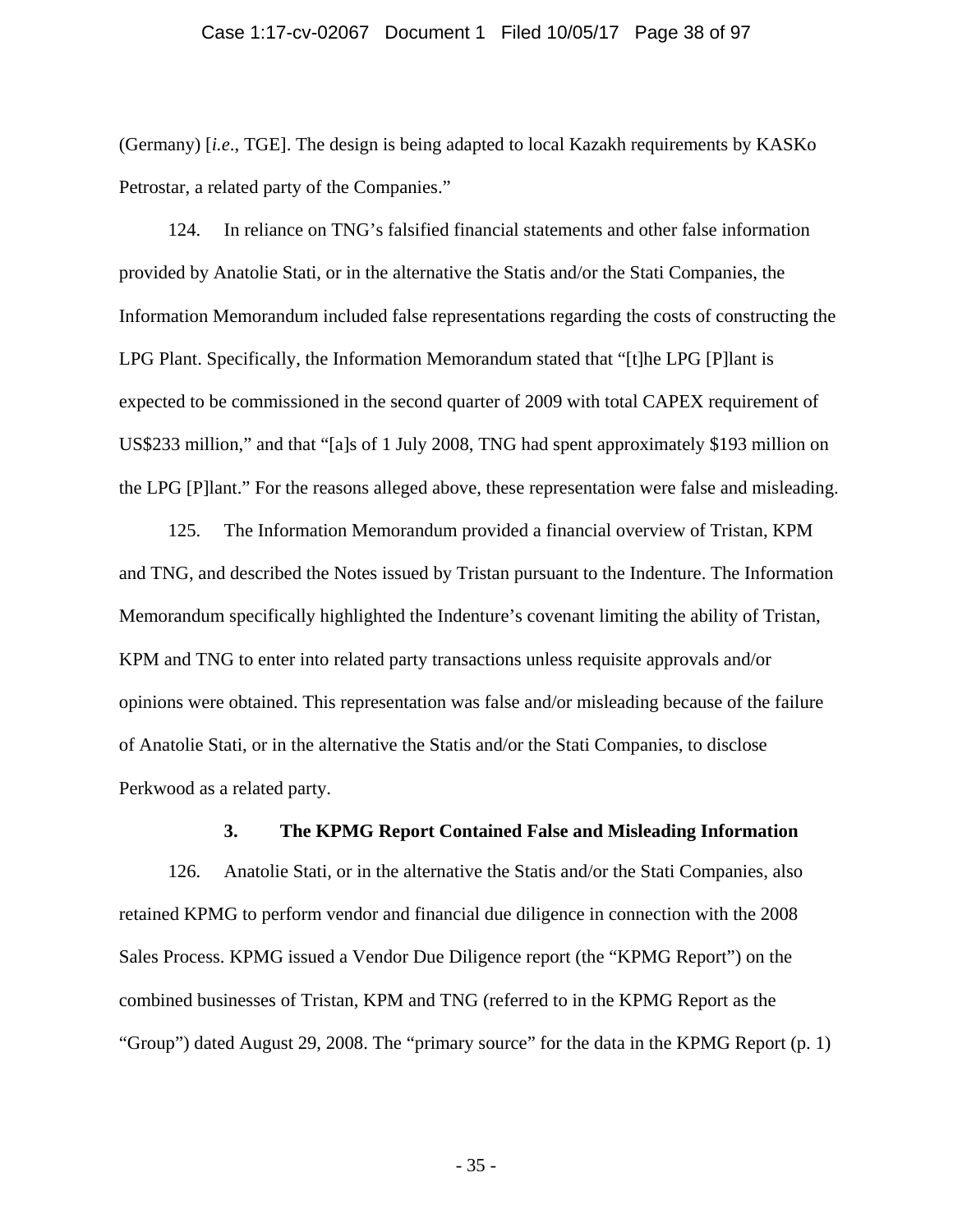#### Case 1:17-cv-02067 Document 1 Filed 10/05/17 Page 39 of 97

was information and representations made to KPMG by Anatolie Stati, or in the alternative the Statis and/or the Stati Companies.

127. The KPMG Report (pp. 1, 125) stated that the contents of the report had been reviewed in detail by the directors of Tristan, KPM and TNG, who confirmed the factual accuracy of the report in writing and represented that there were no material facts or information omitted from the Report that "may cause the view it gives of the Tristan Oil Group to be misleading." As set forth below, this representation was false.

128. The KPMG Report included false representations regarding Perkwood's status as an independent third party. One of the Report's key areas of analysis was related party transactions. In this respect, KPMG's stated scope of work (pp. 6, 116) was to: "Identify significant related party transactions, enquire into their rationale, the underlying terms and nature of such transactions; [e]nquire if these transactions have been at arms' length and assess the financial impact and related risks; and [c]omment on the impact of discontinuing related party transactions on the business of the target companies." KPMG was not able to effectively carry out this scope of work because Anatolie Stati, or in the alternative the Statis and/or the Stati Companies, failed to disclose that Perkwood was a related party. While the KPMG Report (pp. 11, 15) stated that "the Group's operations are highly dependent on related parties," and disclosed the related parties with whom KPM and TNG contracted, the Report did not state that Perkwood was a related third party. Instead, KPMG's Report (pp. 11, 72) represented that Perkwood — which was reported as TNG's largest supplier — was an independent third party.

129. The KPMG Report also included false representations regarding the construction costs of the LPG Plant. The Report (pp. 9, 86) represented that the total cost of the LPG Plant was estimated to be \$233 million, of which \$193 million had been invested as of June 30, 2008,

- 36 -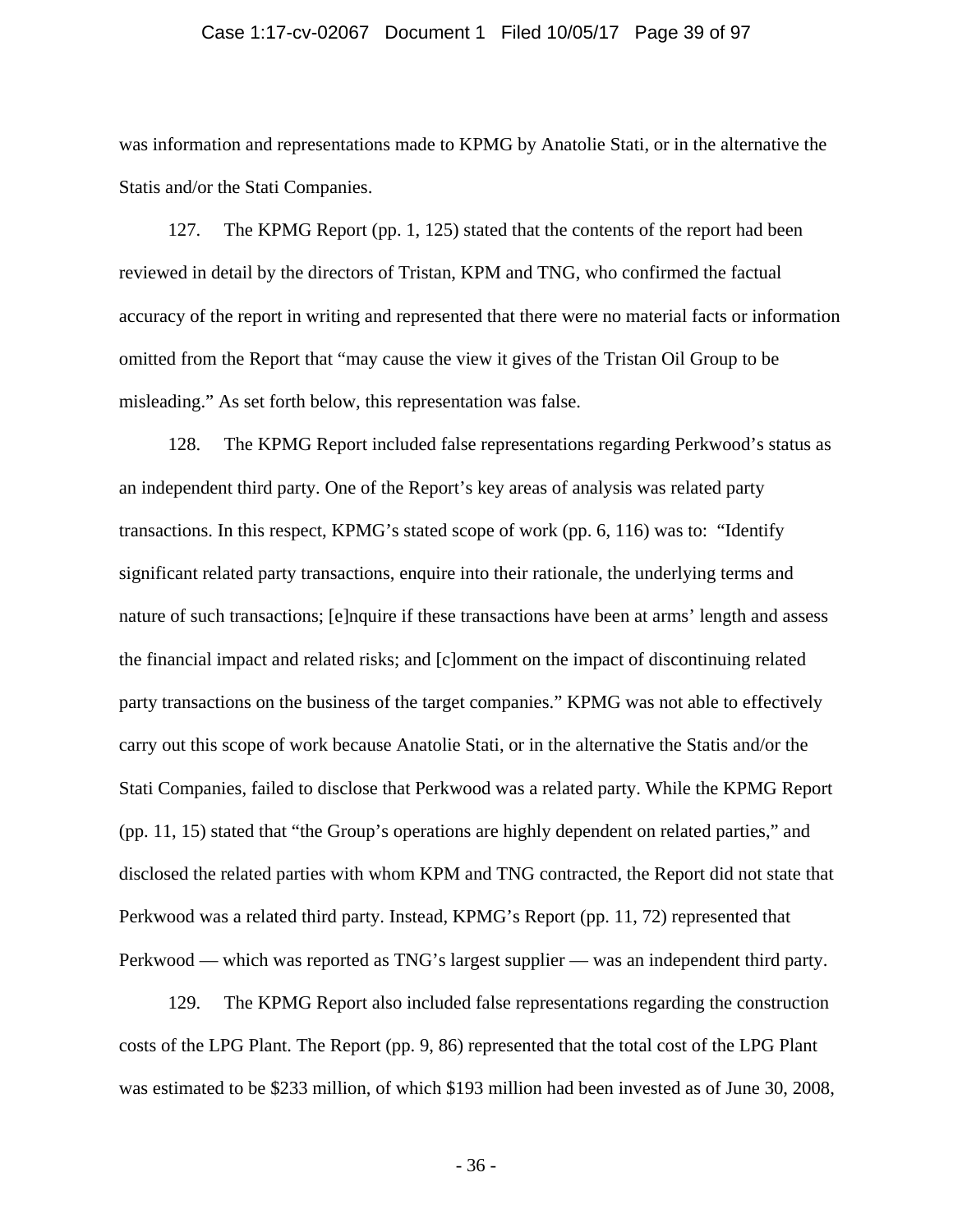and an additional \$40 million was projected to be invested. For the reasons alleged above, this representation was false.

# **4. KMG Submits Bid Based on the False and Misleading Information in the Teaser Offer, the Information Memorandum and the KPMG Report**

130. KazMunaiGas ("KMG"), the state-owned oil and gas company of Kazakhstan, was one of the eight (8) prospective purchasers who submitted a bid on the Kazakh assets of Anatolie Stati, or in the alternative the Statis and/or the Stati Companies.

131. KMG's September 25, 2008 offer (the "Indicative Offer"), which estimated the value of the LPG Plant to be \$199 million, directly relied on the false and misleading information provided by Anatolie Stati, or in the alternative the Statis and/or the Stati Companies, in the 2008 Sales Process.

- 132. The Indicative Offer stated that:
	- 1) in formulating its bid, KMG had "relied upon the information contained in the Information Memorandum" (as well as other information), and that its valuation "depends upon this information and assumptions being substantiated in the next round through due diligence materials and meetings";
	- 2) in valuing the LPG Plant, KMG had placed particular reliance on the \$193 million figure that KMG understood from the Information Memorandum and its underlying sources to represent the construction costs of the LPG Plant incurred to that date; and
	- 3) the method by which KMG had ascribed a value to the LPG Plant was by taking the arithmetical average of (i) comparative method value and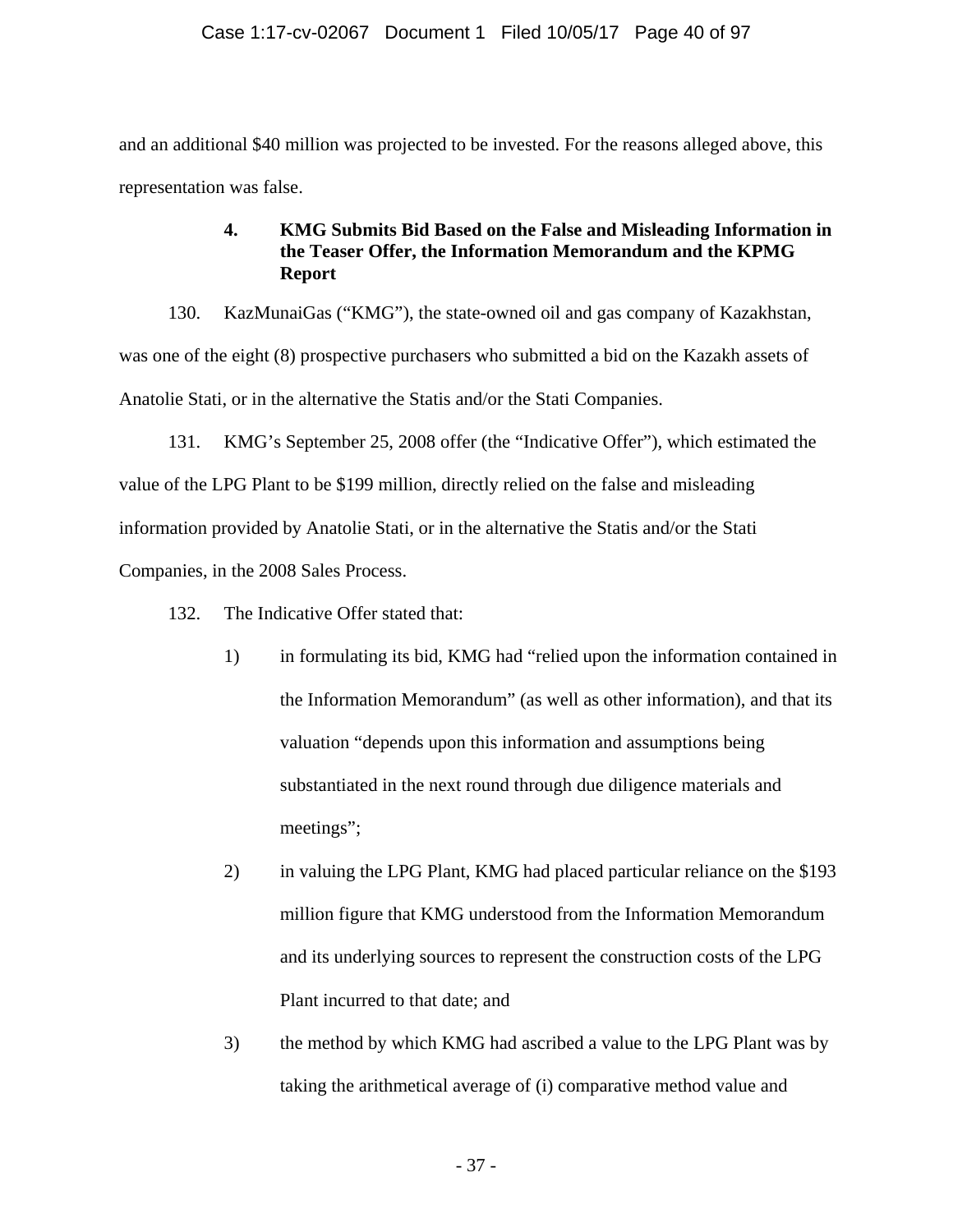(ii) cost method value, with the \$193 million construction costs figure from the Information Memorandum and its underlying sources being used for the latter.

133. Both the terms and the fact of the KMG Indicative Offer were thus procured by fraud, because Defendants knew that the bid was expressly submitted in reliance on information that Defendants knew to be false (*i.e.* the fictitiously-inflated construction costs of the LPG Plant and the concealed related-party status of Perkwood, as alleged above).

134. If KMG had instead been provided with the true (and necessarily lower) construction costs of the LPG Plant, then — because the KMG Indicative Offer carried the construction costs into an arithmetical average — the value ascribed to the LPG Plant in the KMG Indicative Offer would have been lower. Every dollar of overstated construction costs, as reported in the falsified financial statements and in the Information Memorandum, increased KMG's Indicative Offer by fifty (50) cents.

# **II. THE SCC AWARD WAS OBTAINED BY FRAUD**

### **A. Defendants Institute Arbitral Proceedings Against Kazakhstan**

135. In 2008 and 2009, KPM and TNG curtailed the expenses necessary for the continued development of their oil and gas projects in Kazakhstan, and abandoned work on the LPG Plant in March 2009. The LPG Plant was never completed.

136. On July 21, 2010, the Kazakh Ministry of Oil and Gas terminated KPM's and TNG's Subsoil Use Contracts.

137. Five (5) days later, on July 26, 2010, Defendants filed a Request for Arbitration with the SCC, claiming that Kazakhstan's actions violated various provisions of the ECT.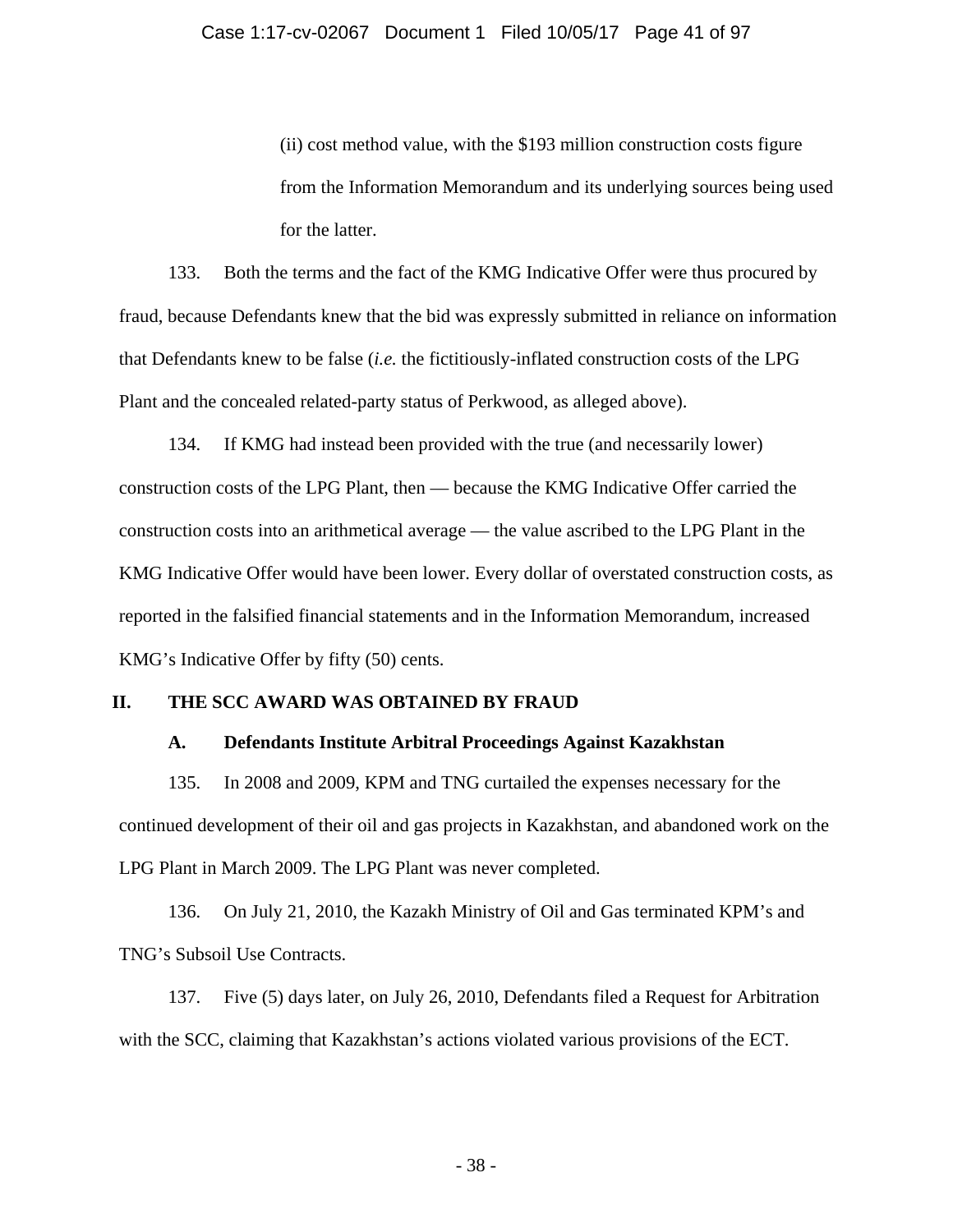#### Case 1:17-cv-02067 Document 1 Filed 10/05/17 Page 42 of 97

138. In the SCC Arbitration, Defendants contended that as a result of Kazakhstan's alleged breaches of the ECT, Defendants were entitled to damages for, *inter alia,* (i) their actual investment in the LPG Plant, which they claimed was approximately \$245 million; and (ii) the additional profit that they contended would have been realized from the LPG Plant but for Kazakhstan's alleged breaches of the ECT, which Defendants asserted was \$84,077,000.00.

# **B. In Furtherance of their Fraudulent Scheme, Defendants Present False Testimony and Evidence to the SCC Tribunal**

139. Defendants were represented in the SCC Arbitration by the law firm of King & Spalding. Specifically, they were represented by *inter alia* Reginald R. Smith and Kevin Mohr of King & Spalding's Houston office, as well as Heloise Herve, Kenneth Fleuriet, and Amy Roebuck Frey of King & Spalding's Paris Office.

140. During the SCC Arbitration, the quantum of damages for the LPG Plant was strongly contested. Defendants contended that the LPG Plant should be valued on an investment cost basis, while Kazakhstan contended that it should be valued as scrap, given that the LPG Plant was never completed and was not a viable investment (based on expected future cash flows).

141. Defendants deliberately misled the SCC Tribunal regarding the amount of the investment in the LPG Plant, repeatedly representing (and relying on evidence to the effect) that they had invested over \$245 million in the development and construction of the LPG Plant. For example:

> 1) Defendants' Statement of Claim dated May 18, 2011 stated that they "invested more than USD 245 million in development and construction of the LPG plant."

> > - 39 -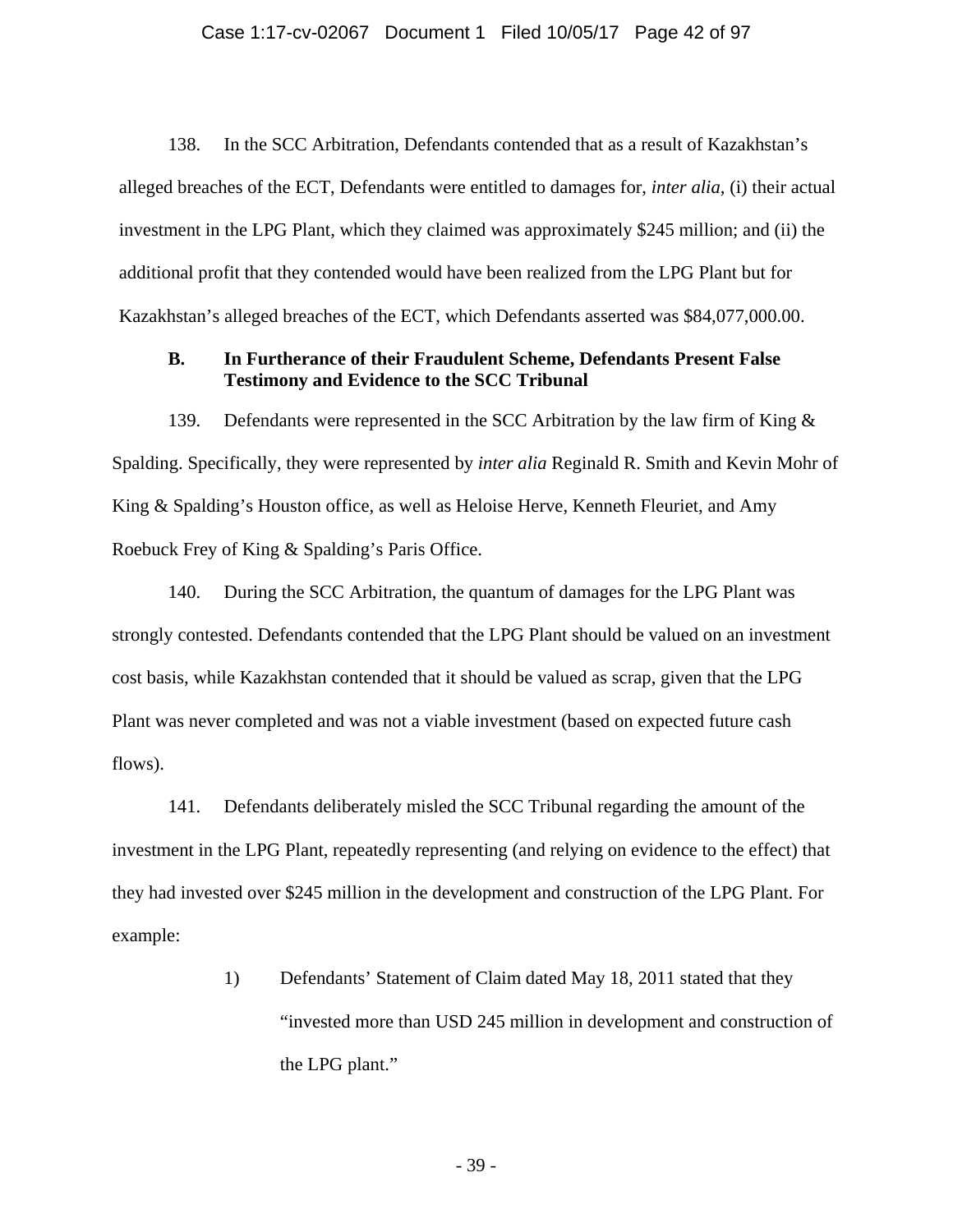- 2) The first witness statement of Artur Lungu, dated May 17, 2011, asserted that "When the State seized KPM and TNG and all of their assets, including the LPG Plant, in July of 2010, more than USD 245 million had been invested in construction of the LPG Plant … ." Mr. Lungu was Ascom's Chief Financial Officer and Tristan's Executive Vice President and Chief Financial Officer.
- 3) The expert report of FTI dated May 17, 2011 noted that "[p]er the audited financial statements for the period ended 31 December 2009, TNG has invested approximately \$245 million in the design and construction of the LPG Plant," and that "[a]s of 30 September 2008, TNG reported \$208.5 million related to total capital costs invested into the LPG Plant."
- 4) Defendants' Reply Memorial on Jurisdiction and Liability dated May 7, 2012 stated that "in May of 2009, Claimants ceased their capital outlays for construction of the LPG Plant, having already invested more than US \$245 million in its construction."
- 5) The second witness statement of Anatolie Stati dated May 7, 2012 stated that "Faced with this climate of fear and uncertainty, I [*i.e*. Anatolie Stati] chose in May of 2009 to postpone the LPG Plant project, having already spent more than USD 245 million toward its construction."
- 6) The supplemental expert report of FTI dated May 28, 2012 stated that the "Total investment that the Claimants have invested in the LPG Plant is \$245 million," and that the "Total investment for [*sic*] which the Claimants have invested in the LPG Plant is [US]\$245 million"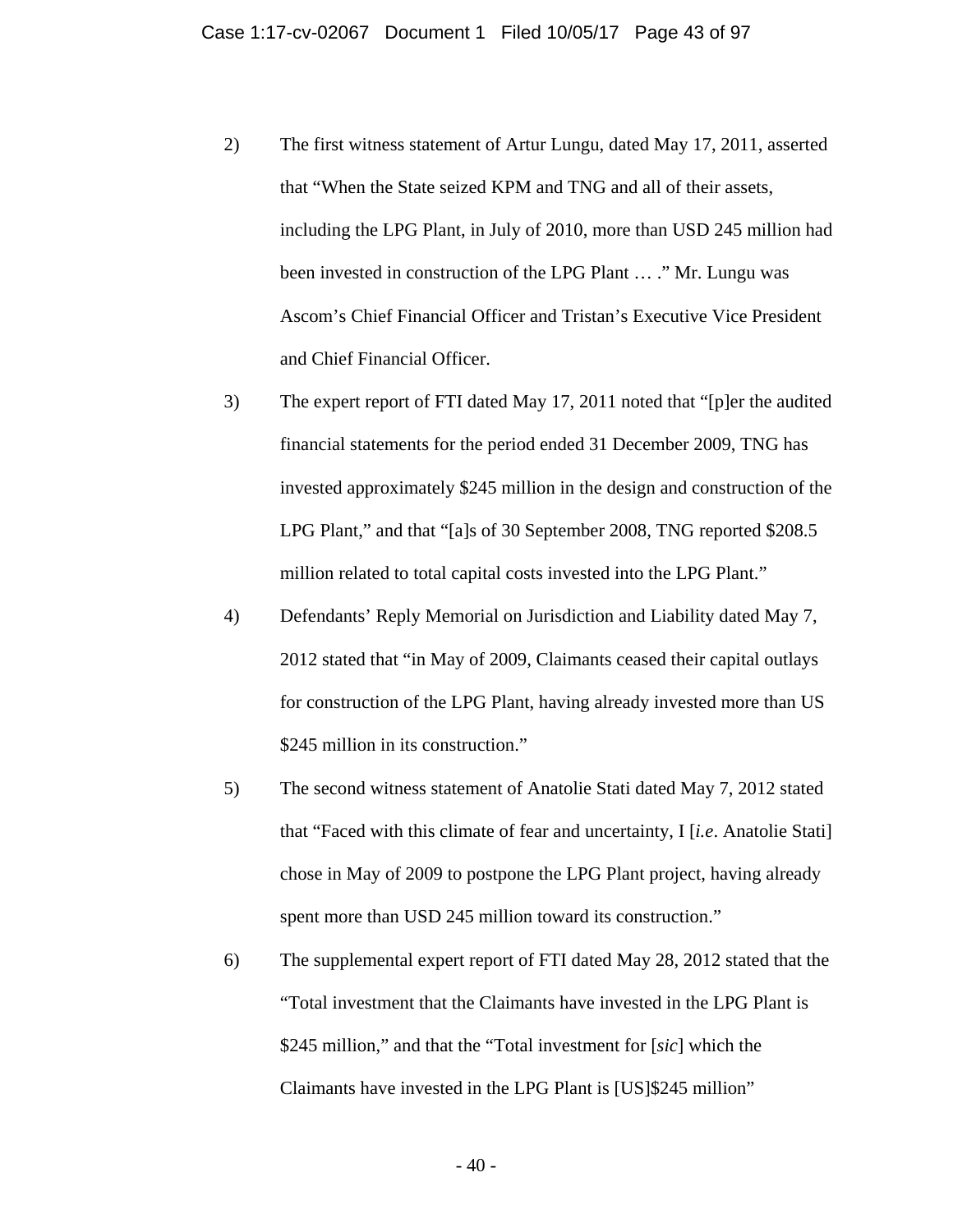- 7) Defendants' Reply Memorial on Quantum dated May 28, 2012 reiterated that "In the event the Tribunal chooses not to award the prospective value of the LPG Plant, Claimants request an award of the investment value of the LPG Plant, as adjusted by FTI to account for the approximately US \$37 million in additional expenditures by Claimants through May, 2009, in the sum of US \$245 million."
- 8) In oral evidence at a hearing in the arbitration on October 2, 2012, Anatolie Stati repeated the statement made in his second witness statement as pled in subsection (5) above.
- 9) In oral evidence at a hearing in the arbitration on January 28, 2013, Mr. Lungu repeated the statement made in his first witness statement as pled in subsection (2) above.
- 10) Defendants' First Post-Hearing Brief dated April 8, 2013 stated that "Claimants invested more than US \$240 million in construction of the LPG plant," that the investment cost of the LPG Plant was "US \$245,000,000," and that they were claiming their investment cost of "US \$245,000,000" for the LPG Plant.
- 11) Defendants' Second Post-Hearing Brief dated June 3, 2013 stated that "TNG's audited 2009 financial statements … list the net book value of the LPG Plant as US \$248 million at December 31, 2009, which corroborates FTI's assessment of US \$245 million. Data from the Claimants' historical financial records, particularly data from audited financial statements, is perfectly reliable evidence, and is not simply FTI parroting the

- 41 -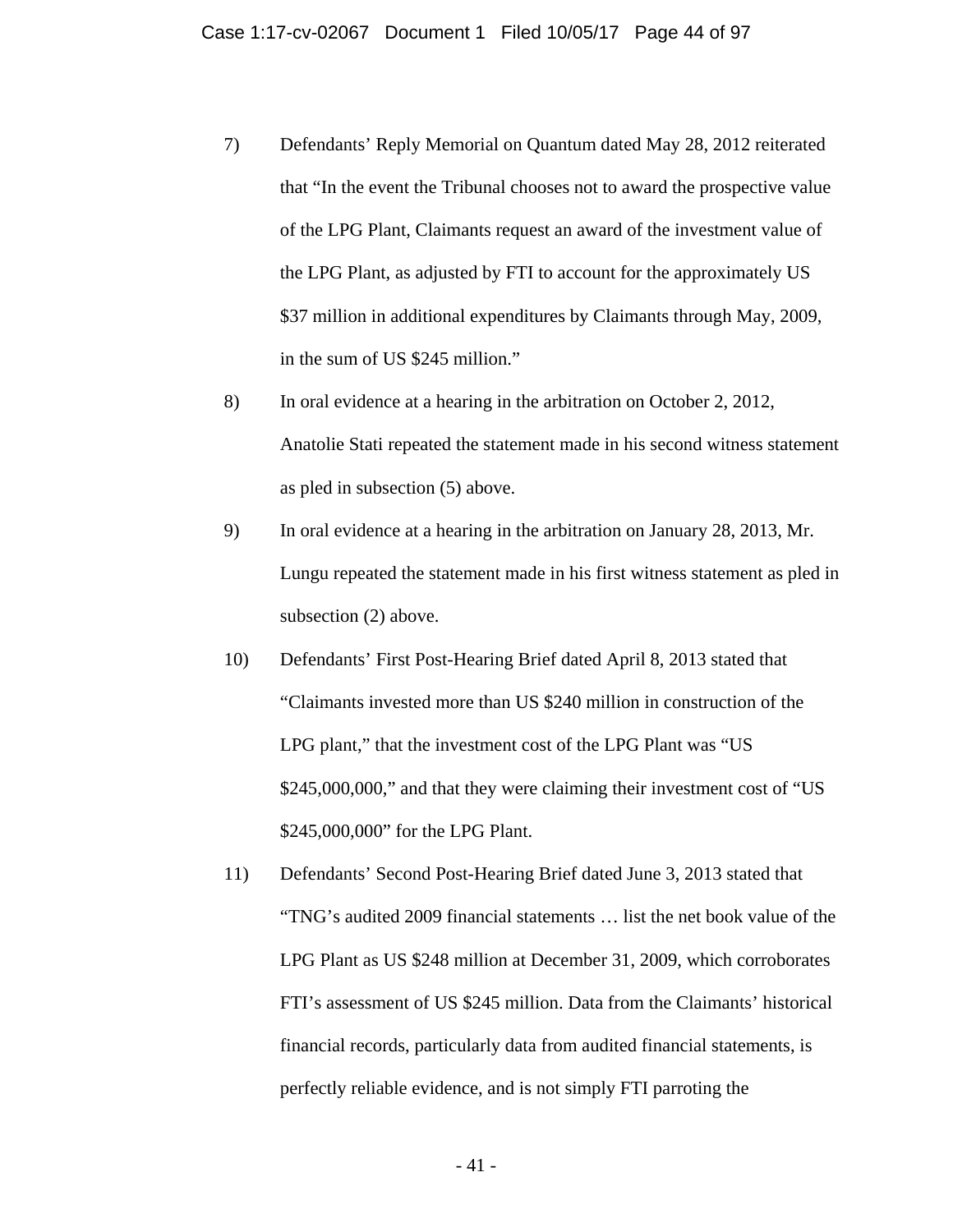Claimants," that "the Tribunal should award damages for the LPG Plant based on: (1) Claimants' out-of-pocket investment costs of US \$245 million," and that they were claiming their investment cost of "US \$245,000,000" for the LPG Plant.

142. The investment cost of the LPG Plant was not \$245,000,000.

143. Defendants invested substantially less than \$245,000,000 in construction of the LPG Plant.

144. Each of the statements pleaded in paragraph 141 was false, because the stated construction costs did not represent the true construction costs that had been actually incurred in connection with the construction of the LPG Plant. Instead, as alleged above, the stated construction costs had been fictitiously inflated through schemes that included (but may not have been limited to) the Repurchase Fraud and the Fictitious Parts Fraud, the Management Fee Fraud, the Equipment for Construction Fraud, and the Interest Fraud.

145. Defendants also deliberately and dishonestly violated a Document Production Order to conceal the existence of the Perkwood Agreement from, and thereby to mislead, both Kazakhstan and the SCC Tribunal.

146. By the Document Production Order dated February 3, 2012, the SCC Tribunal ordered Defendants to disclose to Kazakhstan, *inter alia*, documents in their possession, custody, or control "specifying the cost of construction and assembly operations, start-up and adjustment works in respect of basic facilities of the [LPG] [P]lant."

147. The Perkwood Agreement fell directly within the scope of, and should have been disclosed by Defendants pursuant to, the February 3, 2012 Document Production Order, because Defendants' position in the SCC Arbitration was that the genuine, *bona fide* construction costs of

- 42 -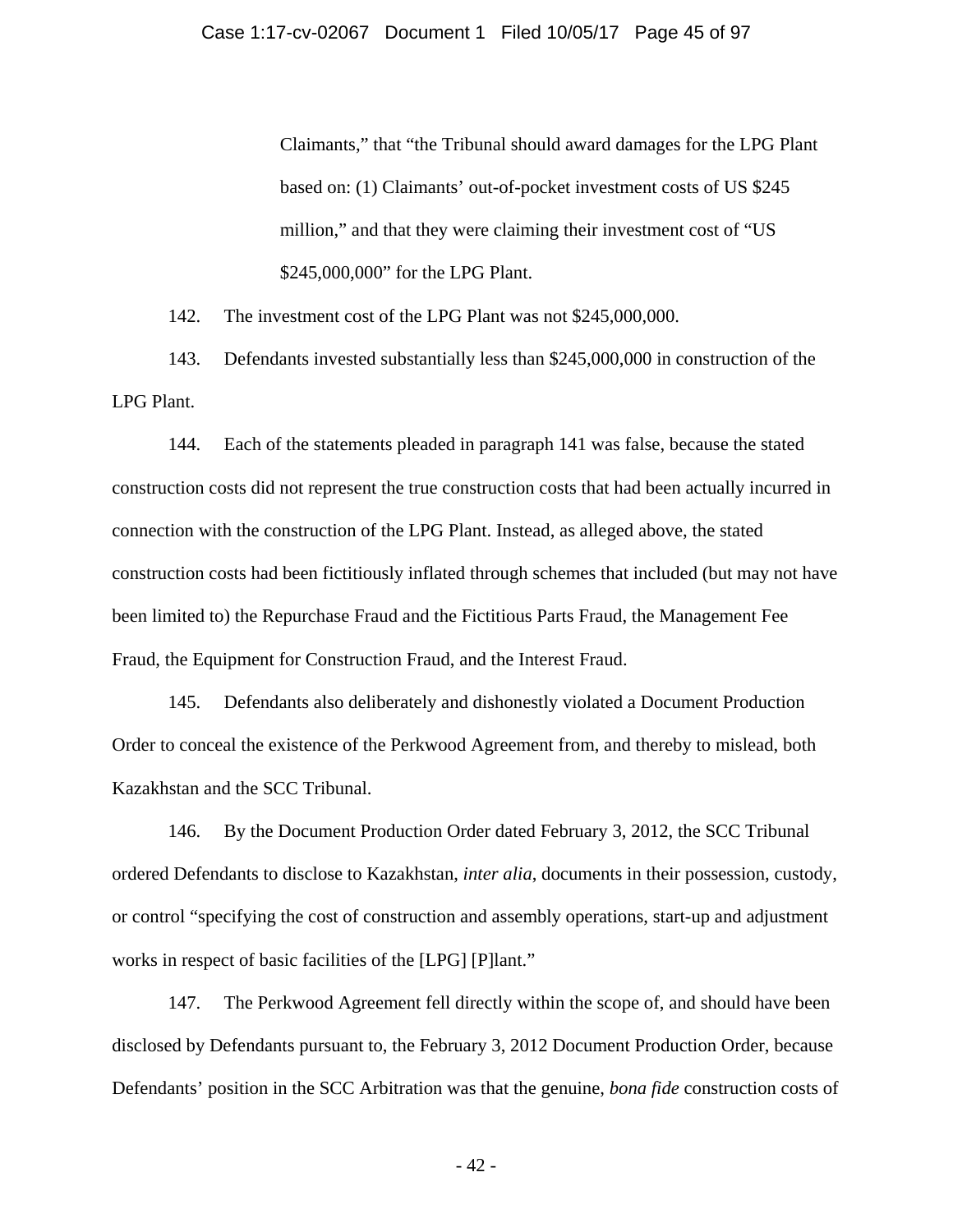#### Case 1:17-cv-02067 Document 1 Filed 10/05/17 Page 46 of 97

the LPG Plant included the sums that had been paid to Perkwood (including pursuant to the Perkwood Agreement). However, in breach of the February 3, 2012 Document Production Order, Defendants failed to disclose the Perkwood Agreement in the SCC Arbitration.

148. On information and belief, Defendants' failure to disclose the Perkwood Agreement pursuant to the February 3, 2012 Document Production Order was deliberately designed (i) to prevent Kazakhstan from uncovering, and to conceal evidence that could reveal, Defendants' fictitious inflation of the construction costs of the LPG Plant in general, and (at least) each of the Repurchase Fraud and the Fictitious Parts Fraud, the Management Fee Fraud, the Equipment for Construction Fraud, and the Interest Fraud in particular; and (ii) thereby to facilitate Defendants' deliberate and knowing misleading of the SCC Tribunal as to the construction costs of the LPG Plant (and, consequently, the value of the LPG Plant).

149. Defendants also repeatedly represented to the SCC Tribunal that the KMG Indicative Offer was, and could be relied upon as, a reliable indication of the market value of the LPG Plant.

150. Defendants made the following representations to the SCC Tribunal:

1) Defendants' Statement of Claim dated May 18, 2011 referred to the KMG Indicative Offer, stating that "The non-binding indicative offers [*i.e*. including the KMG Indicative Offer] … provide a record of the actual reaction of willing and able buyers to an offer of the properties by a willing and able seller, with each acting at arms' length in an open and unrestricted market, without compulsion to buy or sell, and each having knowledge of the relevant facts," and relied again on the KMG Indicative Offer as comprising part of "a factual record of the actual reaction of

- 43 -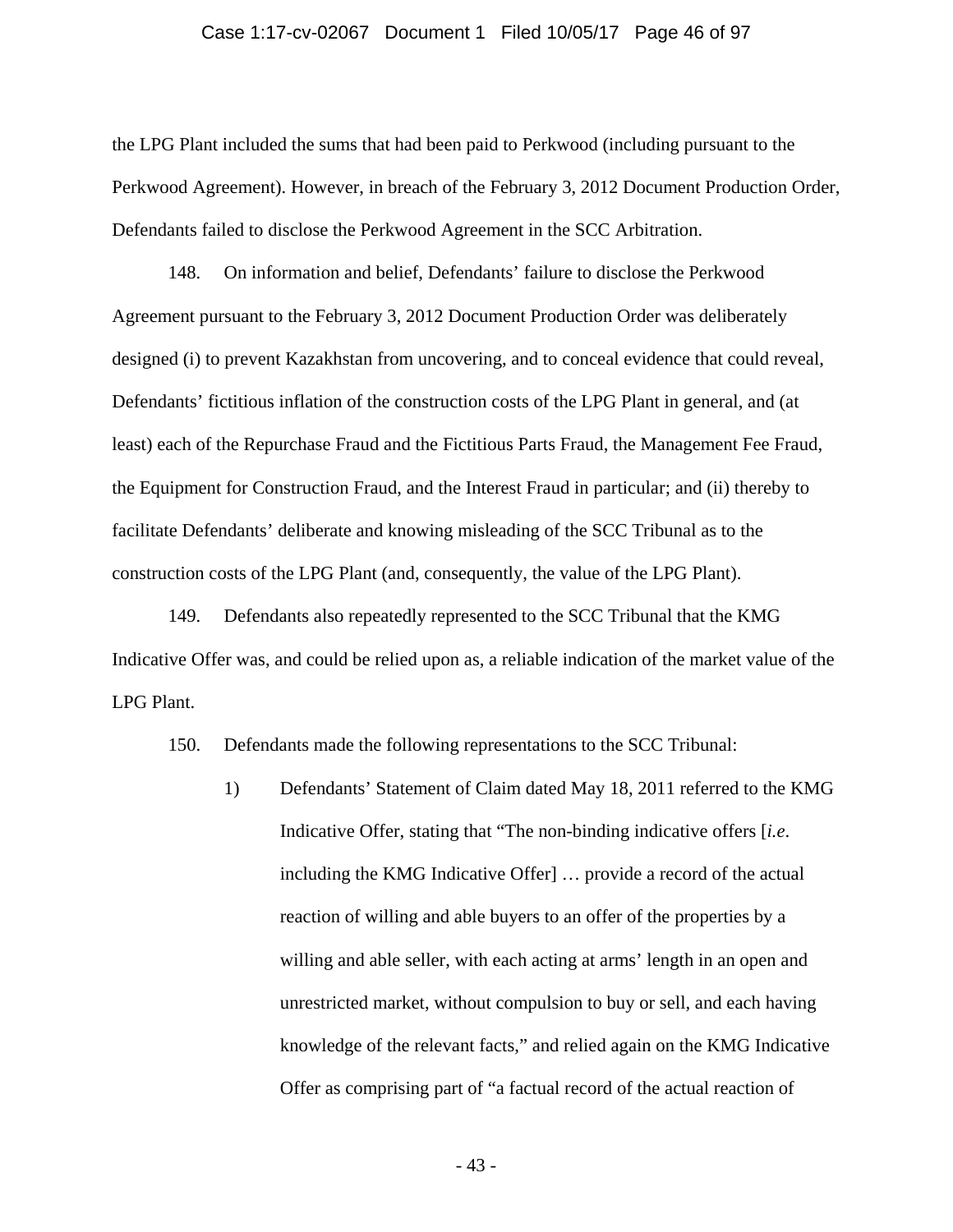willing and able buyers to an offer of a portion of Claimants' investments by a willing and able seller, with each acting at arms-length in an open and unrestricted market, without compulsion to buy or sell, and each having reasonable knowledge of the relevant facts."

- 2) Defendants' Reply Memorial on Jurisdiction and Liability dated May 7, 2012 twice referred to the KMG Indicative Offer, once again representing that it comprised a relevant (if conservative) guide to the value of its subject matter.
- 3) Defendants' Reply Memorial on Quantum dated May 28, 2012 invited the Tribunal to consider the KMG Indicative Offer in the following terms: "Indeed, the offer made for the LPG Plant by [KMG] at that time was US \$199 million. While Claimants did not accept these offers because at the time they deemed them too low and did not feel that they would lead to a sale, the Tribunal should note that State-owned [KMG] itself offered almost US \$200 million for the [LPG] Plant, more than six times the highest value assigned to the LPG Plant by Deloitte of US \$32 million. Little more is needed to demonstrate that Deloitte's salvage value assumptions and calculations are worthless."
- 4) Defendants' First Post-Hearing Brief dated April 8, 2013 again referred on multiple occasions to the KMG Indicative Offer, directly or indirectly, on each occasion representing that it comprised a relevant (if conservative) guide to the value of its subject matter.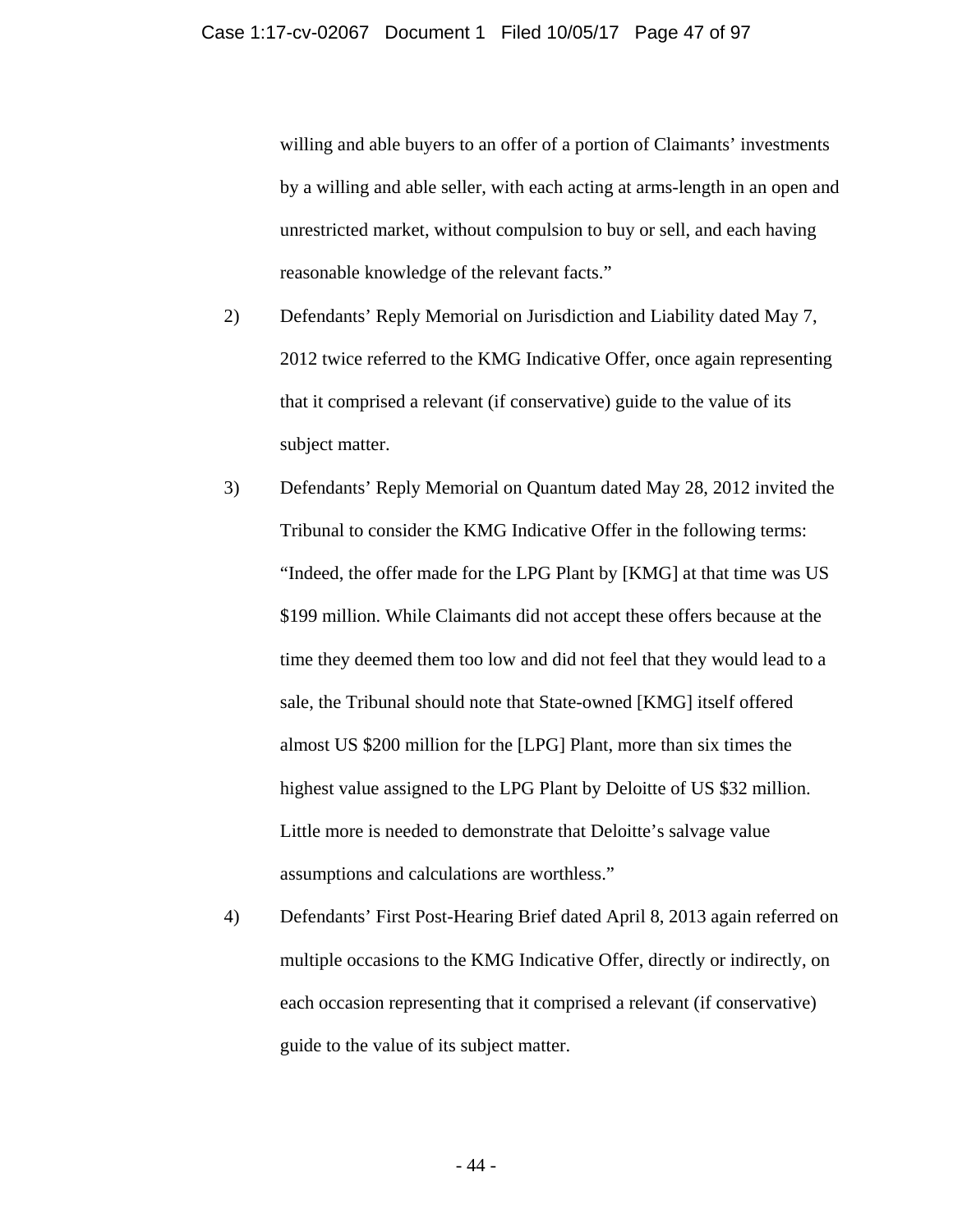5) At a hearing on quantum in the SCC Arbitration on January 28, 2013, Defendants submitted that damages should, at a minimum, be awarded in the amount of the KMG Indicative Offer, again representing that it comprised a relevant guide to the value of its subject matter.

151. Each of the statements pleaded in paragraph 150 was false because (i) Defendants knew that the KMG Indicative Offer had been procured by fraud; and (ii) Defendants knew that the KMG Indicative Offer was not, and could not be regarded as, a reliable indicator of the market value of the LPG Plant.

- 152. Defendants used the following false evidence during the SCC Arbitration:
	- 1) the fraudulently procured bids from the 2008 Sales Process;
	- 2) the falsified financial statements of KPM, TNG, and Tristan;
	- 3) false testimony regarding the amount of investment in the LPG Plant; and
	- 4) expert reports which relied on categories (1) through (3).

153. Defendants submitted expert reports to the SCC Tribunal that relied on the fraudulently procured bids in the 2008 Sales Process; the falsified financial statements of KPM, TNG, and Tristan; and the false testimony of Anatolie Stati and Mr. Lungu. As a result, Defendants obtained false expert evidence concerning the valuation of the LPG Plant.

154. Certain of Defendants' experts were located in the United States. Defendants retained Howard Rosen and Laura R. Hardin of FTI Consulting, Inc. ("FTI") to assess Defendants' economic damages related to their Kazakh assets, including the LPG Plant. FTI submitted an initial report dated May 17, 2011; a supplemental report dated May 28, 2012; amendments to the supplemental report dated January 25, 2013; a third expert report dated April 8, 2013 (authored by Howard Rosen only); and a post-hearing report dated June 3, 2013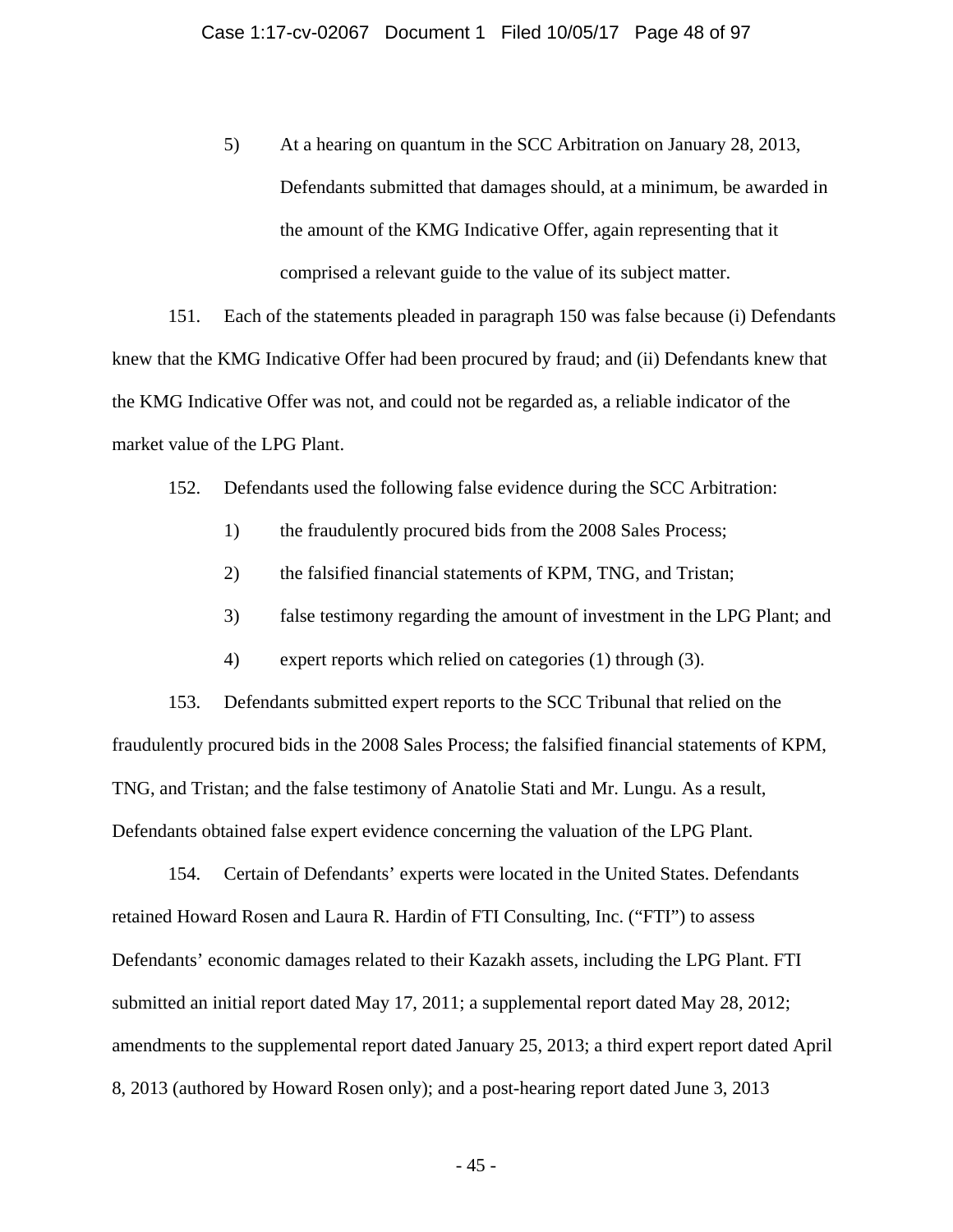(authored by Howard Rosen only). Upon information and belief, Ms. Hardin was located in Houston, Texas when she prepared all or a portion of FTI's expert reports and/or submissions.

155. FTI's May 28, 2012 supplemental expert report relied on two categories of false information. First, in Paragraph 7.5, it cited the bids on the LPG Plant procured through the 2008 Sales Process, including KMG's \$199 million Indicative Offer, to demonstrate that the value of the LPG Plant was "well in excess of its salvage value":

> *Offers made by interested buyers in 2008 for buying Claimants' assets as summarized on page 106 of our previous report, valued the LPG Plant at \$150 million on average. The offer made by state-owned KazMunaiGaz at that time was \$199 million for the LPG Plant. Hence it is clear that the value of the LPG Plant at the 2008 Valuation Date was well in excess of its salvage value.*

For the reasons alleged above, the bids solicited through the 2008 Sales Process, including the KMG Indicative Offer, were predicated on the false and misleading information of Defendants in the Teaser, Information Memorandum, and KPMG Report.

156. Second, FTI's supplemental report relied on the false representations in Tristan's financial statements and annual reports when assessing the investment value of the LPG Plant. Specifically, Tristan's September 30, 2008 financial statements falsely represented that Defendants invested \$208.5 million in the LPG Plant, and Tristan's 2009 Annual Report falsely represented that Defendants invested \$245 million in the LPG Plant. FTI's supplemental report (¶¶ 7.10, 9.3) expressly relied on these false representations in concluding that the value of Defendants' total investment in the LPG Plant was \$245 million.

157. At no point did Defendants disclose to the SCC Tribunal that the financial statements were falsified and fraudulent. Instead, during the SCC Arbitration, Defendants affirmatively relied on the falsified financial statements to support their claims. For example, in their Second Post-Hearing Brief (¶ 354), Defendants defended criticisms of FTI's assessment of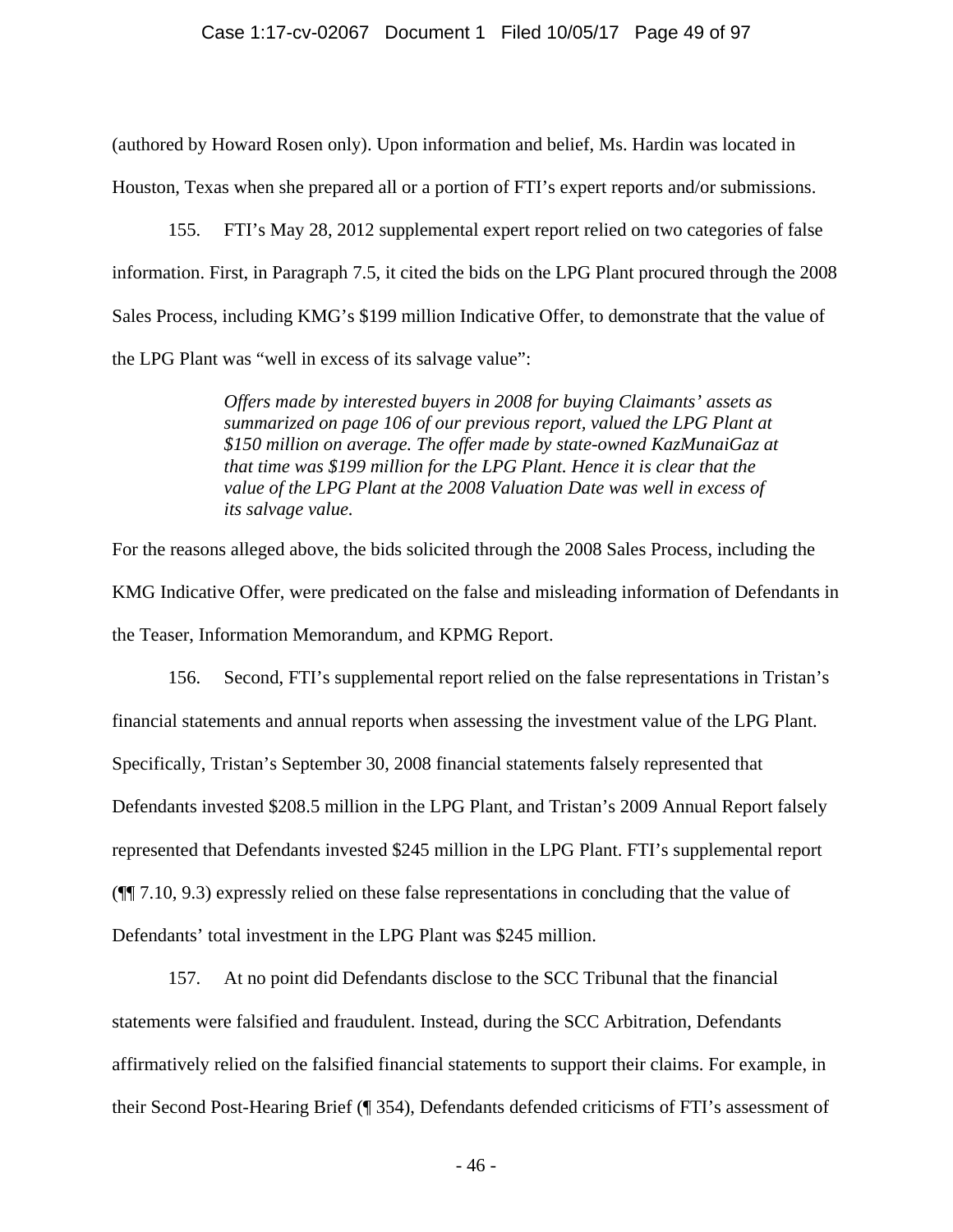the investment value of the LPG Plant on the basis that the financial statements and annual reports were "prepared for investors in the ordinary course of business, and not for the purposes of litigation." In the same document, Defendants also falsely represented to the SCC Tribunal and Kazakhstan that their "historical financial records, particularly data from audited financial statements," was "perfectly reliable evidence."

# **C. The SCC Tribunal Awards Damages On the Basis of the Fraudulently Procured and Presented KMG Indicative Offer**

158. On December 19, 2013, the SCC Tribunal issued an award in favor of Defendants in the amount of \$497,685,101.00, plus \$8,975,496.40 in costs.

159. The SCC Tribunal found Kazakhstan to be in breach of the ECT's standard of fair and equitable treatment. The SCC Tribunal awarded the following damages to Defendants: (i) \$277.8 million for two oil and gas fields; (ii) \$31.3 million for another contract area; and (iii) \$199 million for the LPG Plant. After deducting \$10,444,899.00 in debts, the SCC Tribunal issued the final award in the amount of \$497,685,101.00.

160. Defendants' fraudulent scheme affected the SCC Tribunal's determinations on jurisdiction, liability and quantum.

161. Defendants' fraudulent scheme and false evidence affected the outcome of the SCC Arbitration, since they affected the SCC Tribunal's assessments of the questions of: (i) the Tribunal's jurisdiction; (ii) Kazakhstan's potential liability for damages; and (iii) the quantum of damages awarded by the Tribunal.

162. Defendants argued that the SCC Tribunal should use the KMG Indicative Offer to value the LPG Plant. In the Award (¶ 1696), the SCC Tribunal quotes Defendants' Reply Memorial on Quantum as arguing that "the Tribunal should note that State-owned KazMunaiGas itself offered almost US \$200 million for the Plant, more than six times the highest value

- 47 -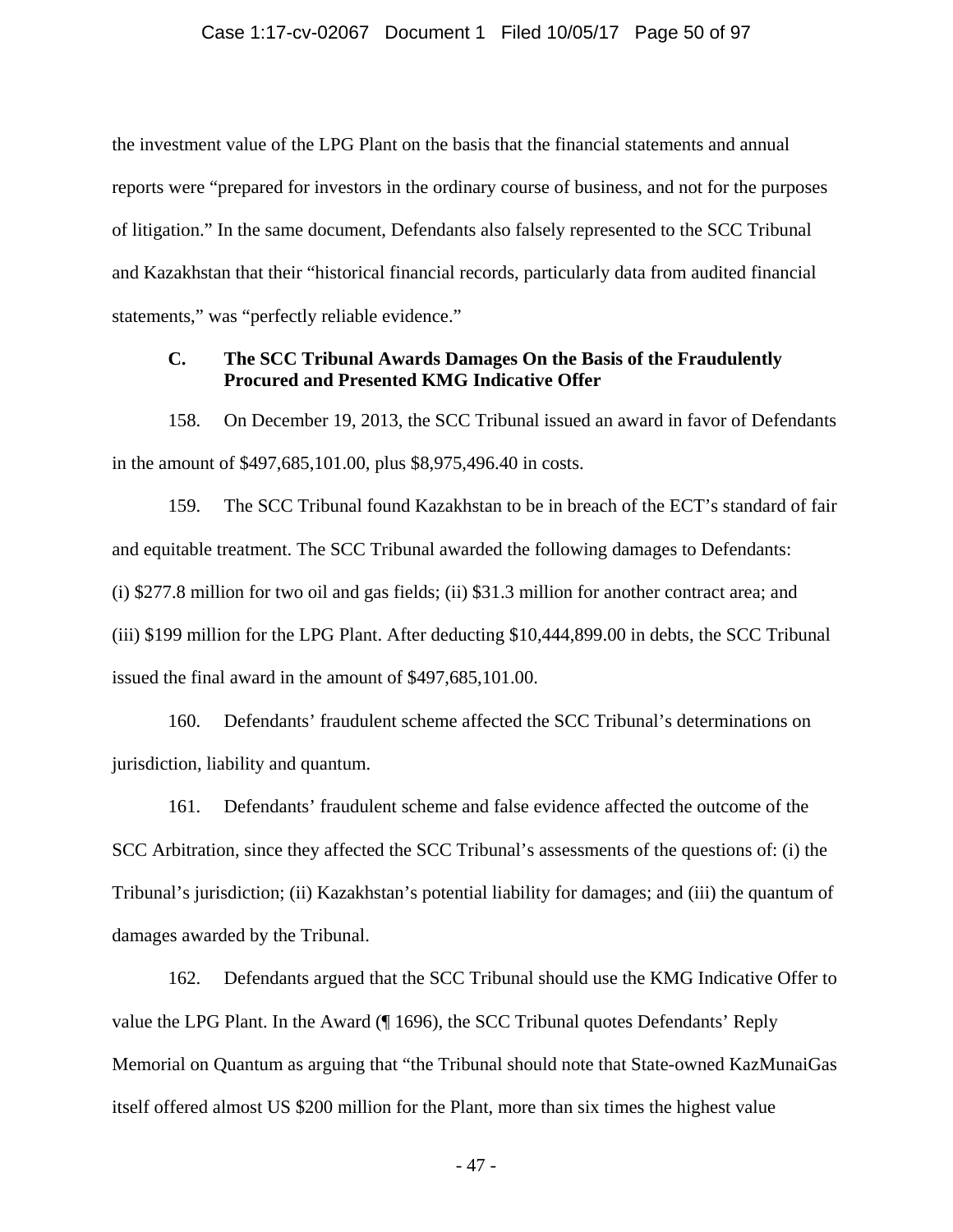#### Case 1:17-cv-02067 Document 1 Filed 10/05/17 Page 51 of 97

assigned to the LPG Plant by Deloitte [Kazakhstan's expert] of US \$32 million. Little more is needed to demonstrate" the value of the LPG Plant.

163. The SCC Tribunal ultimately decided to base its assessment of the valuation of the LPG Plant (\$199 million) on the KMG Indicative Offer that Anatolie Stati, or in the alternative the Statis and/or the Stati Companies, had falsely and fraudulently obtained. The SCC Tribunal stated in the Award (¶ 1747) that it "consider[ed] it to be of particular relevance that an offer was made for the LPG Plant by state-owned KMG at that time for USD 199 million," and "consider[ed] that to be the relatively best source of information for the valuation of the LPG Plant[.]" "Therefore," the Tribunal concluded in Paragraph 1748 of the Award, "that is the amount of damages the Tribunal accepts in this context."

164. Kazakhstan was not aware of Defendants' fraudulent scheme at the time of the SCC Arbitration, and thus was not able to present evidence of it to the SCC Tribunal. Specifically, Kazakhstan was not able to present to the Tribunal that the KMG Indicative Offer was fraudulently obtained because it explicitly relied upon the Information Memorandum, which contained materially false information because it, in turn, relied upon the falsified financial statements of KPM, TNG, and Tristan, which concealed the related party status of Perkwood and misrepresented the actual construction costs of the LPG Plant.

165. In the SCC Arbitration, Defendants did not disclose that Perkwood was a Stati Company. Kazakhstan only learned this after the production of documents related to the Vitol Arbitrations pursuant to the New York § 1782 Proceedings, as alleged below. Further, Kazakhstan for the first time obtained a copy of the Perkwood Agreement as a result of the New York § 1782 Proceedings.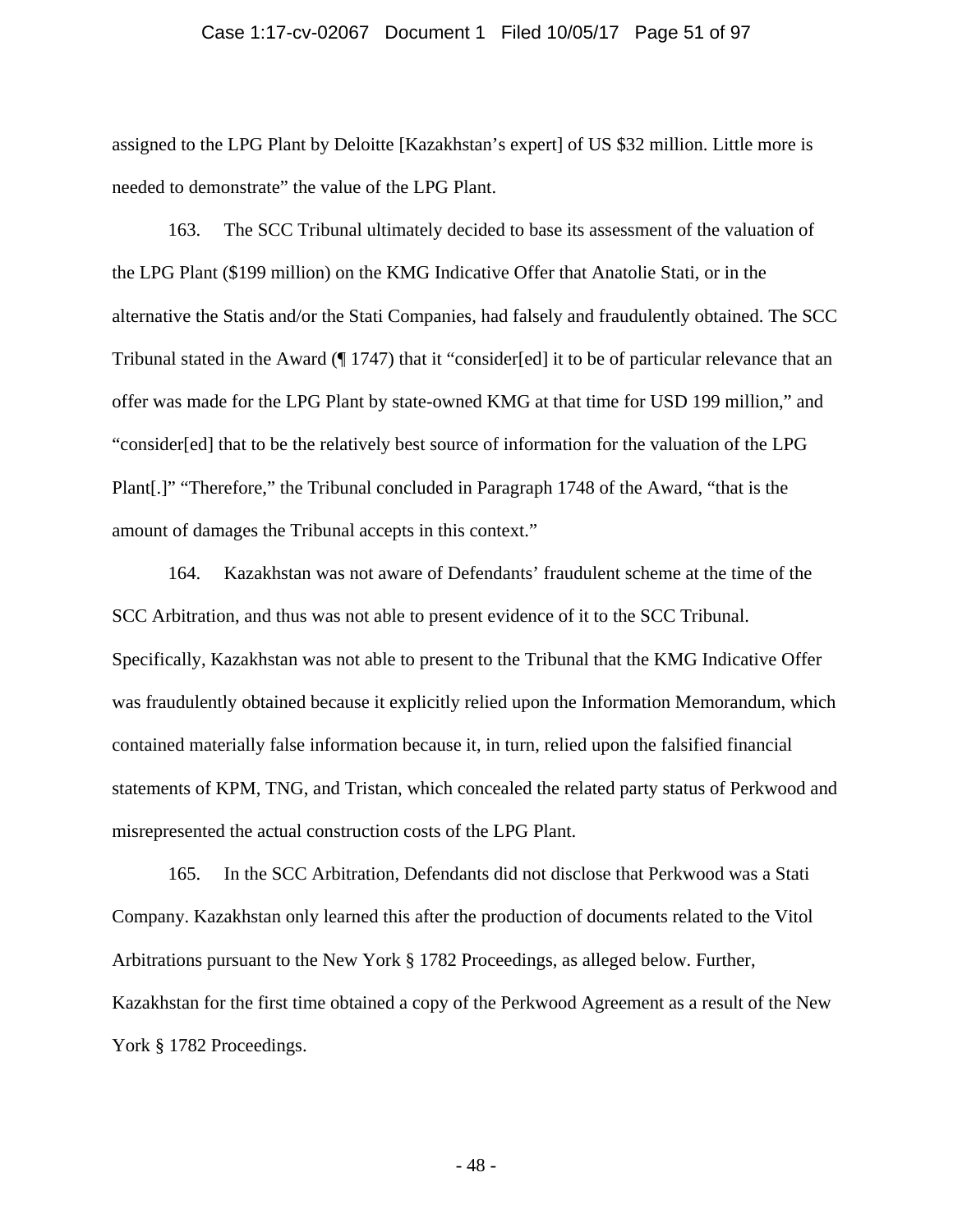#### Case 1:17-cv-02067 Document 1 Filed 10/05/17 Page 52 of 97

166. In the SCC Arbitration, the Tribunal required Defendants to disclose "documents specifying the cost of construction and assembly operations, start-up and adjustment works in respect of basic facilities of [the LPG Plant]." Despite this, Defendants did not disclose the Perkwood Agreement for construction of the LPG Plant in the SCC Arbitration.

167. In the SCC Arbitration, Defendants knowingly submitted pleadings, briefs, witness statements and other evidence in furtherance of Defendants' fraudulent scheme and/or to unjustly enrich themselves. These pleadings and/or briefs and/or witness statements were sent through the United States mails, private or commercial interstate carriers, and/or interstate wires in furtherance of Defendants' fraudulent scheme and/or to unjustly enrich themselves. Each mailing or wiring of a pleading, brief, witness statement and/or other evidence in furtherance of the fraudulent scheme is a violation of the federal mail fraud statute, 18 U.S.C. § 1341, or the federal wire fraud statute, 18 U.S.C. § 1343, and is an independent predicate act under 18 U.S.C. § 1961.

168. On information and belief, in relation to the SCC Arbitration, Defendants sent other communications through the United States mails, private or commercial interstate carriers, and/or interstate wires in furtherance of Defendants' fraudulent scheme and/or to unjustly enrich themselves. These other communications, on information and belief, included but are not limited to communications with Defendants' counsel in the United States. Each mailing or wiring of a communication in furtherance of the fraudulent scheme is a violation of the federal mail fraud statute, 18 U.S.C. § 1341, or the federal wire fraud statute, 18 U.S.C. § 1343, and is an independent predicate act under 18 U.S.C. § 1961.

169. On information and belief, Defendants made payments to their United States counsel from a place outside the United States for counsel's services related to the SCC

- 49 -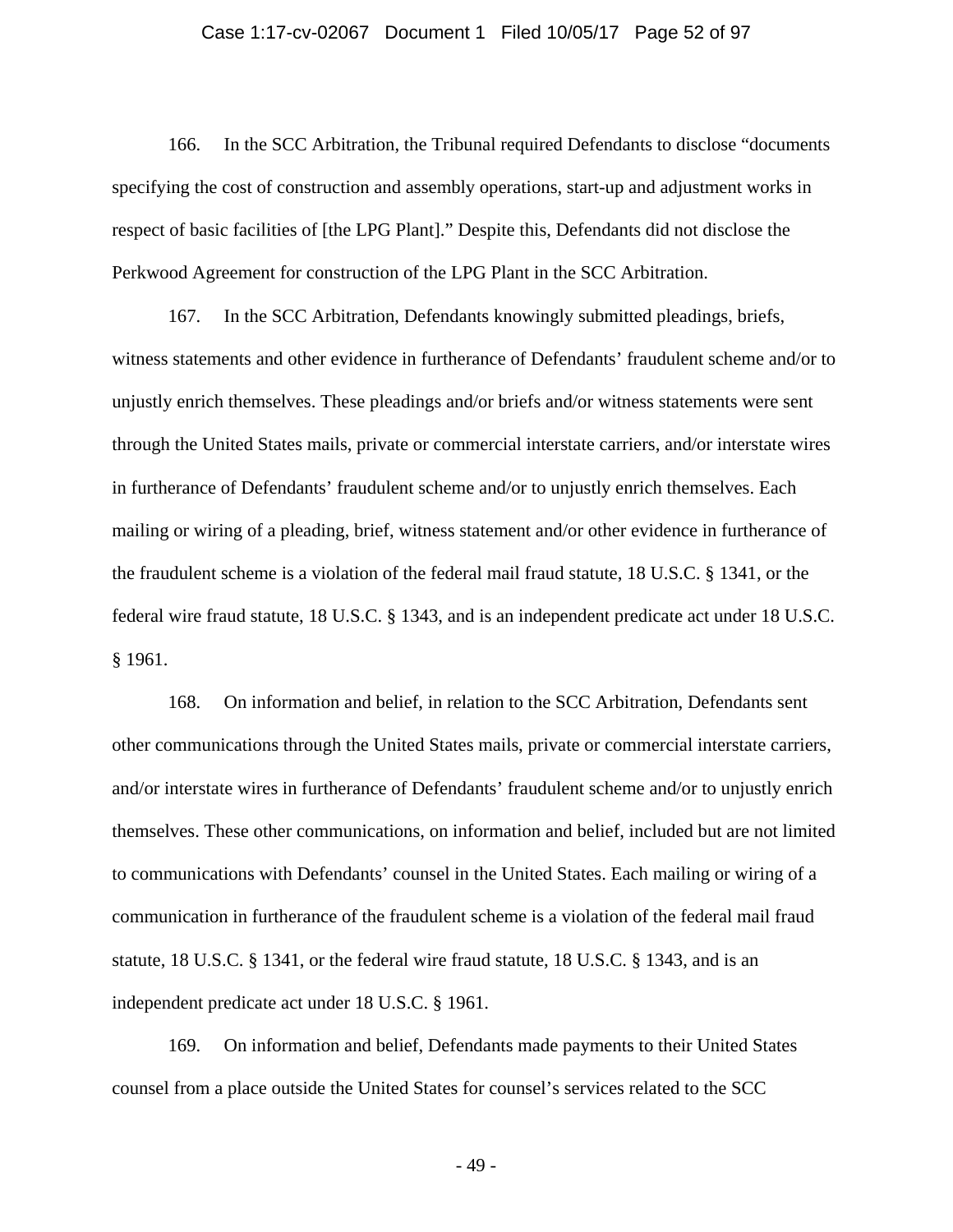#### Case 1:17-cv-02067 Document 1 Filed 10/05/17 Page 53 of 97

Arbitration in furtherance of Defendants' fraudulent scheme and/or to unjustly enrich themselves. Each such payment is a violation of the federal money laundering statute, 18 U.S.C.  $\S$  1956(a)(2)(A) & (B)(i), and is an independent predicate act under 18 U.S.C.  $\S$  1961.

#### **III. KAZAKHSTAN BEGINS TO UNRAVEL THE FRAUDULENT SCHEME**

170. Defendants and/or other Stati Companies were also participants in three other arbitration proceedings in which valuation of the LPG Plant was at issue — the Vitol Arbitrations. These were three other arbitrations all involving, on one side, Defendants, and, on the other side, companies associated with the Vitol Group of companies. The Vitol Group of companies was represented in the Vitol Arbitrations by the law firm of Clyde  $\&$  Co, while Defendants were represented by King & Spalding in two of the three arbitrations.

171. After the SCC Arbitration concluded, the Statis and Stati Companies sought to enforce the awards from the Vitol Arbitrations in Kazakh courts.

172. Kazakhstan learned of these enforcement proceedings, and requested information concerning the Vitol Arbitrations from Clyde & Co. Defendants threatened Vitol and its counsel with legal action in the event that Clyde & Co. voluntarily produced any information to Kazakhstan.

173. On March 27, 2015, Kazakhstan filed the New York § 1782 Proceedings requesting court permission to issue a subpoena to Clyde & Co. to compel production of the documents that Defendants had prevented Clyde & Co. from disclosing.

174. On March 30, 2015, the U.S. District Court for the Southern District of New York granted Kazakhstan the requested permission, and on April 1, 2015, Kazakhstan served the subpoena on Clyde & Co.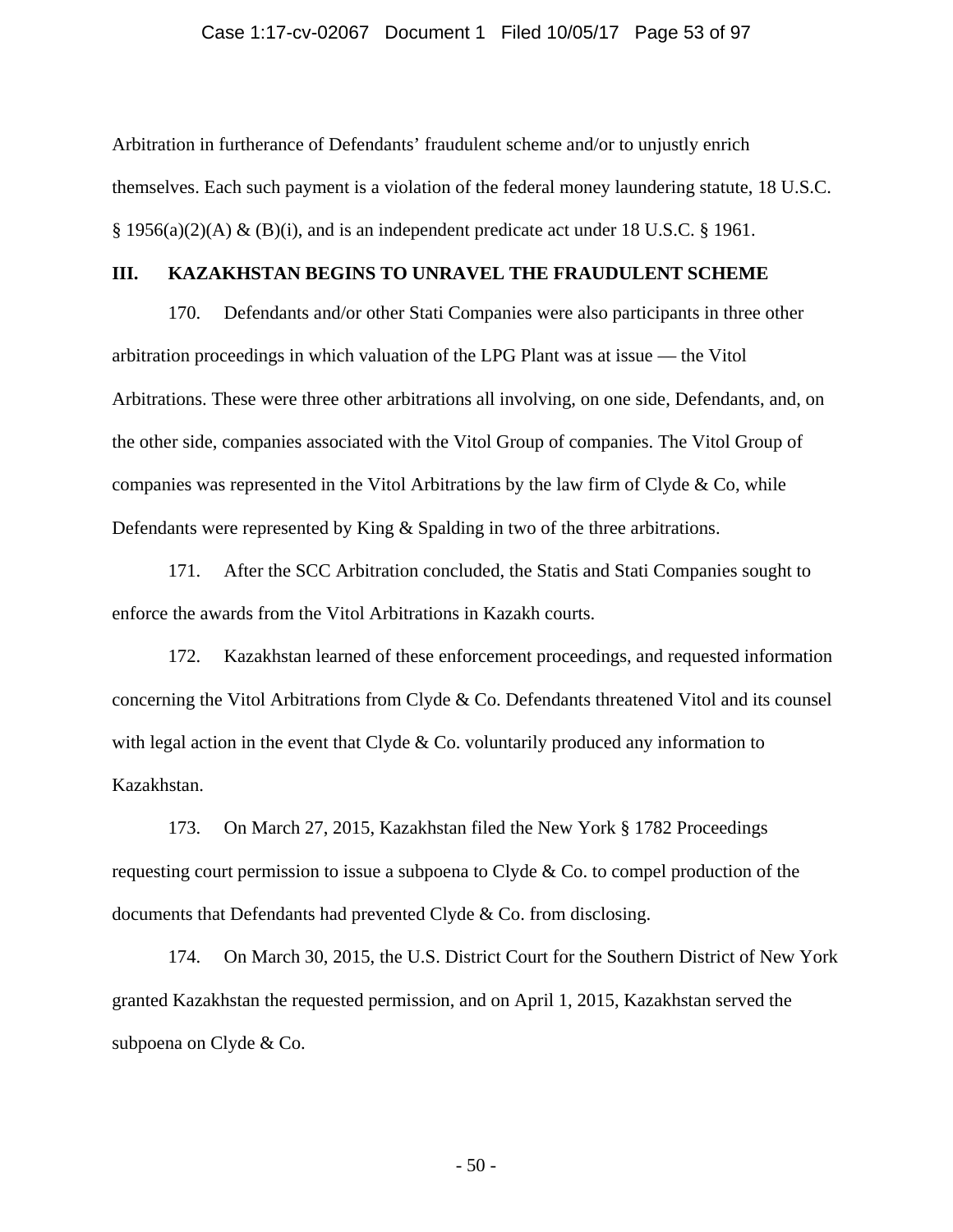175. On April 10, 2015, Defendants, in furtherance of their fraudulent scheme, intervened in the New York § 1782 Proceedings and moved to quash Kazakhstan's subpoena. Defendants were represented by James E. Berger and Charlene C. Sun of King & Spalding's New York office.

176. On June 22, 2015, after full briefing and oral argument, the U.S. District Court for the Southern District of New York rejected Defendants' arguments, thus permitting Clyde & Co. to comply with Kazakhstan's subpoena.

177. In late June 2015, Clyde & Co. began a rolling production of documents to Kazakhstan, which continued through approximately August 2015.

178. The documents produced by Clyde  $& Co.,$  combined with other efforts by Kazakhstan that are still ongoing, revealed Defendants' fraudulent scheme. Specifically, Clyde & Co. produced the October 10, 2013 witness statement of Mr. Lungu in the arbitration between Ascom and Vitol FSU. In that witness statement, Mr. Lungu disclosed that Perkwood was an "affiliate" of Ascom. This was the first time that Kazakhstan learned that Perkwood was a Stati Company.

179. Defendants knowingly submitted pleadings and/or briefs in the New York §1782 Proceedings in furtherance of their fraudulent scheme and/or to unjustly enrich themselves. The pleadings and/or briefs were sent through the United States mails, private or commercial interstate carriers, and/or interstate wires in furtherance of Defendants' fraudulent scheme and/or to unjustly enrich Defendants. Each mailing or wiring of a pleading and/or brief is a violation of the federal mail fraud statute, 18 U.S.C. § 1341, or the federal wire fraud statute, 18 U.S.C. § 1343, and is an independent predicate act under 18 U.S.C. § 1961.

- 51 -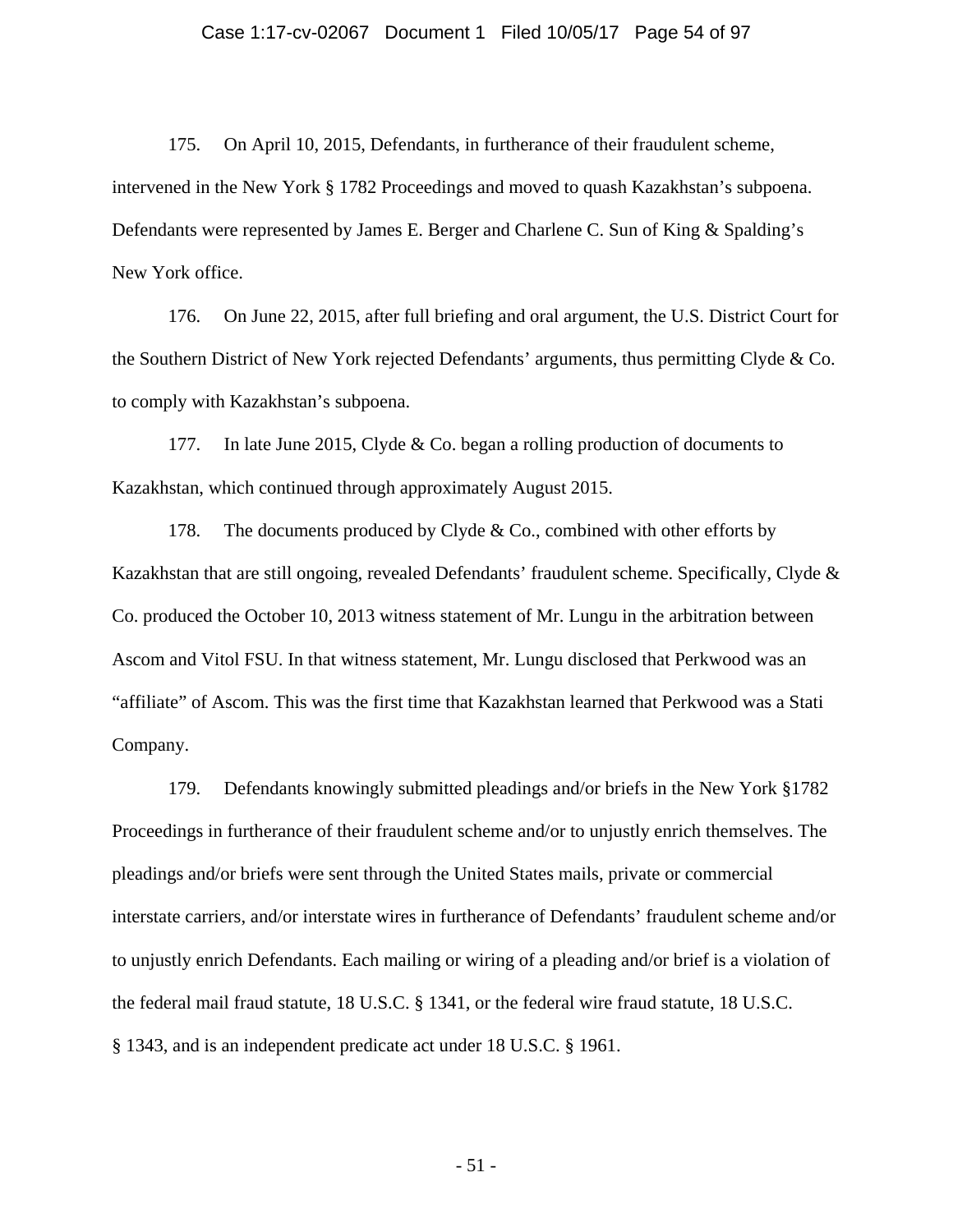#### Case 1:17-cv-02067 Document 1 Filed 10/05/17 Page 55 of 97

180. On information and belief, in relation to the New York § 1782 Proceedings, Defendants sent other communications through the United States mails, private or commercial interstate carriers, and/or interstate wires in furtherance of Defendants' fraudulent scheme and/or to unjustly enrich themselves. These other communications, on information and belief, included but are not limited to communications with Defendants' counsel in the United States. Each mailing or wiring of a communication in furtherance of the fraudulent scheme is a violation of the federal mail fraud statute, 18 U.S.C. § 1341, or the federal wire fraud statute, 18 U.S.C. § 1343, and is an independent predicate act under 18 U.S.C. § 1961.

181. On information and belief, Defendants made payments to their United States counsel from a place outside the United States for counsel's services related to the New York § 1782 Proceedings in furtherance of Defendants' fraudulent scheme and/or to unjustly enrich themselves. Each such payment is a violation of the federal money laundering statute, 18 U.S.C.  $\S$  1956(a)(2)(A) & (B)(i), and is an independent predicate act under 18 U.S.C.  $\S$  1961.

# **IV. DEFENDANTS RESIST ANNULMENT OF THE FRAUDULENTLY PROCURED SCC AWARD**

182. At the time Kazakhstan began to unravel the fraudulent scheme in August 2015, proceedings in Sweden (as well as the United States and England) were pending regarding the annulment and/or enforcement of the SCC Award.

183. On March 19, 2014, Kazakhstan instituted a proceeding before the Svea Court of Appeal in Stockholm, Sweden to set-aside the SCC Award under the Swedish Arbitration Act, captioned *Republic of Kazakhstan v. Ascom Group S.A., et al.*, Case No. T 2675-14 ("Swedish Annulment Proceedings").

184. In the Swedish Annulment Proceedings, Defendants' counsel of record was the Lindahl law firm. However, in Defendants' costs submission in these proceedings, Defendants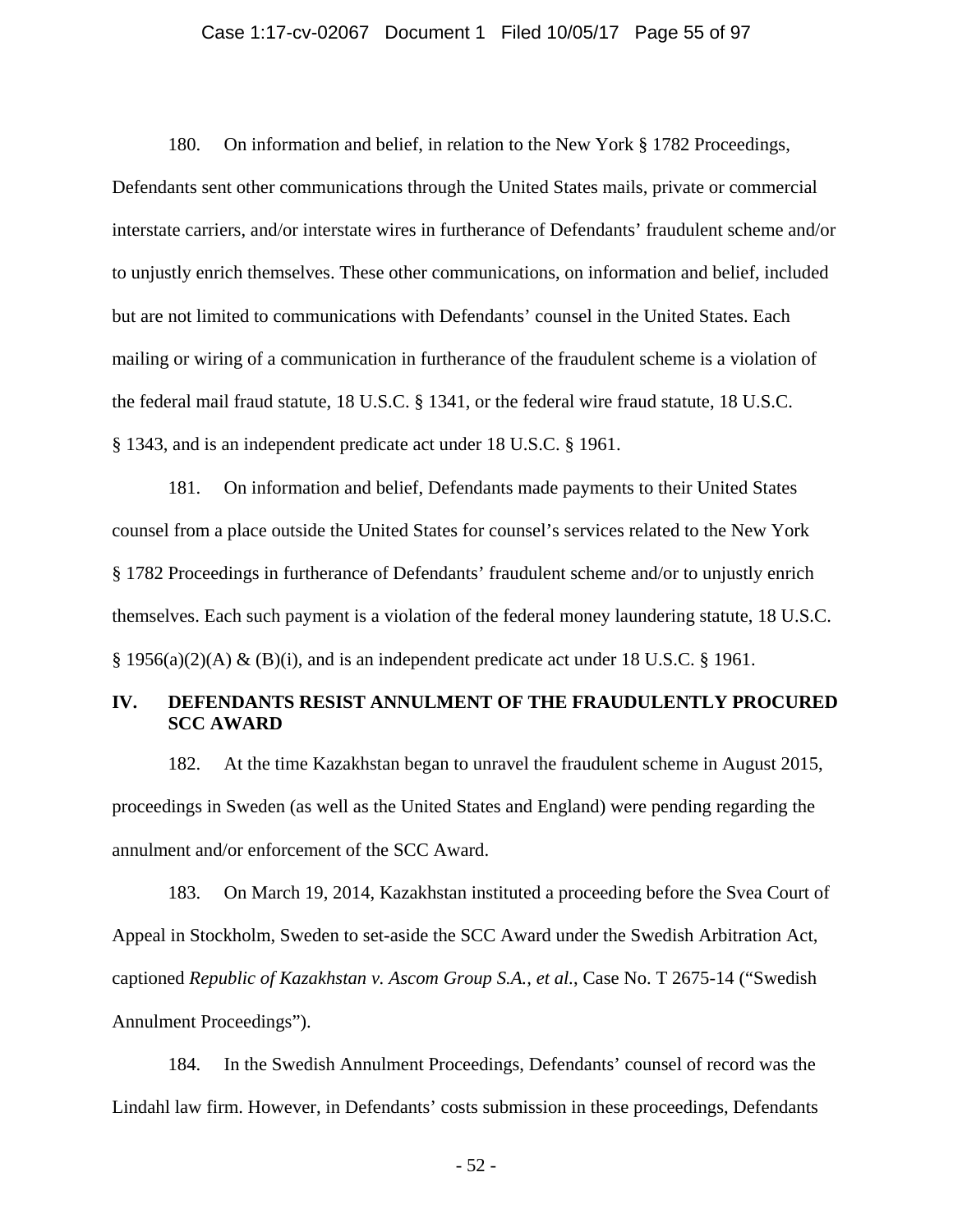#### Case 1:17-cv-02067 Document 1 Filed 10/05/17 Page 56 of 97

claimed approximately \$1.1 million in compensation for legal work conducted in these proceedings by Reginald R. Smith and Kevin Mohr of King & Spalding's Houston office, as well as Kenneth Fleuriet of King & Spalding's Paris Office and Egishe Dzhazoyan of King & Spalding's London office. According to Defendants' costs submission, these individuals assisted Defendants during the entire Swedish Annulment Proceedings. In comparison, the Lindahl law firm claimed approximately \$1.9 million in compensation.

185. At the time Kazakhstan initiated the Swedish Annulment Proceedings, it did not have knowledge of Defendants' fraudulent scheme. After Kazakhstan began to unravel the scheme, Kazakhstan filed a motion in the Swedish Annulment Proceedings on October 5, 2015 asserting that the SCC Award was invalid because it was contrary to Swedish public policy. Kazakhstan argued *inter alia* that Defendants' fraud affected the arbitration process with respect to jurisdiction, liability, and damages.

186. With respect to jurisdiction, Kazakhstan asserted that an action under the ECT requires a good-faith investment and that Defendants' investment was the product of their illegal conduct. With respect to liability, Kazakhstan asserted that Defendants' credibility was critical to their case and the SCC Tribunal's ruling in their favor; had the SCC Tribunal known that Defendants were engaged in fraud, the outcome of the case would have been different. With respect to damages, Kazakhstan noted that Defendants, in claiming damages, had falsely testified that they had incurred \$245 million in costs when constructing the LPG Plant, failed to disclose that Perkwood was a related party, and relied on the fraudulently-obtained Indicative Offer.

187. In response, Defendants did not offer any evidence to contradict the key elements of the fraudulent scheme. With respect to Perkwood, Defendants initially denied that it was a related party. Subsequently, however, when confronted with contrary evidence produced by

- 53 -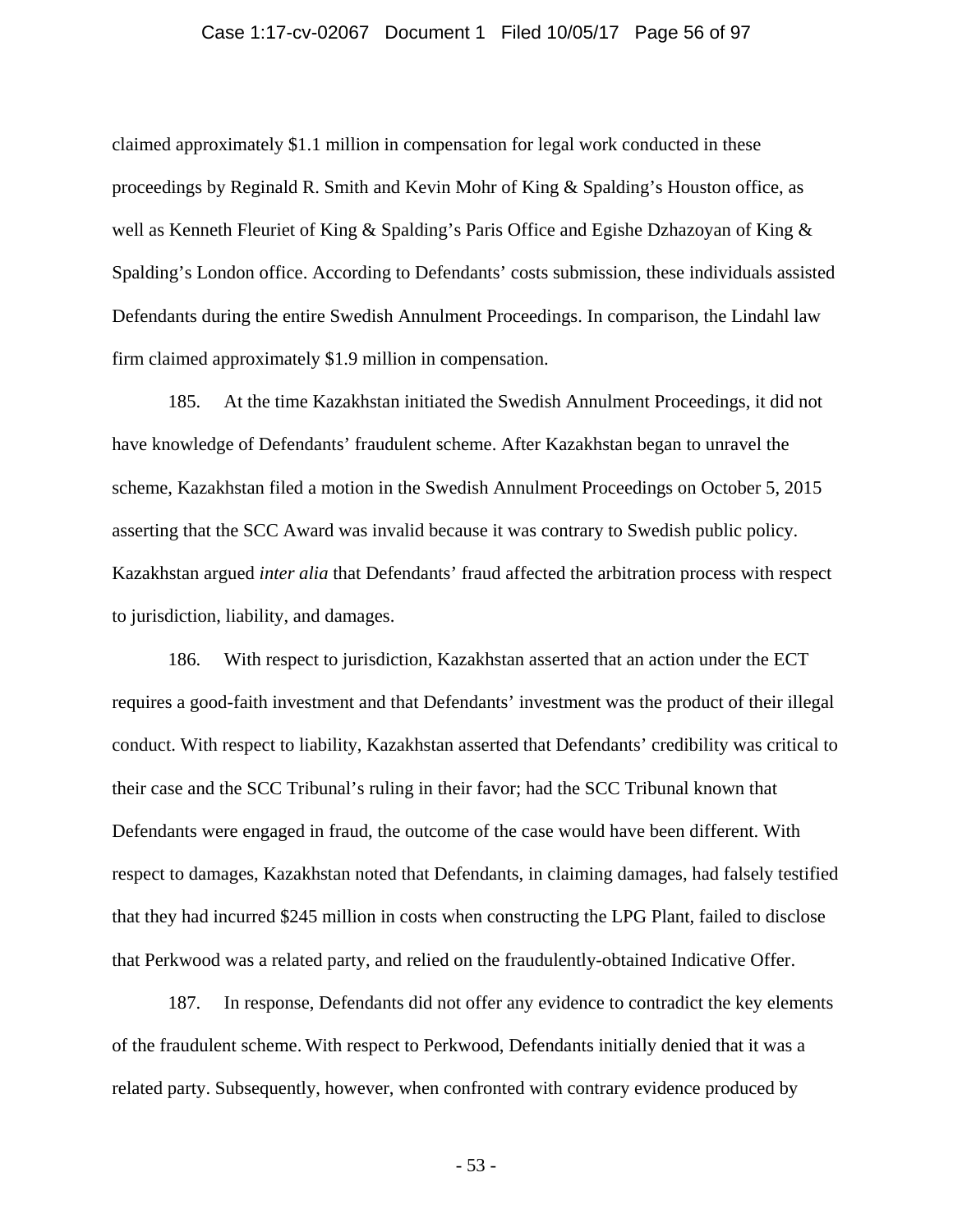#### Case 1:17-cv-02067 Document 1 Filed 10/05/17 Page 57 of 97

Kazakhstan, Defendants conceded that Perkwood was a related party during Kazakhstan's opening statement on the first day of the hearing.

188. Despite Kazakhstan's detailed and specific allegations regarding Defendants' fraudulent scheme, on December 9, 2016, the Svea Court of Appeal dismissed its claim to annul the SCC Award. Firstly, the Court held that the false evidence and testimony as to \$245 million in LPG Plant construction costs, even if accepted as true, did not require annulment of the SCC Award under Swedish law because the Court held that this evidence did not affect the SCC Tribunal's determination of the amount of damages. Secondly, the Court concluded that the KMG Indicative Offer, which did form the basis for the SCC Tribunal's award of damages, could not constitute "false evidence" *per se* under Swedish law because it in fact had been issued by KMG in its stated amount of \$199 million before the arbitration had commenced. The Court thus did not determine whether Defendants' alleged fraud, *i.e.*, obtaining the KMG Indicative Offer through use of falsified financial statements and then using the Indicative Offer in the SCC Arbitration, resulted in the SCC Tribunal awarding \$199 million in compensation to Defendants.

189. The Svea Court of Appeal did not address Kazakhstan's arguments that Defendants' false evidence and the fraudulent scheme affected the SCC Tribunal's assessment of its jurisdiction and of Kazakhstan's potential liability for damages.

190. On February 3, 2017, Kazakhstan filed with the Swedish Supreme Court a motion to quash the Svea Court of Appeal's judgment due to grave procedural errors. That motion is pending before the Swedish Supreme Court.

191. Defendants knowingly submitted pleadings and/or briefs in the Swedish Annulment Proceedings in furtherance of the fraudulent scheme. Defendants caused these pleadings and/or briefs to be sent through the United States mails, private or commercial

- 54 -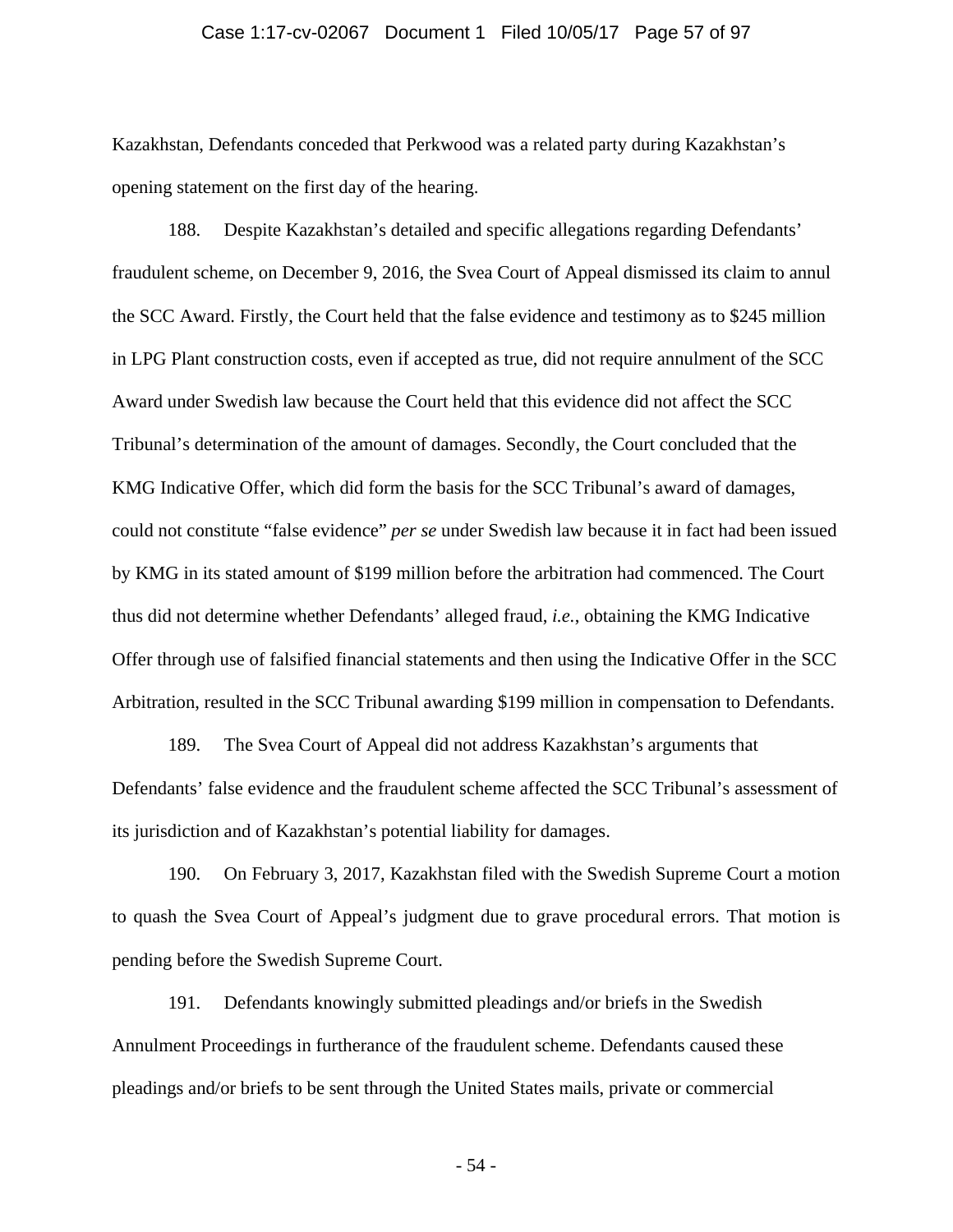#### Case 1:17-cv-02067 Document 1 Filed 10/05/17 Page 58 of 97

interstate carriers, and/or interstate wires in furtherance of Defendants' fraudulent scheme and/or to unjustly enrich themselves. Each mailing or wiring of pleading and/or brief is a violation of the federal mail fraud statute, 18 U.S.C. § 1341, or the federal wire fraud statute, 18 U.S.C. § 1343, and is an independent predicate act under 18 U.S.C. § 1961.

192. On information and belief, in relation to the Swedish Annulment Proceedings, Defendants sent other communications through the United States mails, private or commercial interstate carriers, and/or interstate wires in furtherance of Defendants' fraudulent scheme and/or to unjustly enrich themselves. These other communications, on information and belief, included but are not limited to communications with Defendants' counsel in the United States. Each mailing or wiring of a communication in furtherance of the fraudulent scheme is a violation of the federal mail fraud statute, 18 U.S.C. § 1341, or the federal wire fraud statute, 18 U.S.C. § 1343, and is an independent predicate act under 18 U.S.C. § 1961.

193. On information and belief, Defendants made payments to their counsel located in the United States from a place outside the United States for counsel's services related to the Swedish Annulment Proceedings in furtherance of Defendants' fraudulent scheme and/or to unjustly enrich themselves. Each such payment is a violation of the federal money laundering statute, 18 U.S.C. § 1956(a)(2)(A) & (B)(i), and is an independent predicate act under 18 U.S.C. § 1961.

### **V. DEFENDANTS ATTEMPT TO ENFORCE THE SCC AWARD**

**A.** The Washington Enforcement Proceedings

194. On February 4, 2014, Defendants filed a Petition to Confirm the SCC Award in the U.S. District Court for the District of Columbia. Defendants did not serve this petition and on May 7, 2014, voluntarily dismissed this action.

- 55 -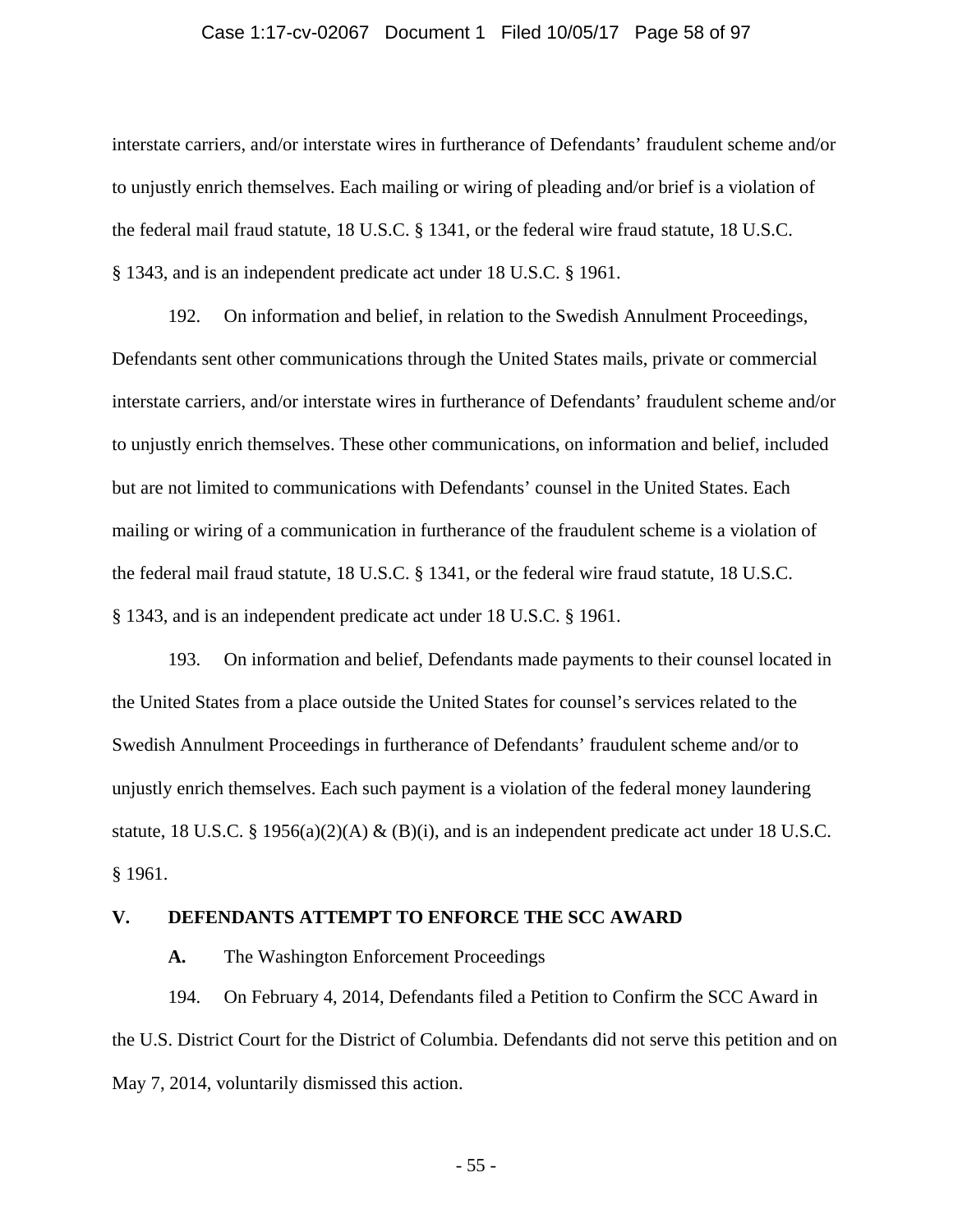#### Case 1:17-cv-02067 Document 1 Filed 10/05/17 Page 59 of 97

195. On September 30, 2014, Defendants re-filed the Petition to Confirm in the U.S. District Court for the District of Columbia. *Stati et al. v. Republic of Kazakhstan*, Civil Action No. 14-1638 (D.D.C.) (ABJ) – the Washington Enforcement Proceedings.

196. In the Washington Enforcement Proceedings, Defendants have represented that the SCC Award is legitimate and claimed that it should be enforced pursuant to the New York Convention when, in fact, the SCC Award was fraudulently obtained.

197. Defendants are represented in the Washington Enforcement Proceedings by the law firm of King & Spalding. Specifically, Defendants are represented by James E. Berger and Charlene C. Sun of King & Spalding's New York office and Reginald R. Smith and Kevin D. Mohr of King & Spalding's Houston office.

198. On April 5, 2016, Kazakhstan filed a motion for leave to amend its opposition to Defendants' petition to confirm to assert that Defendants engaged in a fraudulent scheme to *inter alia* artificially inflate the construction costs of the LPG Plant, and then used these artificially inflated costs to obtain the \$199 million KMG Indicative Bid. During the SCC Arbitration, Kazakhstan further asserted, Defendants represented to the SCC Tribunal that the fraudulently obtained KMG Indicative Bid was a valid basis for awarding damages, and the Tribunal relied upon the KMG Indicative Bid to award Defendants \$199 million in compensation for the LPG Plant.

199. Kazakhstan asserted in its motion for leave to amend that this fraud gives rise to two additional grounds under the New York Convention for non-recognition of the SCC Award: (1) that the SCC Award is contrary to U.S. public policy (and, in the London Proceedings, contrary to English public policy) in that it was obtained by fraud; and (2) that such fraud denied Kazakhstan of the opportunity to present its case to the SCC Tribunal. Kazakhstan thus sought

- 56 -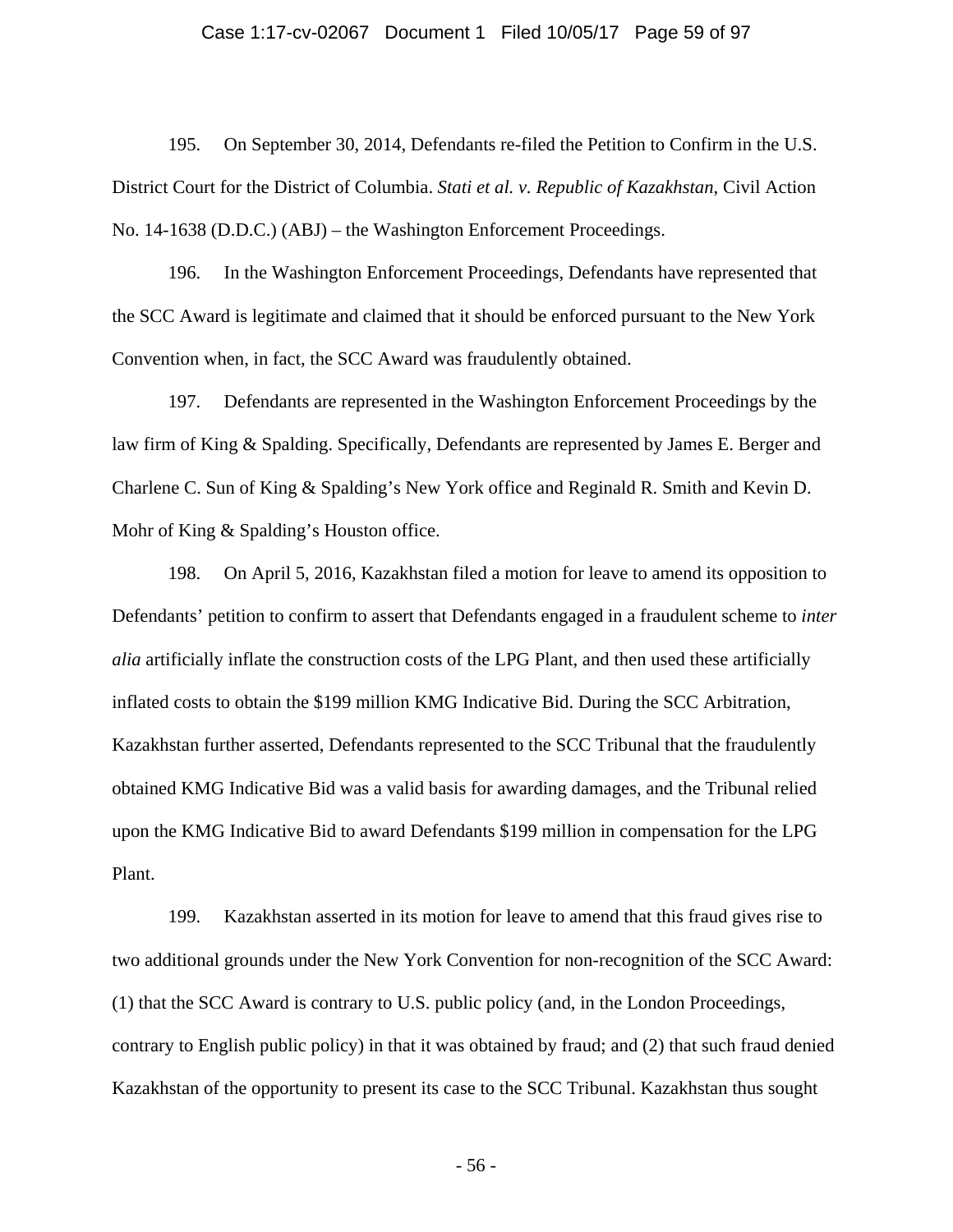#### Case 1:17-cv-02067 Document 1 Filed 10/05/17 Page 60 of 97

leave to make the evidentiary showing of Defendants' fraud that is required to challenge the enforcement of a foreign arbitral award under Article 5(1) of the New York Convention ("Recognition and enforcement of the award may be refused, … only if that party furnishes to the competent authority where the recognition and enforcement is sought, proof" of the ground for non-recognition).

200. Defendants opposed Kazakhstan's motion for leave to amend, and falsely asserted that the alleged fraud did not "adversely affect[] the outcome of the arbitration." Kazakhstan rebutted this argument in its opening brief and reply brief, explaining that the KMG Indicative Offer was a direct result of Defendants' fraud.

201. On May 11, 2016, this Court denied Kazakhstan's motion for leave to amend and relied on Defendants' representations in stating that: (i) "it is clear that the arbitrators did not rely upon the allegedly fraudulent evidence in reaching their decision" and (ii) "the issue [the alleged fraud] has already been presented to the Swedish authorities."

202. On August 18, 2016, Kazakhstan filed a motion for reconsideration. Therein, Kazakhstan argued in part that the Court's conclusion (based on Defendants' representations) that the arbitrators did not rely on the alleged fraudulent evidence in reaching their decision was factually incorrect—the arbitrators relied upon the KMG Indicative Bid, which was procured by fraud.

203. On August 5, 2016, without ruling on Kazakhstan's motion for reconsideration, the Court stayed the Washington Enforcement Proceedings pending the resolution of the proceedings before the Svea Court of Appeal. That stay was ultimately extended pending the conclusion of the proceedings before the Swedish Supreme Court.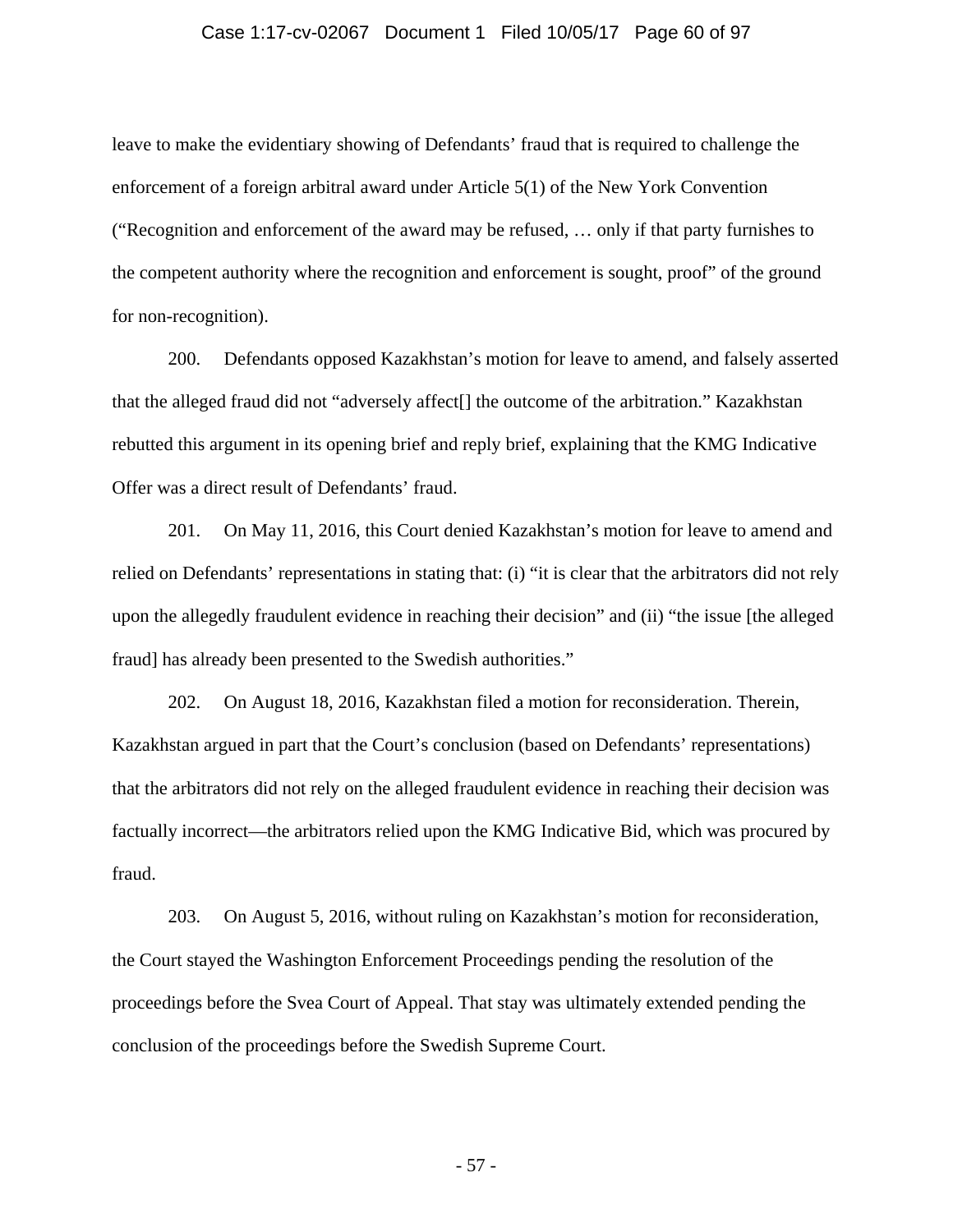#### Case 1:17-cv-02067 Document 1 Filed 10/05/17 Page 61 of 97

204. Defendants knowingly submitted pleadings and/or briefs in the Washington Enforcement Proceedings in furtherance of Defendants' fraudulent scheme and/or to unjustly enrich themselves. Defendants sent these pleadings and/or briefs through the United States mails, private or commercial interstate carriers, and/or interstate wires in furtherance of Defendants' fraudulent scheme and/or to unjustly enrich themselves. Each mailing or wiring of a pleading or brief in furtherance of the fraudulent scheme is a violation of the federal mail fraud statute, 18 U.S.C. § 1341, or the federal wire fraud statute, 18 U.S.C. § 1343, and is an independent predicate act under 18 U.S.C. § 1961.

205. On information and belief, in relation to the Washington Enforcement Proceedings, Defendants sent other communications through the United States mails, private or commercial interstate carriers, and/or interstate wires in furtherance of Defendants' fraudulent scheme and/or to unjustly enrich themselves. These other communications, on information and belief, included but are not limited to communications with Defendants' counsel in the United States. Each mailing or wiring of a communication in furtherance of the fraudulent scheme is a violation of the federal mail fraud statute, 18 U.S.C. § 1341, or the federal wire fraud statute, 18 U.S.C. § 1343, and is an independent predicate act under 18 U.S.C. § 1961.

206. On information and belief, Defendants made payments to their United States counsel from a place outside the United States for counsel's services related to the Washington Enforcement Proceedings in furtherance of Defendants' fraudulent scheme and/or to unjustly enrich themselves. Each such payment is a violation of the federal money laundering statute, 18 U.S.C. § 1956(a)(2)(A) & (B)(i), and is an independent predicate act under 18 U.S.C. § 1961.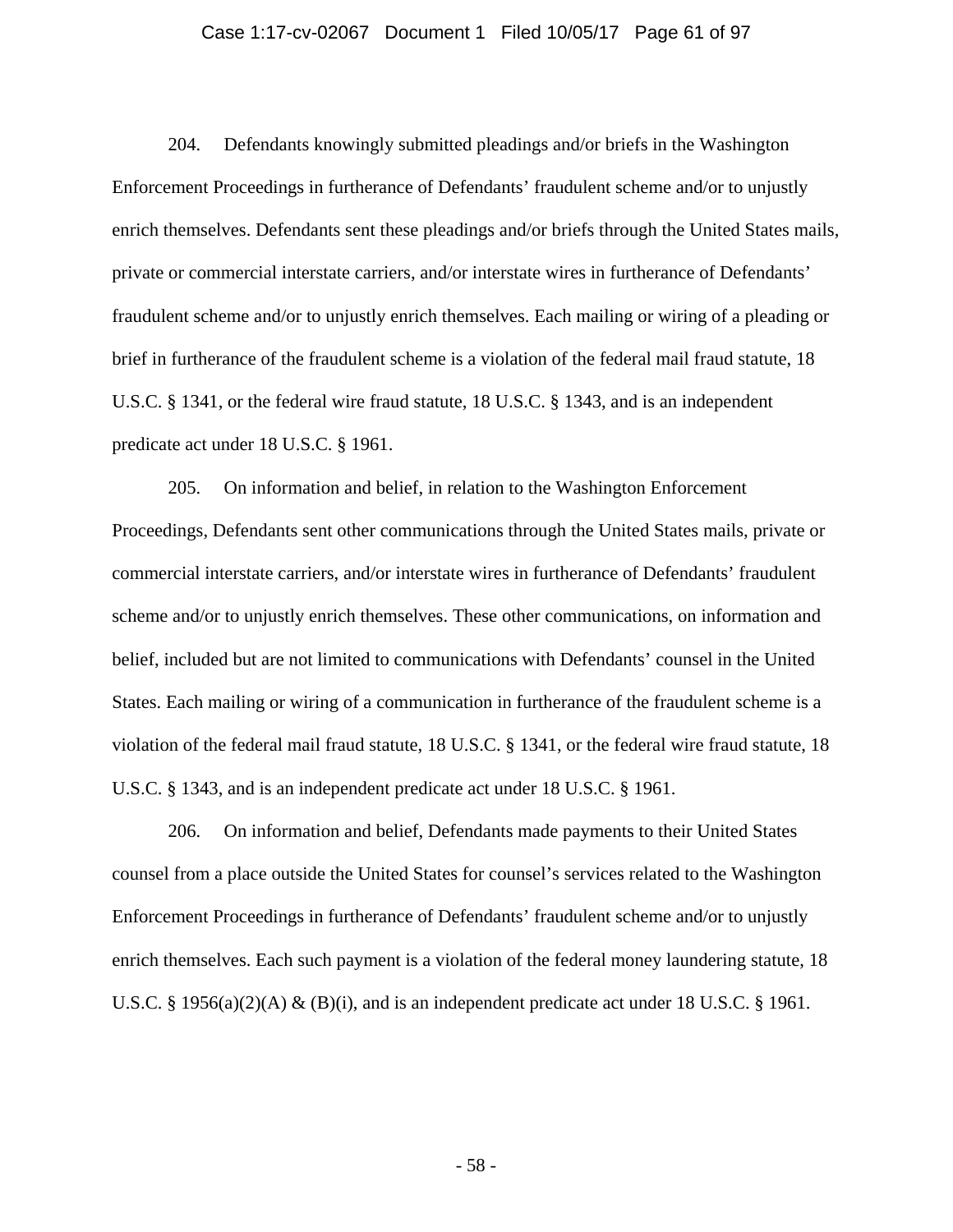#### **B. The London Enforcement Proceedings**

207. On February 24, 2014, Defendants filed an *ex parte* application to enforce the SCC Award in the High Court of Justice, Queen's Bench Division, Commercial Court, in London, England (the "London Court"). On February 28, 2014, the London Court issued an order granting Defendants permission to enforce the SCC Award. The following year, on January 14, 2015, Defendants served the order on Kazakhstan. On April 7, 2015, Kazakhstan filed an application to annul and/or set aside the permission to enforce the SCC Award, setting out its then-known grounds under the New York Convention for challenging enforcement. Kazakhstan's filing effectively stayed the February 28, 2014 order until Kazakhstan's challenge is resolved by the London Court.

208. Defendants are represented in the London Enforcement Proceedings by Thomas Sprange QC, Ruth Byrne and Egishe Dzhazoyan of King & Spalding's London office.

209. As in the Washington Enforcement Proceedings, in the London Enforcement Proceedings, Defendants have represented that the SCC Award is legitimate and claimed that it should be enforced pursuant to the New York Convention.

210. As in the Washington Enforcement Proceedings, Kazakhstan applied to amend its pleadings after Kazakhstan uncovered evidence of Defendants' fraud. Specifically, on August 27, 2015, Kazakhstan applied to amend its pleadings to add the contention that enforcement of the SCC Award would contravene English public policy by reason of fraud by Defendants.

211. Defendants resisted Kazakhstan's application to amend to introduce evidence of the fraud.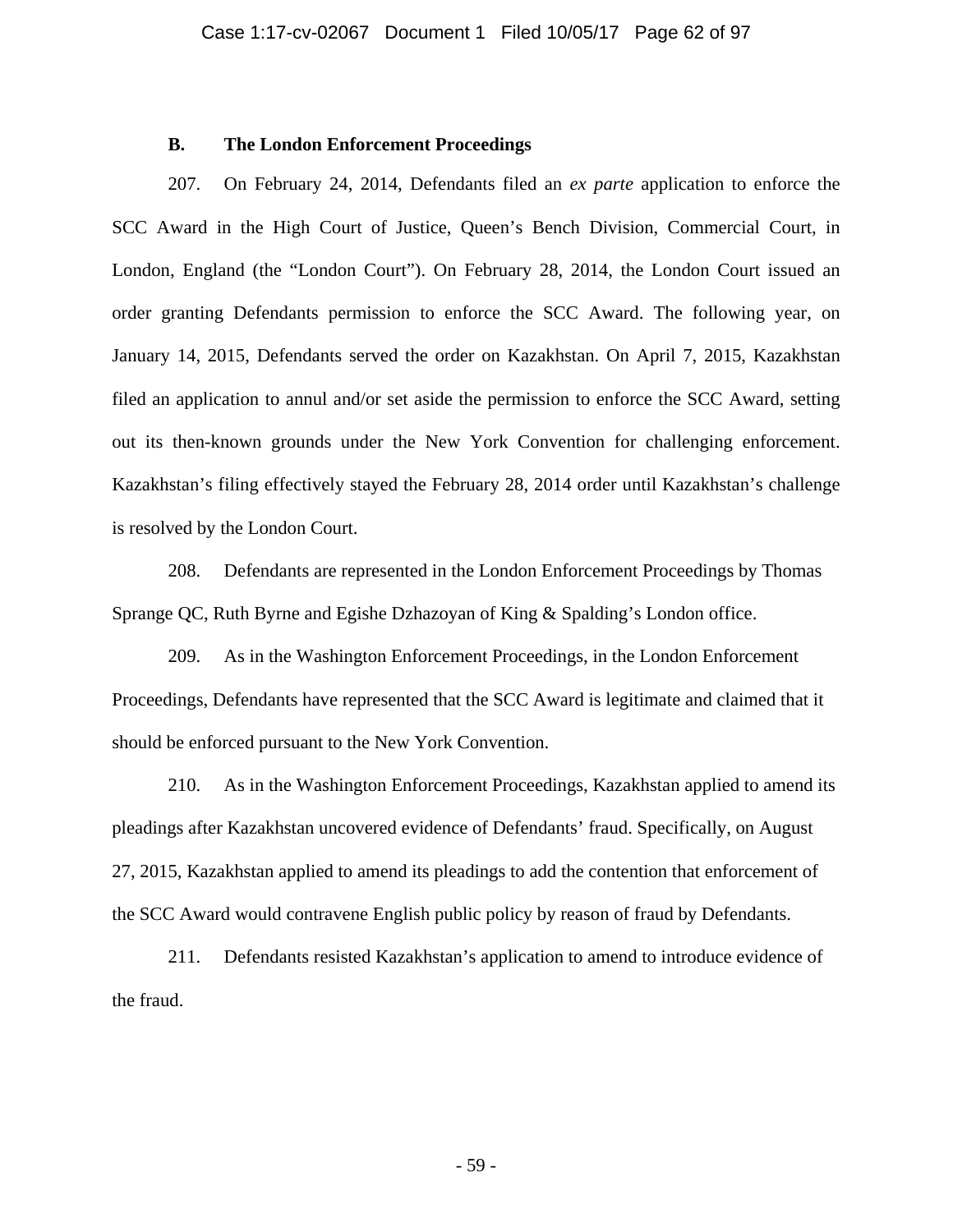#### **The June 6, 2017 Decision in the London Proceedings**

212. In January 2017, Kazakhstan submitted extensive witness evidence, documents, and legal submissions in support of its application to amend its pleadings to add its fraud contention. This included witness statements and supporting documents from international accountants, construction engineers, Kazakhstan's counsel in the SCC Arbitration, and Kazakhstan's counsel in the Swedish Proceedings. Kazakhstan's witness evidence and documents totaled over 2,200 pages. Defendants also made extensive submissions.

213. On February 6-7, 2017, the London Court held a hearing on Kazakhstan's application to amend and the underlying application to set aside the SCC Award.

214. On June 6, 2017, on the basis of the evidence, and submissions of both parties, the London Court granted Kazakhstan's application to amend, holding that Kazakhstan had presented a "*sufficient prima facie case*" that the SCC Award was obtained by reason of Defendants' fraud. (Decision ¶ 37). This evidence supporting this *prima facie* case included that:

- 1) Defendants conceded in the Swedish Proceedings that Perkwood was a Stati-related company, which was not Defendants' position in the SCC Arbitration (*id.* ¶ 26);
- 2) related-party transactions between Perkwood and TNG artificially inflated the costs of the LPG plant (*see id.* ¶¶ 27, 28, 30, 31, 32);
- 3) Defendants were required to disclose in the SCC Arbitration documents specifying the cost of construction of the LPG Plant yet did not disclose the Perkwood Agreement (*id.* ¶ 29); and
- 4) Defendants concealed the true costs from TNG's auditors, KMG, Kazakhstan, and the SCC Tribunal (*id.* ¶ 34).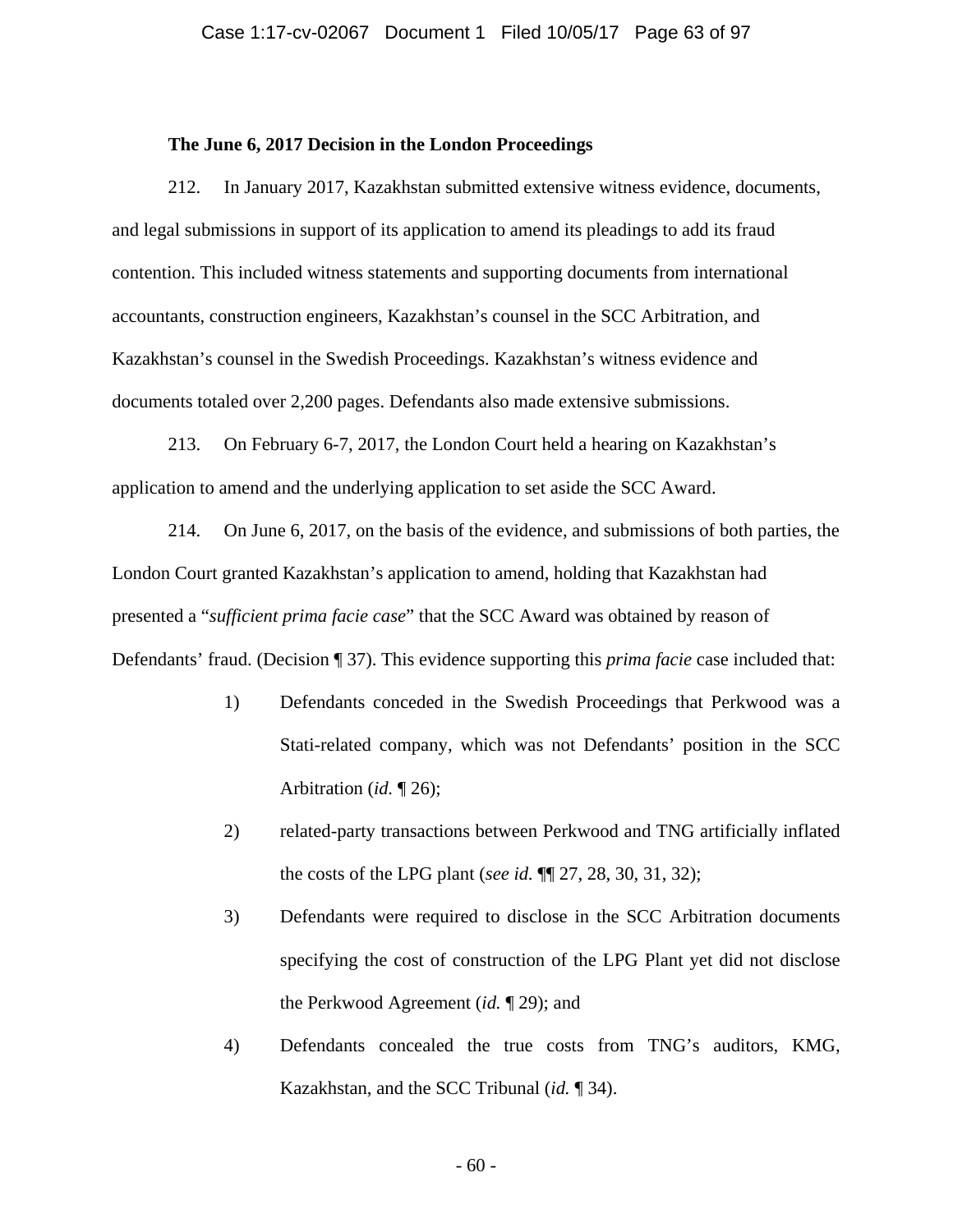#### Case 1:17-cv-02067 Document 1 Filed 10/05/17 Page 64 of 97

215. The London Court went on to conclude that if Defendants dishonestly stated the costs of the LPG Plant in their financial statements, then the amount of KMG's Indicative Bid would have been a product of those false representations. *Id.* ¶¶ 38-49. In coming to this conclusion, the London Court explicitly rejected Defendants' arguments that there was no evidence that the KMG Indicative Bid relied on Defendants' allegedly false financial representations. *Id.* ¶ 39. This is because the KMG Indicative Bid itself states on its face that its estimated value of the LPG Plant is based on information contained in the Information Memorandum (*id.* ¶ 40), and the Information Memorandum was "expressly based" on the information in KPM and TNG's financial statements. *Id.* ¶ 42. As held by the London Court, that these financial statements make no reference to Perkwood being a related party "gives rise to the strongest suggestion that even the auditors of TNG did not know, with one consequence being that audit or review scrutiny of related-party dealings was avoided." *Id.* ¶ 71. Thus: "[i]f construction costs were not US\$245 million because that figure was fraudulently inflated by the [Defendants] . . . then, because the KMG Indicative Bid valued the LPG Plant using a calculation that brought costs of US\$193 million into an arithmetical average there is the clearest argument that the KMG Indicative Bid would have been lower." *Id.* ¶ 43.

216. Further, the London Court observed that the SCC Tribunal relied on the KMG Indicative Bid in issuing its award. *Id.* ¶¶ 45-49. Indeed, Defendants themselves "invited the Tribunal to have regard to the KMG Indicative Bid." *Id.* ¶ 45. They argued that "[l]ittle more [wa]s needed" to demonstrate the value of the LPG Plant. *See id.* In the SCC Award, the Tribunal referred to the KMG Indicative Bid as having "particular relevance" within "the relatively best source of information" for the valuation of the LPG Plant. *Id.* ¶ 47 (quoting SCC Award ¶¶ 1746, 1747); *see also id. ¶* 20 (In the SCC Tribunal's view, '"the relatively best source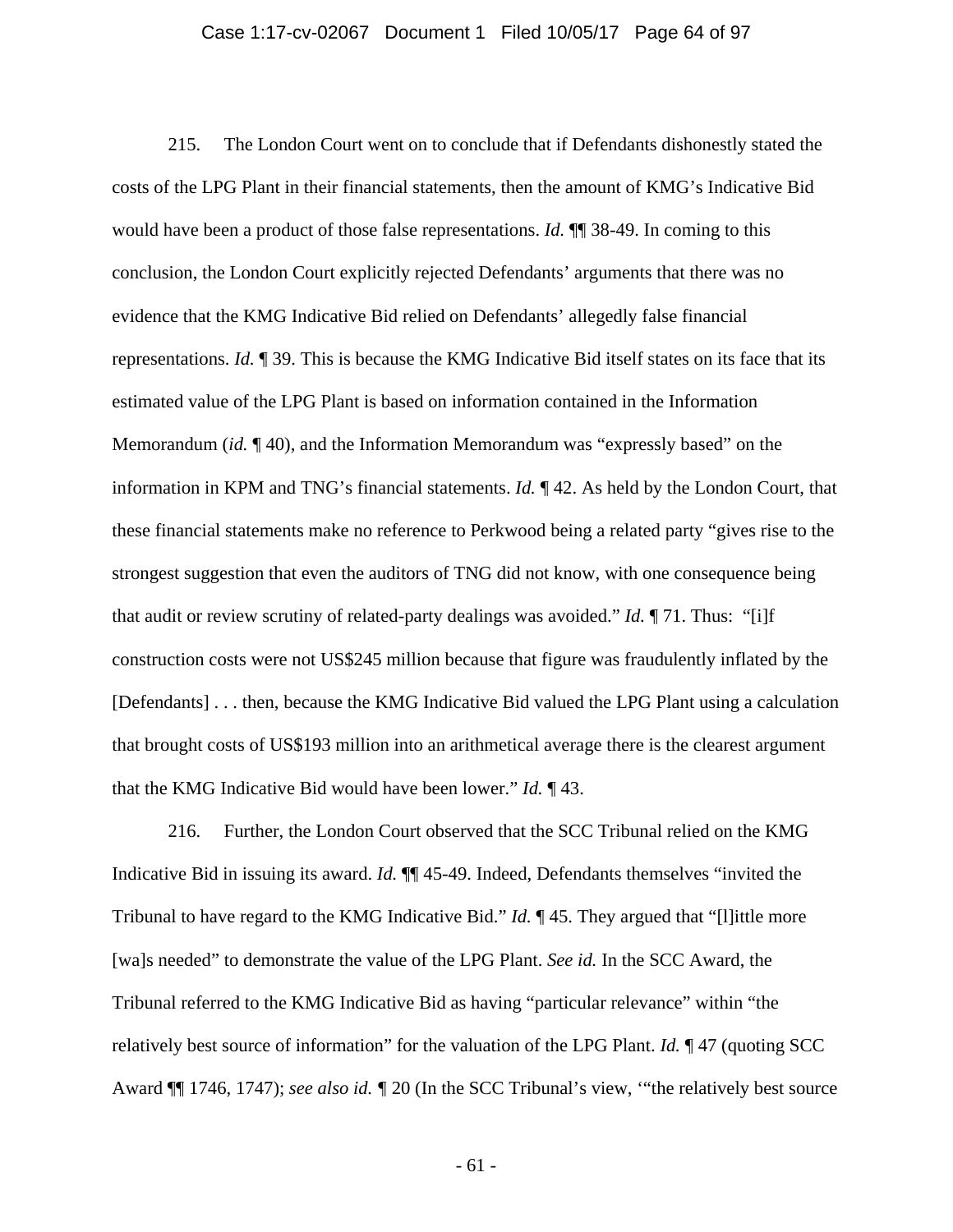#### Case 1:17-cv-02067 Document 1 Filed 10/05/17 Page 65 of 97

for the valuation' [of the LPG Plant] were contemporaneous bids by third parties, and within those, the KMG Indicative Bid specifically.").

217. As the London Court further noted, the Perkwood Agreement "was not produced in the Arbitration, and I am not satisfied the [Defendants] have properly explained why. It fell within the description of documents that the Tribunal required to be produced by the [Defendants] where in their possession custody or control. It was a very significant document, as the [Defendants] will have known." *Id.* ¶ 75.

218. The London Court further found that "there is the necessary strength of prima facie case that the alleged fraud would have made a difference to the Tribunal. And that, in asking the Tribunal to rely on the Indicative Bid in circumstances (concealed from the Tribunal, as from the bidder) of the alleged fraud, there was a fraud on the Tribunal." *Id.¶* 48*.* In summary, the London Court concluded that the alleged fraudulent "conduct itself, and the concealment of what had been done, had later consequences including for the audited or reviewed financial statements and the KMG Indicative Bid, and in turn the Award." *Id.* ¶ 49.

219. Based on the foregoing, the London Court concluded that "there is a sufficient prima facie case that the [SCC] Award was obtained by fraud," and that the interests of justice require that Kazakhstan's fraud allegations be "examined at trial and decided on their merits" in the London Proceedings. *Id.* ¶¶ 92, 93.

\*\*\*\*\*

220. By an order dated June 27, 2017, the London Court gave procedural directions for the trial of Kazakhstan's claim that the SCC Award was procured by fraud. The trial currently is scheduled to take place in November 2018.

- 62 -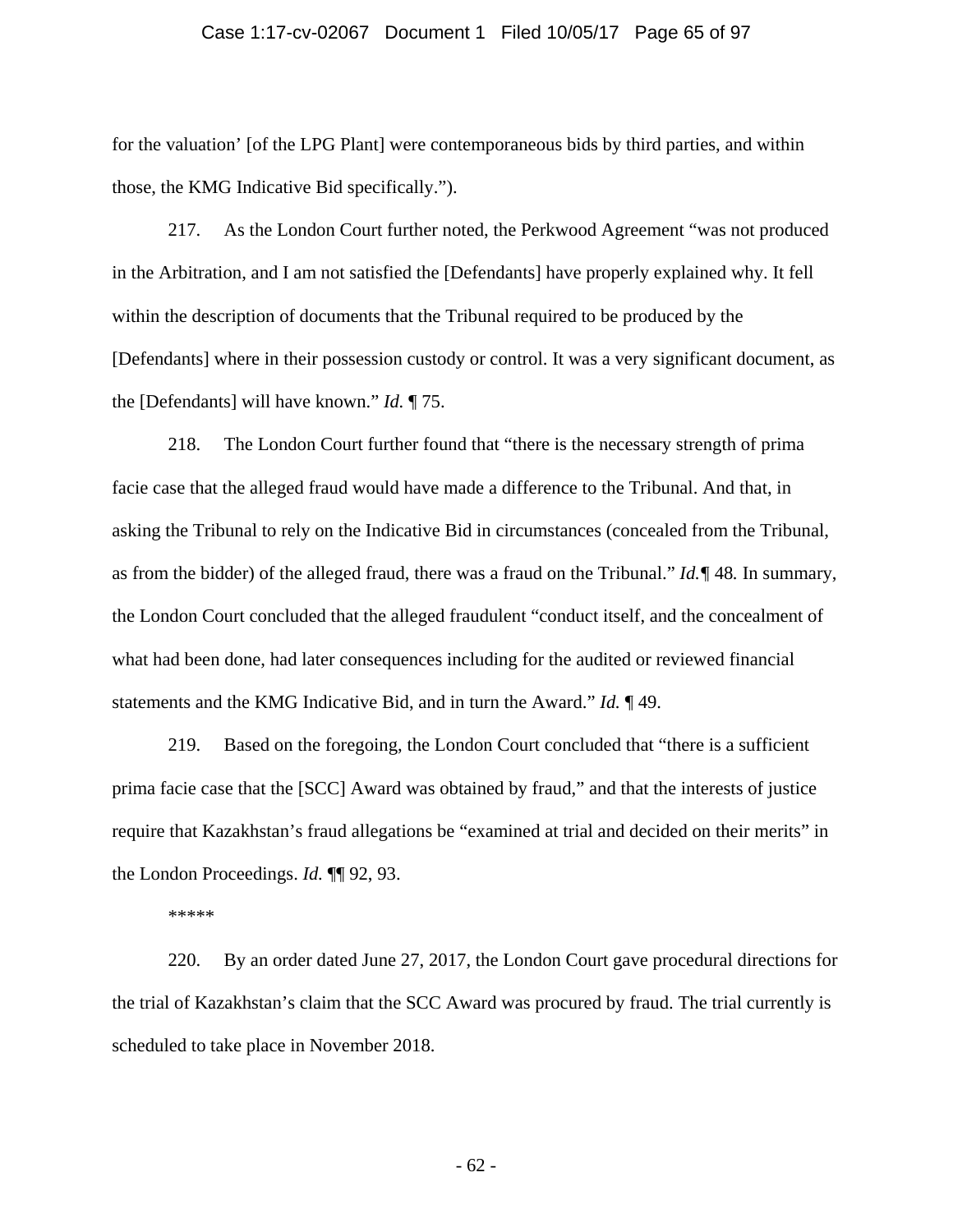#### Case 1:17-cv-02067 Document 1 Filed 10/05/17 Page 66 of 97

221. On July 18, 2017, Defendants filed an application seeking permission to appeal the June 6, 2017 decision. This application was not timely filed.

222. On August 1, 2017, Kazakhstan filed its Points of Claim, setting out the factual points in support of its fraud defense.

223. On September 26, 2017, Defendants filed their "Points of Defence" in response to Kazakhstan's Points of Claim.

224. Defendants knowingly submitted pleadings, briefs, witness statements and other evidence in the London Enforcement Proceedings in furtherance of Defendants' fraudulent scheme and/or to unjustly enrich themselves.

225. On information and belief, in relation to the London Enforcement Proceedings, Defendants sent communications through the United States mails, private or commercial interstate carriers, and/or interstate wires in furtherance of Defendants' fraudulent scheme and/or to unjustly enrich themselves. These communications, on information and belief, included but are not limited to communications with Defendants' counsel in the United States. Each mailing or wiring of a communication in furtherance of the fraudulent scheme is a violation of the federal mail fraud statute, 18 U.S.C. § 1341, or the federal wire fraud statute, 18 U.S.C. § 1343, and is an independent predicate act under 18 U.S.C. § 1961.

226. On information and belief, Defendants made payments to their United States counsel from a place outside the United States for counsel's services related to the London Enforcement Proceedings in furtherance of Defendants' fraudulent scheme and/or to unjustly enrich themselves. Each such payment is a violation of the federal money laundering statute, 18 U.S.C. § 1956(a)(2)(A) & (B)(i), and is an independent predicate act under 18 U.S.C. § 1961.

- 63 -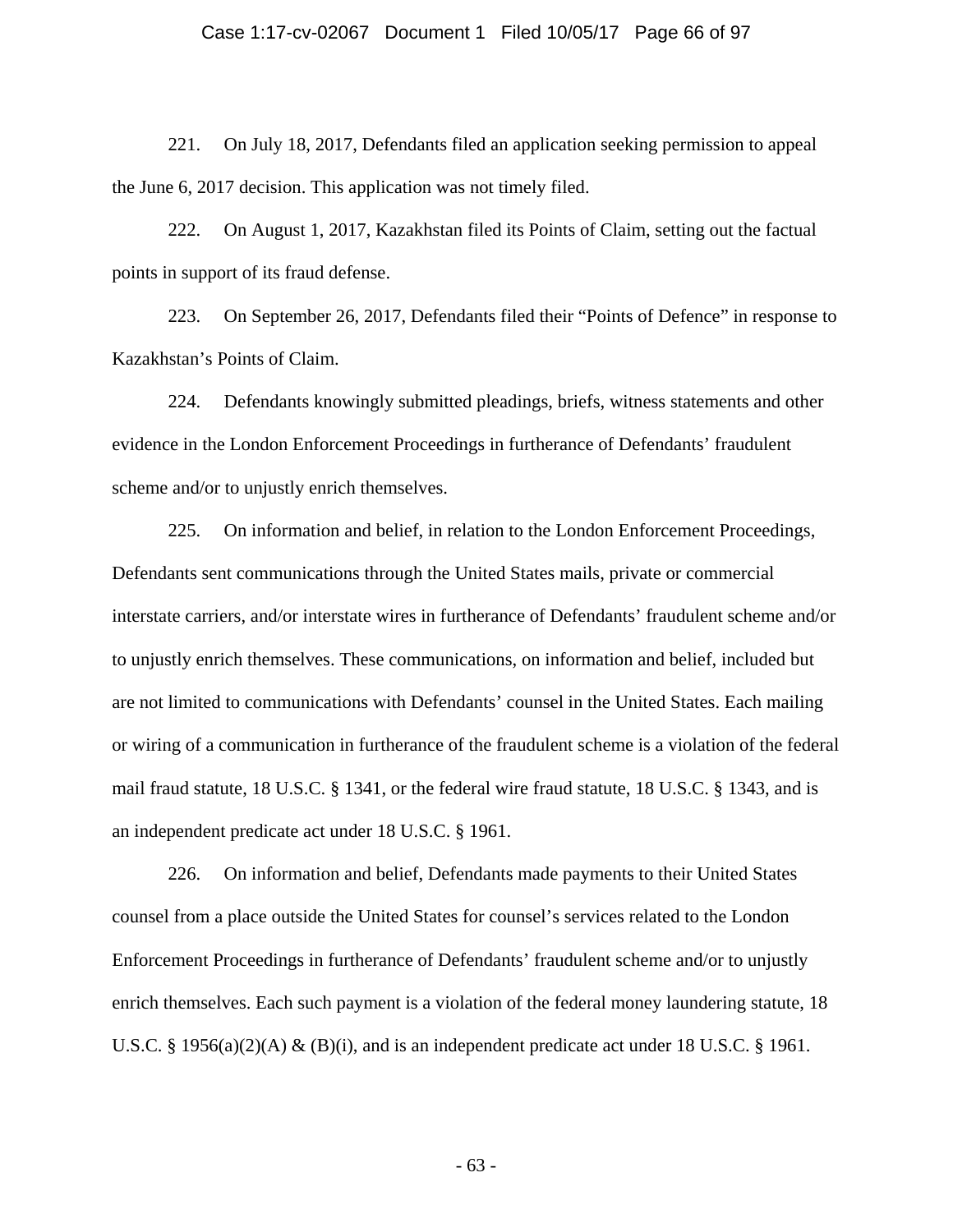### **C. The New York Enforcement Proceedings**

227. On June 15, 2017, Defendants initiated another lawsuit in the United States attempting to enforce, *inter alia*, the amount of the fraudulently procured SCC Award under the New York Uniform Foreign Country Money-Judgments Recognition Act, N.Y. C.P.L.R. §§ 5301-5309. That case was originally filed in the Supreme Court of the State of New York, County of New York: Commercial Division, and subsequently was removed by Kazakhstan to the U.S. District Court for the Southern District of New York. The case is captioned *Anatolie Stati et al. v. Republic of Kazakhstan*, No. 1:17-cv-05742-RA (S.D.N.Y.). On September 26, 2017, Kazakhstan filed a motion to dismiss or, in the alternative, stay these proceedings.

228. Defendants are represented in the New York Enforcement Proceedings by James E. Berger, Charlene C. Sun, and Jessica Beess und Chrostin of King & Spalding's New York office.

229. Defendants knowingly submitted their Complaint and other filings in the New York Enforcement Proceedings in furtherance of Defendants' fraudulent scheme and/or to unjustly enrich themselves. Defendants sent the pleading through the United States mails, private or commercial interstate carriers, and/or interstate wires in furtherance Defendants' fraudulent scheme. This is a violation of the federal mail fraud statute, 18 U.S.C. § 1341, or the federal wire fraud statute, 18 U.S.C. § 1343, and is an independent predicate act under 18 U.S.C. § 1961.

230. On information and belief, in relation to the New York Enforcement Proceedings, Defendants sent other communications through the United States mails, private or commercial interstate carriers, and/or interstate wires in furtherance of Defendants' fraudulent scheme and/or to unjustly enrich themselves. These other communications, on information and belief, included but are not limited to communications with Defendants' counsel in the United States. Each

- 64 -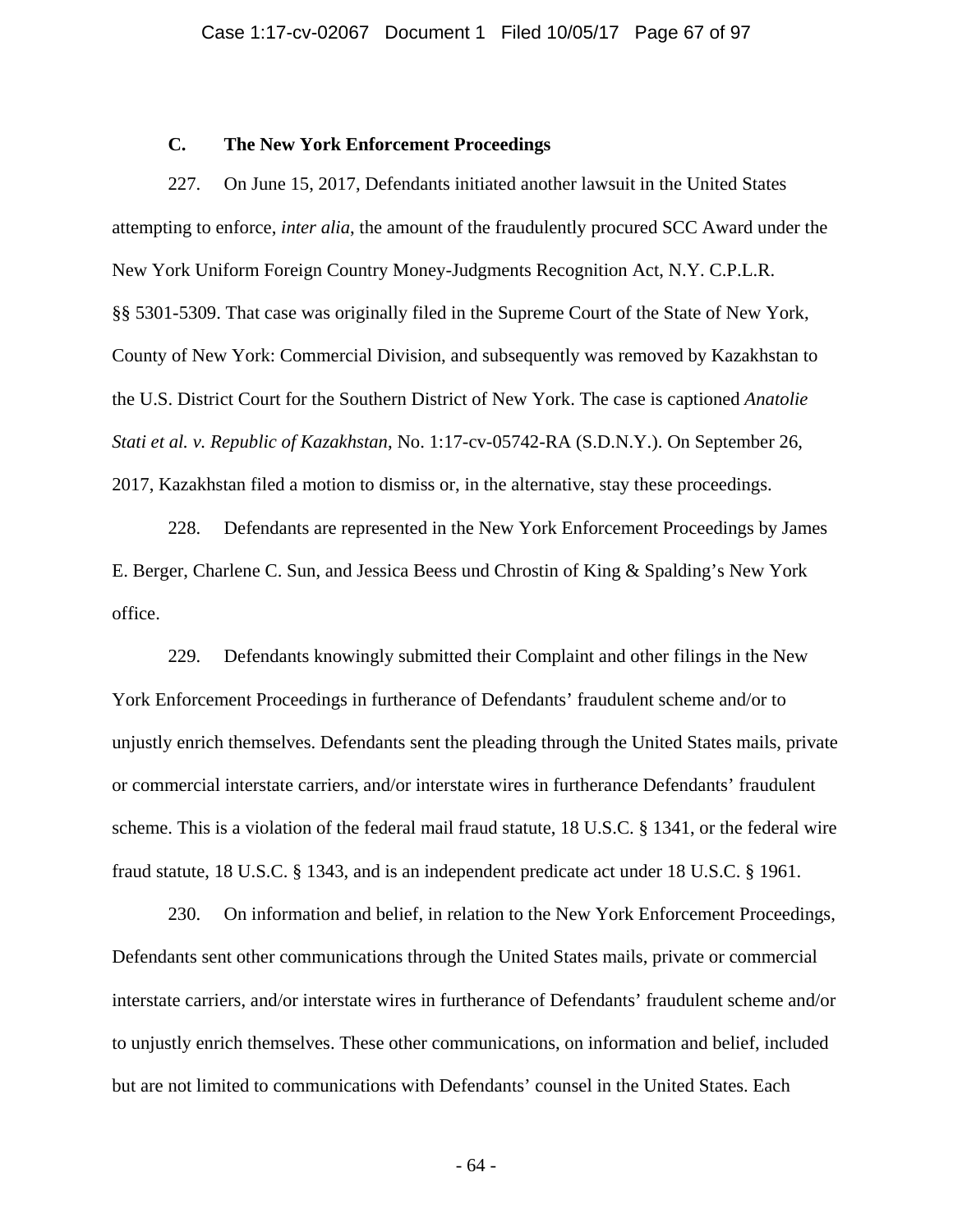#### Case 1:17-cv-02067 Document 1 Filed 10/05/17 Page 68 of 97

mailing or wiring of a communication in furtherance of the fraudulent scheme is a violation of the federal mail fraud statute, 18 U.S.C. § 1341, or the federal wire fraud statute, 18 U.S.C. § 1343, and is an independent predicate act under 18 U.S.C. § 1961.

231. On information and belief, Defendants made payments to their counsel located in the United States from a place outside the United States for counsel's services related to the New York Enforcement Proceedings in furtherance of Defendants' fraudulent scheme and/or to unjustly enrich themselves. Each such payment is a violation of the federal money laundering statute, 18 U.S.C. § 1956(a)(2)(A) & (B)(i), and is an independent predicate act under 18 U.S.C. § 1961.

# **D. Other European Enforcement Actions**

232. After the London Court issued its June 6, 2017 ruling that Kazakhstan had established a "sufficient prima facie" case that Defendants had obtained the SCC Award by fraud, Defendants instituted enforcement proceedings in other European countries, including Sweden, the Netherlands, and Luxembourg (collectively, "Other European Enforcement Actions."). In none of these proceedings did Defendants inform the court of the June 6, 2017 decision.

233. Defendants knowingly made submissions in the Other European Enforcement Actions in furtherance of Defendants' fraudulent scheme and/or to unjustly enrich themselves.

#### **1. The Sweden Enforcement Proceedings**

234. On August 18, 2017, Defendants filed with the Stockholm District Court a request for an *ex parte* provisional freezing order against Kazakhstan's assets in Sweden to the extent necessary to satisfy Defendants' claim under the SCC Award.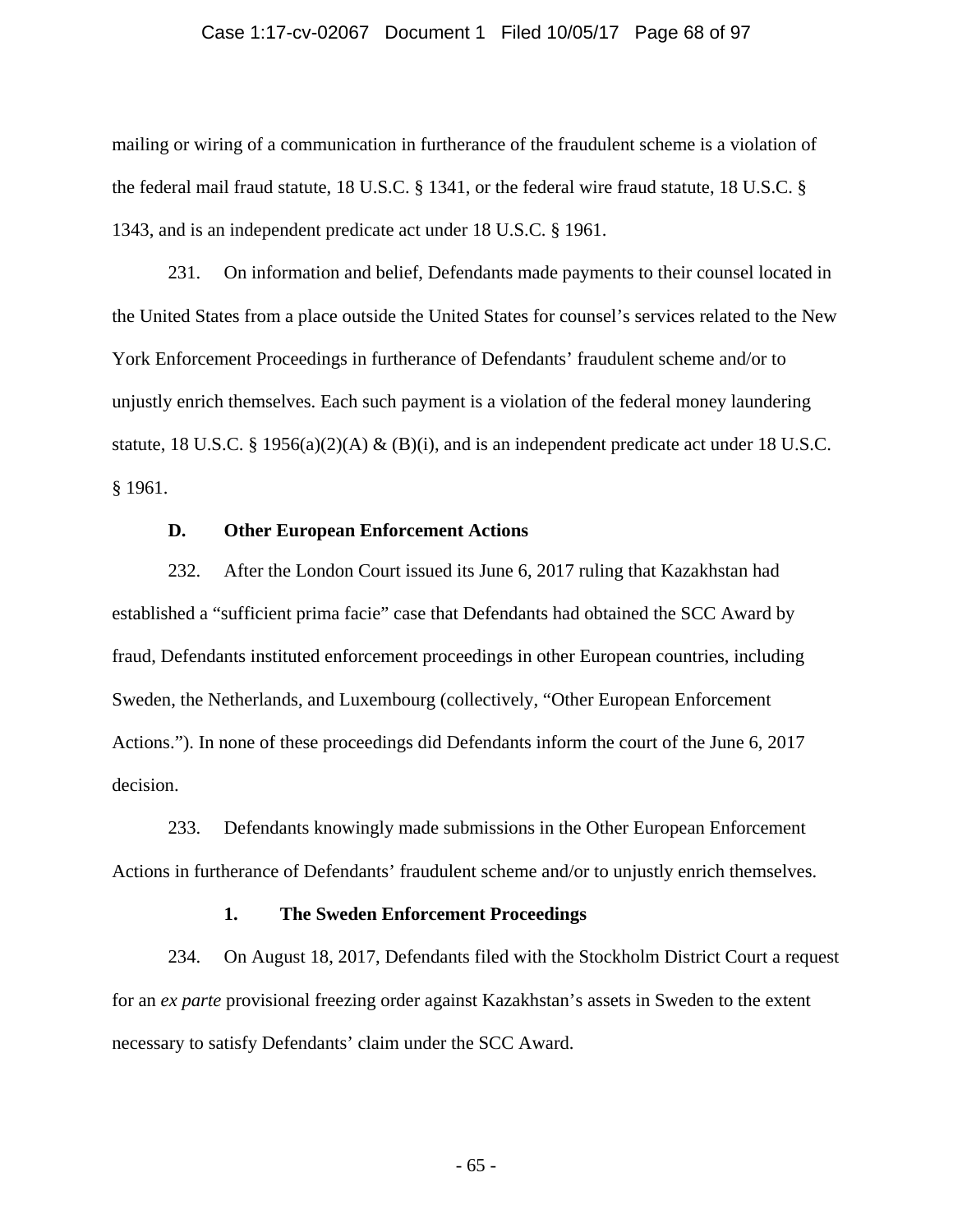#### Case 1:17-cv-02067 Document 1 Filed 10/05/17 Page 69 of 97

235. On August 21, 2017, the Stockholm District Court granted Defendants' request. On the same date, Defendants requested that the Swedish Enforcement Authority sequester certain securities and bank funds situated in Sweden that purportedly belong to Kazakhstan. The Swedish Enforcement Authority rendered four provisional sequestration orders on August 23, 24, 25 and 29, 2017.

236. The Stockholm District Court has not yet served its August 21, 2017 decision on Kazakhstan. Once served, Kazakhstan will have three weeks to reply to Defendants' application for a provisional freezing order.

237. On September 6, 2017, the Swedish Enforcement Authority issued two orders, after having both parties comment on the freezing of the assets at hand. By the first order, the Swedish Enforcement Authority refused to freeze bank funds and repealed its provisional order concerning these funds. By the second order, the Swedish Enforcement Authority froze the remaining assets purportedly belonging to Kazakhstan and repealed two provisional orders concerning securities and proceeds from those securities.

238. On September 11, 2017, the Swedish Enforcement Authority ordered that certain subscription rights be sold and that the proceeds be frozen.

239. Kazakhstan's appeal of the Swedish Enforcement Authority's freezing orders must be filed with the Nacka District Court by October 6, 2017.

240. The Swedish Enforcement Authority issued a new provisional order on September 27, 2017, concerning a refund of tax on dividends. A decision on whether to freeze those assets is expected on October 4–6, 2017.

**2. The Netherlands Enforcement Proceedings** 

- 66 -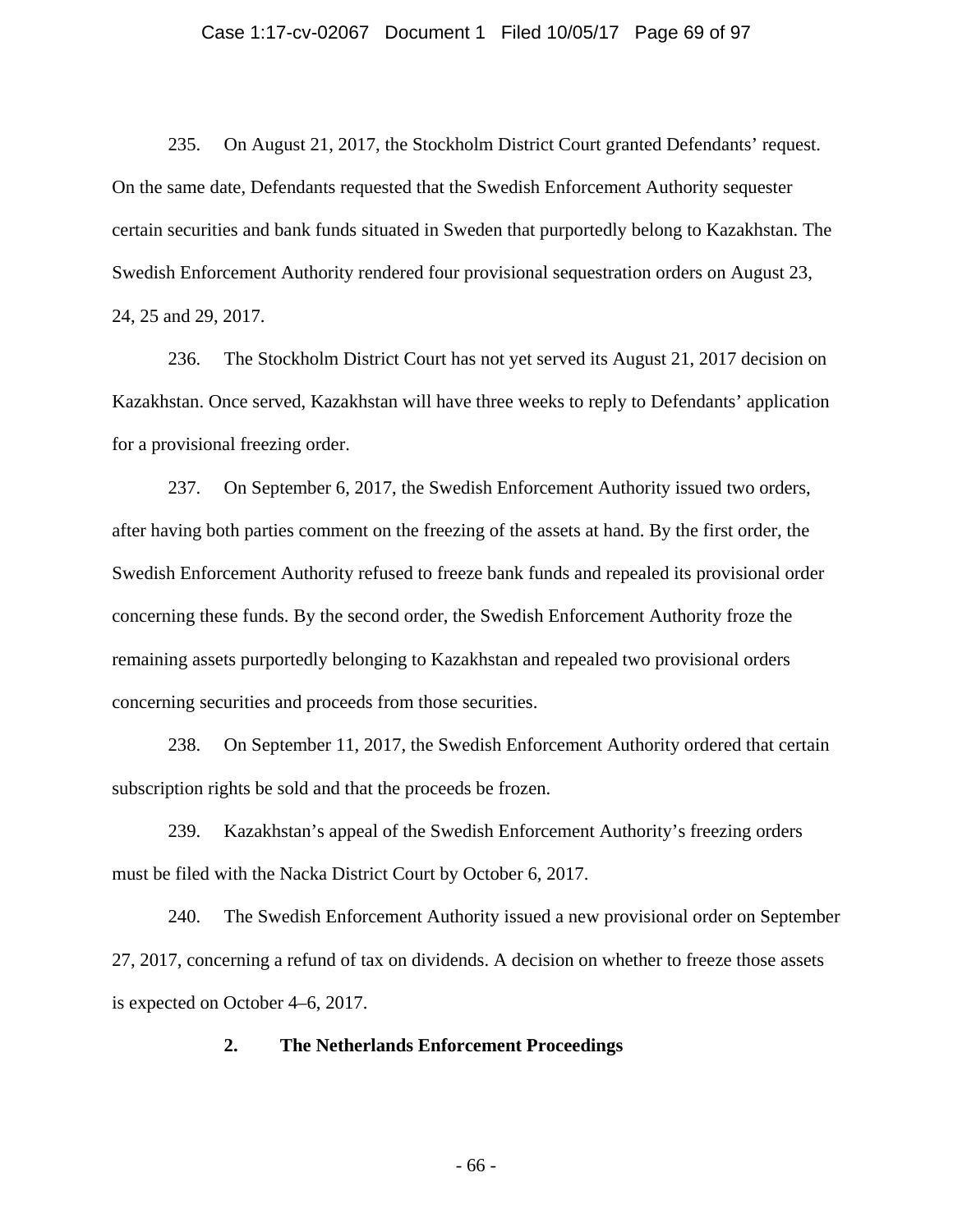#### Case 1:17-cv-02067 Document 1 Filed 10/05/17 Page 70 of 97

241. On August 23, 2017, Defendants filed an *ex parte* application with the District Court at Amsterdam, the Netherlands (the "Dutch Court"), seeking leave to levy a number of pre-judgment attachments against assets purportedly belonging to Kazakhstan. On August 31, 2017, Defendants filed an amended *ex parte* application with the Dutch Court. In their applications, Defendants failed to apprise the Dutch Court of Kazakhstan's position that the SCC Award was obtained by fraud and of the decision rendered by the London Court on June 6, 2017. In a decision of the acting president of the Amsterdam District Court of September 8, 2017, some but not all of the *ex parte* pre-judgment attachments were authorized. The Dutch Court authorized the levying of the attachments under the condition that Defendants institute proceedings on the merits  $-i.e.,$  the request for an exequatur — within 12 weeks after the date on which the first attachment is levied. The attachments were levied on September 14, 2017.

### **3. Luxembourg Enforcement Proceedings**

242. On August 16, 2017, Defendants *ex parte* served a garnishment order based on the SCC Award to presumed debtors of Kazakhstan located in the Grand Duchy of Luxembourg in order to freeze certain specified monies.

243. Further to these initial *ex parte* actions Defendants served a summons to Kazakhstan to appear before the competent Luxembourg judge in order for the garnishment to be validated and so to obtain payments from the presumed debtors.

244. As both the garnishment order and its validation action are based on the SCC Award it has to be recognized in the Grand-duchy of Luxembourg. Therefore, Defendants filed on August 24, 2017 an *ex parte* request for exequatur of the SCC Award with the President of the Luxembourg District Tribunal.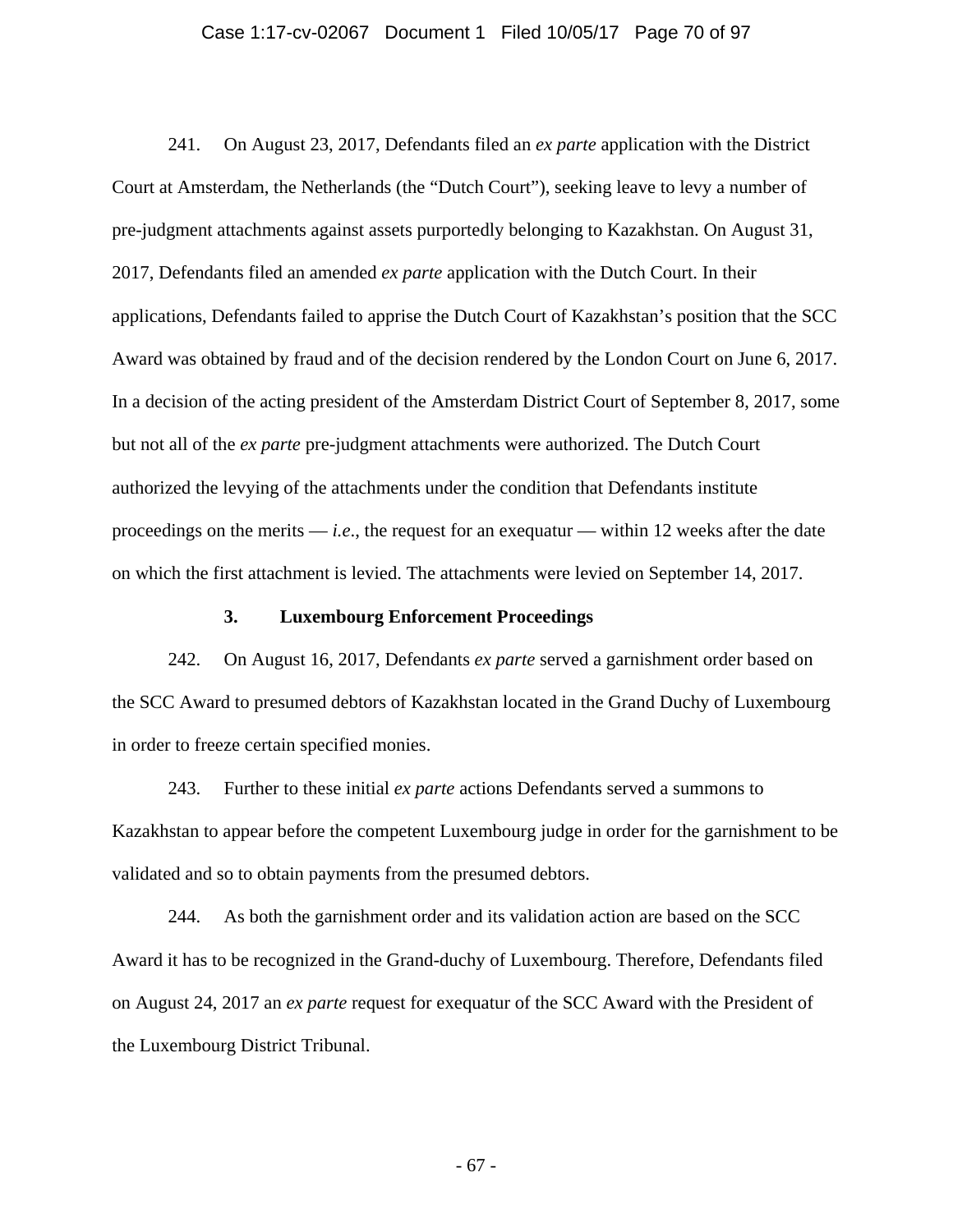#### Case 1:17-cv-02067 Document 1 Filed 10/05/17 Page 71 of 97

245. On August 30, 2017, the first Vice–President of the Luxembourg District Tribunal, in lieu of the President of the Luxembourg District Tribunal, granted the exequatur to the SCC Award requested by Defendants.

\*\*\*\*\*

246. On information and belief, in relation to the Other European Enforcement Actions, Defendants sent communications through the United States mails, private or commercial interstate carriers, and/or interstate wires in furtherance of Defendants' fraudulent scheme and/or to unjustly enrich themselves. These communications, on information and belief, included but are not limited to communications with Defendants' counsel in the United States. Each mailing or wiring of a communication in furtherance of the fraudulent scheme is a violation of the federal mail fraud statute, 18 U.S.C. § 1341, or the federal wire fraud statute, 18 U.S.C. § 1343, and is an independent predicate act under 18 U.S.C. § 1961.

247. On information and belief, Defendants made payments to their counsel located in the United States from a place outside the United States for counsel's services related to the Other European Enforcement Actions in furtherance of Defendants' fraudulent scheme and/or to unjustly enrich themselves. Each such payment is a violation of the federal money laundering statute, 18 U.S.C. § 1956(a)(2)(A) & (B)(i), and is an independent predicate act under 18 U.S.C. § 1961.

# **VI. DEFENDANTS INSTITUTE SECTION 1782 PROCEEDINGS IN THE UNITED STATES**

248. In addition to the Washington, London and New York Enforcement Proceedings, described above, Defendants filed four proceedings in the United States pursuant to 28 U.S.C. §1782 seeking information regarding Kazakhstan's assets, purportedly in aid of Defendants' attempt to execute, and ultimately attach Kazakhstan's assets in satisfaction of, any order

- 68 -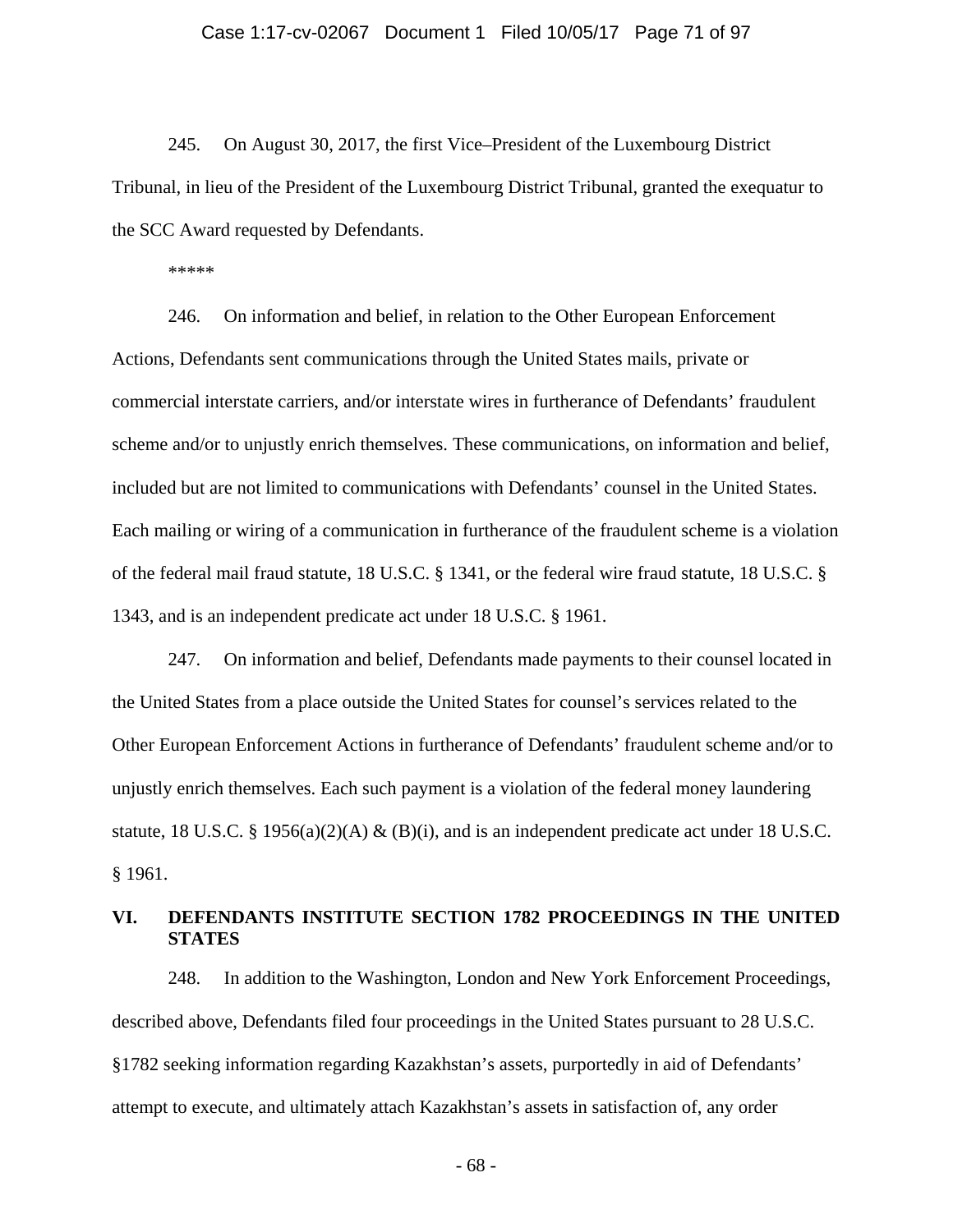### Case 1:17-cv-02067 Document 1 Filed 10/05/17 Page 72 of 97

obtained in the London Enforcement Proceedings or other European countries confirming the SCC Award:

- 1) On December 22, 2014, Defendants filed a Petition Ex Parte for Assistance in Aid of a Foreign Proceeding Pursuant to 28 U.S.C. § 1782 against Bank of New York Mellon Corporation in the U.S. District Court for the Southern District of New York, captioned *Anatolie Stati et al. v. Bank of New York Mellon Corporation*, No. 1:14-mc-00425 (S.D.N.Y.). The petition was granted on December 30, 2014.
- 2) On February 25, 2015, Defendants filed a Motion Ex Parte for Assistance in Aid of a Foreign Proceeding Pursuant to 28 U.S.C. § 1782 against State Street Corporation in the U.S. District Court for the District of Massachusetts, captioned *Anatolie Stati et al. v. State Street Corporation*, No. 1:15-mc-91059-LTS (D. Mass.). The petition was granted on March 2, 2015.
- 3) On February 26, 2015 Defendants filed an Ex Parte Petition for Assistance in Aid of a Foreign Proceeding Pursuant to 28 U.S.C. § 1782 against BNP Paribas Asset Management, Inc. and Fischer, Francis, Trees & Watts, Inc. in the U.S. District Court for the Southern District of New York, captioned *Anatolie Stati et al. v. BNP Paribas Asset Management, Inc.*, No. 1:15-mc-0051-P1 (S.D.N.Y.). The petition was granted on March 2, 2015.
- 4) On February 26, 2015, Defendants filed an Ex Parte Petition for Assistance in Aid of a Foreign Proceeding Pursuant to 28 U.S.C. § 1782 against ABN Amro Holdings US LLC in the U.S. District Court for the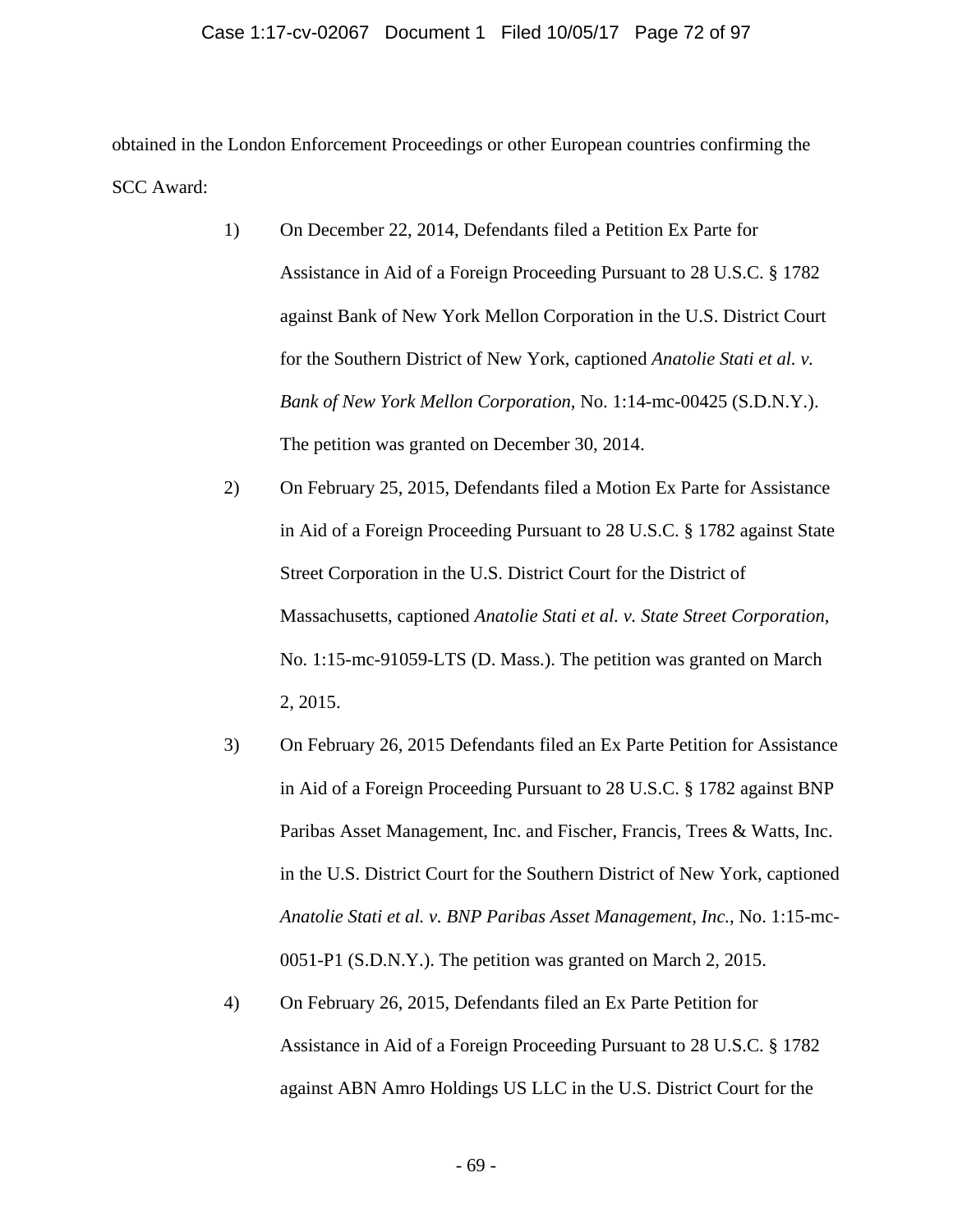Southern District of New York, captioned *Anatolie Stati et al. v. ABN Amro Holdings USA LLC*, No. 1:15-mc-00052-P1 (S.D.N.Y.). The petition was granted on March 2, 2015.

249. Defendants knowingly submitted pleadings and/or briefs in the above-referenced 28 U.S.C. § 1782 Proceedings ("Defendants' § 1782 Proceedings"), in furtherance of Defendants' fraudulent scheme and/or to unjustly enrich themselves. Defendants sent these pleadings and/or briefs through the United States mails, private or commercial interstate carriers, and/or interstate wires in furtherance Defendants' fraudulent scheme and/or to unjustly enrich themselves. Each mailing or wiring of pleading is a violation of the federal mail fraud statute, 18 U.S.C. § 1341, or the federal wire fraud statute, 18 U.S.C. § 1343, and is an independent predicate act under 18 U.S.C. § 1961.

250. On information and belief, in relation to Defendants' § 1782 Proceedings, Defendants sent other communications through the United States mails, private or commercial interstate carriers, and/or interstate wires in furtherance of Defendants' fraudulent scheme and/or to unjustly enrich themselves. These other communications, on information and belief, included but are not limited to communications with Defendants' counsel in the United States. Each mailing or wiring of a communication in furtherance of the fraudulent scheme is a violation of the federal mail fraud statute, 18 U.S.C. § 1341, or the federal wire fraud statute, 18 U.S.C. § 1343, and is an independent predicate act under 18 U.S.C. § 1961.

251. On information and belief, Defendants made payments to their counsel located in the United States from a place outside the United States for counsel's services related to Defendants' 28 U.S.C. § 1782 Proceedings in furtherance of Defendants' fraudulent scheme and/or to unjustly enrich themselves. Each such payment is a violation of the federal money

- 70 -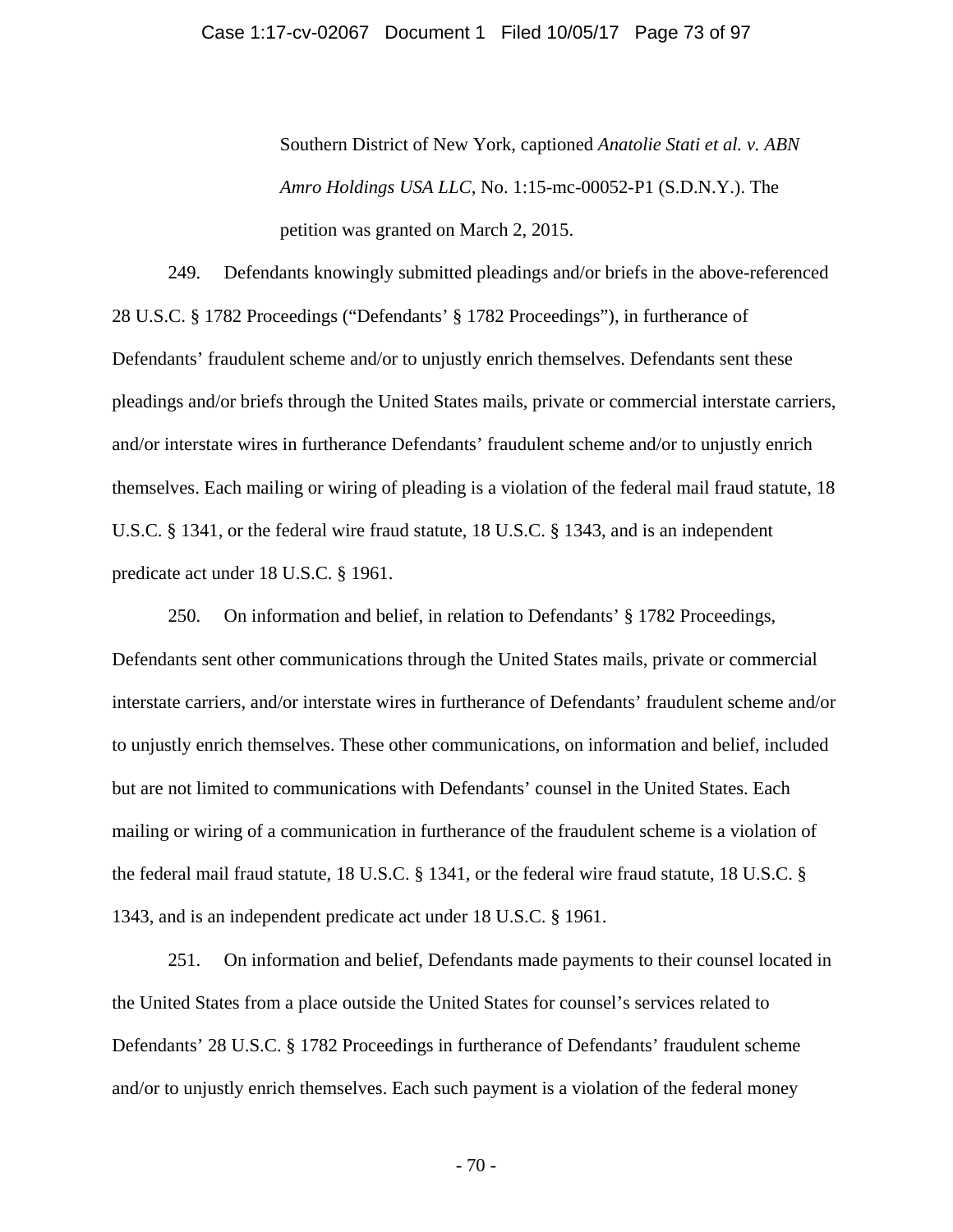laundering statute, 18 U.S.C. § 1956(a)(2)(A) & (B)(i), and is an independent predicate act under 18 U.S.C. § 1961.

## **DAMAGES SUFFERED BY KAZAKHSTAN**

252. Kazakhstan has sustained damages in the United States, and other jurisdictions, that are the direct and proximate result of wrongful actions of Defendants and others known and unknown to Kazakhstan. Such damages are ongoing, and include, but are not limited to damages, direct, indirect, collateral, consequential, and incidental, to Kazakhstan's property. Kazakhstan's damages include the legal fees and expenses incurred by Kazakhstan in the United States, and other jurisdictions, as a result of Defendants' wrongful actions.

#### **COUNT I**

## **RACKETEER INFLUENCED AND CORRUPT ORGANIZATIONS ACT**

## **CONDUCTING THE AFFAIRS OF THE ENTERPRISE THROUGH A PATTERN OF RACKETEERING ACTIVITY**

#### **(18 U.S.C. §§ 1962(c) and 1964(c))**

#### **(Against all Defendants)**

253. Kazakhstan re-alleges and incorporates by reference each and every allegation in paragraphs 1-252 above as if set forth fully herein.

#### **I. THE ENTERPRISE**

254. Each Defendant was, at all relevant times, a "person" within the meaning of 18 U.S.C. § 1961(3).

255. From no later than February 2006, continuing through the date of the filing of this Complaint, Defendants, and others known and unknown, including agents and employees of Anatolie Stati, the Statis and/or the Stati Companies, formed an associated-in-fact enterprise within the meaning of 18 U.S.C. § 1961(4) ("the Enterprise").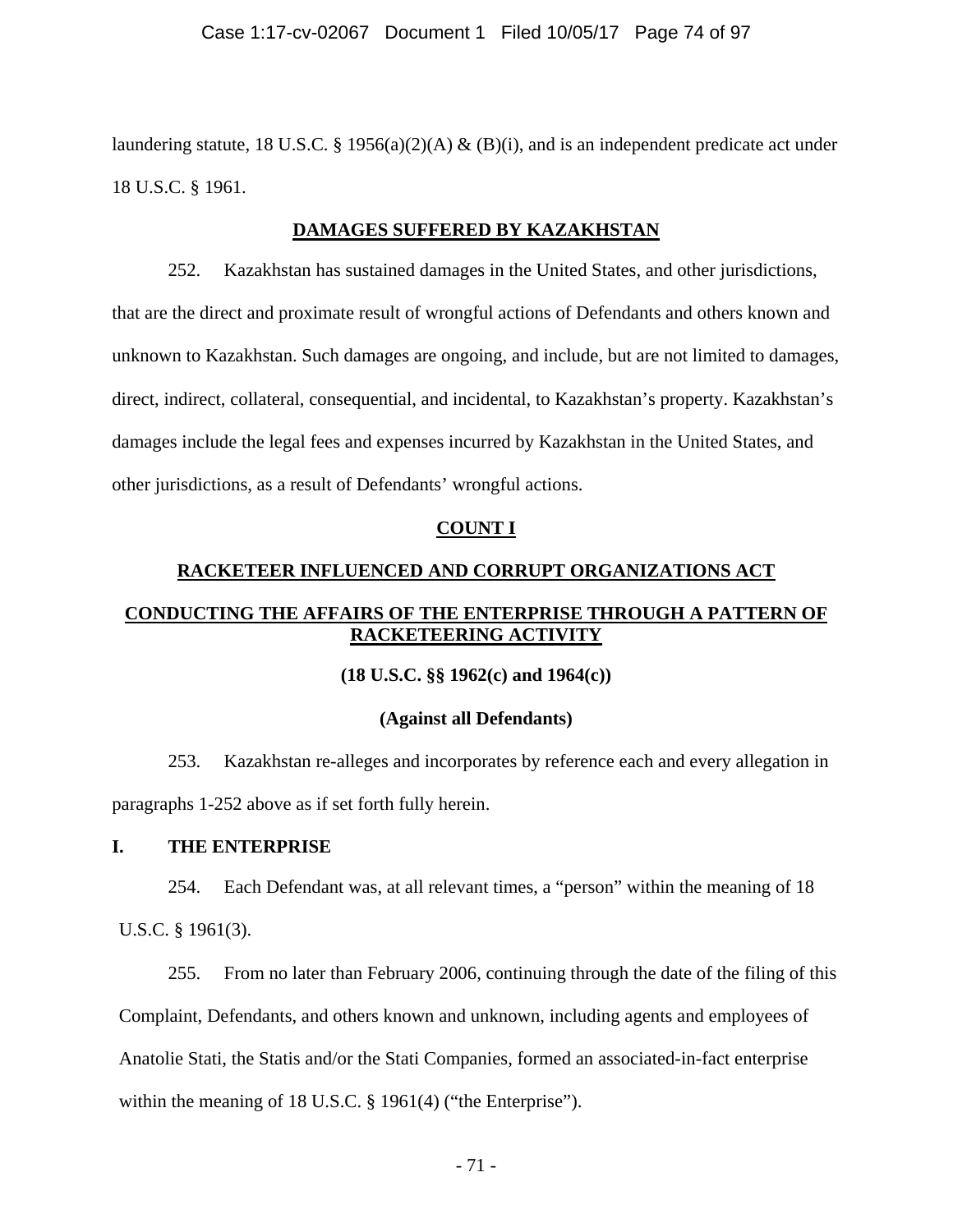#### Case 1:17-cv-02067 Document 1 Filed 10/05/17 Page 75 of 97

256. Defendant Anatolie Stati is the father of Defendant Gabriel Stati. Anatolie Stati is the 100% owner of Defendant Ascom. Defendant Terra Raf is owned 50/50 by Anatolie and Gabriel Stati. The Enterprise also consists of other Stati Companies, including but not limited to TNG, KPM, Tristan, and Perkwood, and agents and employees of Anatolie Stati, the Statis and/or the Stati Companies.

257. From no later than December 2006, continuing through the date of the filing of this Complaint, the Enterprise formed by these parties engaged in activities which affected interstate and foreign commerce.

258. Defendants operated the Enterprise to defraud Kazakhstan and others of money and property and/or to unjustly enrich themselves.

259. From no later than July 2010, continuing through the date of the filing of this Complaint, Anatolie Stati, Gabriel Stati, and the Stati Companies, each of them individually, and together with others known and unknown to Kazakhstan, acting in concert, were each employed by or associated with the Enterprise and have in the past, continuously and continue to, in an ongoing manner, knowingly and intentionally conduct the activities of the Enterprise, directly or indirectly, through a continued pattern of racketeering activity consisting of numerous acts of racketeering in the United States and elsewhere. Their actions include multiple, related acts in violation of the following provisions of the United States Code: 18 U.S.C. §§ 1341, 1343, 1956(a)(2)(A) & (B)(i). These violations were and are in furtherance of the Enterprise's ongoing schemes to defraud Kazakhstan, and others of money and property and/or to unjustly enrich themselves.

260. From no later than July 2010, the Enterprise has existed separate and apart from Defendants' racketeering acts and their conspiracy to commit such acts. The Enterprise has an

- 72 -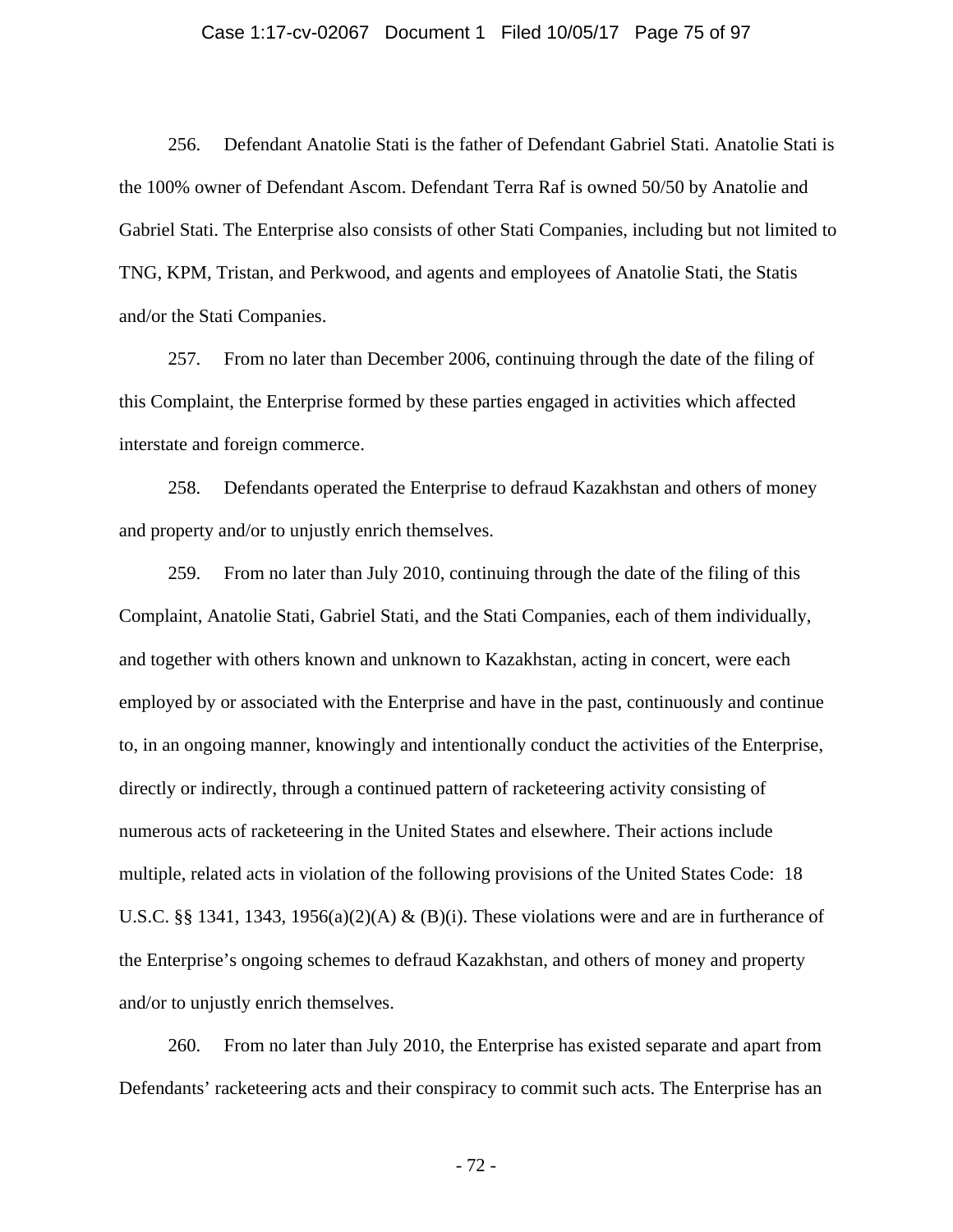ascertainable structure and purpose beyond the scope and commission of Defendants' predicate acts.

## **II. THE PATTERN OF RACKETEERING ACTIVITY**

261. The Enterprise as described herein is at all relevant times a continuing enterprise because it continues to execute schemes to defraud Kazakhstan and others, and unjustly enrich Defendants. The conduct of the Enterprise has continued from its inception through the date of this Complaint and threatens to continue into the future, by virtue of Defendants' continued attempts to enforce the fraudulently obtained SCC Award and continued efforts to block Kazakhstan's introduction of evidence of their fraud in various legal and arbitral proceedings.

262. The pattern of racketeering activity, as defined by 18 U.S.C. §§ 1961(1) and (5), presents both a history of criminal conduct and a distinct threat of continuing criminal activity. Such activity consists of multiple acts of racketeering by each Defendant herein, is interrelated, not isolated, and is perpetrated for the same or similar purposes by the same persons. Such activity extends over a substantial period of time, up to and beyond the date of this Complaint. Such activities occurred after the effective date of 18 U.S.C. §§ 1961 *et seq.*, and the last such act occurred within 10 years after the commission of a prior act of racketeering activity.

263. These racketeering activities include multiple repeated acts of mail fraud (18 U.S.C. § 1341) and/or wire fraud (18 U.S.C. § 1343). Each pleading, brief, witness statement and/or other evidence in the SCC Arbitration, the Swedish Annulment Proceedings, the Washington Enforcement Proceedings, the New York § 1782 Proceedings, Defendants' § 1782 Proceedings, and the New York Enforcement Proceedings submitted through the United States mails, private or commercial interstate carriers, and/or interstate wires in furtherance of Defendants' fraudulent scheme to defraud Kazakhstan of money and property and/or to unjustly

- 73 -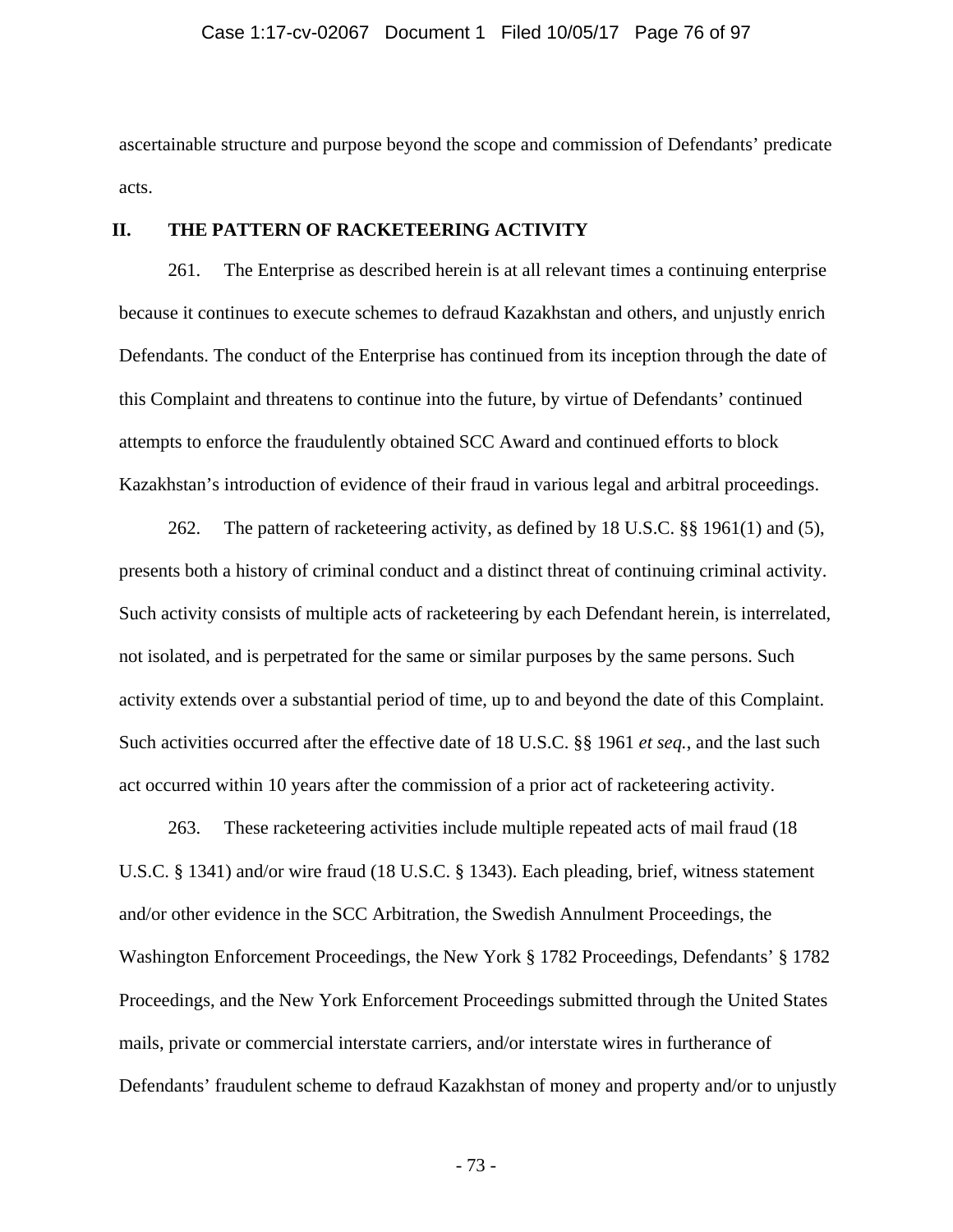## Case 1:17-cv-02067 Document 1 Filed 10/05/17 Page 77 of 97

enrich Defendants through inflation of construction costs on the basis of false or otherwise misleading information in violation of 18 U.S.C. §§ 1341, 1343, and 2, is highlighted in the charts below:

The SCC Arbitration<sup>3</sup>

| <b>Date</b>          | <b>Event</b>                                                                                                           |
|----------------------|------------------------------------------------------------------------------------------------------------------------|
| <b>July 26, 2010</b> | <b>Stati Parties submit Request for Arbitration</b>                                                                    |
| August 5, 2010       | SCC writes to Kazakhstan, enclosing the Request for Arbitration<br>and requesting its Answer by 26 August 2010         |
| August 9, 2010       | Kazakh Ministry of Justice receives the SCC's letter dated 5<br>August 2010                                            |
| August 11, 2010      | SCC's letter dated 5 August 2010 reaches DPSPR                                                                         |
| August 27, 2010      | SCC writes to Kazakhstan, extending deadline for its Answer to<br>10 September 2010                                    |
| August 31, 2010      | Kazakh Ministry of Justice receives the SCC's letter dated 27<br>August 2010                                           |
| September 1, 2010    | SCC's letter dated 27 August 2010 reaches DPSPR                                                                        |
| September 13, 2010   | Stati Parties write to the SCC, asking it to appoint an arbitrator on<br>Kazakhstan's behalf                           |
| September 13, 2010   | SCC forwards Stati Parties' 13 September 2010 letter to<br>Kazakhstan by registered mail                               |
| September 15, 2010   | SCC Board Meeting takes place, at which Professor Lebedev is<br>nominated for appointment as arbitrator for Kazakhstan |
| September 20, 2010   | SCC informs Professor Lebedev by email of his appointment as<br>arbitrator for Kazakhstan                              |

<sup>&</sup>lt;sup>3</sup> For clarity, Defendants (Anatolie Stati, Gabriel Stati, Ascom, and Terra Raf) are referred to in the following charts as "Stati Parties." The predicate acts of mail and/or wire fraud are those entries highlighted in yellow. To provide context, Kazakhstan has also provided the dates of other events in the various proceedings. Those other events, which are not highlighted, are not predicate acts.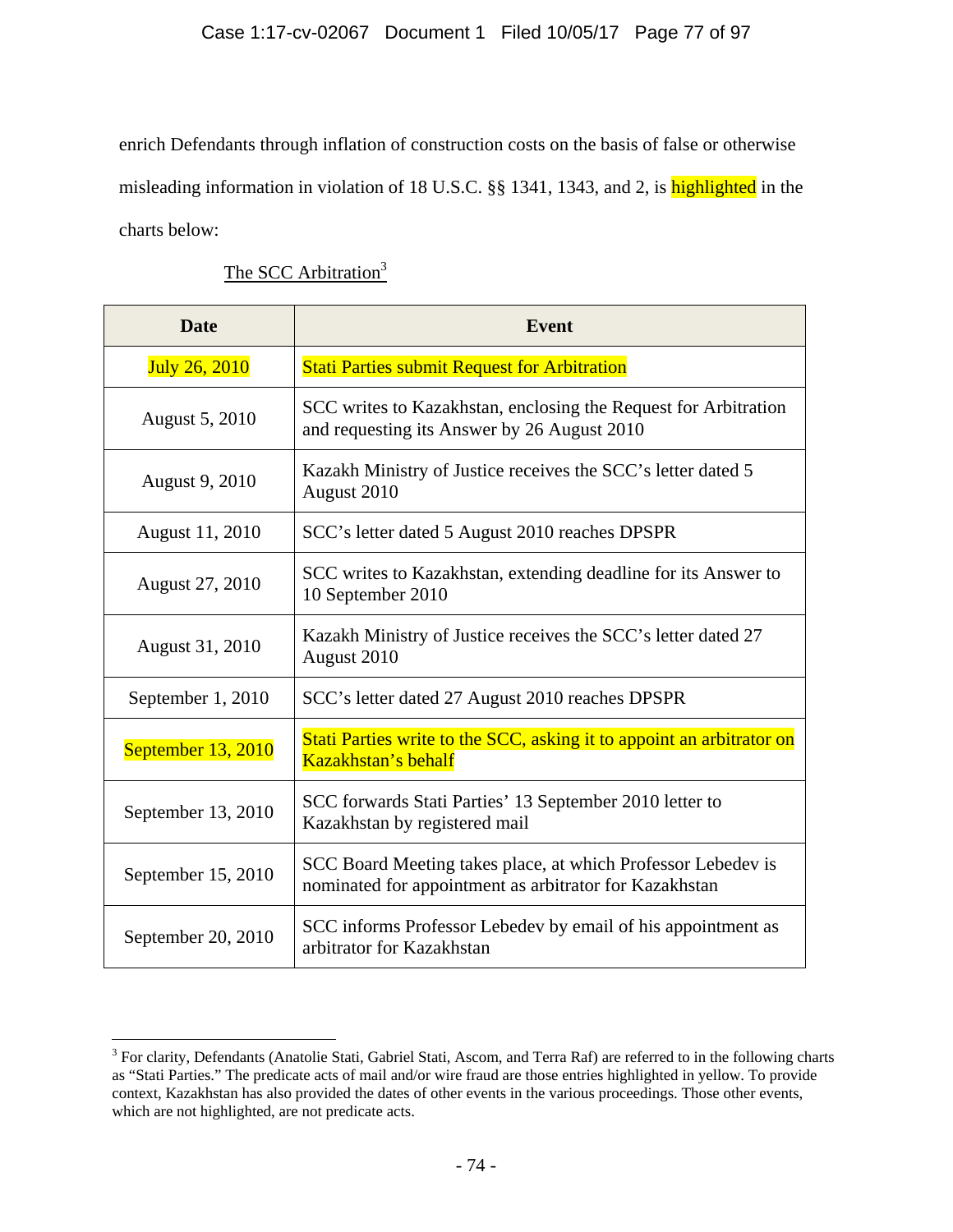| <b>Date</b>        | <b>Event</b>                                                                                                                                                                              |
|--------------------|-------------------------------------------------------------------------------------------------------------------------------------------------------------------------------------------|
| September 21, 2010 | Professor Lebedev submits his formal confirmation of acceptance<br>of his appointment                                                                                                     |
| September 23, 2010 | SCC writes to the parties, informing them of Professor Lebedev's<br>appointment as arbitrator for Kazakhstan, and the selection of the<br>seat of the Arbitration as Stockholm            |
| September 23, 2010 | Kazakhstan receives the SCC's letter dated 13 September 2010<br>(enclosing Stati Parties' request for the appointment of an<br>arbitrator on Kazakhstan's behalf)                         |
| September 27, 2010 | Professor Böckstiegel submits his formal confirmation of<br>acceptance of his appointment                                                                                                 |
| September 28, 2010 | SCC writes to the parties, informing them of Professor<br>Böckstiegel's appointment as Chairman of the Tribunal                                                                           |
| November 5, 2010   | Kazakhstan executes Power of Attorney authorizing Curtis Mallet<br>to act on its behalf in the Arbitration                                                                                |
| December 2, 2010   | Kazakhstan objects to the appointment of Professor Lebedev, and<br>requests an opportunity to appoint its arbitrator                                                                      |
| December 6, 2010   | SCC writes to Stati Parties and the Tribunal, requesting<br>comments on Kazakhstan's letter dated 2 December 2010                                                                         |
| December 7, 2010   | Stati Parties (through counsel) write to the SCC, requesting the<br>dismissal of Kazakhstan's request to appoint an arbitrator under<br><b>Article 15 of the SCC Rules</b>                |
| December 15, 2010  | SCC Board Meeting takes place, at which Kazakhstan's objection<br>to the appointment of Professor Lebedev is dismissed (Stevens<br>expressed as not participating in this decision)       |
| December 15, 2010  | SCC writes to the parties and the Tribunal, stating that no ground<br>for the disqualification of Professor Lebedev has been found, and<br>that Kazakhstan's challenge has been dismissed |
| January 18, 2011   | Kazakhstan writes to the Tribunal, suggesting a 3-month stay of<br>proceedings without prejudice to Kazakhstan's jurisdictional<br>objections                                             |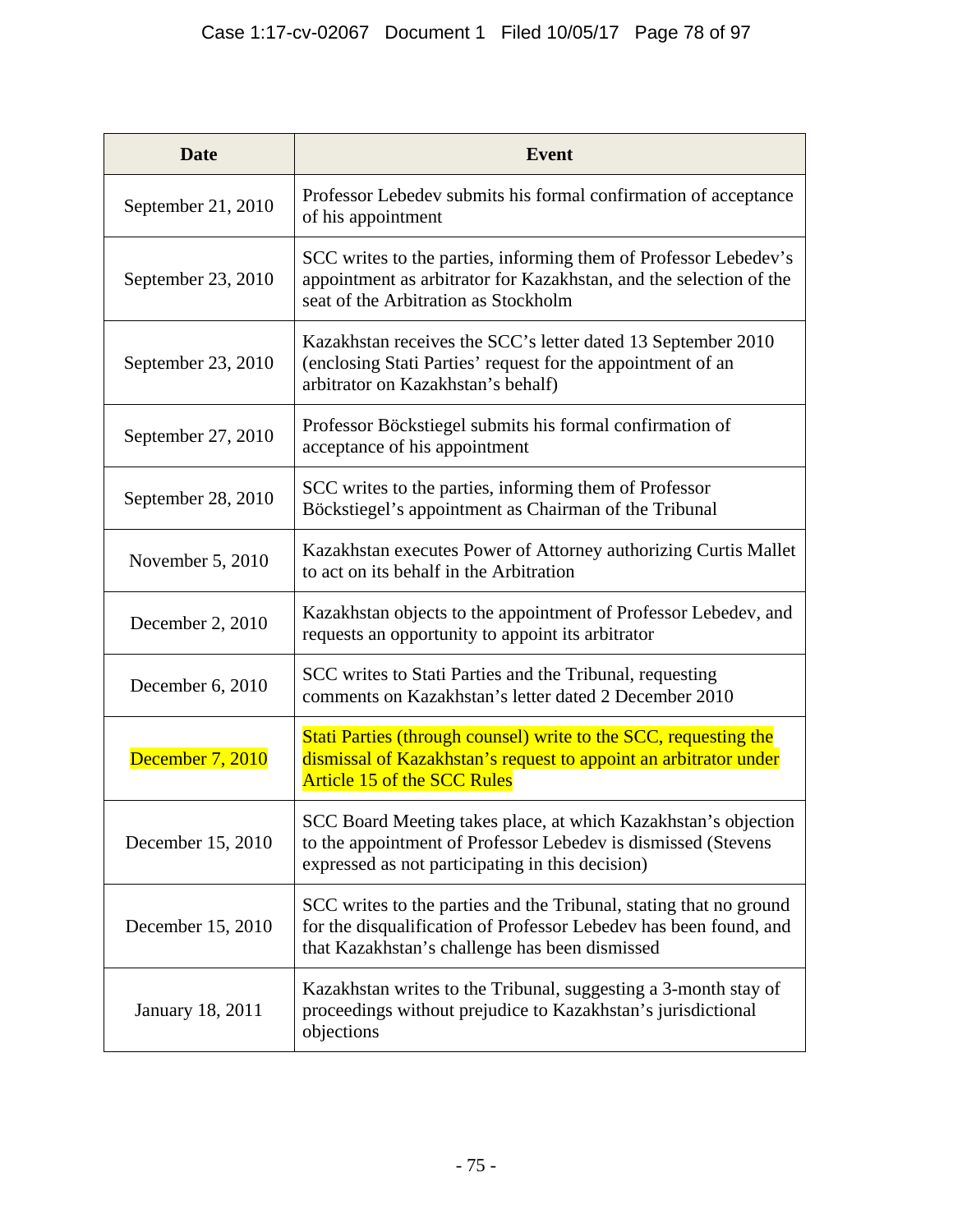| <b>Date</b>             | <b>Event</b>                                                                                                                                                                                   |
|-------------------------|------------------------------------------------------------------------------------------------------------------------------------------------------------------------------------------------|
| <b>January 24, 2011</b> | Stati Parties write to Kazakhstan (through counsel), rejecting<br>Kazakhstan's proposal and counter-proposing a 60-day stay on<br>condition of Kazakhstan's waiver of jurisdictional objection |
| January 28, 2011        | Kazakhstan writes to Stati Parties (through counsel), rejecting<br>their proposal and reiterating proposal of 3-month stay without<br>waiver of jurisdictional objection                       |
| February 2, 2011        | Stati Parties write to Kazakhstan (through counsel), proposing a<br>90-day stay without any request for waiver of jurisdictional<br>objection                                                  |
| February 6, 2011        | Kazakhstan writes to Stati Parties (through counsel), proposing<br>briefing schedule for 3-month stay                                                                                          |
| May 12, 2011            | <b>Stati Parties submit Romanosov Witness Statement</b>                                                                                                                                        |
| May 17, 2011            | <b>Stati Parties submit Lungu Witness Statement</b>                                                                                                                                            |
| May 17, 2011            | Stati Parties submit Anatolie Stati Witness Statement                                                                                                                                          |
| May 17, 2011            | <b>Stati Parties submit FTI Expert Report</b>                                                                                                                                                  |
| May 17, 2011            | Stati Parties submit Ryder Scott Expert Report                                                                                                                                                 |
| May 18, 2011            | <b>Stati Parties submit Statement of Claim</b>                                                                                                                                                 |
| November 17, 2011       | Kazakhstan submits GCA Expert Report                                                                                                                                                           |
| November 21, 2011       | Kazakhstan submits Deloitte TCF Expert Report                                                                                                                                                  |
| November 21, 2011       | Kazakhstan submits Statement of Defense                                                                                                                                                        |
| April 11, 2012          | <b>Stati Parties submit Broscaru Witness Statement</b>                                                                                                                                         |
| May 5, 2012             | <b>Stati Parties submit Lungu Second Witness Statement</b>                                                                                                                                     |
| May 7, 2012             | Stati Parties submit Reply Memorial on Jurisdiction and Liability                                                                                                                              |
| May 7, 2012             | Stati Parties submit Anatolie Stati Second Witness Statement                                                                                                                                   |
| May 28, 2012            | <b>Stati Parties submit Reply Memorial on Quantum</b>                                                                                                                                          |
| May 28, 2012            | Stati Parties submit FTI Supplemental Expert Report                                                                                                                                            |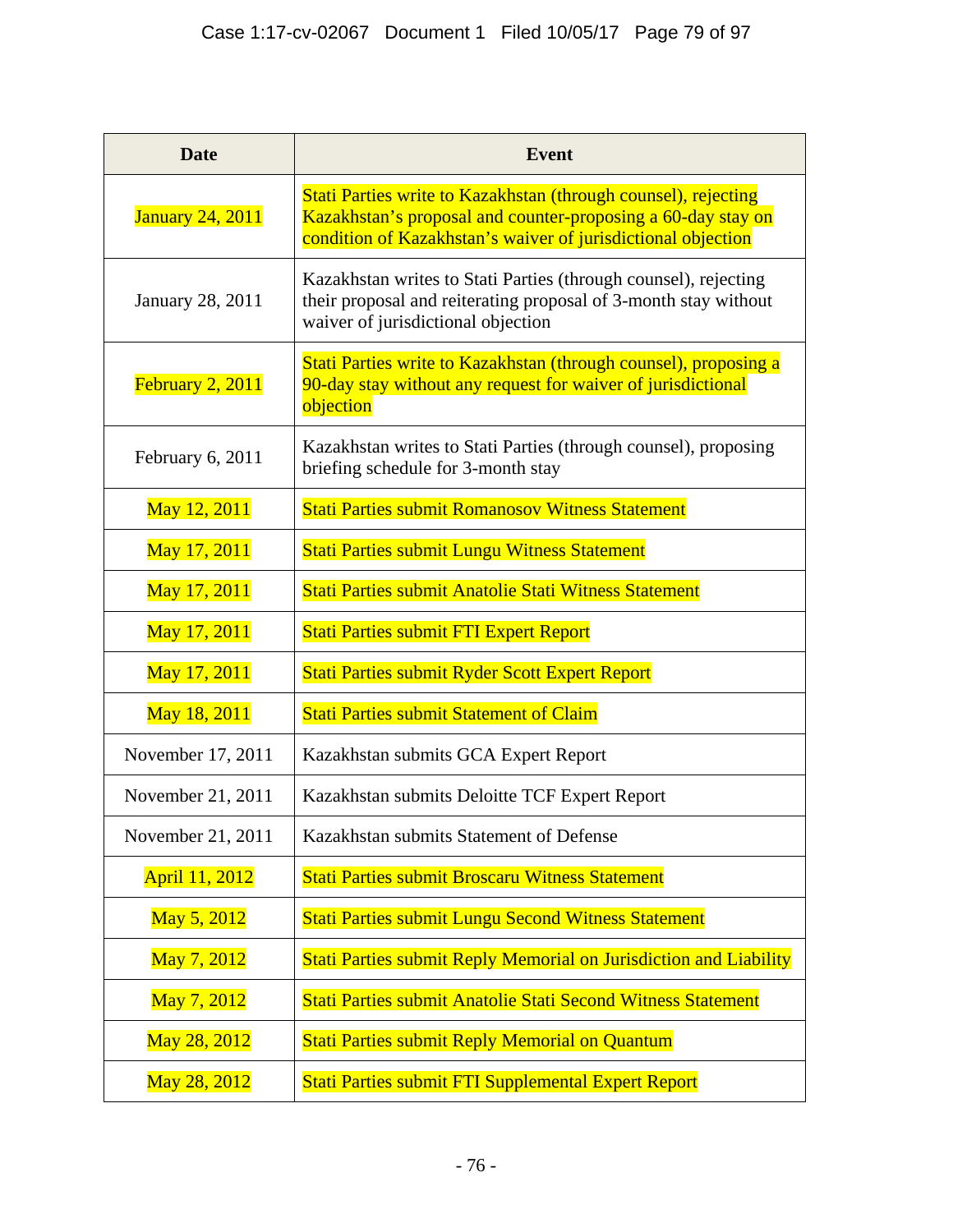| <b>Date</b>             | <b>Event</b>                                                 |
|-------------------------|--------------------------------------------------------------|
| May 28, 2012            | <b>Stati Parties submit Ryder Scott Second Expert Report</b> |
| August 11, 2012         | Kazakhstan submits Medet Suleimenov Witness Statement        |
| August 13, 2012         | Kazakhstan submits Rejoinder on Jurisdiction and Liability   |
| October 1-8, 2012       | Hearing on Jurisdiction and Merits                           |
| November 27, 2012       | Kazakhstan submits Khalelov Witness Statement                |
| November 29, 2012       | Kazakhstan submits GCA Second Expert Report                  |
| November 30, 2012       | Kazakhstan submits Deloitte GmbH Expert report               |
| December 1, 2012        | Kazakhstan submits Rejoinder Memorial on Quantum             |
| <b>January 25, 2013</b> | <b>Stati Parties submit Amendments to FTI Expert Report</b>  |
| January 28-31, 2013     | Hearing on Quantum                                           |
| April 4, 2013           | Kazakhstan submits GCA Third Expert Report                   |
| April 6, 2013           | Kazakhstan submits Deloitte GmbH Second Expert Report        |
| <b>April 8, 2013</b>    | <b>Stati Parties submit First Post-Hearing Brief</b>         |
| April 8, 2013           | Kazakhstan submits First Post-Hearing Brief                  |
| <b>April 8, 2013</b>    | <b>Stati Parties submit Third FTI Expert Report</b>          |
| <b>April 8, 2013</b>    | <b>Stati Parties submit Third Ryder Scott Expert Report</b>  |
| May 2-3, 2013           | <b>Final Hearing</b>                                         |
| June 3, 2013            | <b>Stati Parties submit Second Post-Hearing Brief</b>        |
| June 3, 2013            | Kazakhstan submits Second Post-Hearing Brief                 |
| June 3, 2013            | <b>Stati Parties submit FTI Post-Hearing Report</b>          |
| June 3, 2013            | <b>Stati Parties submit Ryder Scott Fourth Expert Report</b> |
| December 19, 2013       | <b>SCC</b> issues Final Award                                |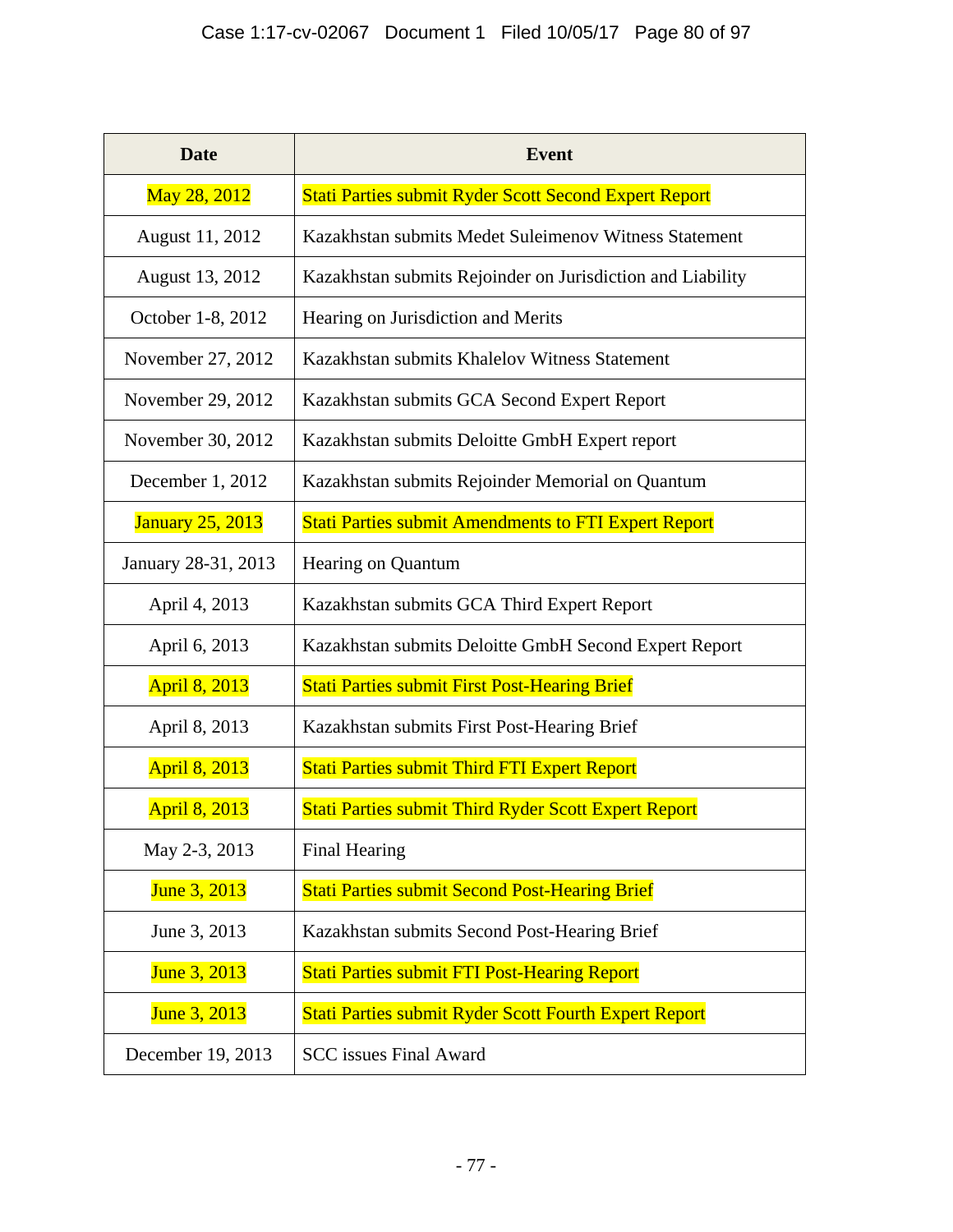# The Swedish Annulment Proceedings

| <b>Date</b>            | <b>Event</b>                                                                                                                                                                   |
|------------------------|--------------------------------------------------------------------------------------------------------------------------------------------------------------------------------|
| March 19, 2014         | Kazakhstan files statement of claim to set aside the SCC Award                                                                                                                 |
| April 30, 2014         | Court issues writ of summons                                                                                                                                                   |
| June 27, 2014          | <b>Stati Parties file statement of defense</b>                                                                                                                                 |
| November 29, 2014      | Kazakhstan files reply in support of statement of claim to set aside the<br><b>SCC Award</b>                                                                                   |
| March 9, 2015          | Kazakhstan files preliminary statement of evidence                                                                                                                             |
| April 13, 2015         | Kazakhstan files additions to preliminary statement of evidence                                                                                                                |
| April 15, 2015         | Stati Parties file submission and preliminary statement of evidence                                                                                                            |
| July 14, 2015          | Kazakhstan files submission                                                                                                                                                    |
| <b>August 24, 2015</b> | Stati Parties file submission and comments on Court's draft case<br>recitals                                                                                                   |
| October 5, 2015        | Kazakhstan files submission introducing the Stati Parties' fraudulent<br>scheme and use of false evidence in the SCC Arbitration                                               |
| October 16, 2015       | Kazakhstan files final statement of evidence                                                                                                                                   |
| October 23, 2015       | Stati Parties file final statement of evidence                                                                                                                                 |
| October 30, 2015       | Stati Parties file submission addressing the fraudulent scheme and<br>invocation of false evidence in the SCC Arbitration                                                      |
| November 9, 2015       | Court continues November 30, 2015 hearing date                                                                                                                                 |
| November 23, 2015      | Kazakhstan files submission and preliminary statement of evidence in<br>support of Stati Parties' fraudulent scheme and invocation of false<br>evidence in the SCC Arbitration |
| January 18, 2016       | Kazakhstan files request for document production (complete customs)<br>declarations)                                                                                           |
| February 2, 2016       | Stati Parties file answer to request for document production, stating<br>that they lack access to the complete customs declarations                                            |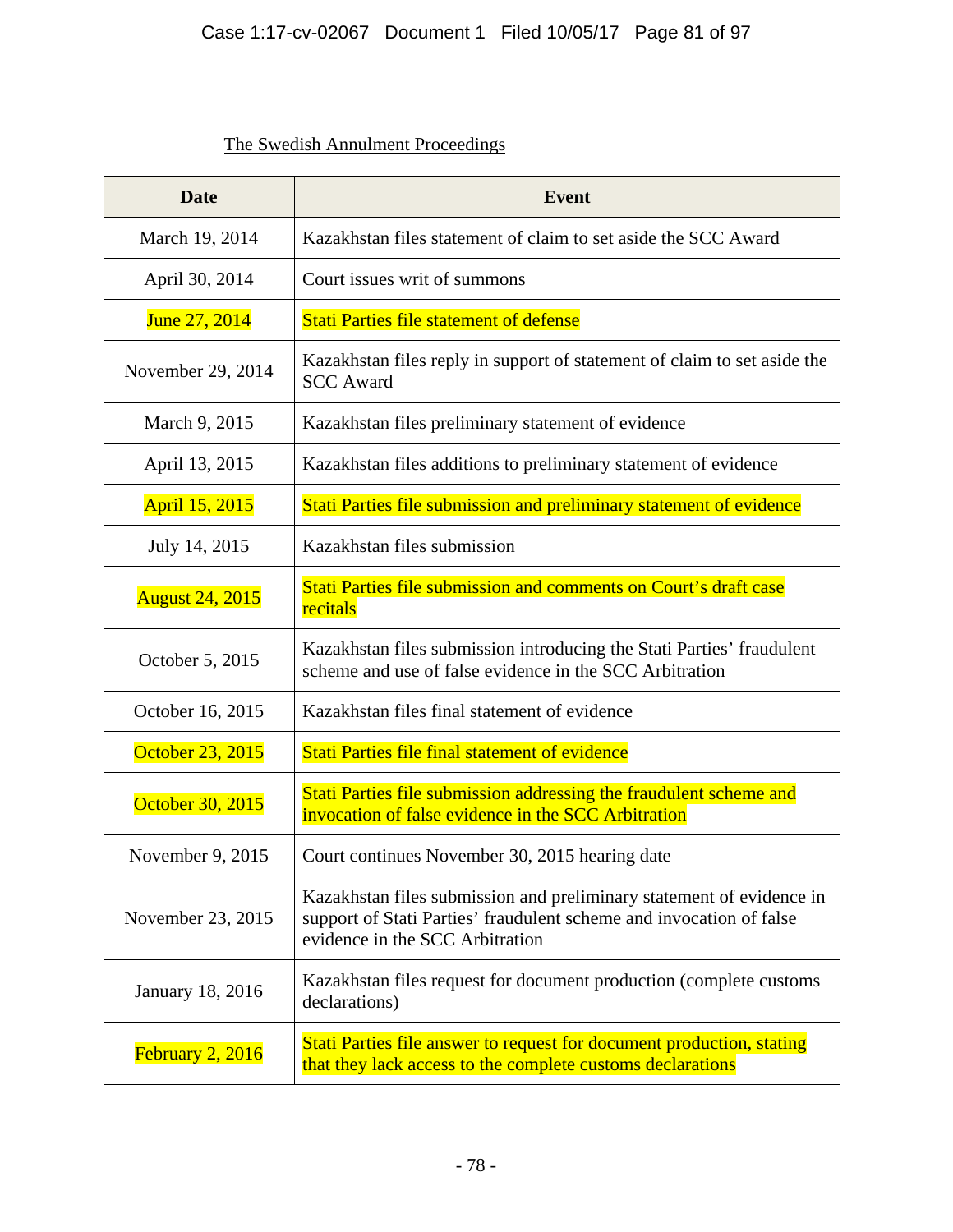| <b>Date</b>              | <b>Event</b>                                                                                                                                                                                                             |
|--------------------------|--------------------------------------------------------------------------------------------------------------------------------------------------------------------------------------------------------------------------|
| February 8, 2016         | Kazakhstan withdraws request for document production                                                                                                                                                                     |
| <b>February 11, 2016</b> | Stati Parties file submission on case management                                                                                                                                                                         |
| February 18, 2016        | Kazakhstan files response to submission on case management                                                                                                                                                               |
| March 21, 2016           | Stati Parties file consolidated statement of evidence                                                                                                                                                                    |
| March 21, 2016           | Kazakhstan files comments on Court's draft case recitals and asks that<br>the Court orders Stati Parties to give their position on Kazakhstan's<br>allegations of the fraudulent scheme and invocation of false evidence |
| <b>March 22, 2016</b>    | Stati Parties file response to Kazakhstan's March 21, 2016 comments                                                                                                                                                      |
| April 1, 2016            | Stati Parties file further response to Kazakhstan's March 21, 2016<br>comments                                                                                                                                           |
| April 1, 2016            | Kazakhstan files response to Stati Parties' March 22, 2016 response re<br>Court's draft case recitals                                                                                                                    |
| April 5, 2016            | Stati Parties file proposal for topic to be discussed at the oral<br>preparatory hearing                                                                                                                                 |
| April 6, 2016            | Court conducts oral preparatory hearing; counsel participate                                                                                                                                                             |
| April 6, 2016            | Kazakhstan files consolidated preliminary statement of evidence                                                                                                                                                          |
| April 27, 2016           | Kazakhstan files comments on Court's draft case recitals                                                                                                                                                                 |
| May 18, 2016             | Stati Parties file consolidated statement of evidence and request that<br>Court dismiss Kazakhstan's evidence of the fraudulent scheme and<br>invocation of false evidence                                               |
| June 3, 2016             | Kazakhstan files final statement of evidence, responds to Stati Parties'<br>request to dismiss evidence, requests that Court dismiss certain<br>evidence invoked by Stati Parties                                        |
| June 13, 2016            | Stati Parties file updated final statement of evidence and response to<br>Kazakhstan's June 3, 2016 submission                                                                                                           |
| June 17, 2016            | Kazakhstan files updated final statement of evidence and response to<br>Stati Parties' June 13, 2016 submission                                                                                                          |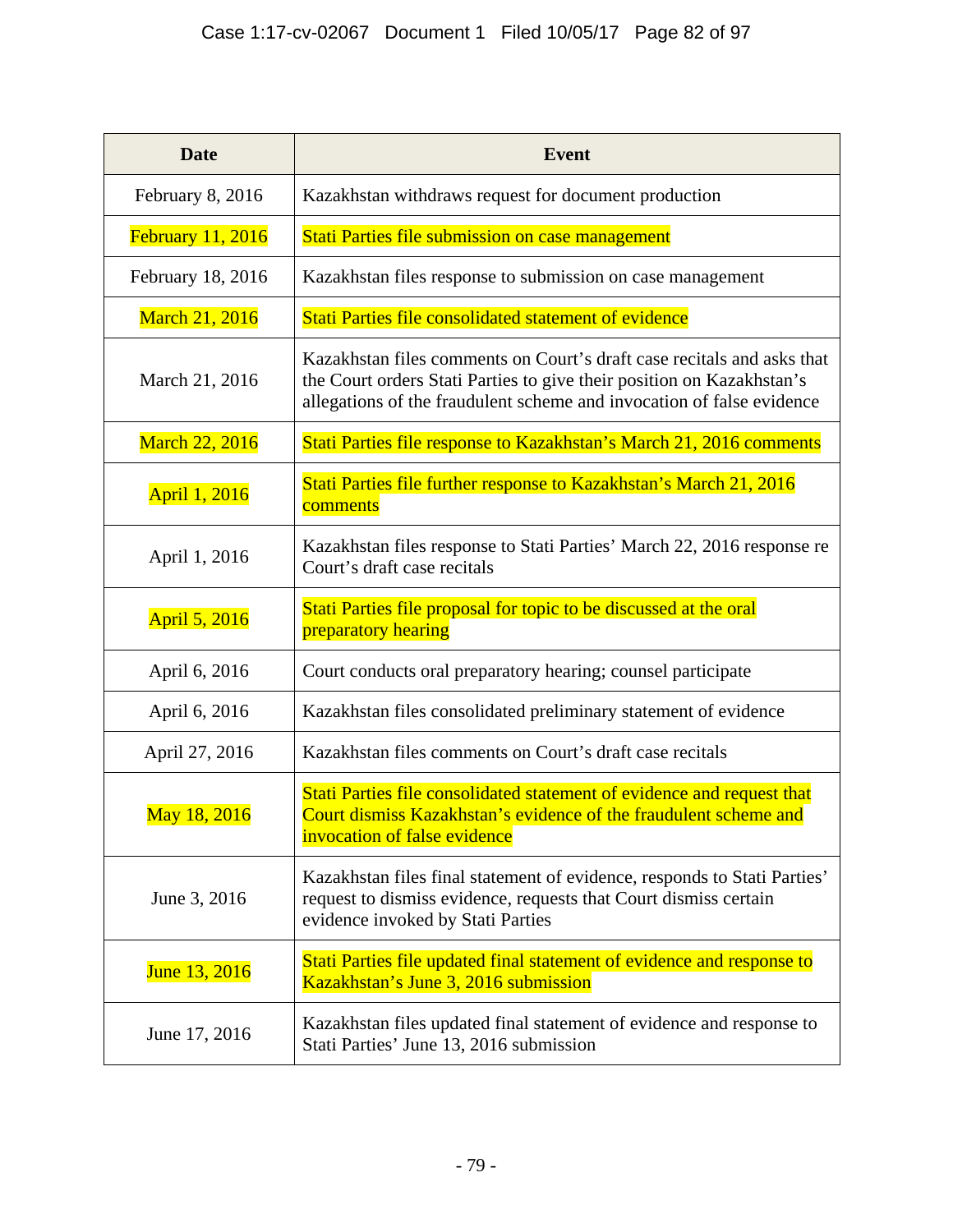| <b>Date</b>            | <b>Event</b>                                                                                                               |
|------------------------|----------------------------------------------------------------------------------------------------------------------------|
| June 29, 2016          | Court issues decision rejecting the parties' respective requests for<br>dismissal of evidence                              |
| July 8, 2016           | Kazakhstan files updated final statement of evidence and<br>accompanying submission                                        |
| July 15, 2016          | Stati Parties file response to Kazakhstan's July 8, 2016 submission.<br><b>Preparatory phase of the proceedings closes</b> |
| July 20, 2016          | Court issues hearing schedule                                                                                              |
| July 20, 2016          | Kazakhstan files comments on the hearing schedule                                                                          |
| <b>August 15, 2016</b> | Stati Parties file request to allow new evidence and updated final<br>statement of evidence                                |
| August 22, 2016        | Kazakhstan files request to allow new evidence and updated final<br>statement of evidence                                  |
| <b>August 30, 2016</b> | Stati Parties file request to allow new evidence and updated final<br>statement of evidence                                |
| September 5, 2016      | Kazakhstan files request to allow new evidence and updated final<br>statement of evidence                                  |
| September 7, 2016      | Kazakhstan files updated final statement of oral evidence                                                                  |
| September 8, 2016      | Day 1, Main Hearing: Kazakhstan's opening statement                                                                        |
| September 9, 2016      | Day 2, Main Hearing: Kazakhstan's opening statement                                                                        |
| September 13, 2016     | Day 3, Main Hearing: Stati Parties' opening statement                                                                      |
| September 15, 2016     | Day 4, Main Hearing: Kazakhstan's opening statement. Parties file<br>updated final statements of evidence                  |
| September 16, 2016     | Day 5, Main Hearing: Expert testimony by Ernst Kallweit; witness<br>testimony by Franjo Zaja.                              |
| September 22, 2016     | Kazakhstan files comments on Court's case recitals and addition to<br>final statement of evidence                          |
| September 26, 2016     | Day 6, Main Hearing: procedural issues                                                                                     |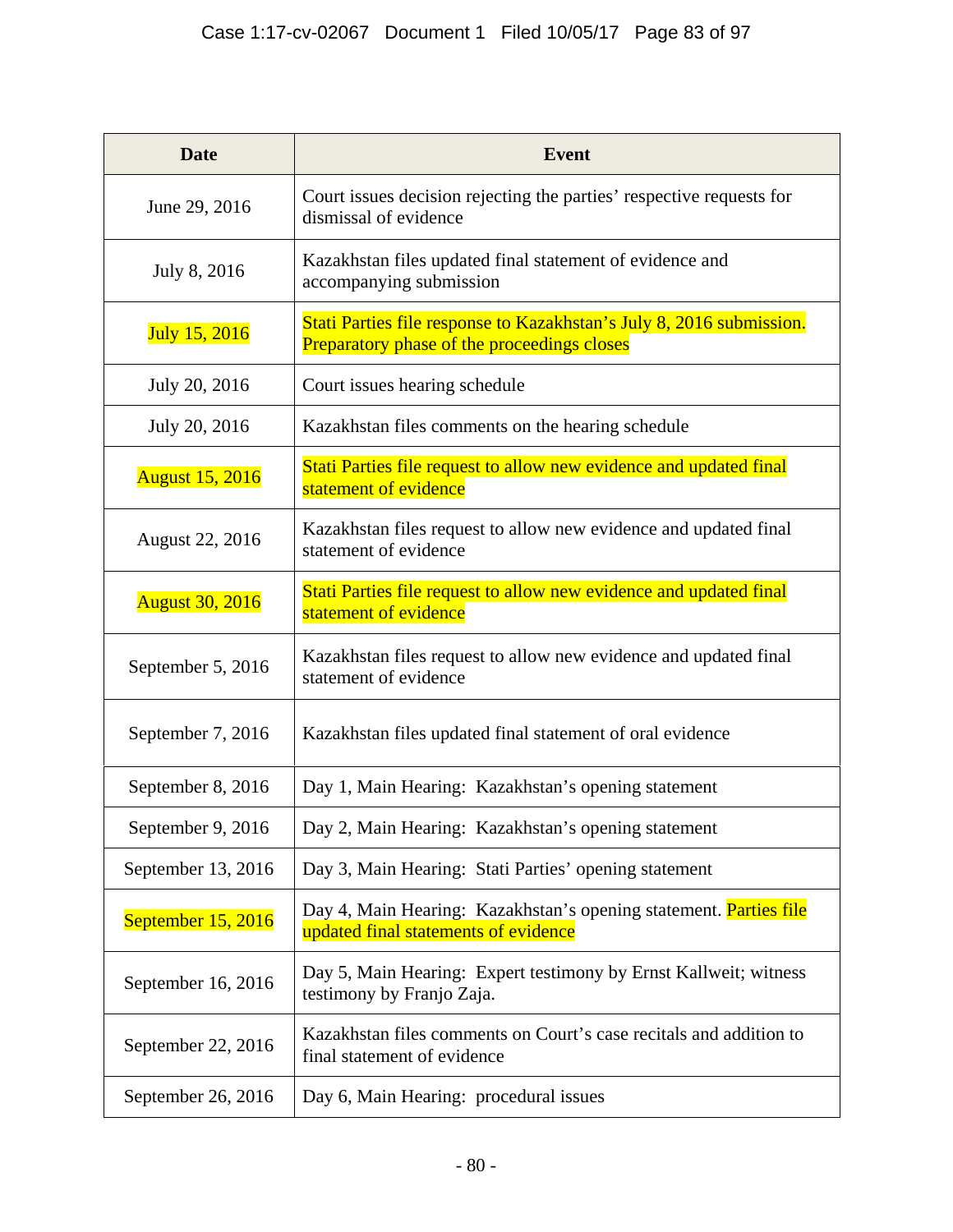| <b>Date</b>             | <b>Event</b>                                                                                                  |
|-------------------------|---------------------------------------------------------------------------------------------------------------|
| September 27, 2016      | Day 7, Main Hearing: witness testimony by Kenneth Fleuriet                                                    |
| September 28, 2016      | Day 8, Main Hearing: witness testimony by Dr. Thomas Grant                                                    |
| September 29, 2016      | Day 9, Main Hearing: expert testimony by Thomas Gruhn                                                         |
| October 3, 2016         | Day 10, Main Hearing: expert testimony by Dr. Horacio A. Grigera<br>Naón; witness testimony by Johan Gernandt |
| October 4, 2016         | Day 11, Main Hearing: expert testimony by Gary B. Born                                                        |
| October 5, 2016         | Day 12, Main Hearing: Kazakhstan's closing argument                                                           |
| October 6, 2016         | Day 13, Main Hearing: Stati Parties' closing argument                                                         |
| <b>October 28, 2016</b> | <b>Parties file statements of costs</b>                                                                       |
| <b>November 7, 2016</b> | <b>Parties file responses to statements of costs</b>                                                          |
| December 9, $2016$      | Court issues final judgment                                                                                   |

# The Washington Enforcement Proceedings

| Date                  | Event                                                                                       |
|-----------------------|---------------------------------------------------------------------------------------------|
| September 30, 2014    | <b>Stati Parties file Petition to Confirm Arbitral Award</b>                                |
| November 13, 2014     | Return of Service/Affidavit of Summons and Complaint Executed as<br>to Kazakhstan           |
| February 26, 2015     | Kazakhstan files Opposition to Petition to Confirm Arbitral Award                           |
| <b>April 23, 2015</b> | <b>Stati Parties file Reply re Petition to Confirm Arbitral Award</b>                       |
| May 26, 2015          | Kazakhstan files Surreply in Support of Opposition to Petition to<br>Confirm Arbitral Award |
| May 29, 2015          | Kazakhstan files Motion for Oral Argument                                                   |
| May 29, 2015          | Minute Order denying Kazakhstan's Motion for Oral Argument                                  |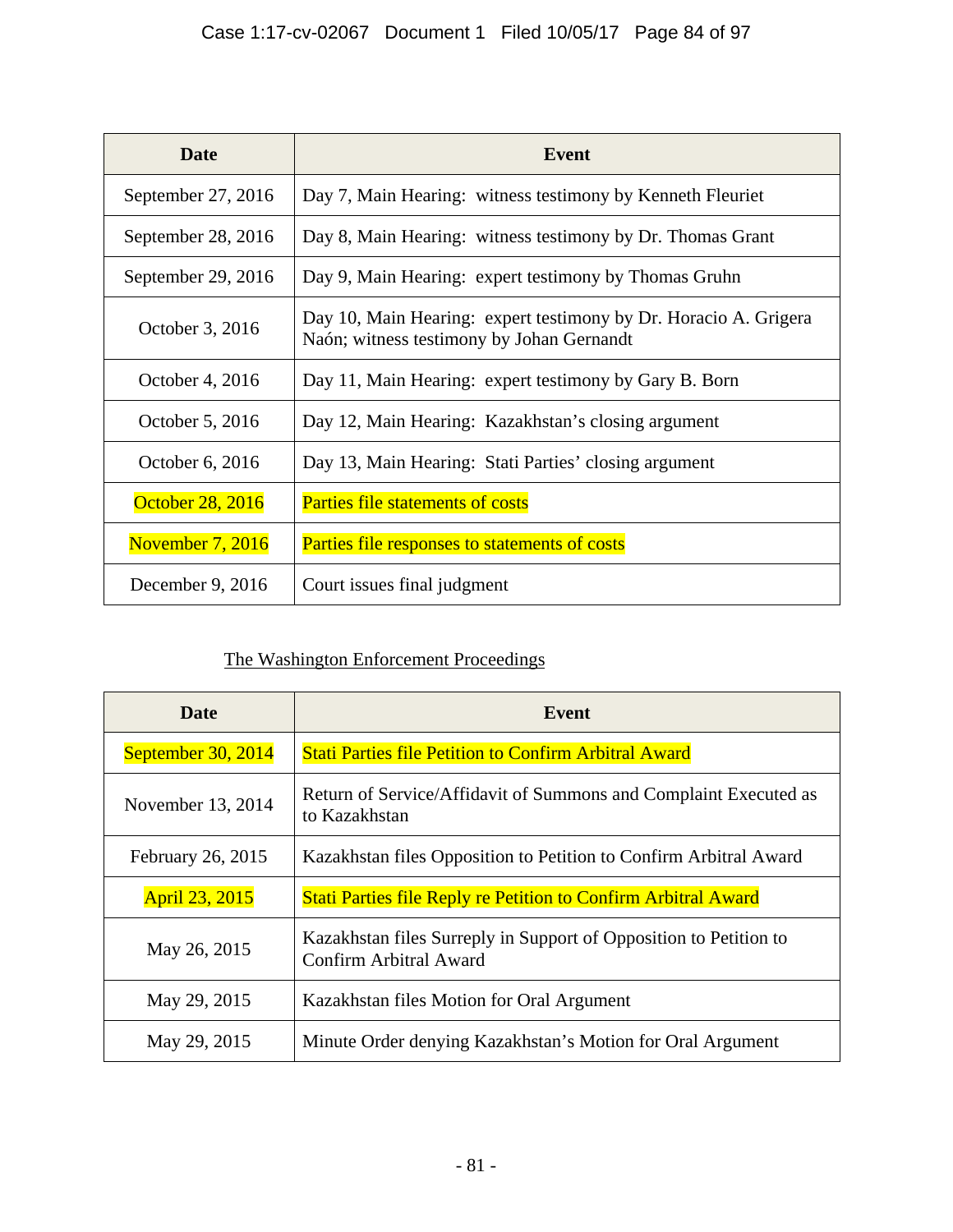| <b>Date</b>      | <b>Event</b>                                                                                                                                                                        |
|------------------|-------------------------------------------------------------------------------------------------------------------------------------------------------------------------------------|
| October 21, 2015 | Minute Order requiring the parties to file a memorandum on the<br>Court's subject matter jurisdiction under the Federal Arbitration Act<br>and the Foreign Sovereign Immunities Act |
| November 9, 2015 | Stati Parties file Response to the Court's 10/21/2015 Minute Order                                                                                                                  |
| November 9, 2015 | Kazakhstan files Response to the Court's 10/21/2015 Minute Order                                                                                                                    |
| April 5, 2016    | Kazakhstan files Motion for Leave to File Additional Grounds in<br>Support of Opposition to Petition to Confirm Arbitral Award                                                      |
| April 25, 2016   | <b>Stati Parties file Memorandum in Opposition to Kazakhstan's Motion</b><br>for Leave to File Additional Grounds in Support of Petition to<br><b>Confirm Arbitral Award</b>        |
| May 5, 2016      | Kazakhstan files Reply in Support of Motion for Leave to File<br>Additional Grounds in Support of Opposition to Petition to Confirm<br><b>Arbitral Award</b>                        |
| May 11, 2016     | Order denying Kazakhstan's Motion for Leave to File Additional<br>Grounds in Support of Opposition to Petition to Confirm Arbitral<br>Award                                         |
| May 18, 2016     | Kazakhstan files Motion for Reconsideration of May 11, 2016 Order                                                                                                                   |
| June 1, 2016     | <b>Stati Parties file Opposition to Kazakhstan's Motion for</b><br>Reconsideration of May 11, 2016 Order                                                                            |
| June 3, 2016     | Kazakhstan files Reply in Support of Motion for Reconsideration of<br>May 11, 2016 Order                                                                                            |
| June 10, 2016    | Minute Order requiring the parties to file Memoranda regarding<br>whether the matter should be stayed pending the resolution of the set-<br>aside proceedings in Sweden             |
| June 24, 2016    | Stati Parties file Memorandum in Response to 6/10/2016 Minute<br>Order                                                                                                              |
| June 24, 2016    | Kazakhstan files Memorandum in Response to 6/10/2016 Minute<br>Order                                                                                                                |
| July 6, 2016     | Kazakhstan files Response to Stati Parties' Memorandum in Response<br>to 6/10/2016 Minute Order                                                                                     |
| July 7, 2016     | Minute Order taking issue of stay under advisement                                                                                                                                  |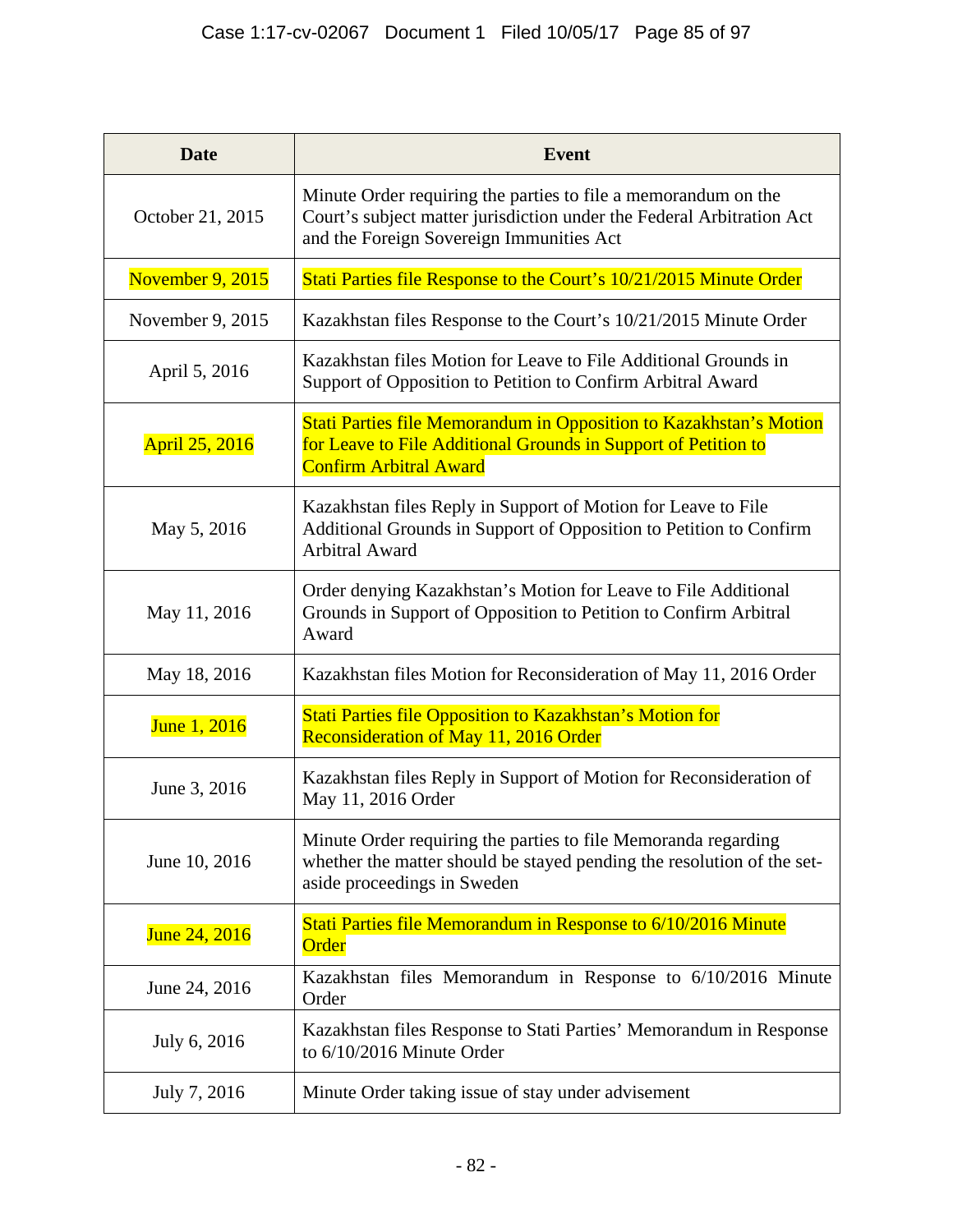| <b>Date</b>              | <b>Event</b>                                                                                                                                                                                 |
|--------------------------|----------------------------------------------------------------------------------------------------------------------------------------------------------------------------------------------|
| August 5, 2016           | Memorandum Opinion and Order finding that the Court has<br>jurisdiction over the dispute and staying consideration on the merits<br>until the issuance of the Svea Court of Appeal Decision. |
| December 30, 2016        | <b>Joint Status Report Regarding Svea Court of Appeal Decision</b>                                                                                                                           |
| February 3, 2017         | <b>Joint Status Report Concerning Status of Proceedings in Sweden</b>                                                                                                                        |
| February 21, 2017        | Kazakhstan files Response to Stati Parties' Status Report (converted<br>to Motion to Lift Stay)                                                                                              |
| <b>February 28, 2017</b> | Stati Parties file Reply in Support of Status Report (converted to<br><b>Motion to Lift Stay)</b>                                                                                            |
| May 31, 2017             | Joint Status Report Regarding Status of Swedish Supreme Court<br><b>Proceedings</b>                                                                                                          |
| June 15, 2017            | Kazakhstan files Response to Stati Parties' Status Report (converted<br>to Motion to Lift Stay)                                                                                              |
| June 15, 2017            | Kazakhstan files Notice of Supplemental Authority regarding its<br>Motion for Reconsideration of May 11, 2016 Order                                                                          |
| June 22, 2017            | Stati Parties file Reply in Support of Status Report (converted to<br><b>Motion to Lift Stay)</b>                                                                                            |
| July 5, 2017             | Stati Parties file Response to Kazakhstan's Notice of Supplemental<br><b>Authority</b>                                                                                                       |
| September 26, 2017       | Stati Parties file Status Report Concerning Status of Proceedings in<br><b>Sweden</b>                                                                                                        |
| September 29, 2017       | Kazakhstan files Status Report Concerning Status of Proceedings in<br>Sweden                                                                                                                 |
| September 29, 2017       | <b>Stati Parties file Motion to Lift Stay</b>                                                                                                                                                |
| September 29, 2017       | Stati Parties file Status Report Concerning Status of Proceedings in<br><b>Sweden</b>                                                                                                        |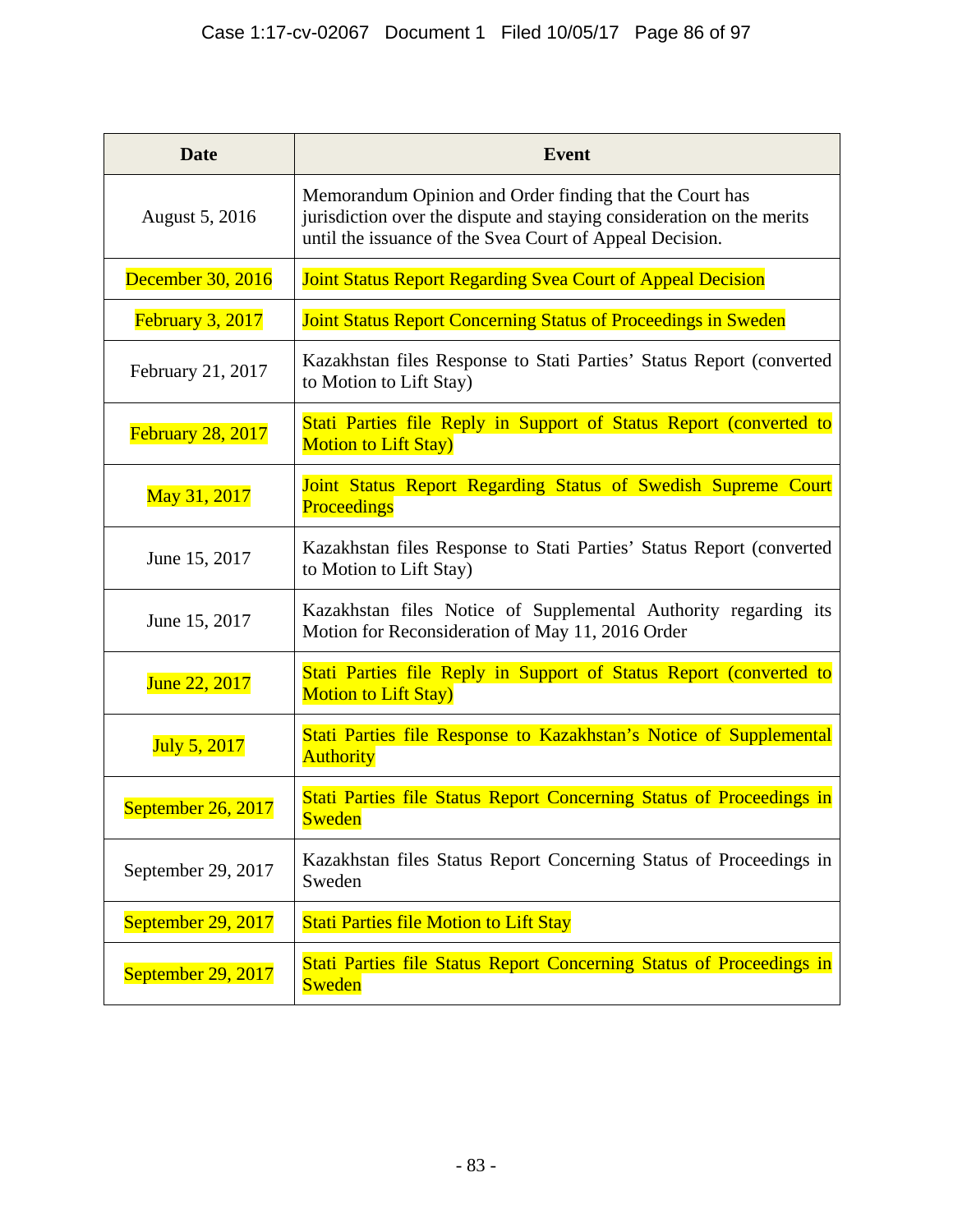## The New York § 1782 Proceedings

| <b>Date</b>           | <b>Event</b>                                                                                                                                                                  |
|-----------------------|-------------------------------------------------------------------------------------------------------------------------------------------------------------------------------|
| March 27, 2015        | Kazakhstan files Ex Parte Petition for Discovery in Aid of a Foreign<br>Proceeding Pursuant to 28 U.S.C. § 1782                                                               |
| March 30, 2015        | Order granting Ex Parte Petition for Discovery in Aid of a Foreign<br>Proceeding Pursuant to 28 U.S.C. § 1782                                                                 |
| <b>April 9, 2015</b>  | Letter from Stati Parties to Judge Kimba M. Wood requesting interim<br>stay of the March 30, 2015 Order and subpoena pending resolution of<br>forthcoming motion to intervene |
| April 10, 2015        | Letter from Kazakhstan to Judge Kimba M. Wood requesting that<br>Stati Parties' request for an interim stay of the March 30, 2015 Order<br>and subpoena be denied             |
| <b>April 10, 2015</b> | <b>Stati Parties file Motion to Intervene</b>                                                                                                                                 |
| April 21, 2015        | Kazakhstan files Opposition to Stati Parties' Motion to Intervene                                                                                                             |
| April 27, 2015        | <b>Stati Parties file Reply in Support of Motion to Intervene</b>                                                                                                             |
| April 28, 2015        | Oral Argument held before the Honorable Sidney H. Stein                                                                                                                       |
| June 22, 2015         | Memorandum and Order denying Stati Parties' motion to vacate the<br>March 30, 201 Order and quash the subpoena to Clyde & Co                                                  |

# Defendants' § 1782 Proceedings

| Date              | Event                                                                                                                                                                                                                                                                                                                                                                       |
|-------------------|-----------------------------------------------------------------------------------------------------------------------------------------------------------------------------------------------------------------------------------------------------------------------------------------------------------------------------------------------------------------------------|
| December 22, 2014 | Stati Parties file Petition Ex Parte for Assistance in Aid of a Foreign<br>Proceeding Pursuant to 28 U.S.C. § 1782 against Bank of New York<br>Mellon Corporation in the U.S. District Court for the District of New<br>York, captioned Anatolie Stati et al. v. Bank of New York Mellon<br><i>Corp.</i> , No. 1:14-mc-00425 (S.D.N.Y.) ("Bank of New York<br>Proceedings") |
| December 30, 2014 | Petition Granted in Bank of New York Proceedings                                                                                                                                                                                                                                                                                                                            |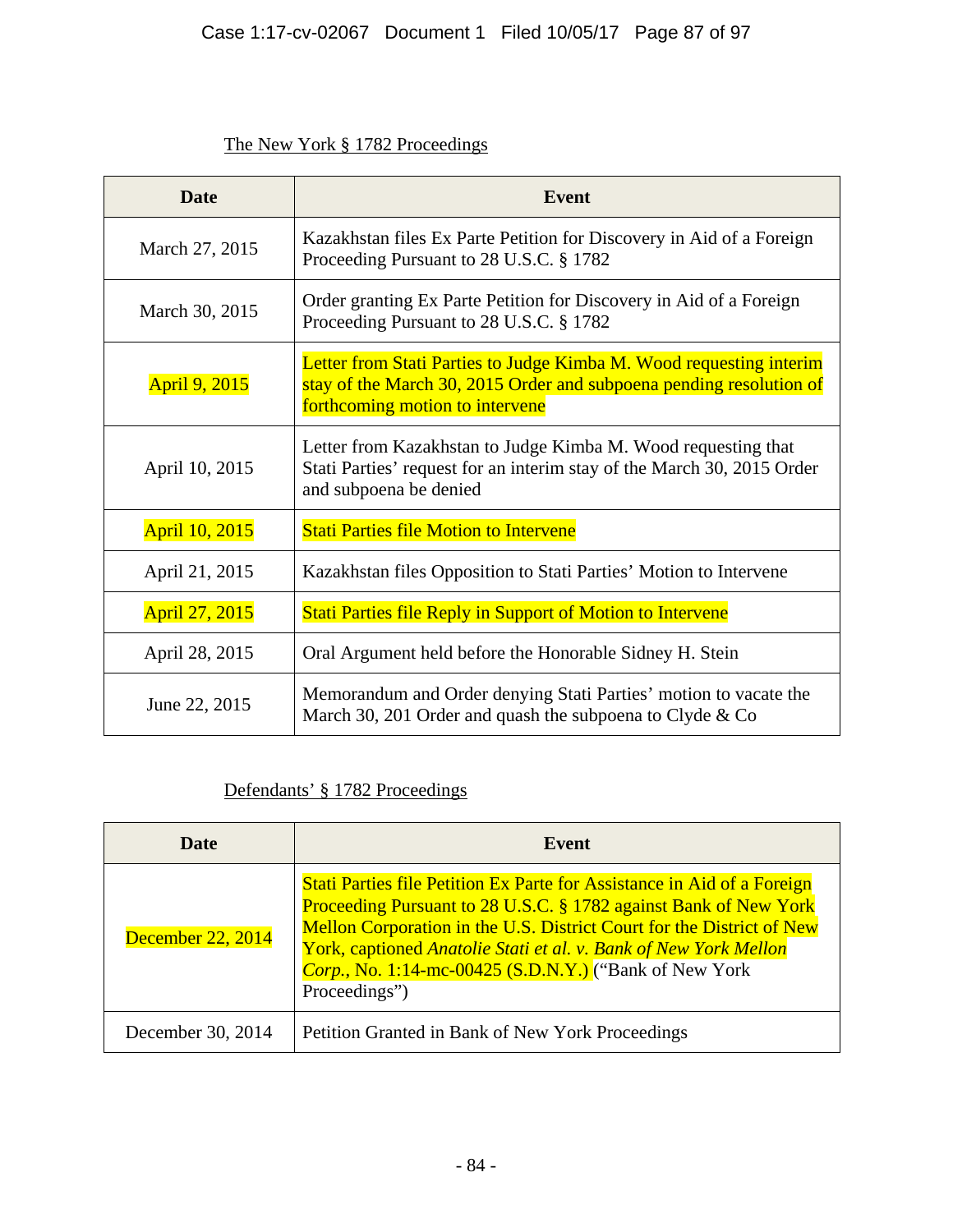| <b>Date</b>       | Event                                                                                                                                                                                                                                                                                                                                                                                                                                  |
|-------------------|----------------------------------------------------------------------------------------------------------------------------------------------------------------------------------------------------------------------------------------------------------------------------------------------------------------------------------------------------------------------------------------------------------------------------------------|
| February 25, 2015 | Stati Parties file Petition Ex Parte for Assistance in Aid of a Foreign<br><b>Proceeding Pursuant to 28 U.S.C. § 1782 against State Street</b><br>Corporation in the U.S. District Court for the District of<br>Massachusetts, captioned Anatolie Stati et al. v. State Street Corp.,<br>No. 1:15-mc-91059-LTS (D. Mass.) ("State Street Proceedings")                                                                                 |
| February 26, 2015 | Stati Parties file Petition Ex Parte for Assistance in Aid of a Foreign<br>Proceeding Pursuant to 28 U.S.C. § 1782 against BNP Paribas Asset<br>Management, Inc. and Fischer, Francis, Trees & Watts, Incorporated<br>in the U.S. District Court for the Southern District of New York<br>captioned Anatolie Stati et al. v. BNP Paribas Asset Management,<br><i>Inc.</i> , No. 1:15-mc-0051-P1 (S.D.N.Y.) ("BNP Paribas Proceedings") |
| February 26, 2015 | Stati Parties file Petition Ex Parte for Assistance in Aid of a Foreign<br>Proceeding Pursuant to 28 U.S.C. § 1782 against ABN Amro<br>Holdings US LLC in the U.S. District Court for the Southern District<br>of New York captioned Anatolie Stati et al. v. ABN Amro Holdings<br>USA LLC, No. 1:15-mc-0052-P1 (S.D.N.Y.) ("ABN Amro<br>Proceedings")                                                                                 |
| March 2, 2015     | <b>Petition Granted in State Street Proceedings</b>                                                                                                                                                                                                                                                                                                                                                                                    |
| March 2, 2015     | Petition Granted in BNP Paribas Proceedings                                                                                                                                                                                                                                                                                                                                                                                            |
| March 3, 2015     | Petition granted in ABN Amro Proceedings                                                                                                                                                                                                                                                                                                                                                                                               |

# The New York Enforcement Proceedings

| Date               | Event                                                                                          |
|--------------------|------------------------------------------------------------------------------------------------|
| June 15, 2017      | Stati Parties file Complaint to enforce, <i>inter alia</i> , amount of the SCC<br><b>Award</b> |
| July 31, 2017      | Kazakhstan removes to federal court (S.D.N.Y.)                                                 |
| September 1, 2017  | Joint Letter regarding Case Management Plan/Scheduling Order                                   |
| September 26, 2017 | Kazakhstan moves to dismiss action                                                             |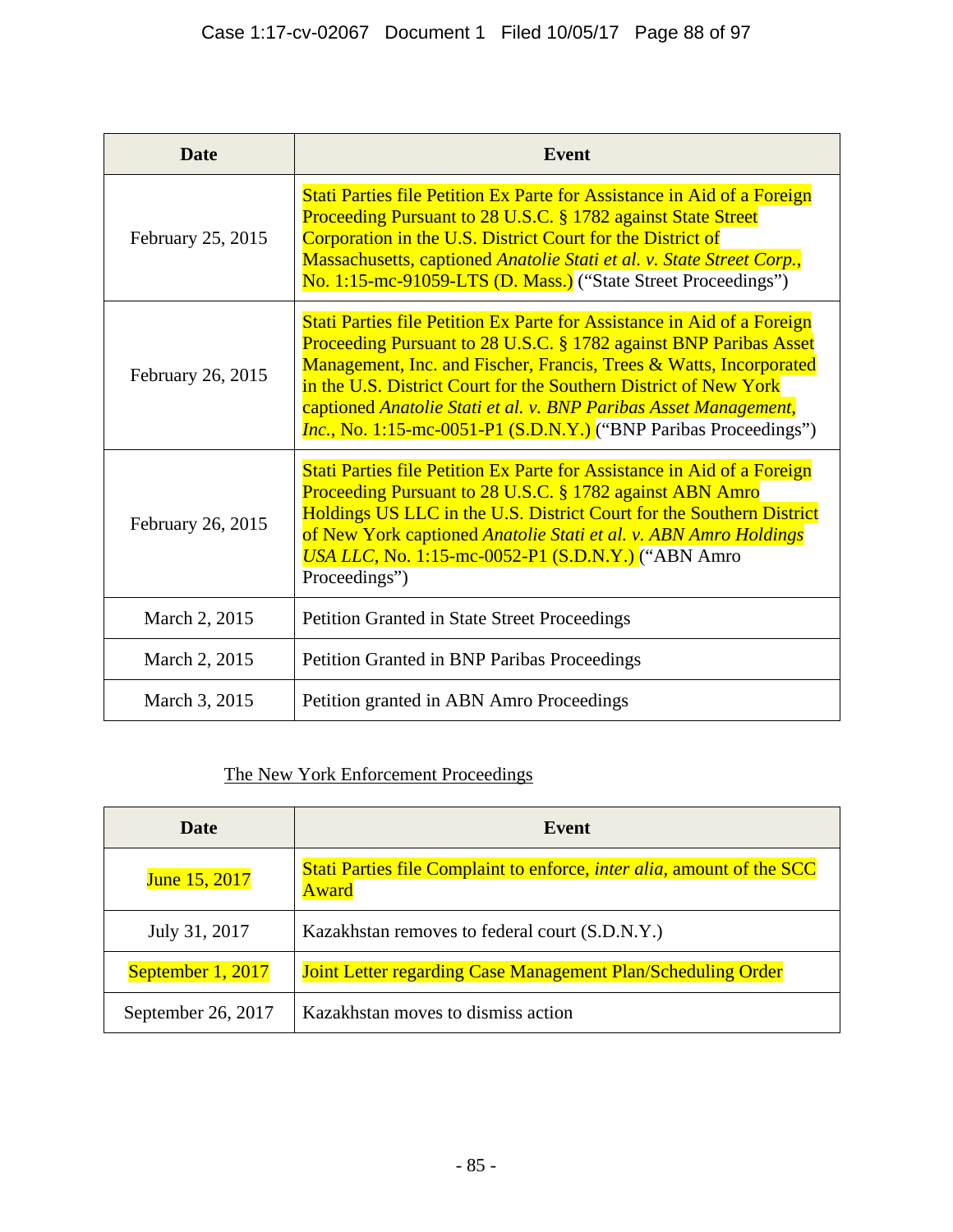#### Case 1:17-cv-02067 Document 1 Filed 10/05/17 Page 89 of 97

264. Kazakhstan is the direct victim of Defendants' use of the United States mails, private or commercial interstate carriers, and/or wires, as set forth above, in furtherance of their fraudulent scheme.

265. Kazakhstan relied on the pleadings, briefs, witness statements and/or other evidence submitted by Defendants in the SCC Arbitration. The SCC Tribunal relied on the pleadings, briefs, witness statements and/or other evidence submitted by Defendants in the SCC Arbitration.

266. Kazakhstan relied on the pleadings, briefs, witness statements and/or other evidence submitted by Defendants in the Swedish Annulment Proceedings. The Svea Court of Appeal relied on Defendants' pleadings, briefs, witness statements and/or other evidence in the Swedish Annulment Proceedings.

267. Kazakhstan relied on the pleadings, briefs, witness statements and/or other evidence submitted by Defendants in the London Enforcement Proceedings. The London Court relied, and will continue to rely, on Defendants' pleadings, briefs, witness statements and/or other evidence in the London Enforcement Proceedings.

268. Kazakhstan relied on the pleadings, briefs, witness statements and/or other evidence submitted by Defendants in the Washington Enforcement Proceedings. The U.S. District Court for the District of Columbia relied, and will continue to rely, on Defendants' pleadings, briefs, witness statements and/or other evidence in the Washington Enforcement Proceedings.

269. Kazakhstan relied on the pleadings, briefs, witness statements and/or other evidence submitted by Defendants in the New York § 1782 Proceedings. The U.S. District Court

- 86 -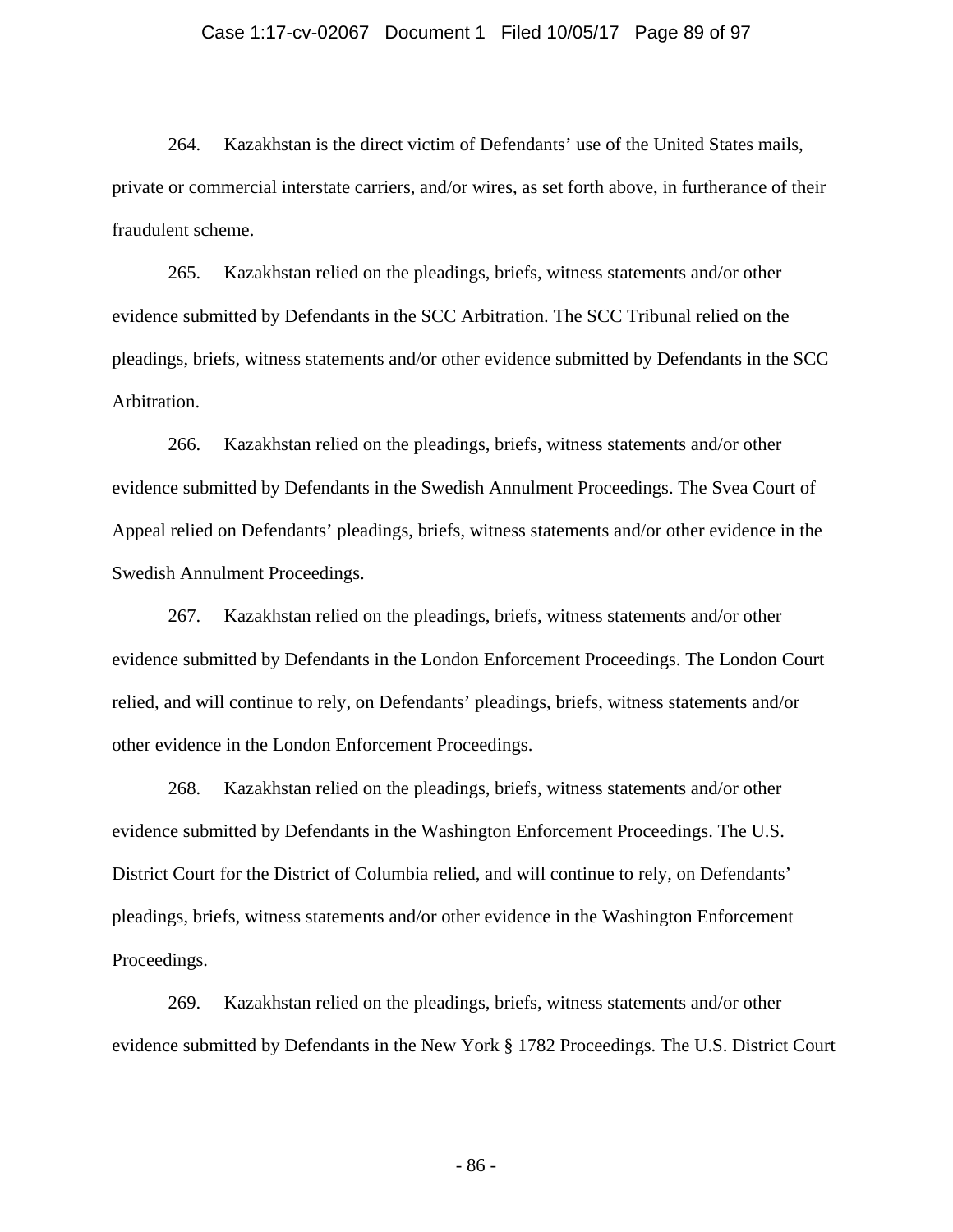#### Case 1:17-cv-02067 Document 1 Filed 10/05/17 Page 90 of 97

for the Southern District of New York relied on Defendants' pleadings, briefs, witness statements and/or other evidence in the New York § 1782 Proceedings.

270. The U.S. District Courts for the Southern District of New York and for the District of Massachusetts relied on Defendants' petitions in Defendants' § 1782 Proceedings.

271. The U.S. District Court for the Southern District of New York relied, and will continue to rely, on Defendants' pleadings in the New York Enforcement Proceedings.

272. The applicable courts in the Other European Enforcement Actions relied, and will continue to rely, on Defendants' pleadings in those proceedings.

273. On information and belief, in relation to the above-referenced legal proceedings — the SCC Arbitration, the Swedish Annulment Proceedings, the London Enforcement Proceedings, the Washington Enforcement Proceedings, the New York § 1782 Proceedings, Defendants' § 1782 Proceedings, the New York Enforcement Proceedings and the Other European Enforcement Actions — with the intent to promote the carrying on of mail fraud and/or wire fraud., Defendants sent communications through the United States mails, private or commercial interstate carriers, and/or interstate wires in furtherance of Defendants' fraudulent scheme and/or to unjustly enrich themselves. These other communications, on information and belief, included but are not limited to communications with Defendants' counsel in the United States. Each mailing or wiring of a communication in furtherance of the fraudulent scheme is a violation of the federal mail fraud statute, 18 U.S.C. § 1341, or the federal wire fraud statute, 18 U.S.C. § 1343, and is an independent predicate act under 18 U.S.C. § 1961.

274. Defendants' racketeering activities also include money laundering (18 U.S.C. § 1956(a)(2)(A) & (B)(i)): Defendants, acting in concert with persons known and unknown in the United States and abroad, transported, transmitted and/or transferred monetary instruments

- 87 -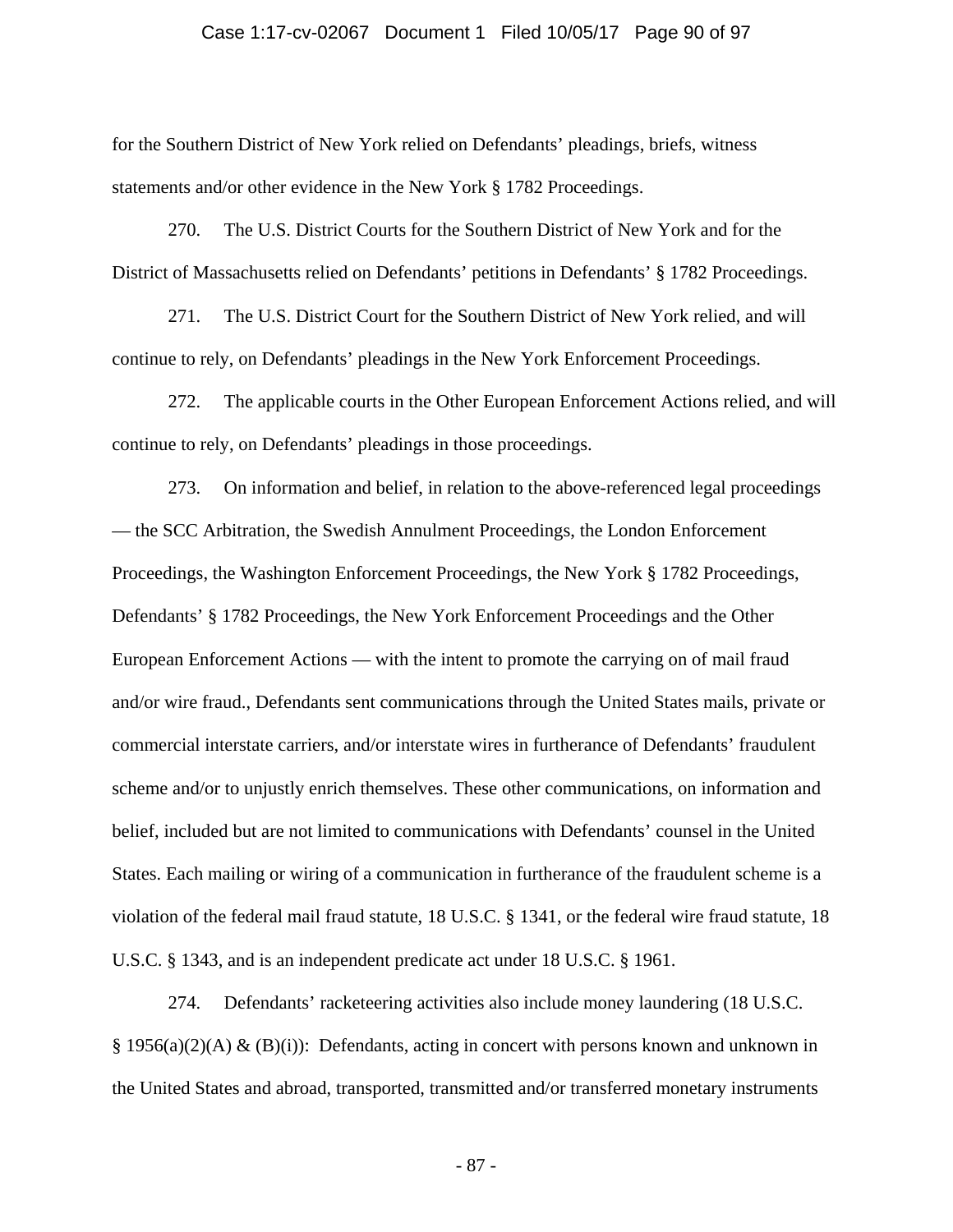#### Case 1:17-cv-02067 Document 1 Filed 10/05/17 Page 91 of 97

and/or funds from a place in the United States to or through a place outside the United States, and/or to a place in the United States from or through a place outside the United States, (a) with the intent to promote the carrying on of unlawful activity and/or (b) knowing that the monetary instrument or funds involved in the transportation, transmission, or transfer was designed to (i) conceal the nature, location, source, ownership and/or control of the proceeds of unlawful activity, 18 U.S.C. § 1956(a)(2) and 18 U.S.C. § 2, as described in paragraphs  $1-252$  of this Complaint, by Defendants making payments from outside the United States to counsel in the United States in relation to the above-referenced legal proceedings — the SCC Arbitration, the Swedish Annulment Proceedings, the London Enforcement Proceedings, the Washington Enforcement Proceedings, the New York § 1782 Proceedings, Defendants' § 1782 Proceedings, the New York Enforcement Proceedings and the Other European Enforcement Actions.

275. The persons alleged herein to have violated 18 U.S.C. § 1962(c) are separate from, though employed by or associated with, the Enterprise.

276. Each Defendant had a role in the racketeering activity that was distinct from the undertaking of those acting on its behalf. Each Defendant also attempted to benefit, and did benefit, from the activity of their employees and agents alleged herein, and thus were not passive victims of racketeering activity, but active perpetrators.

277. Kazakhstan has been injured in its property as a direct and proximate result of Defendants' violations of 18 U.S.C. § 1962(c), including injury by reason of the predicate acts constituting the pattern of racketeering activity. Defendants have targeted Kazakhstan in the United States by attempting to enforce the fraudulently procured SCC Award in the Washington Enforcement Proceedings and New York Enforcement Proceedings, and Defendants' § 1782 Proceedings, and by attempting to quash Kazakhstan's inquiry into Defendants' fraud in the

- 88 -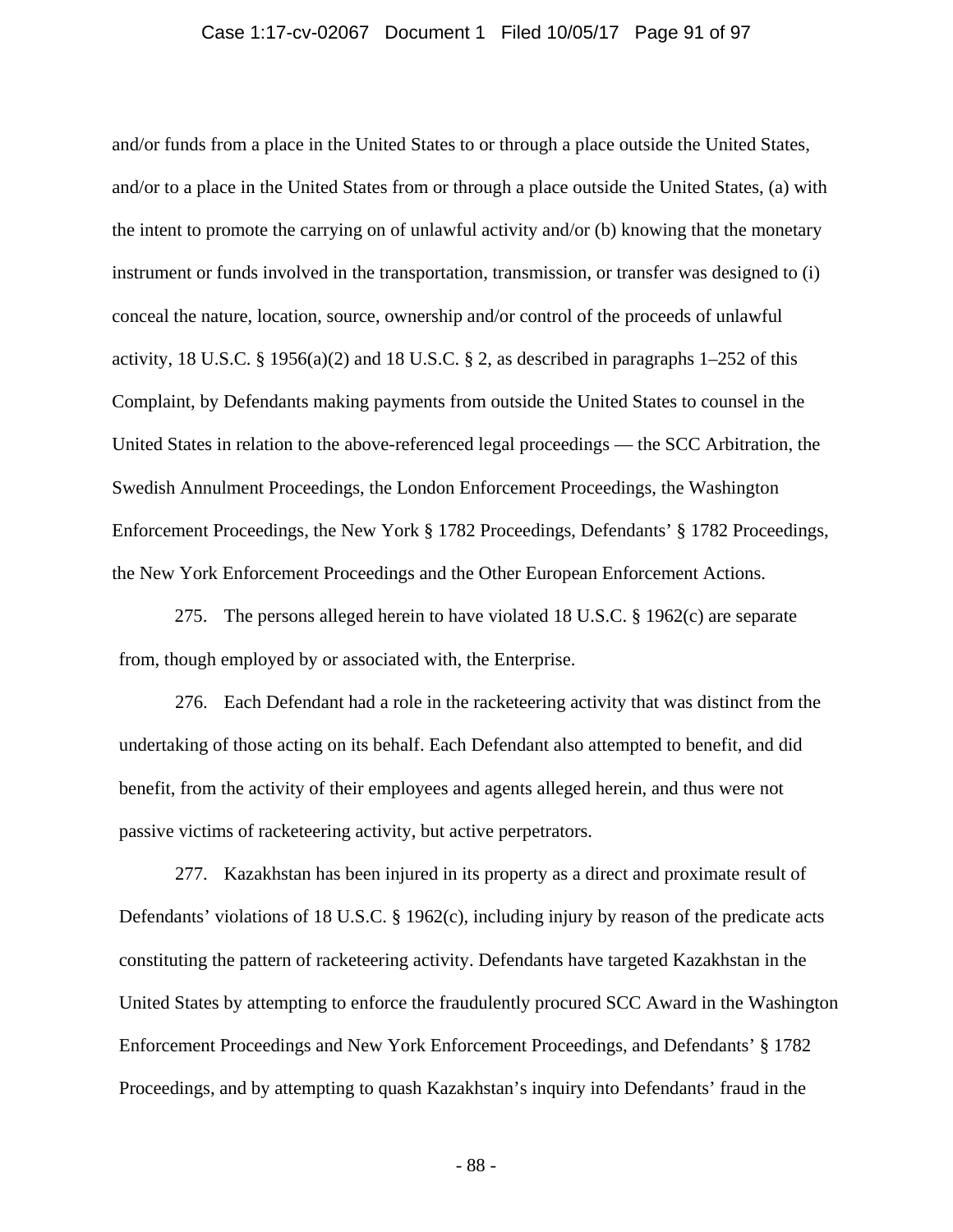New York § 1782 Proceedings, and Kazakhstan has been injured in the United States as a result of these, and other, actions. Kazakhstan's damages include but are not limited to the legal fees and expenses incurred by Kazakhstan in the United States as a result of Defendants' wrongful actions.

278. As a result of the violations of 18 U.S.C. § 1962(c) by Defendants and others known and unknown, Kazakhstan has suffered substantial damages in an amount to be proved at trial.

279. Pursuant to 18 U.S.C. § 1964(c), Kazakhstan is entitled to recover treble its general and special compensatory damages, plus interest, costs and attorneys' fees, incurred by reason of Defendants' violations of 18 U.S.C. § 1962(c).

#### **COUNT II**

# **RACKETEER INFLUENCED AND CORRUPT ORGANIZATIONS ACT CONSPIRACY TO CONDUCT THE AFFAIRS OF THE ENTERPRISE THROUGH A PATTERN OF RACKETEERING ACTIVITY IN VIOLATION OF § 1962(C)**

## **(18 U.S.C. §§ 1962(d) and 1964(c))**

#### **(Against all Defendants)**

280. Kazakhstan re-alleges and incorporates by reference each and every allegation in paragraphs 1-279 above as if fully set forth herein.

281. From no later than July 2010, and continuing through the time of filing in this Complaint, Defendants, and others known and unknown, being persons employed by and associated with the Enterprise, did unlawfully, knowingly and intentionally conspire, combine, confederate and agree together to conduct the affairs of the Enterprise, which was engaged in, and the activities of which affected, interstate and foreign commerce, through a pattern of racketeering activity in violation of 18 U.S.C. § 1962(c).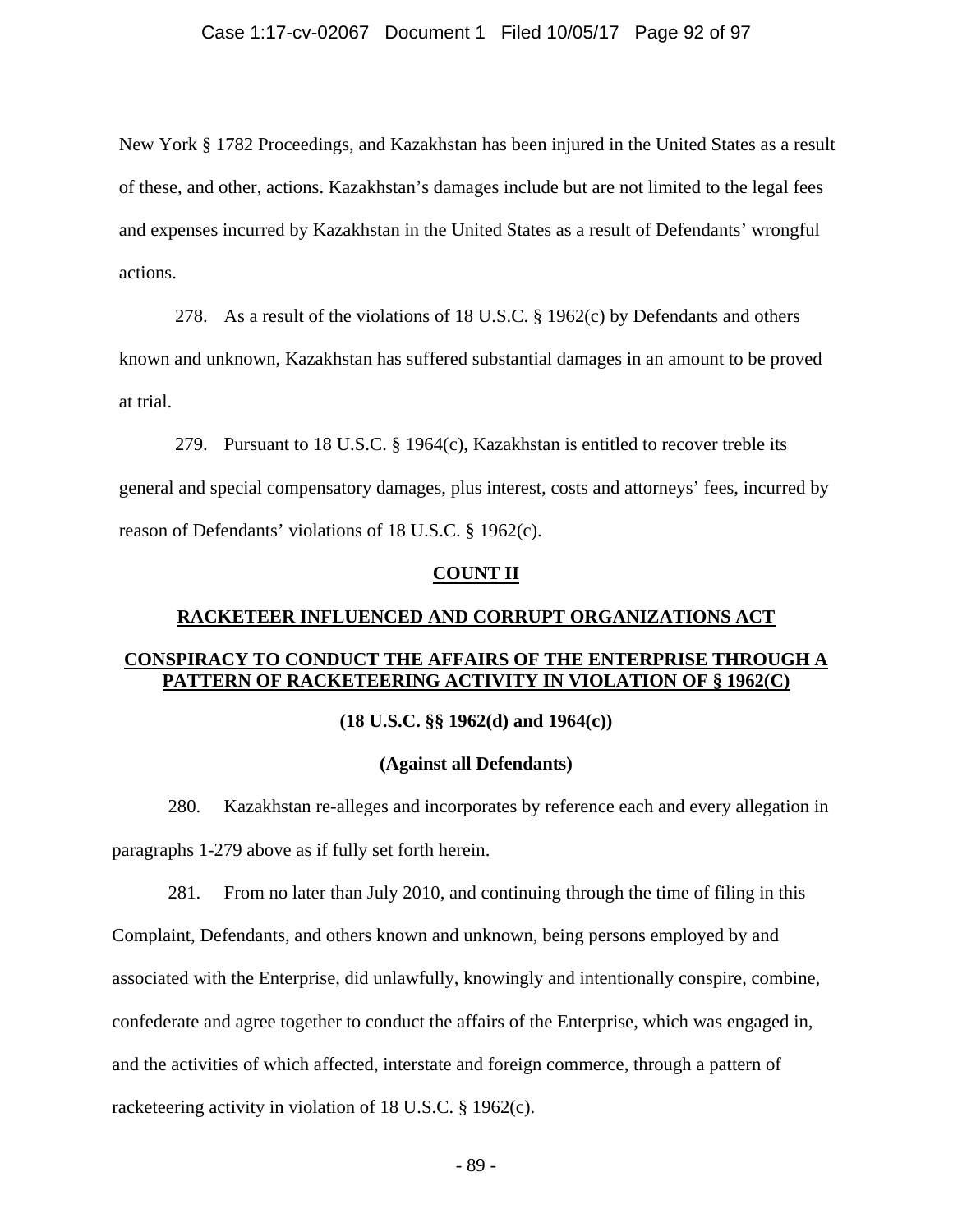#### Case 1:17-cv-02067 Document 1 Filed 10/05/17 Page 93 of 97

282. Each Defendant agreed that at least two acts of racketeering activity would be committed by a member of the conspiracy in furtherance of the Enterprise.

283. It was part of the conspiracy that Defendants and their co-conspirators would commit numerous acts of racketeering activity in the conduct of the affairs of the Enterprise, including but not limited to, the acts of racketeering set forth above. The pattern of racketeering activity, as defined by 18 U.S.C. §§ 1961(1) and (5) includes multiple repeated acts of:

a. Mail Fraud, 18 U.S.C. § 1341, as described in paragraphs 1–279 of this Complaint;

b. Wire Fraud, 18 U.S.C. § 1343, as described in paragraphs 1–279 of this Complaint; and/or

c. Money Laundering, 18 U.S.C. § 1956(a)(2)(A) & (B)(i), as described in paragraphs 1–279 of this Complaint.

284. In furtherance of this unlawful conspiracy, and to effect their objectives, Defendants committed numerous overt acts, including but not limited to those set forth in paragraphs 1-279 above.

285. Kazakhstan has been injured in its property as a direct and proximate result of Defendants' violations of 18 U.S.C. § 1962(d), including injury by reason of the predicate acts constituting the pattern of racketeering activity. Defendants have targeted Kazakhstan in the United States by attempting to enforce the fraudulently procured SCC Award in the Washington Enforcement Proceedings and New York Enforcement Proceedings, and Defendants' § 1782 Proceedings, and by attempting to quash Kazakhstan's inquiry into Defendants' fraud in the New York § 1782 Proceedings, and Kazakhstan has been injured in the United States as a result of these, and other, actions. Kazakhstan's damages include but are not limited to the legal fees and

- 90 -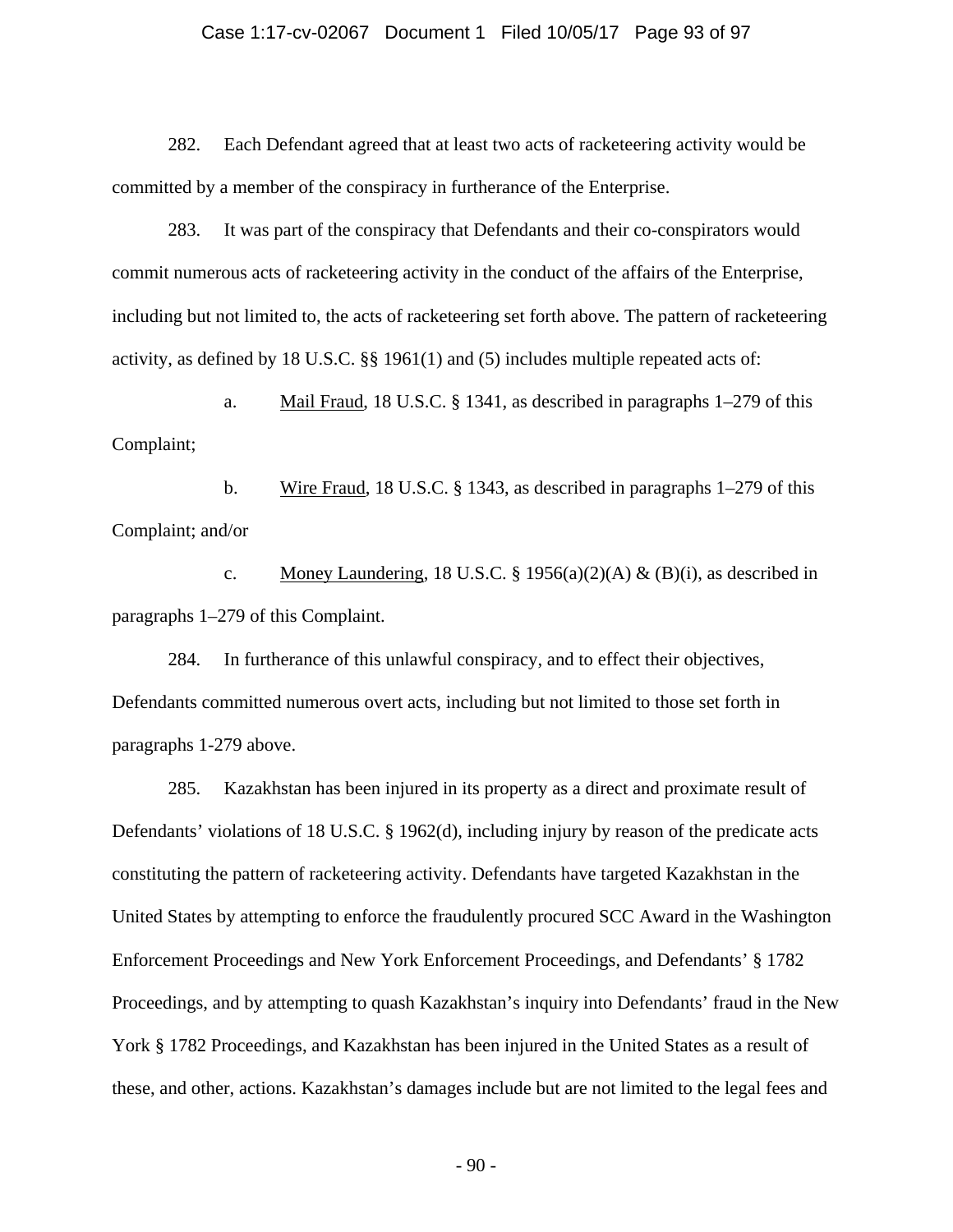#### Case 1:17-cv-02067 Document 1 Filed 10/05/17 Page 94 of 97

expenses incurred by Kazakhstan in the United States as a result of Defendants' wrongful actions.

286. As a result of the conspiracies between and among Defendants and other persons and entities operating at their direction to violate 18 U.S.C. § 1962(c), Kazakhstan has suffered substantial damages, in an amount to be proved at trial.

287. Pursuant to 18 U.S.C. § 1964(c), Kazakhstan is entitled to recover treble its general and special compensatory damages, plus interest, costs and attorneys' fees, by reason of Defendants' violations of 18 U.S.C. § 1962(d).

#### **COUNT III FRAUD**

## **(Against all Defendants)**

288. Kazakhstan re-alleges and incorporates by reference each and every allegation in paragraphs 1-279 above as if fully set forth herein.

289. Defendants knowingly misrepresented, omitted, and/or concealed material facts from Kazakhstan in multiple circumstances, as alleged above.

290. Defendants made these misrepresentations and/or omissions while knowing that their misrepresentations and/or omissions were material.

291. Defendants made these misrepresentations and/or omissions with the intent of defrauding Kazakhstan.

292. These material misrepresentations and/or omissions have been reasonably and justifiably relied upon by Kazakhstan.

293. As a direct, proximate and foreseeable result of Defendants' fraud, Kazakhstan has been injured, including the suffering of significant pecuniary and other damages.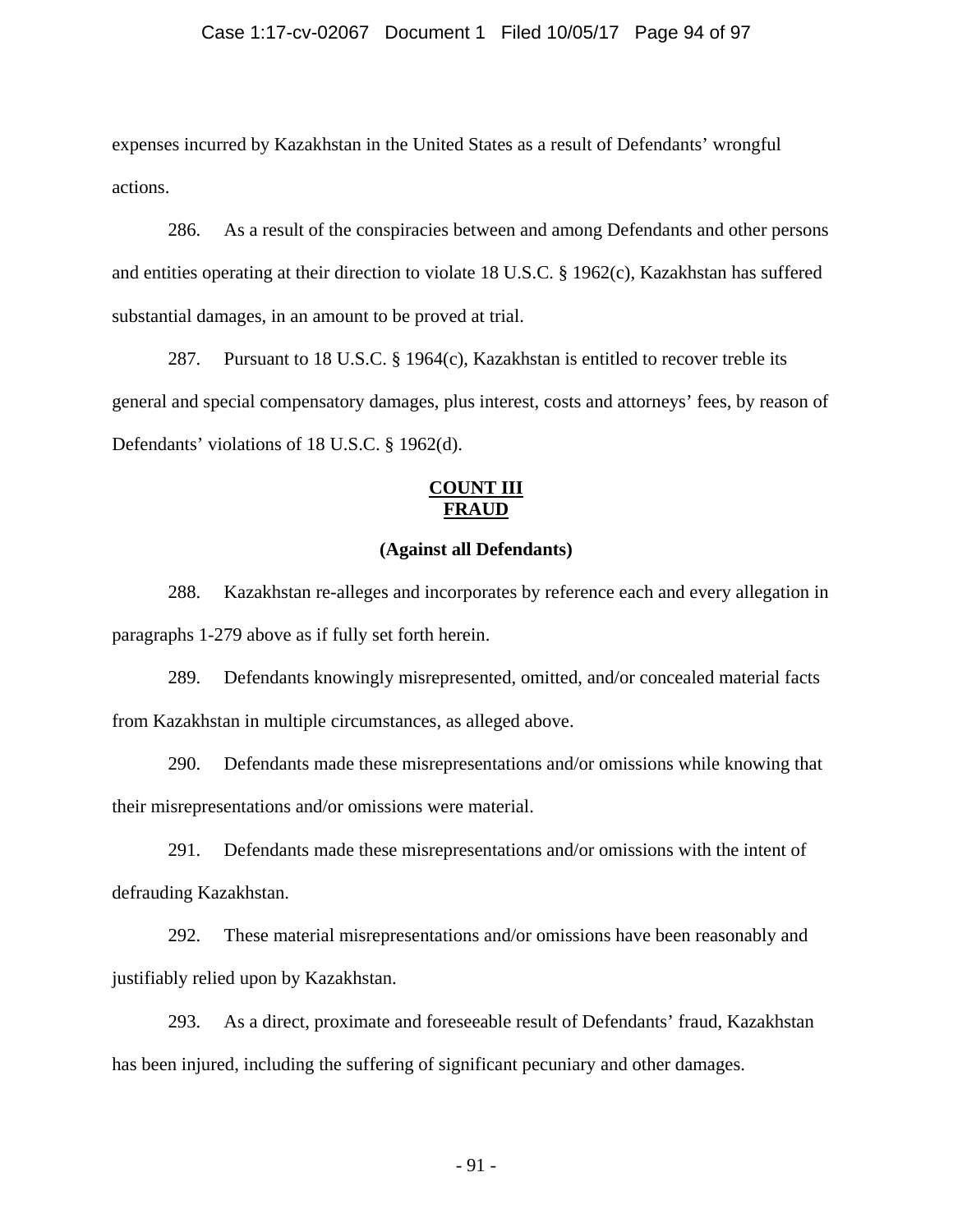294. Defendants have engaged in the malicious, willful, and fraudulent commission of wrongful acts and, because of the reprehensible and outrageous nature of these acts, Kazakhstan is entitled to, and should be awarded punitive damages from each Defendant.

## **COUNT IV CIVIL CONSPIRACY**

## **(Against All Defendants)**

295. Kazakhstan re-alleges and incorporates by reference each and every allegation in paragraphs 1-279 above as if fully set forth herein.

296. As set forth above, Defendants have committed torts against Kazakhstan, including fraud and acts of racketeering giving rise to violations of RICO.

297. Defendants intentionally participated in the furtherance of a common plan or purpose to obtain money and property from Kazakhstan. In furtherance of this plan or purpose, Defendants committed overt and unlawful acts, including fraud and acts of racketeering as alleged herein.

298. As a direct and proximate result of Defendants' conspiracy, the overt acts committed in furtherance of that conspiracy, and the torts committed against Kazakhstan, Kazakhstan has been damaged in its property, and further damage to Kazakhstan's property is threatened or imminent.

299. Defendants have engaged in the malicious, willful and fraudulent commission of wrongful acts and, because of the reprehensible and outrageous nature of these acts, Kazakhstan is entitled to, and should be awarded, punitive damages from each Defendant.

#### **PRAYER FOR RELIEF**

WHEREFORE, Kazakhstan prays for judgment against all Defendants jointly and severally, as follows:

- 92 -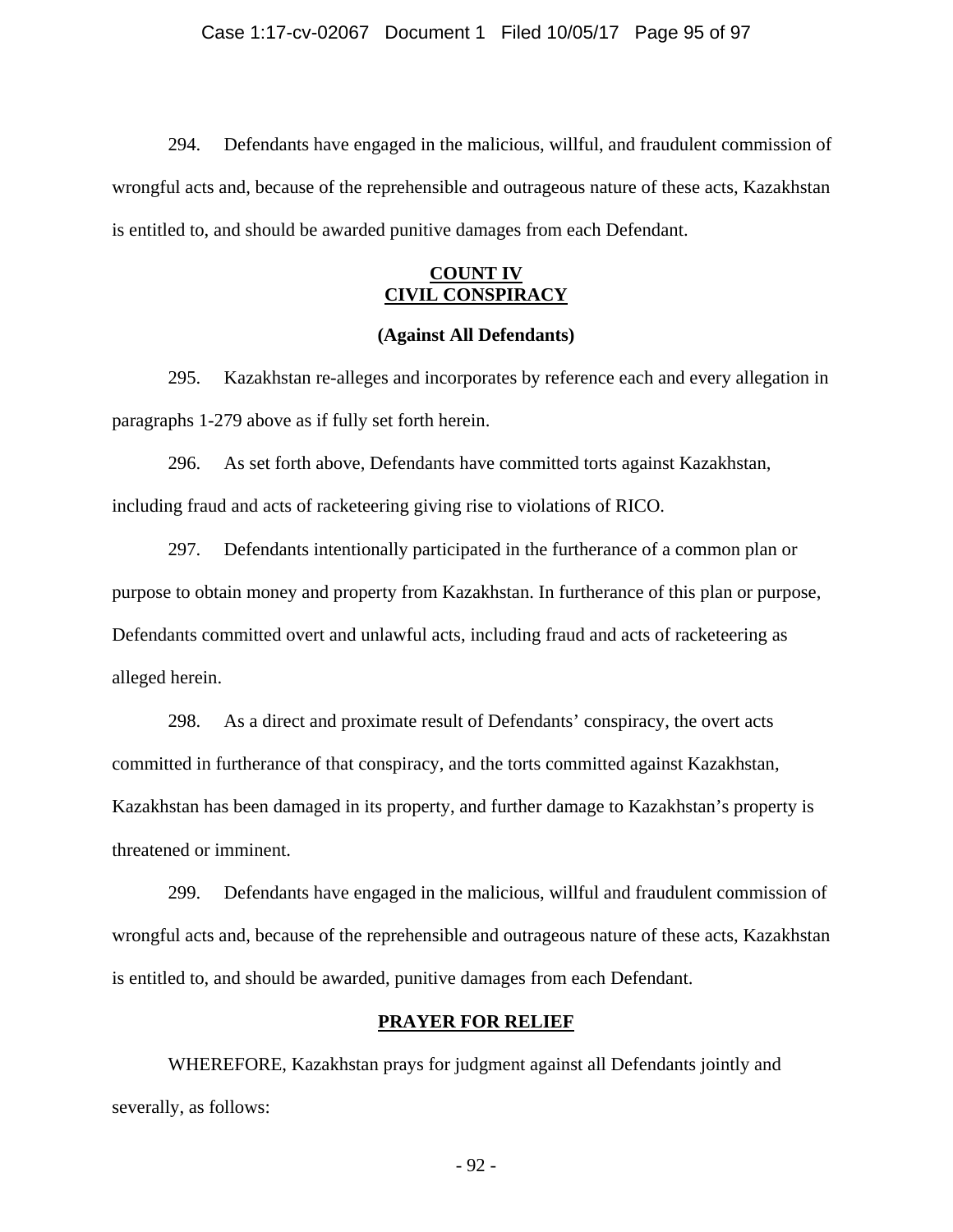## Case 1:17-cv-02067 Document 1 Filed 10/05/17 Page 96 of 97

A. judgment in an amount equal to three times the damage caused to Kazakhstan by Defendants' racketeering activity, pursuant to 18 U.S.C. § 1964(c);

- B. a permanent injunction prohibiting Defendants from filing or prosecuting
	- (i) any action in the United States for enforcement, confirmation or recognition of the SCC Award,
	- (ii) any action in the United States for enforcement, confirmation or recognition of any foreign judgment relating to the SCC Award, including but not limited to any foreign judgment enforcing, confirming, or recognizing the SCC Award,
	- (iii) any action in the United States seeking the seizure or attachment of assets based on any foreign judgment relating to the SCC Award, including but not limited to any foreign judgment enforcing, confirming, or recognizing the SCC Award, and
	- (iv) any action in the United States pursuant to 28 U.S.C. § 1782 seeking discovery in aid of foreign proceedings relating to the SCC Award;
- C. compensatory damages in an amount to be proven at trial;
- D. punitive damages in an amount to be proven at trial;
- E. attorneys' fees, pursuant to 18 U.S.C. § 1964;
- F. trial by jury, pursuant to Fed. R. Civ. P. 38; and
- G. for any other relief the Court deems just and proper.